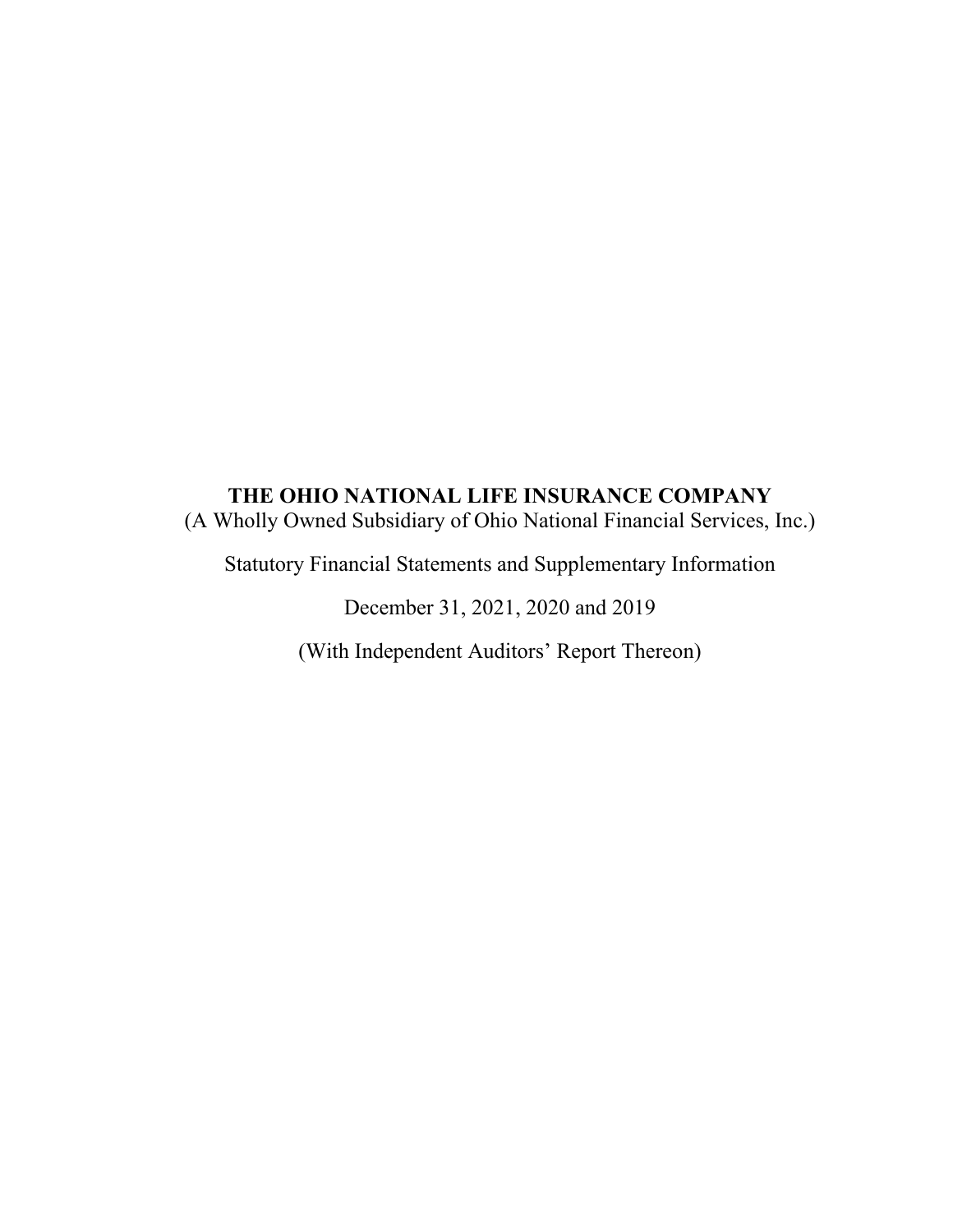

KPMG LLP Suite 3400 312 Walnut Street Cincinnati, OH 45202

#### **Independent Auditors' Report**

The Board of Directors The Ohio National Life Insurance Company:

#### *Opinions*

We have audited the statutory financial statements of The Ohio National Life Insurance Company (a wholly owned subsidiary of Ohio National Financial Services, Inc.) (the Company), which comprise the statutory statements of admitted assets, liabilities, and capital and surplus as of December 31, 2021 and 2020, and the related statutory statements of operations, changes in capital and surplus, and cash flow for each of the years in the three-year period ended December 31, 2021, and the related notes to the financial statements.

#### *Unmodified Opinion on Statutory Basis of Accounting*

In our opinion, the accompanying statutory financial statements present fairly, in all material respects, the admitted assets, liabilities, and capital and surplus of the Company as of December 31, 2021 and 2020, and the results of its operations and its cash flow for each of the years in the three-year period ended December 31, 2021, in accordance with statutory accounting practices prescribed or permitted by the Ohio Department of Insurance described in Note 2.

#### *Adverse Opinion on U.S. Generally Accepted Accounting Principles*

In our opinion, because of the significance of the matter discussed in the Basis for Adverse Opinion on U.S. Generally Accepted Accounting Principles section of our report, the statutory financial statements do not present fairly, in accordance with U.S. generally accepted accounting principles, the financial position of the Company as of December 31, 2021 and 2020, or the results of its operations or its cash flows for each of the years in the three-year period ended December 31, 2021.

#### *Basis for Opinions*

We conducted our audits in accordance with auditing standards generally accepted in the United States of America (GAAS). Our responsibilities under those standards are further described in the Auditors' Responsibilities for the Audit of the Financial Statements section of our report. We are required to be independent of the Company and to meet our other ethical responsibilities, in accordance with the relevant ethical requirements relating to our audits. We believe that the audit evidence we have obtained is sufficient and appropriate to provide a basis for our audit opinions.

#### *Basis for Adverse Opinion on U.S. Generally Accepted Accounting Principles*

As described in Note 2 to the statutory financial statements, the statutory financial statements are prepared by the Company using statutory accounting practices prescribed or permitted by the Ohio Department of Insurance, which is a basis of accounting other than U.S. generally accepted accounting principles. Accordingly, the statutory financial statements are not intended to be presented in accordance with U.S. generally accepted accounting principles. The effects on the statutory financial statements of the variances between the statutory accounting practices described in Note 2 and U.S. generally accepted accounting principles, although not reasonably determinable, are presumed to be material and pervasive.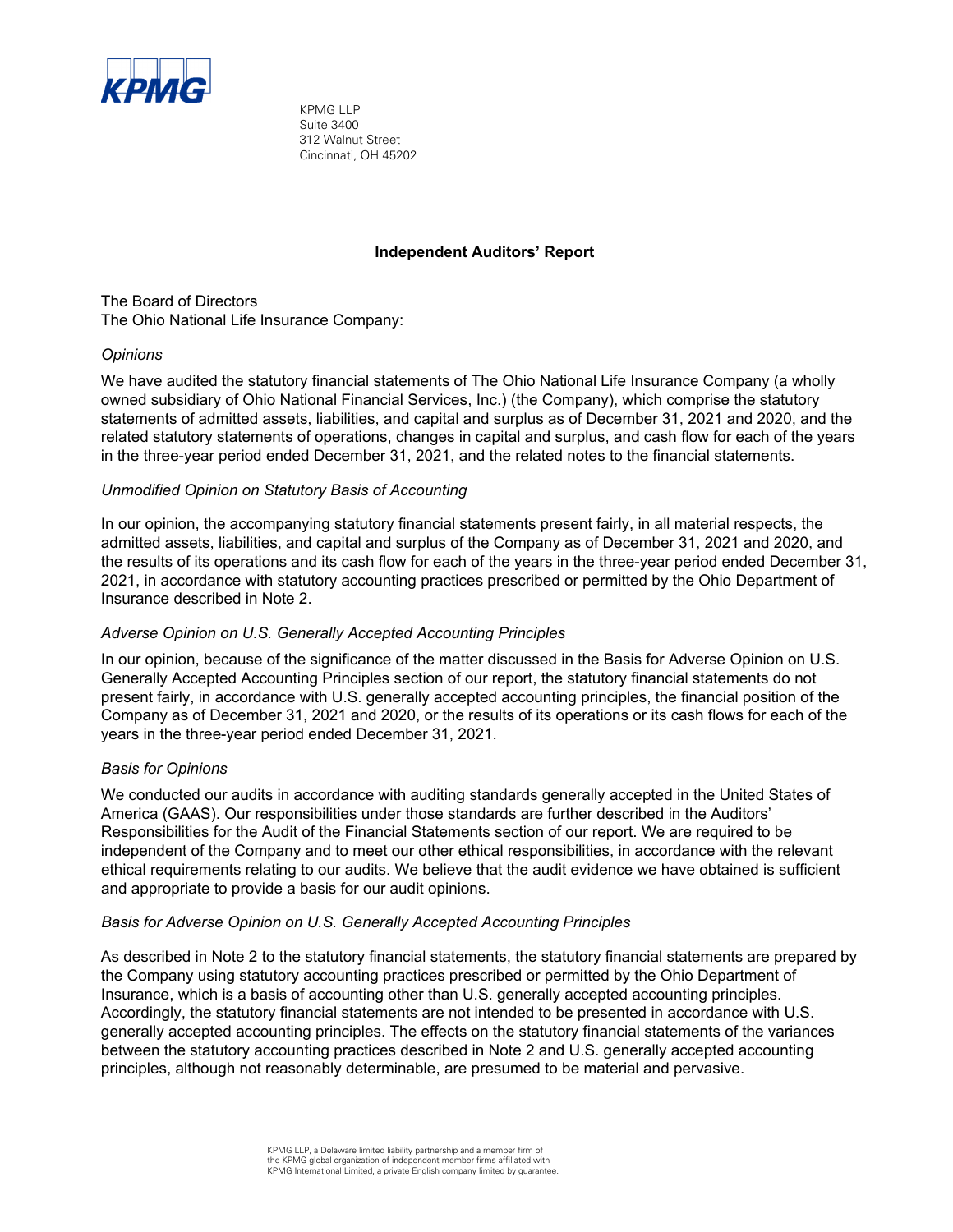

#### *Emphasis of Matter*

As discussed in Note 3 to the statutory financial statements, effective January 1, 2020, the Company adopted new accounting guidance pursuant to section 21 of the Valuation Manual (VM-21) which revised the valuation of variable annuity and other contracts. Our opinions are not modified with respect to this matter.

#### *Responsibilities of Management for the Financial Statements*

Management is responsible for the preparation and fair presentation of the statutory financial statements in accordance with accounting practices prescribed or permitted by the Ohio Department of Insurance. Management is also responsible for the design, implementation, and maintenance of internal control relevant to the preparation and fair presentation of statutory financial statements that are free from material misstatement, whether due to fraud or error.

In preparing the statutory financial statements, management is required to evaluate whether there are conditions or events, considered in the aggregate, that raise substantial doubt about the Company's ability to continue as a going concern for one year after the date that the statutory financial statements are issued.

#### *Auditors' Responsibilities for the Audit of the Financial Statements*

Our objectives are to obtain reasonable assurance about whether the statutory financial statements as a whole are free from material misstatement, whether due to fraud or error, and to issue an auditors' report that includes our opinion. Reasonable assurance is a high level of assurance but is not absolute assurance and therefore is not a guarantee that an audit conducted in accordance with GAAS will always detect a material misstatement when it exists. The risk of not detecting a material misstatement resulting from fraud is higher than for one resulting from error, as fraud may involve collusion, forgery, intentional omissions, misrepresentations, or the override of internal control. Misstatements are considered material if there is a substantial likelihood that, individually or in the aggregate, they would influence the judgment made by a reasonable user based on the statutory financial statements.

In performing an audit in accordance with GAAS, we:

- Exercise professional judgment and maintain professional skepticism throughout the audit.
- Identify and assess the risks of material misstatement of the statutory financial statements, whether due to fraud or error, and design and perform audit procedures responsive to those risks. Such procedures include examining, on a test basis, evidence regarding the amounts and disclosures in the statutory financial statements.
- Obtain an understanding of internal control relevant to the audit in order to design audit procedures that are appropriate in the circumstances, but not for the purpose of expressing an opinion on the effectiveness of the Company's internal control. Accordingly, no such opinion is expressed.
- Evaluate the appropriateness of accounting policies used and the reasonableness of significant accounting estimates made by management, as well as evaluate the overall presentation of the statutory financial statements.
- Conclude whether, in our judgment, there are conditions or events, considered in the aggregate, that raise substantial doubt about the Company's ability to continue as a going concern for a reasonable period of time.

We are required to communicate with those charged with governance regarding, among other matters, the planned scope and timing of the audit, significant audit findings, and certain internal control related matters that we identified during the audit.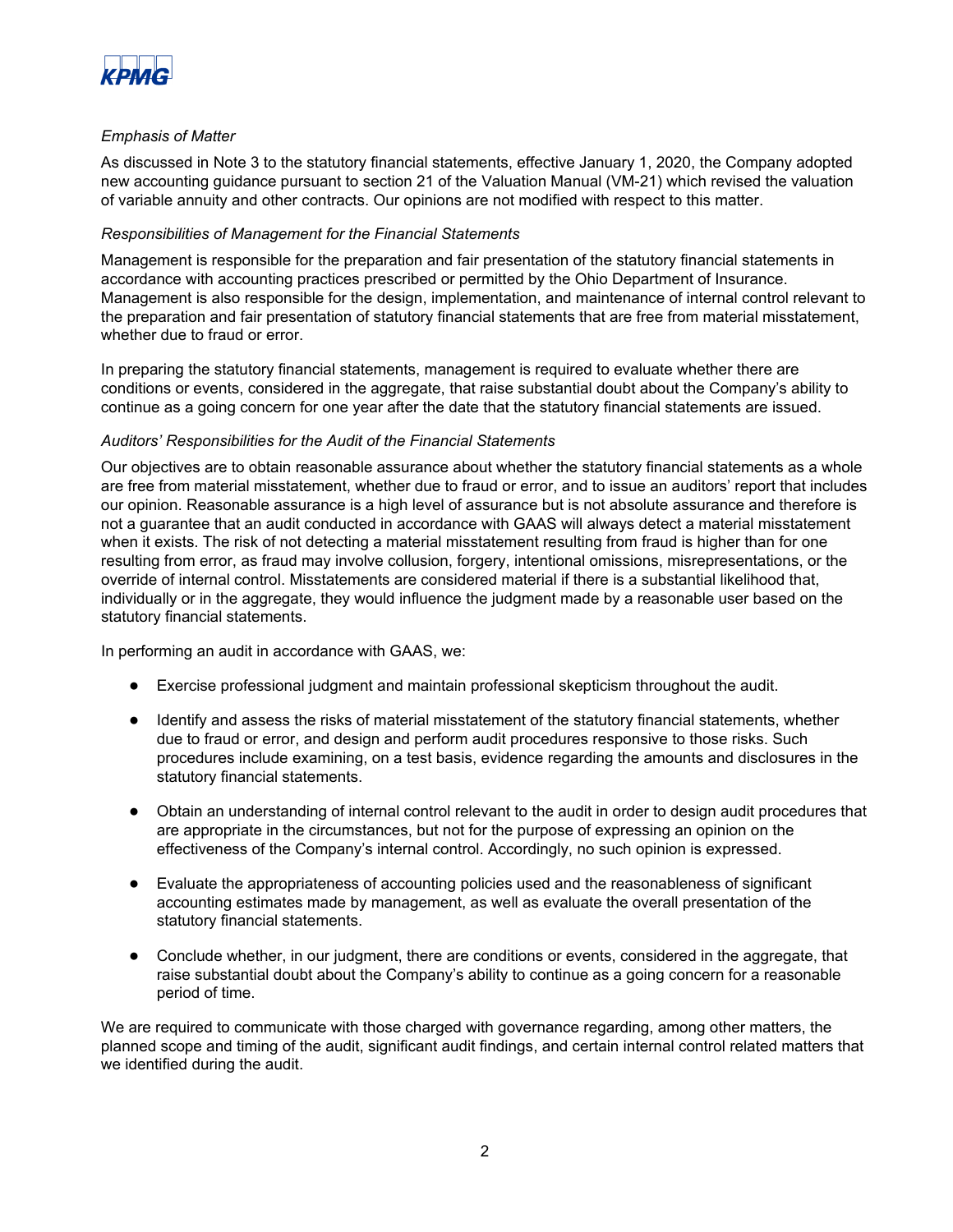

*Other Information*

Our audits were conducted for the purpose of forming an opinion on the statutory financial statements as a whole. The supplementary information included in *Schedule 1 Supplemental Insurance Information, Schedule 2 Investment Risks Interrogatories, Schedule 3 Summary of Investments* and *Schedule 4 Reinsurance Risk Interrogatories* is presented for purposes of additional analysis and is not a required part of the statutory financial statements but is supplementary information required by the Ohio Department of Insurance. Such information is the responsibility of management and was derived from and relates directly to the underlying accounting and other records used to prepare the statutory financial statements. The information has been subjected to the auditing procedures applied in the audits of the statutory financial statements and certain additional procedures, including comparing and reconciling such information directly to the underlying accounting and other records used to prepare the statutory financial statements or to the statutory financial statements themselves, and other additional procedures in accordance with GAAS. In our opinion, the information is fairly stated in all material respects in relation to the statutory financial statements as a whole.



Cincinnati, Ohio March 28, 2022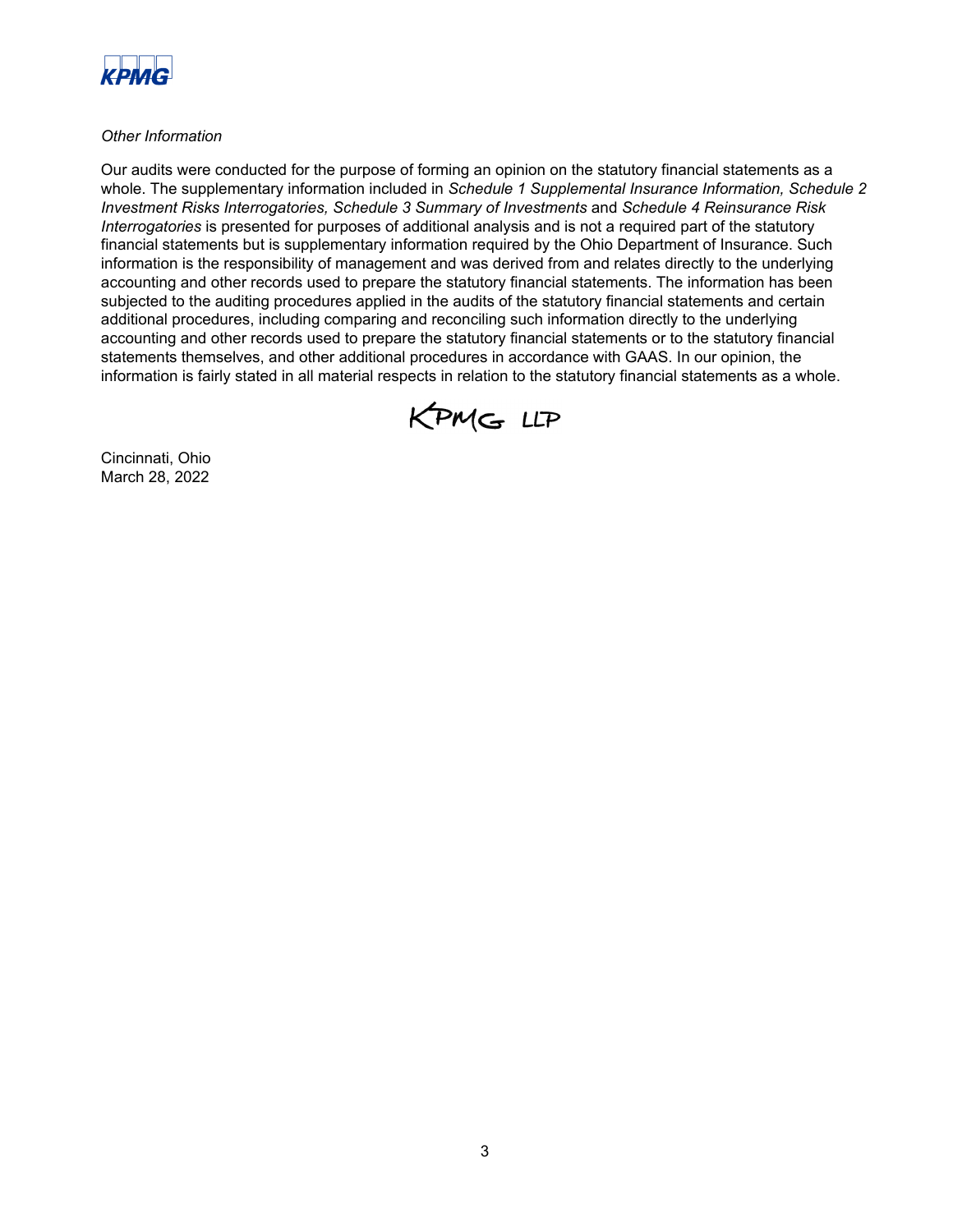(A Wholly Owned Subsidiary of Ohio National Financial Services, Inc.)

Statutory Statements of Admitted Assets, Liabilities, and Capital and Surplus

#### December 31, 2021 and 2020

(Dollars in thousands, except share amounts)

| <b>Admitted Assets</b>                                                                                                           |    | 2021              | 2020              |
|----------------------------------------------------------------------------------------------------------------------------------|----|-------------------|-------------------|
| Investments:                                                                                                                     |    |                   |                   |
| <b>Bonds</b>                                                                                                                     | \$ | 5,883,205         | 5,398,199         |
| Preferred stocks                                                                                                                 |    | 7,101             | 7,101             |
| Common stocks at fair value (cost \$58,299 in 2021 and \$45,931 in 2020)                                                         |    | 60,403            | 45,414            |
| Common stock of unconsolidated life insurance subsidiaries at statutory equity<br>(cost \$363,819 in 2021 and \$181,082 in 2020) |    |                   |                   |
| Common stocks of nonlife insurance subsidiaries at statutory equity                                                              |    | 433,121           | 302,363           |
| $(cost $10,830$ in 2021 and 2020)                                                                                                |    | 10,857            | 8,979             |
| Mortgage loans on real estate                                                                                                    |    | 1,058,963         | 970,773           |
| Real estate, at cost less accumulated depreciation                                                                               |    | 23,780            | 24,757            |
| Contract loans                                                                                                                   |    | 908,562           | 835,945           |
| Cash, cash equivalents and short-term investments                                                                                |    | 382,134           | 648,526           |
| Receivables for securities<br>Derivatives                                                                                        |    | 461<br>96,518     | 510<br>115,488    |
| Other invested assets                                                                                                            |    | 332,527           | 489,176           |
| Securities lending reinvested collateral assets                                                                                  |    | 287,838           | 281,976           |
| Receivable for collateral                                                                                                        |    |                   | 1,200             |
| Total investments                                                                                                                |    | 9,485,470         | 9,130,407         |
| Premiums and other considerations deferred and uncollected                                                                       |    | 98,992            | 97,259            |
| Accrued investment income                                                                                                        |    | 54,500            | 49,473            |
| Current federal income tax recoverable                                                                                           |    | 2,366             | 7,813             |
| Deferred tax asset, net                                                                                                          |    | 119,975           | 111,546           |
| Other assets                                                                                                                     |    | 458,856           | 210,015           |
| Separate Account assets                                                                                                          |    | 18,634,097        | 18,793,793        |
| Total admitted assets                                                                                                            | S  | 28,854,256        | 28,400,306        |
| <b>Liabilities and Capital and Surplus</b>                                                                                       |    |                   |                   |
| Reserves for future policy benefits:                                                                                             |    |                   |                   |
| Life policies and contracts                                                                                                      | \$ | 6,638,034         | 6,438,887         |
| Accident and health policies<br>Annuity and other deposit funds                                                                  |    | 22,914<br>543,945 | 26,793<br>658,260 |
| Contract claims                                                                                                                  |    | 30,886            | 23,562            |
| Other policyholders' funds:                                                                                                      |    |                   |                   |
| Policyholders' dividend accumulations                                                                                            |    | 30,110            | 31,680            |
| Provision for policyholders' dividends payable in following year                                                                 |    | 87,943            | 101,828           |
| Other                                                                                                                            |    | 2,298             | 1,575             |
| Current federal income taxes<br>Payable to parent, subsidiaries and affiliates                                                   |    | 116,229           | 155,195           |
| Interest maintenance reserve                                                                                                     |    | 35,200            | 19,457            |
| Asset valuation reserve                                                                                                          |    | 55,056            | 52,098            |
| Transfers to Separate Accounts due or accrued, net                                                                               |    | (66, 669)         | (109, 994)        |
| Payable for securities                                                                                                           |    | 5,000             | 9,027             |
| Payable for securities lending                                                                                                   |    | 287,838           | 281,976           |
| Reinsurance funds withheld due to affiliate, net                                                                                 |    | 476,248           | 481,935           |
| Other liabilities                                                                                                                |    | 499,593           | 355,728           |
| Separate Account liabilities                                                                                                     |    | 18,634,095        | 18,793,792        |
| Total liabilities                                                                                                                |    | 27,398,720        | 27,321,799        |
| Capital and surplus:                                                                                                             |    |                   |                   |
| Class A common stock, $$1$ par value. Authorized, issued, and outstanding $10,000,000$ shares<br>Surplus notes                   |    | 10,000<br>309,927 | 10,000<br>309,851 |
| Gross paid in and contributed surplus                                                                                            |    | 422,372           | 283,297           |
| Aggregate write-ins for special surplus funds                                                                                    |    | 58,826            | 35,826            |
| Unassigned surplus                                                                                                               |    | 654,411           | 439,533           |
| Total capital and surplus                                                                                                        |    | 1,455,536         | 1,078,507         |
| Total liabilities and capital and surplus                                                                                        | S  | 28,854,256        | 28,400,306        |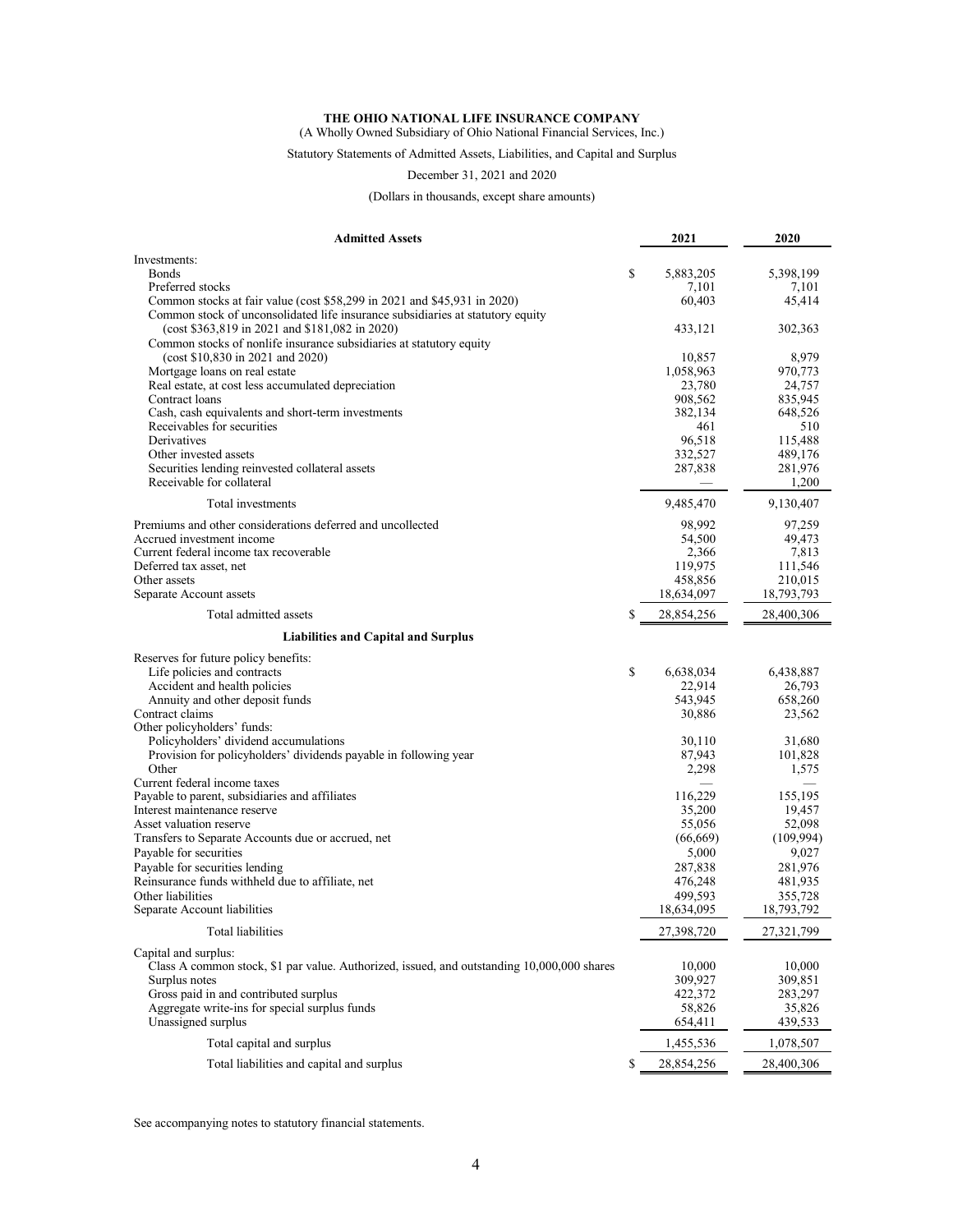(A Wholly Owned Subsidiary of Ohio National Financial Services, Inc.)

#### Statutory Statements of Operations

#### Years ended December 31, 2021, 2020 and 2019

(Dollars in thousands)

|                                                                                                            | 2021                  | 2020                  | 2019              |
|------------------------------------------------------------------------------------------------------------|-----------------------|-----------------------|-------------------|
| Premiums and other considerations:                                                                         |                       |                       |                   |
| Life and annuity                                                                                           | \$<br>854,610         | 1,308,065             | 1,047,377         |
| Accident and health                                                                                        | 5,052                 | 5,373                 | 5,773             |
| Total premiums and other considerations                                                                    | 859,662               | 1,313,438             | 1,053,150         |
| Investment income:                                                                                         |                       |                       |                   |
| Interest on bonds                                                                                          | 228,264               | 221,515               | 264,249           |
| Dividends on stocks                                                                                        | 1,707                 | 1,317                 | 2,734             |
| Dividends from subsidiaries                                                                                | 9,400<br>51,549       | 18,950<br>45,344      | 112,750<br>44,104 |
| Interest on mortgage loans<br>Real estate income                                                           | 1,897                 | 2,016                 | 1,829             |
| Interest on contract loans                                                                                 | 39,717                | 35,553                | 32,065            |
| Other income                                                                                               | 302,665               | 15,327                | 14,700            |
| Total investment income                                                                                    | 635,199               | 340,022               | 472,431           |
| Less investment expenses                                                                                   | 32,586                | 32,339                | 32,235            |
| Net investment income                                                                                      | 602,613               | 307,683               | 440,196           |
| Total income                                                                                               | 1,462,275             | 1,621,121             | 1,493,346         |
| Death and other benefits:                                                                                  |                       |                       |                   |
| Death benefits                                                                                             | 70,679                | 62,313                | 45,566            |
| Accident and health benefits                                                                               | 2,479                 | 1,732                 | 1,405             |
| Annuity benefits, fund withdrawals, and other benefits to policyholders                                    |                       |                       |                   |
| and beneficiaries                                                                                          | 2,819,564             | 2,541,039             | 3,538,173         |
| Total death and other benefits                                                                             | 2,892,722             | 2,605,084             | 3,585,144         |
| Change in reserves for future policy benefits and other funds                                              | 295,282               | 611,430               | 639,895           |
| Commissions                                                                                                | 151,968               | 172,865               | 186,543           |
| General insurance expenses                                                                                 | 142,815               | 131,297               | 143,920           |
| Insurance taxes, licenses, and fees<br>Net transfers from Separate Accounts                                | 22,056<br>(2,469,808) | 17,516<br>(2,118,476) | 19,851            |
|                                                                                                            |                       |                       | (3,027,908)       |
| Total expenses                                                                                             | 1,035,035             | 1,419,716             | 1,547,445         |
| Income (loss) before dividends to policyholders, (benefit) expense                                         |                       |                       |                   |
| for federal income taxes, and net realized capital gains (losses)                                          | 427,240               | 201,405               | (54,099)          |
| Dividends to policyholders                                                                                 | 91,297                | 105,865               | 112,994           |
| Income (loss) before (benefit) expense for federal income<br>taxes and net realized capital gains (losses) | 335,943               | 95,540                | (167,093)         |
| (Benefit) expense for federal income taxes                                                                 | (55, 188)             | 33,016                | (88,213)          |
|                                                                                                            |                       |                       |                   |
| Income (loss) before net realized capital gains (losses)                                                   | 391,131               | 62,524                | (78, 880)         |
| Net realized capital gains (losses), net of interest maintenance reserve and<br>income taxes               | 27,978                | 72,355                | (4,935)           |
| Net income (loss)                                                                                          | \$<br>419,109         | 134,879               | (83, 815)         |
|                                                                                                            |                       |                       |                   |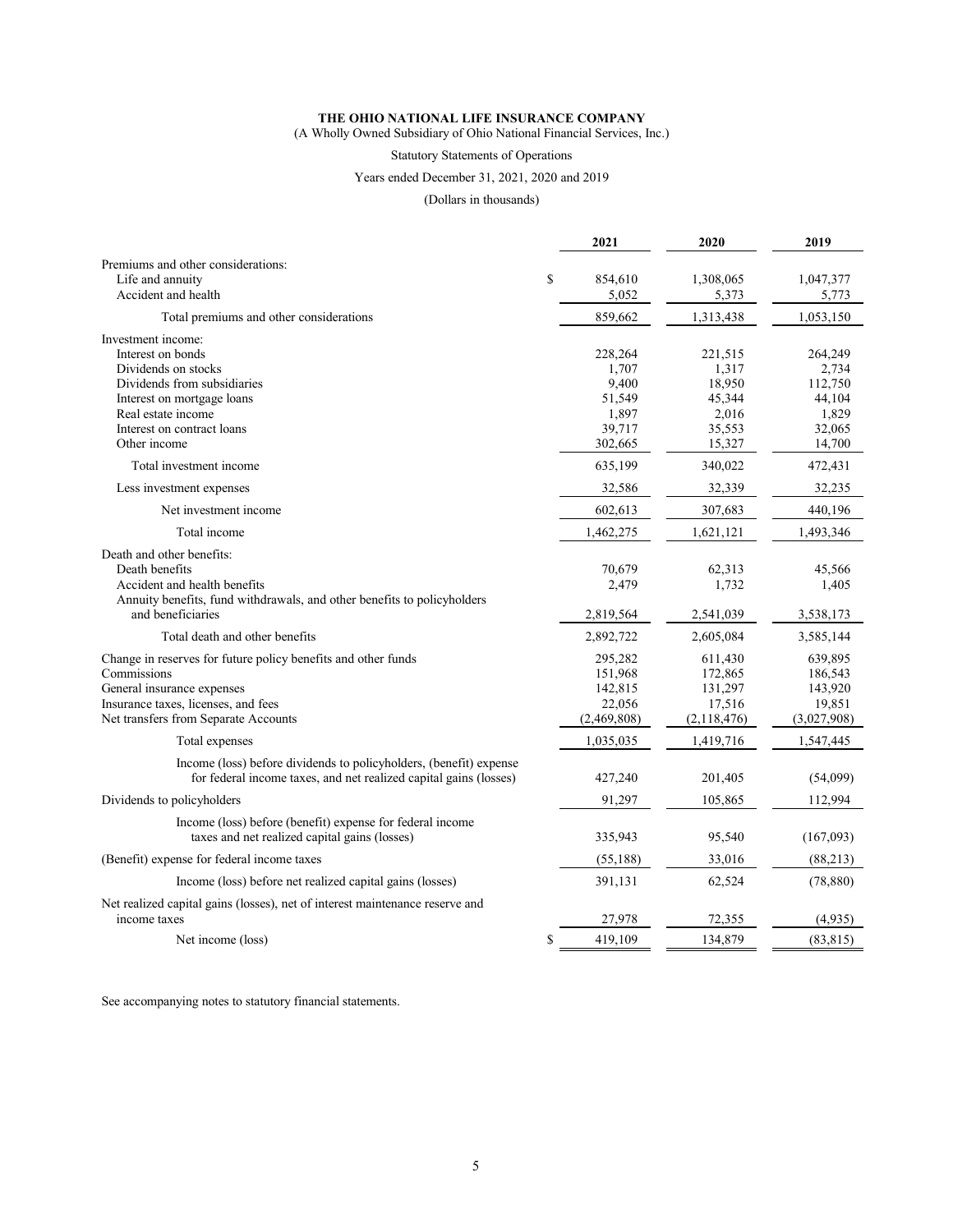**THE OHIO NATIONAL LIFE INSURANCE COMPANY** (A Wholly Owned Subsidiary of Ohio National Financial Services, Inc.)

Statutory Statements of Changes in Capital and Surplus

#### Years ended December 31, 2021, 2020 and 2019

#### (Dollars in thousands)

|                                                                                     |    | Common<br>stock          | <b>Surplus</b><br>notes        | Gross paid<br>in and<br>contributed<br>surplus | Aggregate<br>write-ins<br>for special<br>purpose funds | Unassigned<br>surplus | Total<br>capital and<br>surplus |
|-------------------------------------------------------------------------------------|----|--------------------------|--------------------------------|------------------------------------------------|--------------------------------------------------------|-----------------------|---------------------------------|
| Balance at December 31, 2018                                                        | S  | 10,000                   | 309,698                        | 283,297                                        | (4, 409)                                               | 420,487               | 1,019,073                       |
| Net loss                                                                            |    |                          | 77                             |                                                |                                                        | (83, 815)             | (83, 815)                       |
| Amortization of surplus note<br>Change in net unrealized capital gains              |    |                          |                                |                                                |                                                        | 41.436                | 77<br>41,436                    |
| Change in net unrealized foreign exchange capital gain                              |    |                          |                                |                                                |                                                        | (1)                   | (1)                             |
| Change in net deferred income tax                                                   |    |                          |                                |                                                |                                                        | (16, 822)             | (16.822)                        |
| Change in nonadmitted assets and related items                                      |    |                          |                                |                                                |                                                        | 16,728                | 16,728                          |
| Change in asset valuation reserve                                                   |    |                          |                                |                                                |                                                        | (38, 352)             | (38, 352)                       |
| Correction of an error, net of tax                                                  |    |                          |                                |                                                |                                                        | (1, 446)              | (1,446)                         |
| Deferred coinsurance gain                                                           |    |                          |                                |                                                |                                                        | 40,784                | 40,784                          |
| Benefit plan adjustment                                                             |    |                          |                                | $\overline{\phantom{a}}$                       | $\overline{\phantom{a}}$                               | (366)                 | (366)                           |
| Voluntary reserve                                                                   |    |                          |                                |                                                | 4.409                                                  | 93,158                | 97,567                          |
| Segregated special surplus for the benefit of affiliate<br>Dividends to stockholder |    |                          | $\sim$                         | $\overline{\phantom{a}}$                       | 35,826                                                 | (35, 826)<br>(55,000) | (55,000)                        |
|                                                                                     |    |                          |                                |                                                |                                                        |                       |                                 |
| Balance at December 31, 2019                                                        |    | 10,000                   | 309,775                        | 283,297                                        | 35,826                                                 | 380,965               | 1,019,863                       |
| Net income                                                                          |    |                          |                                |                                                |                                                        | 134,879               | 134,879                         |
| Amortization of surplus note<br>Change in net unrealized capital gains              |    |                          | 76<br>$\overline{\phantom{0}}$ | $\sim$                                         |                                                        | (44, 627)             | 76<br>(44, 627)                 |
| Change in net deferred income tax                                                   |    |                          | $\sim$                         | $\overline{\phantom{a}}$                       |                                                        | 10,885                | 10,885                          |
| Change in nonadmitted assets and related items                                      |    |                          |                                | $\overline{\phantom{a}}$                       |                                                        | (24,770)              | (24,770)                        |
| Change in asset valuation reserve                                                   |    |                          |                                | $\overline{\phantom{a}}$                       |                                                        | (11, 323)             | (11, 323)                       |
| Change in reserve valuation basis                                                   |    |                          | e e c                          | $\overline{\phantom{a}}$                       |                                                        | 63,050                | 63,050                          |
| Correction of an error, net of tax                                                  |    |                          |                                |                                                |                                                        | (195)                 | (195)                           |
| Deferred coinsurance gain                                                           |    |                          | $\overline{\phantom{a}}$       | $\overline{\phantom{a}}$                       | $\overline{\phantom{a}}$                               | (22, 921)             | (22, 921)                       |
| Benefit plan adjustment                                                             |    |                          |                                | $\overline{\phantom{a}}$                       |                                                        | (6, 410)              | (6,410)                         |
| Dividends to stockholder                                                            |    | $\overline{\phantom{a}}$ |                                |                                                |                                                        | (40,000)              | (40,000)                        |
| Balance at December 31, 2020                                                        |    | 10,000                   | 309,851                        | 283,297                                        | 35,826                                                 | 439,533               | 1,078,507                       |
| Net income                                                                          |    |                          |                                |                                                |                                                        | 419,109               | 419,109                         |
| Amortization of surplus note                                                        |    |                          | 76                             |                                                |                                                        |                       | 76                              |
| Change in net unrealized capital gains                                              |    |                          | $\overline{\phantom{0}}$       |                                                |                                                        | (63,905)              | (63,905)                        |
| Change in net unrealized foreign exchange capital loss                              |    |                          |                                |                                                |                                                        | (325)                 | (325)                           |
| Change in net deferred income tax                                                   |    |                          |                                |                                                |                                                        | (54, 742)             | (54, 742)                       |
| Change in nonadmitted assets and related items                                      |    |                          |                                |                                                |                                                        | 55,866                | 55,866                          |
| Change in asset valuation reserve                                                   |    |                          | and the                        | $\overline{\phantom{0}}$                       |                                                        | (2,959)               | (2,959)                         |
| Correction of an error, net of tax                                                  |    |                          |                                |                                                |                                                        | (3,925)               | (3,925)                         |
| Deferred coinsurance gain                                                           |    |                          |                                |                                                |                                                        | (15,023)<br>20,513    | (15,023)                        |
| Benefit plan adjustment<br>Segregated special surplus for the benefit of affiliate  |    |                          |                                | $\overline{\phantom{a}}$                       | 23,000                                                 | (23,000)              | 20,513                          |
| Paid in surplus                                                                     |    |                          |                                | 139,075                                        |                                                        |                       | 139,075                         |
| Change in surplus as a result of reinsurance                                        |    | $\overline{\phantom{a}}$ |                                |                                                | $\overline{\phantom{a}}$                               | (1,731)               | (1,731)                         |
| Dividends to stockholder                                                            |    |                          |                                |                                                |                                                        | (115,000)             | (115,000)                       |
| Balance at December 31, 2021                                                        | \$ | 10,000                   | 309,927                        | 422,372                                        | 58,826                                                 | 654,411               | 1,455,536                       |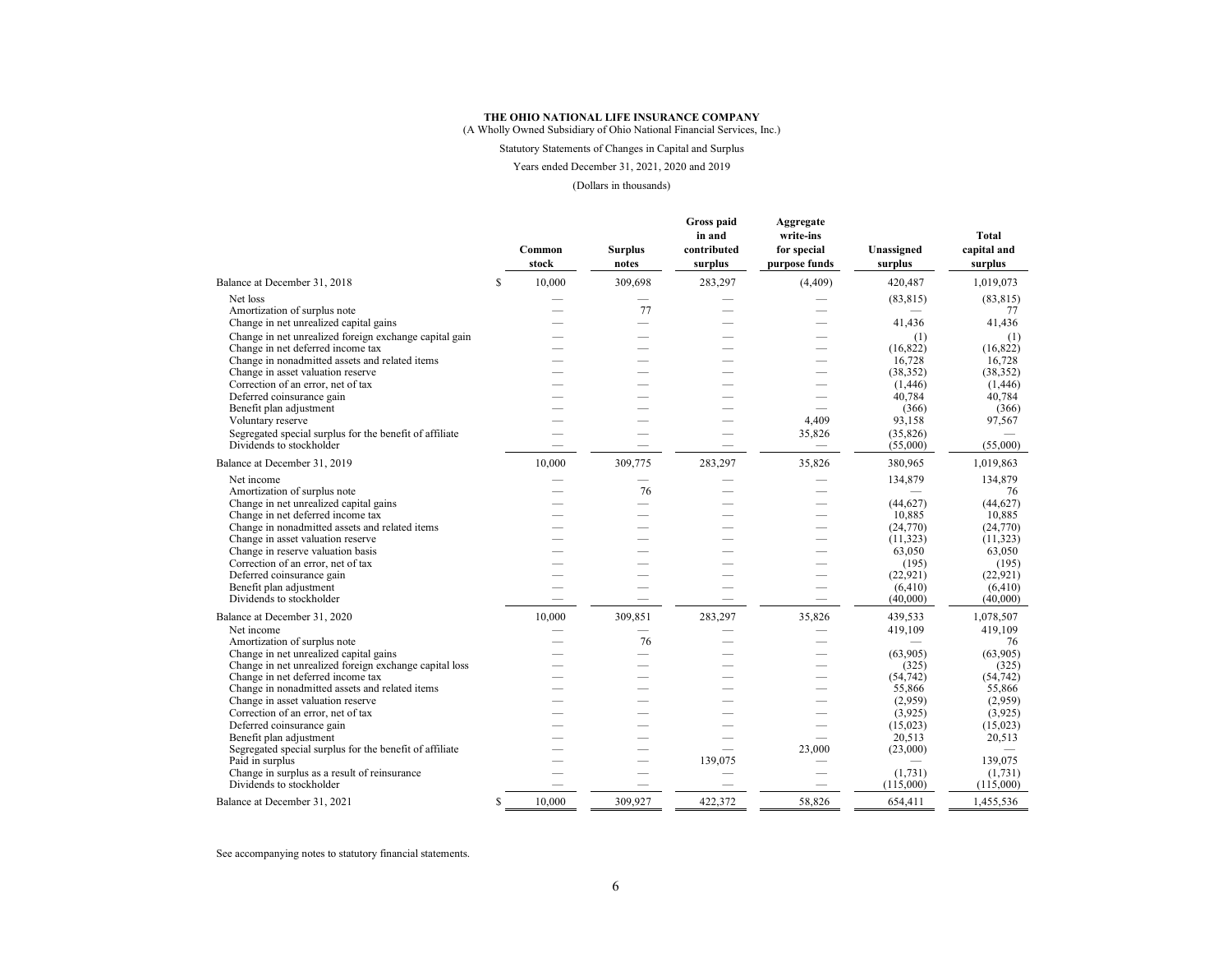(A Wholly Owned Subsidiary of Ohio National Financial Services, Inc.)

#### Statutory Statements of Cash Flow

#### Years ended December 31, 2021, 2020 and 2019

(Dollars in thousands)

|                                                                              | 2021                 | 2020                    | 2019                 |
|------------------------------------------------------------------------------|----------------------|-------------------------|----------------------|
| Cash flow from operations:                                                   |                      |                         |                      |
| Premiums, other considerations, and fund deposits                            | \$<br>540,311        | 980,931                 | 1,087,409            |
| Investment income                                                            | 565,577              | 309,036                 | 441,010              |
|                                                                              | 1,105,888            | 1,289,967               | 1,528,419            |
|                                                                              |                      |                         |                      |
| Less:                                                                        |                      |                         |                      |
| Death and other benefits<br>Commissions, taxes, and other expenses           | 2,491,971<br>320,346 | 2,198,713<br>397,424    | 3,368,750<br>288,797 |
| Dividends paid to policyholders                                              | 105,315              | 114,097                 | 115,392              |
| Net transfers from separate accounts                                         | (2,513,133)          | (2, 131, 558)           | (3,078,812)          |
|                                                                              | 404,499              |                         |                      |
|                                                                              |                      | 578,676                 | 694,127              |
| Net cash provided by operations                                              | 701,389              | 711,291                 | 834,292              |
| Cash flow from investing activities:                                         |                      |                         |                      |
| Proceeds from investments sold, matured, or repaid:                          |                      |                         |                      |
| <b>Bonds</b>                                                                 | 1,545,048            | 937,751                 | 753,192              |
| <b>Stocks</b><br>Mortgage loans on real estate                               | 2,389<br>164,797     | 92.223                  | 16,952<br>107,996    |
| Real estate                                                                  |                      | 16                      |                      |
| Other                                                                        | 64,961               | 29,863                  | 3,106                |
| Total investment proceeds                                                    | 1,777,195            | 1,059,853               | 881,246              |
|                                                                              |                      |                         |                      |
| Less cost of investments acquired:                                           |                      |                         |                      |
| <b>Bonds</b>                                                                 | 1,986,705            | 1,011,681               | 1,010,788            |
| <b>Stocks</b><br>Mortgage loans on real estate                               | 15,249<br>252,984    | 5,439<br>132,165        | 7,534<br>181,512     |
| Real estate                                                                  |                      |                         | 382                  |
| Other                                                                        | 234,715              | 337,823                 | 65,584               |
| Total investments acquired                                                   | 2,489,653            | 1,487,108               | 1,265,800            |
|                                                                              |                      |                         |                      |
| Less increase in contract loans                                              | 72,533               | 91,384                  | 105,791              |
| Net cash used in investing activities                                        | (784, 991)           | (518, 639)              | (490, 345)           |
| Cash flow from financing and other miscellaneous sources:                    |                      |                         |                      |
| Deposits on deposit-type contracts and other liabilities                     | 136,598              | 169,681                 | 119,313              |
| Withdrawals on deposit-type contracts and other liabilities                  | (267, 123)           | (198, 841)              | (145,228)            |
| Dividends to stockholder                                                     | (115,000)            | (40,000)                | (55,000)             |
| Other, net                                                                   | 62,735               | 127,652                 | (193,080)            |
| Net cash (used in) provided by financing                                     | (182,790)            | 58,492                  | (273,995)            |
|                                                                              |                      |                         |                      |
| Net (decrease) increase in cash, cash equivalents and                        |                      |                         |                      |
| short-term investments                                                       | (266,392)            | 251,144                 | 69,952               |
|                                                                              |                      |                         |                      |
| Cash, cash equivalents and short-term investments:                           |                      |                         |                      |
| Beginning of year                                                            | 648,526              | 397,382                 | 327,430              |
| End of year                                                                  | \$<br>382,134        | 648,526                 | 397,382              |
|                                                                              |                      |                         |                      |
| Supplemental disclosures of cash flow information for non-cash transactions: |                      |                         |                      |
| Change in securities lending collateral                                      | \$<br>\$<br>5,861    | $\mathbb{S}$<br>109,478 | (57, 807)            |
| Funds held under fixed indexed annuity reinsurance agreement, net            | (74, 476)            | (41, 443)               | (40, 411)            |
| Capital contribution from parent                                             | (139,075)            |                         |                      |
| Capital contribution to affiliate                                            |                      |                         | 80,000               |
| Unpaid return of capital from affiliate                                      | (169, 973)           |                         |                      |
| Dividend declared and unpaid from affiliate                                  | (30,027)             |                         |                      |
| Affiliate reinsurance agreements, net                                        |                      |                         | (378, 976)           |
| Coinsurance reinsurance agreement                                            |                      |                         | (1,694,934)          |
| Deferred gain on coinsurance reinsurance agreements                          | 15,023               | 22,921                  | 12,061               |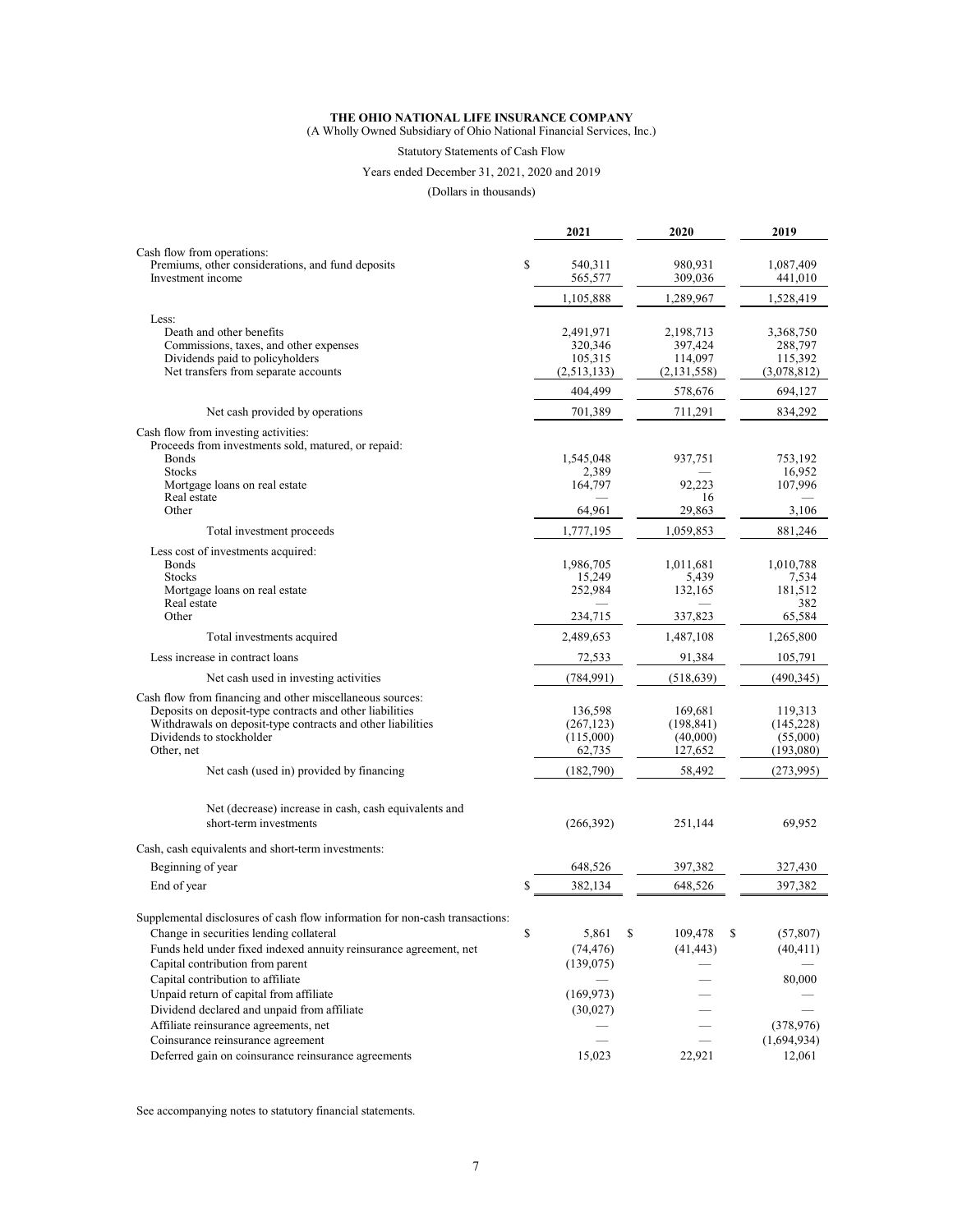(A Wholly Owned Subsidiary of Ohio National Financial Services, Inc.)

Notes to Statutory Financial Statements

December 31, 2021, 2020 and 2019

(Dollars in thousands)

#### **(1) Organization and Business**

#### *Organization*

The Ohio National Life Insurance Company ("ONLIC" or the "Company") is a stock life insurance company wholly owned by Ohio National Financial Services, Inc. ("ONFS"), a stock holding company. ONFS is 100% owned by Ohio National Mutual Holdings, Inc. ("ONMH"), a mutual holding company organized under Ohio insurance laws.

In 1998, ONLIC became a stock company under provisions of Sections 3913.25 to 3913.38 of the Ohio Revised Code relating to mutual insurance holding companies.

ONLIC owns 100% of Ohio National Life Assurance Corporation ("ONLAC"), a stock life insurance subsidiary; National Security Life and Annuity Company ("NSLAC"), a stock life insurance subsidiary; Montgomery Re, Inc. ("MONT"), a special purpose financial captive life insurance company; Kenwood Re, Inc. ("KENW"), a special purpose financial captive life insurance company; Camargo Re Captive, Inc. ("CMGO"), a special purpose financial captive life insurance company; Sunrise Captive Re, LLC ("SUNR"), an Ohio authorized reinsurer; Ohio National Investments, Inc. ("ONII"), an investment advisor; Ohio National Equities, Inc. ("ONEQ"), a broker dealer registered under the Securities and Exchange Commission Act of 1934; and The O.N. Equity Sales Company ("ONESCO"), a broker dealer registered under the Securities and Exchange Commission Act of 1934.

On March 22, 2021, the Board of Directors of ONMH unanimously approved an agreement to enter into a strategic transaction ("Transaction") with Constellation Insurance Holdings, Inc. ("Constellation") whereby Constellation will acquire ONMH. The agreement was signed on March 22, 2021. Constellation, an insurance holding company, is backed by Caisse de dépôt et placement du Québec ("CDPQ") and Ontario Teachers' Pension Plan Board ("Ontario Teachers'"), two of the world's largest, premier, long-term institutional investors.

ONMH entered into the Transaction to strengthen its financial position, enhance its market position, and enable it to become a stronger, more responsive and innovative financial services company. Constellation will build off of ONMH's strengths and infrastructure to grow its insurance business going forward.

The Transaction will be structured as a sponsored demutualization, which means ONMH will convert to a stock company and will be indirectly owned by Constellation upon closing of the Transaction. The conversion requires a vote by eligible members as well as regulatory review and approval. Eligible members will be compensated, in the aggregate of \$500 million, for the extinguishment of their membership interests with additional policy benefits, or cash, as applicable. In addition to member compensation, Constellation and its investors are providing a commitment to infuse an additional \$500 million of capital evenly over a four-year period beginning one year after the closing of the Transaction, further strengthening Ohio National's capital position and its ability to fulfill its obligations and to invest in the future of the business.

The Transaction is subject to customary conditions, including regulatory approvals and ONMH's member approval. Upon completion of the Transaction, ONMH will be a private stock company owned 100% by Constellation. The Transaction is expected to be completed in the first half of 2022. See footnote 3(m) for additional details on the activity occurring subsequent to the reporting period.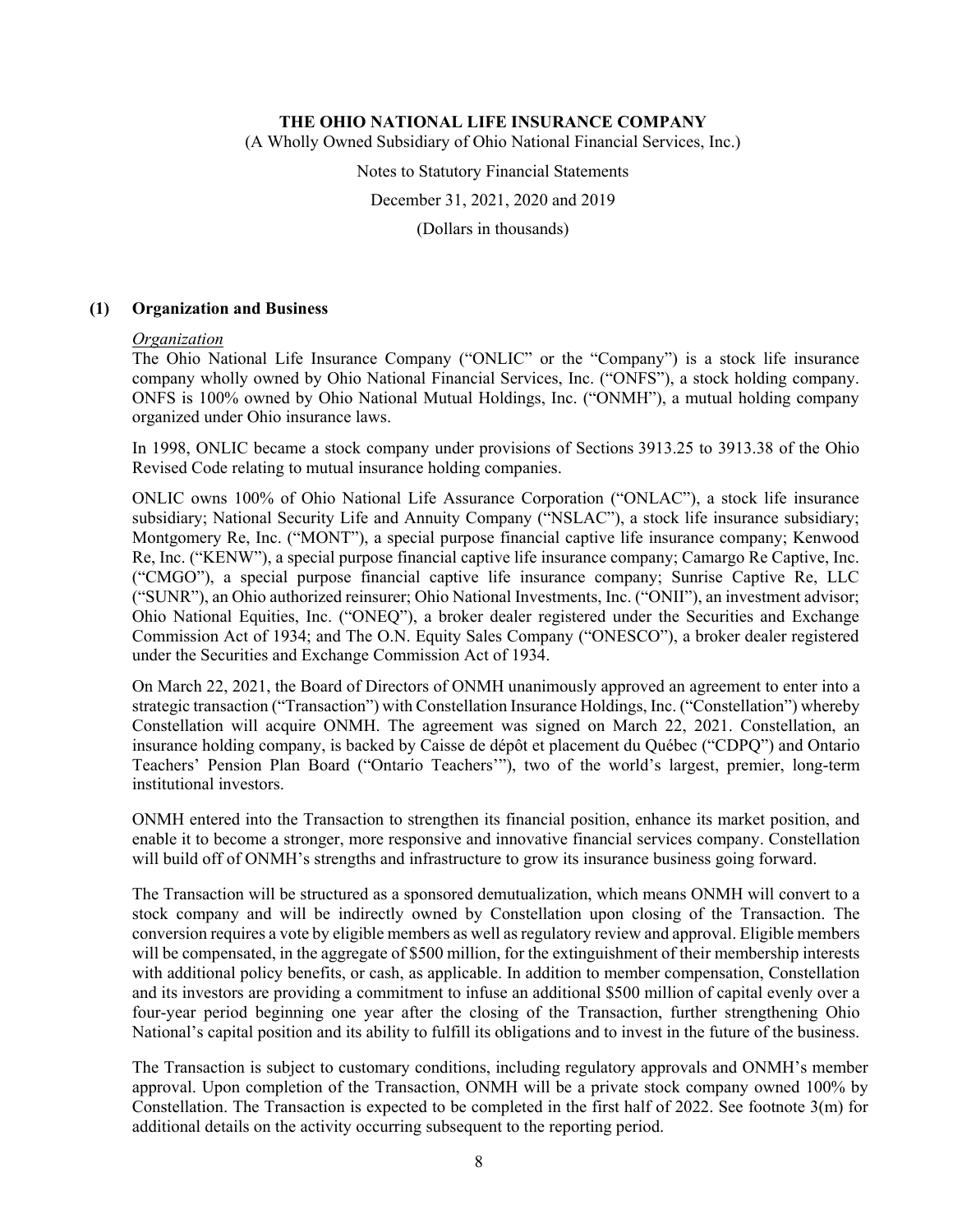(A Wholly Owned Subsidiary of Ohio National Financial Services, Inc.)

Notes to Statutory Financial Statements

December 31, 2021, 2020 and 2019

(Dollars in thousands)

During the third quarter of 2021 ONMH repositioned ON Foreign Holdings, SMLLC ("ONFH"), a Delaware holding company, and its subsidiaries under ONLIC. Prior to the repositioning, Sycamore Re, Ltd ("SYRE"), a wholly owned subsidiary of ONFS, owned ONFH, which owned 100% of ON Netherlands B.V. ("ONNH"), a Dutch holding company. The transaction was completed as follows:

- Effective September 13, 2021, ONFH created ON Overseas Holdings B.V. ("ONOH"), a Dutch holding company.
- Effective September 27, 2021, SYRE paid a non-cash dividend to its parent, ONFS, consisting of 100% ownership of ONFH and its subsidiaries. On that same day, ONFS assumed certain liabilities on behalf of ONFH of , which increased its investment in ONFH.
- Effective September 29, 2021, ONFH made a non-cash capital contribution consisting of ONNH and its subsidiaries to ONOH. ONOH now owns 100% of ONNH.
- ONNH owns Ohio National Seguros de Vida S.A. ("ONSP"), a Peruvian insurance company, ON Global Holdings, SMLLC ("ONGH"), a Delaware holding company, and ONNH owns 100% of O.N. International do Brasil Participacoes, Ltda. ("OHIO"), which was formed to hold the equity method investment made when ONFS entered into a 50% joint venture agreement with a Brazilian insurance company. ONGH owns 92% of Ohio National Sudamerica S.A. ("ONSA"), a Chilean holding company, and ONNH owns 8%. ONSA owns 100% of Ohio National Seguros de Vida S.A. ("ONSV"), a Chilean insurance company.
- Effective September 30, 2021, ONFS made a non-cash capital contribution consisting of ONFH and its subsidiaries, to ONLIC. ONLIC now owns 100% of ONFH.See Note 17 for additional information.

#### *Business*

ONLIC is a life and health (disability) insurer licensed in 49 states, the District of Columbia and Puerto Rico. The Company offers a full range of life, disability, and annuity products through independent agents and other distribution channels and is subject to competition from other insurers throughout the United States. The Company announced on September 6, 2018, that it would exclusively focus on growing its life insurance and disability insurance product lines going forward. The decision followed a comprehensive strategic review of the Company's businesses, taking into account the continuously changing regulatory landscape, the sustained low interest rate environment, and the increasing cost of doing business, as well as growth opportunities and the Company's competitive strengths. Effective September 15, 2018, the Company no longer accepts applications for variable annuities or new retirement plans but will continue to service and support existing clients in both product lines. During the second quarter of 2020, the Company made the strategic decision to relaunch its fixed indexed annuity product.

In late 2018 and through March 15, 2019, the Company offered to buy-back certain variable annuity policies from policyholders with the guaranteed minimum income benefit ("GMIB") rider. The Company paid approximately \$115,000 related to the buy-back during 2019, which is included in benefits and claims on the corresponding statements of operations. A second phase of the buy-back was offered in late 2020 and into 2021. The Company paid approximately \$32,000 and \$12,000 related to the buy-back during 2021 and 2020, respectively, which is included in benefits and claims on the corresponding statements of operations.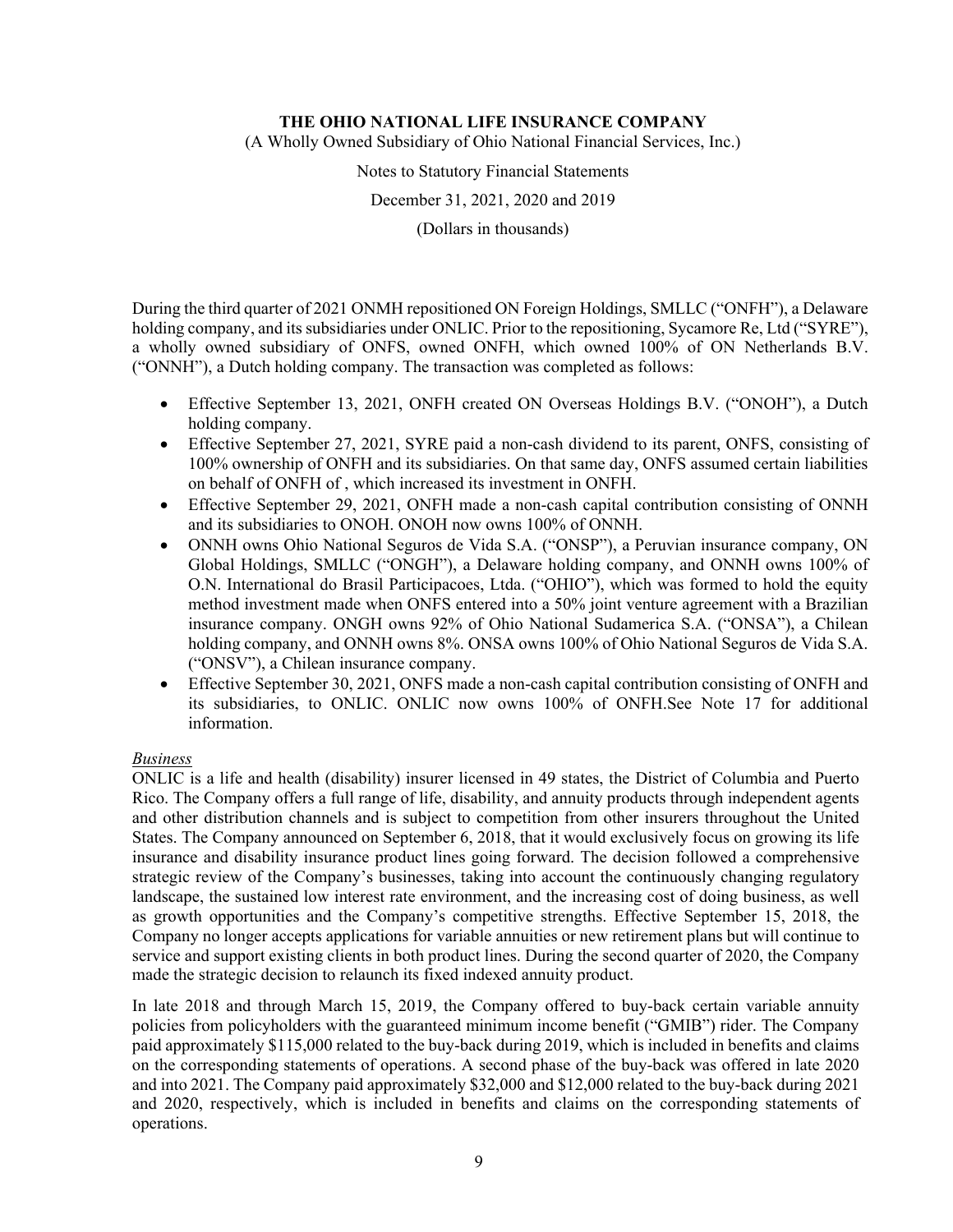(A Wholly Owned Subsidiary of Ohio National Financial Services, Inc.)

Notes to Statutory Financial Statements

December 31, 2021, 2020 and 2019

(Dollars in thousands)

The Company is subject to regulation by the insurance departments of the states in which it is licensed and undergoes periodic examinations by those departments.

#### **(2) Basis of Presentation**

The Company prepares its statutory financial statements in conformity with accounting practices prescribed or permitted by the Ohio Department of Insurance (the "Department"), which is an other comprehensive basis of accounting that differs from U.S. generally accepted accounting principles ("GAAP"). The Department requires that insurance companies domiciled in the State of Ohio prepare their statutory basis financial statements in accordance with the Statement of Statutory Accounting Principles ("SSAP") that are described in the National Association of Insurance Commissioners ("NAIC") *Accounting Practices and Procedures Manual* (the "Manual") subject to any deviations prescribed or permitted by the state insurance commissioner.

ONLIC does not have any permitted or prescribed statutory accounting practices as of December 31, 2021 and 2020. ONLIC's wholly-owned Vermont subsidiaries have permitted accounting practices as disclosed in Note  $3(c)$ . The statutory financial statements presented represent the accounts of the Company and do not include the accounts of any of its subsidiaries.

The Company's subsidiary, SUNR, applies a prescribed practice which values assumed guaranteed minimum death benefit ("GMDB") and guaranteed lifetime withdrawal benefit ("GLWB") risks on variable annuity contracts from the Company using a separate alternative reserve basis pursuant to Ohio Revised Code Chapter 3964 and approved by the Department. The prescribed practice related to the Company's guaranteed risks changed the Company's carrying value of SUNR, included in other invested assets on the Statutory Statements of Admitted Assets, Liabilities, Capital and Surplus, by \$176,150 and \$186,173 as of December 31, 2021 and 2020, respectively. If the prescribed practices were not applied, the Company's risk-based capital would continue to be above regulatory action levels.

A reconciliation of the Company's net statutory loss and capital and surplus between NAIC SSAP and practices prescribed by the State of Ohio are shown below:

|                                        |    | 2021      | 2020      |
|----------------------------------------|----|-----------|-----------|
| <b>Net Income</b>                      |    |           |           |
| Company state basis                    | \$ | 419,109   | 134.879   |
| State prescribed practices that are an |    |           |           |
| increase/(decrease) from NAIC SAP      |    |           |           |
| <b>NAIC SAP</b>                        | S  | 419.109   | 134,879   |
| <b>Surplus</b>                         |    |           |           |
| Company state basis                    | S  | 1.455.536 | 1,078,507 |
| State prescribed practices that are an |    |           |           |
| increase/(decrease) from NAIC SAP      |    |           |           |
| Subsidiary valuation - SUNR            |    | 176,150   | 186,173   |
| <b>NAIC SAP</b>                        | S  | 1.279.386 | 892.334   |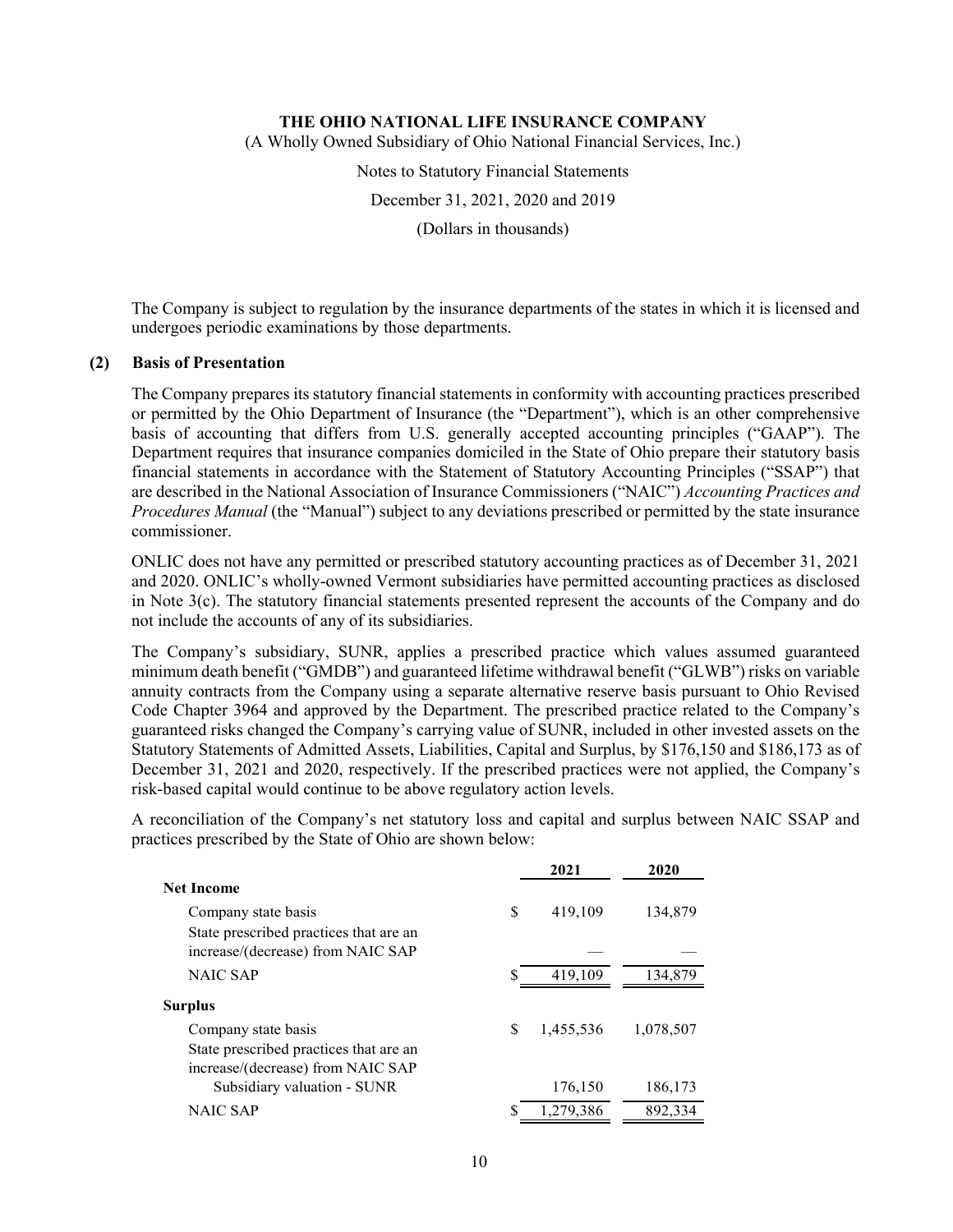(A Wholly Owned Subsidiary of Ohio National Financial Services, Inc.)

Notes to Statutory Financial Statements

December 31, 2021, 2020 and 2019

(Dollars in thousands)

Statutory accounting practices are different in some respects from financial statements prepared in accordance with GAAP. The primary reasons for the differences between equity and net income (loss) on a GAAP basis versus capital and surplus and net income (loss) on a statutory basis are that, for GAAP reporting purposes:

- The costs related to acquiring business, principally commissions and certain policy issue expenses related to successful acquisition efforts, are amortized over the period benefited rather than charged to income in the year incurred;
- future policy benefit reserves are based on anticipated Company experience for lapses, mortality and investment yield, rather than statutory mortality and interest requirements, without consideration of withdrawals;
- investments in fixed maturity securities are carried at either amortized cost or fair value based on their classifications; investments in fixed maturity securities classified as available-for-sale are carried at estimated fair value with net unrealized holding gains and losses reported in other comprehensive income; fixed maturity securities designated as trading are carried at fair value with net unrealized holding gains and losses reported in income; under statutory accounting, investments in bonds are reported at the lower of amortized cost or fair value based on their NAIC rating and any adjustments to fair value are reported directly in surplus (see Note 3(c) for more information regarding bond valuation);
- only contracts that have significant mortality or morbidity risk are classified as insurance contracts; otherwise, they are accounted for in a manner consistent with the accounting for interest bearing or other financial instruments; for statutory reporting, contracts that have any mortality or morbidity risk, regardless of significance, and contracts with life contingent annuity purchase rate guarantees are classified as insurance contracts;
- undistributed income and capital gains and losses for limited partnerships investments are reported as unrealized gains and losses in earnings; for statutory reporting, the unrealized gains and losses are reported directly in surplus;
- the asset valuation reserve and interest maintenance reserve are not recorded;
- separate account seed money is classified as a trading security recorded at fair value as opposed to a component of separate account assets;
- under GAAP, "nonadmitted" assets do not exist, while for statutory reporting nonadmitted assets are excluded from surplus (see Note 3(b) for more information regarding nonadmitted assets);
- changes in deferred taxes are recognized in operations;
- there is a presentation of other comprehensive income and comprehensive income;
- consolidation for GAAP is based on whether the Company has voting control, or for certain variable interest entities, is the primary beneficiary while for statutory, consolidation is not applicable;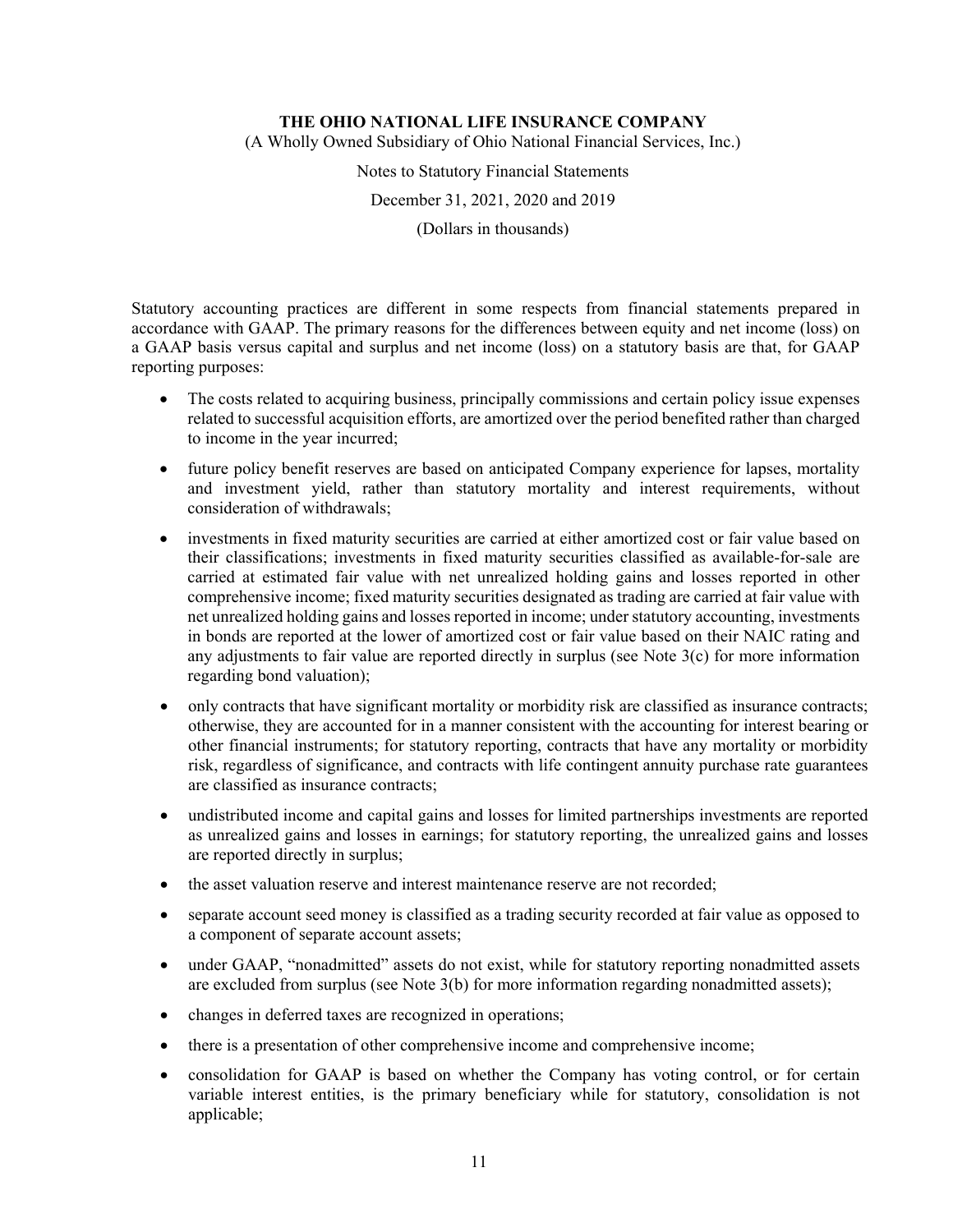(A Wholly Owned Subsidiary of Ohio National Financial Services, Inc.)

Notes to Statutory Financial Statements

December 31, 2021, 2020 and 2019

(Dollars in thousands)

- surplus notes are presented as part of notes payable within liabilities and are not presented as a component of capital and surplus;
- certain assets and liabilities are reported gross of ceded reinsurance balances;
- deposits to universal life contracts, investment contracts and limited payment contracts are not included in revenue;
- negative cash balances are reported as liabilities;
- certain annuity related contracts give rise to embedded derivatives for GAAP while STAT does not recognize these embedded derivatives; and
- on a statutory basis only, the correction of immaterial prior period errors are recorded directly to surplus.

The effects of the foregoing variances from GAAP on the accompanying statutory basis financial statements have not been determined, but are presumed to be material.

#### **(3) Summary of Significant Accounting Policies**

The significant accounting policies followed by the Company that materially affect statutory financial reporting are summarized below.

#### *(a) Use of Estimates*

In preparing the statutory financial statements, management is required to make estimates and assumptions that affect the reported amounts of assets and liabilities, the disclosure of contingent assets and liabilities as of the date of the statutory financial statements, and the reported amounts of revenues and expenses for the reporting period. Actual results could differ significantly from those estimates.

The most significant estimates and assumptions include those used in determining the liability for future policy benefits and claims, contingencies, provision for income taxes, deferred taxes, uncertain income tax positions and contingencies, and valuation of and impairment losses on investments. Although some variability is inherent in these estimates, the recorded amounts reflect management's best estimates based on facts and circumstances as of the date of the statutory financial statements. Management believes the amounts provided are appropriate.

#### *(b) Nonadmitted Assets*

Certain assets designated as "nonadmitted assets" (principally furniture, equipment, certain deferred taxes, and certain receivables), along with statutory adjustments to the Company's common stock investment of affiliates carried at U.S. GAAP equity have been excluded from total admitted assets by a direct charge to surplus.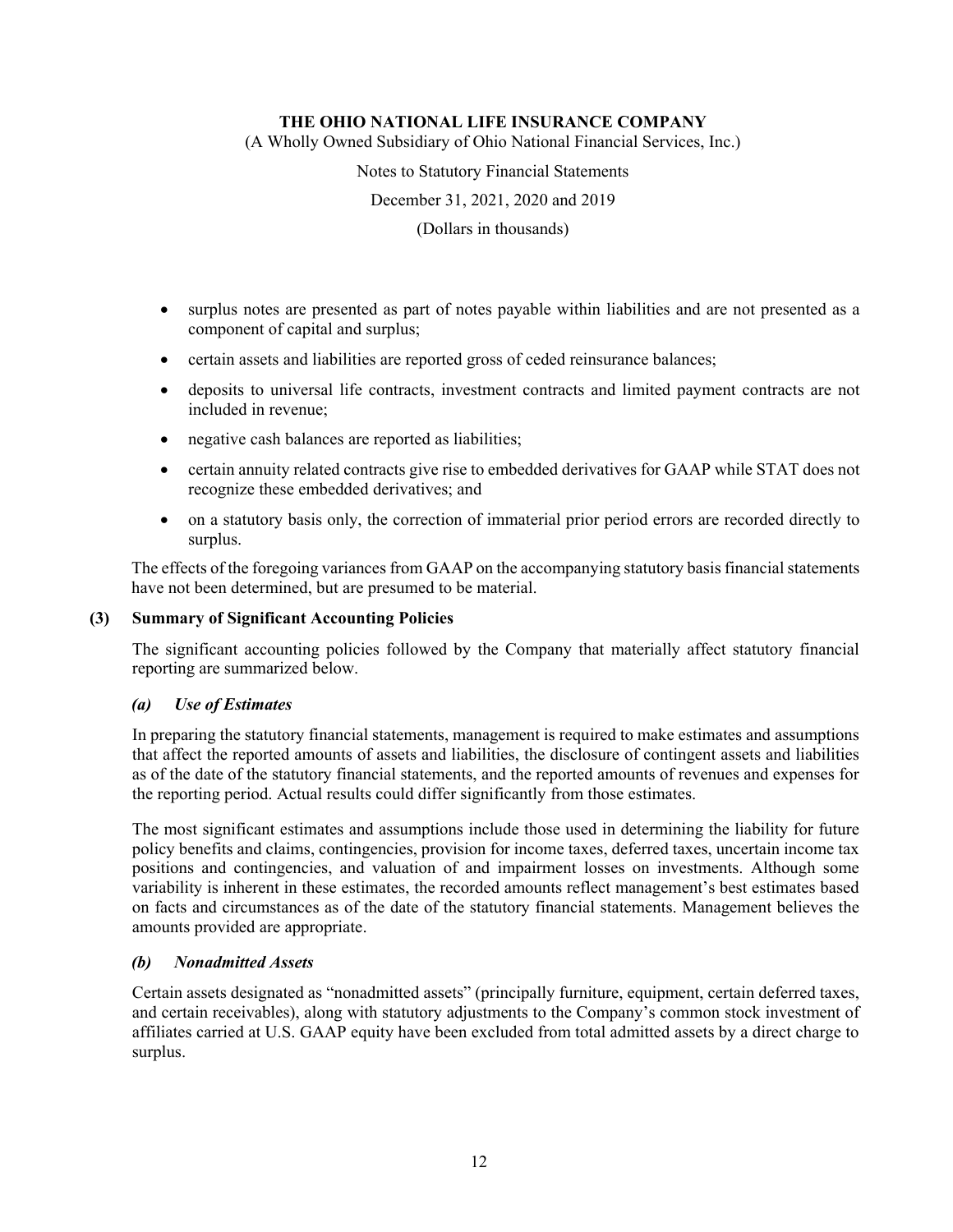(A Wholly Owned Subsidiary of Ohio National Financial Services, Inc.)

Notes to Statutory Financial Statements

December 31, 2021, 2020 and 2019

(Dollars in thousands)

#### *(c) Investments*

#### *Investment Income*

Interest and dividends on investments is recorded within investment income. Realized capital gains and losses are reported net of federal income tax and transfers to the interest maintenance reserve ("IMR"). Realized gains (losses) on the sale of investments are determined on the basis of specific security identification on the trade date. Unrealized gains and losses on investments are charged or credited to unassigned surplus in accordance with NAIC rules.

Dividends are recorded on the ex-dividend date and interest is accrued as earned using an effective yield method giving effect to amortization of premiums and accretion of discounts.

#### *Bonds*

Bonds are valued as prescribed by the Securities Valuation Office ("SVO") of the NAIC Investment Analysis Office. Bonds are rated as "1" (highest quality), "2" (high quality), "3" (medium quality), "4" (low quality), "5" (lowest quality, not in or near default) or "6" (lowest quality, in or near default). Bonds rated as categories 1 through 5 are reported in the statutory financial statements at amortized cost using the modified scientific method. Bonds rated as category 6 are reported at the lower of amortized cost or fair value.

Mortgage-backed securities are generally stated at amortized cost and are amortized using anticipated prepayment assumptions based on a retrospective adjustment method that estimates prepayment activity by utilizing certain factors, including seasonality, current levels of interest rates, economic activity, and the term and age of the underlying collateral.

All securities defined as hybrid securities by the SVO are reported as bonds and are carried at amortized cost.

#### *Preferred and Common Stocks*

Preferred stocks rated by the SVO as categories 1-3 are reported at amortized cost. Those rated as categories 4-6 are reported at the lower of amortized cost or fair value.

Common stocks of unaffiliated companies are carried at fair value based on information from the SVO or quoted market prices when information is not available from the SVO.

Investments in the Company's wholly owned insurance subsidiaries are carried at audited statutory equity with changes in net assets, other than dividends declared, recognized as net unrealized capital gains or losses through surplus. Investments in the Company's special purpose financial captive reinsurers are carried as follows: MONT and KENW are carried at zero due to the fact that the State of Vermont has granted a permitted practice to allow the recognition of an admitted asset related to recoverables from third party stop-loss reinsurance agreements. The investment in CMGO is carried at the amount of capital contributions made by the Company. If the value of CMGO's surplus were to fall below the level of all capital contributions then a dollar for dollar reduction of the carrying value would occur until the investment value reached zero. The investment in SUNR is carried at the value of SUNR's statutory surplus, adjusted for the prescribed practice described in Note 2. Investments in wholly owned noninsurance subsidiaries are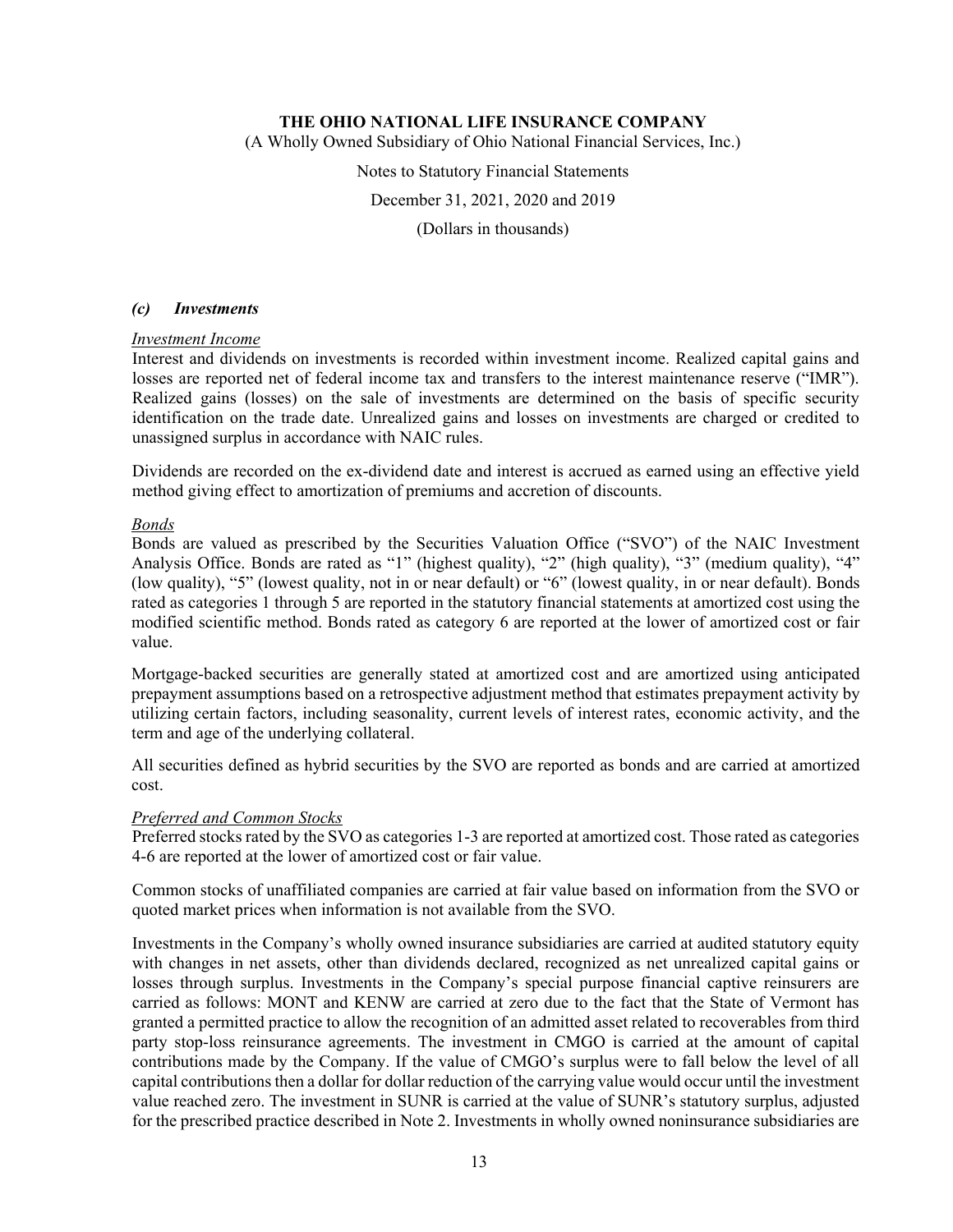(A Wholly Owned Subsidiary of Ohio National Financial Services, Inc.)

Notes to Statutory Financial Statements

December 31, 2021, 2020 and 2019

(Dollars in thousands)

carried at the value of their underlying audited GAAP basis equity, adjusted for nonadmitted assets, based on the significance of their operations beyond holding assets for the use of the Company. The Company does not record the investment in ONII, a noninsurance subsidiary, as it does not have audited GAAP financial statements for 2021, 2020 and 2019.

Management reviews its investments in subsidiary, controlled, and affiliated entities for impairment based upon the probability that the Company will be able to recover the carrying amount of the investment or if there is evidence indicating the inability of the investee to sustain earnings, which would justify the carrying amount of the investment.

Management regularly reviews its bond and stock portfolios in order to evaluate the necessity to record impairment losses for other-than-temporary declines in estimated fair value of investments. See Note 6 for management's description and analysis of the portfolio.

#### *Mortgage Loans on Real Estate*

Mortgage loans on real estate are recorded at the unpaid principal balance of the loan, net of valuation allowance and unamortized discount. Management periodically reviews the portfolio for impairment and obtains updated valuations of the underlying collateral as needed. Significant changes (increase or decrease) in the net value of the collateral are adjusted through the valuation allowance; however, the net carrying value amount of the loan shall not exceed the recorded investment in the loan.

Loans in foreclosure and loans considered impaired as of the date of the Statutory Statements of Admitted Assets, Liabilities, and Capital and Surplus are placed on nonaccrual status and written down to the estimated fair value, net of estimated selling costs, of the underlying property to derive a new cost basis. Interest received on nonaccrual status mortgage loans on real estate is included in net investment income in the period received.

Mortgage loans can be restructured in a troubled debt restructuring ("TDR"). The Company assesses loan modifications on a case by case basis to evaluate whether a TDR has occurred. In response to the Coronavirus ("COVID-19") pandemic, there was an increase in the volume of loan modifications in the Company's mortgage portfolio during 2020. The COVID-19 related modifications were primarily in the form of principal and/or interest deferrals in accordance with the Interagency Statement on Loan Modifications and Reporting for Financial Institutions Working with Customers Affected by the Coronavirus and in accordance with the interpretation issued by the NAIC, INT 20-03 *Troubled Debt Restructuring Due to COVID-19,* during the year ended December 31, 2020. Accordingly, these loans were not categorized as a TDR.

#### *Real Estate*

Real estate, occupied by the Company and held for the production of income, is generally carried at depreciated cost, net of encumbrances. Accumulated depreciation was \$7,111 and \$6,134 as of December 31, 2021 and 2020, respectively.

The Company occupies less than 50% of buildings held for the production of income.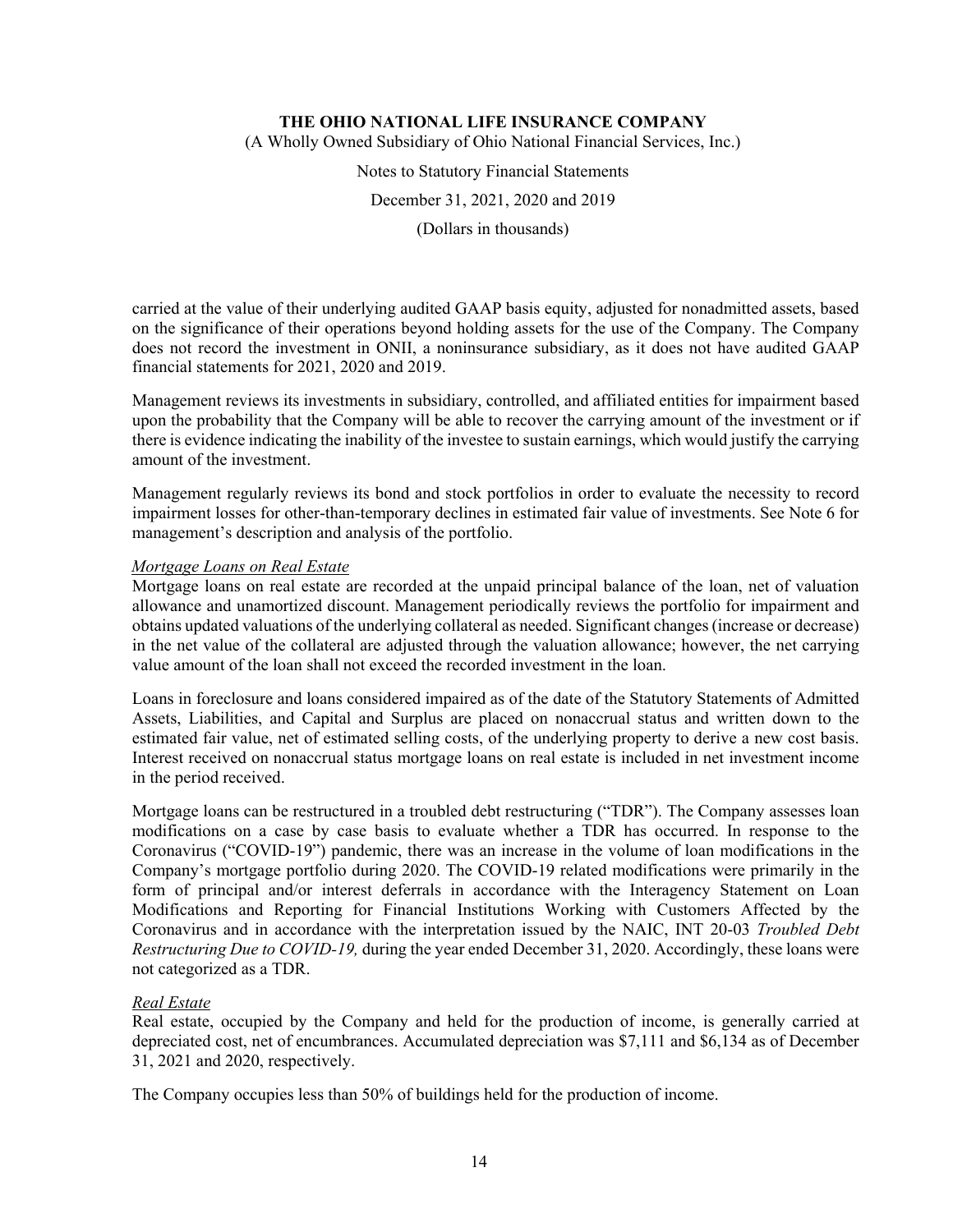(A Wholly Owned Subsidiary of Ohio National Financial Services, Inc.)

Notes to Statutory Financial Statements

December 31, 2021, 2020 and 2019

(Dollars in thousands)

#### *Contract Loans*

Contract loans are stated at unpaid principal balances. Interest income on such loans is recorded as earned using the contractually agreed upon interest rate. Generally, interest is capitalized on the policy's anniversary date.

#### *Cash, Cash Equivalents and Short-term Investments*

Short-term investments are carried at amortized cost and cash equivalents are carried at fair value. Cash equivalents are short-term and highly liquid investments with original maturities of three months or less, and short-term investments include securities and other investments with remaining maturities of one year or less, but greater than three months, at time of purchase.

#### *Derivatives*

The Company enters into derivative transactions that do not meet the criteria for hedge accounting or have not been designated in hedging relationships by the Company. The Company purchases equity index put options, equity futures, currency futures, equity swaps and interest rate swaptions as hedges for certain riders that were sold with variable annuity products. The Company similarly purchases equity index call options as hedges for the fixed indexed annuity product. These transactions provide the Company with an economic hedge, which is used as part of its overall risk management strategies. These derivative instruments are carried at estimated fair value. The realized changes in fair value are recorded in net realized capital losses, net of interest maintenance reserve and income taxes. The unrealized changes in fair value are recorded in unassigned surplus.

The Company enters into derivative transactions that meet the criteria for hedge accounting. The Company purchased a foreign currency swap that meets the criteria for hedge accounting and is accounted for consistent with the underlying hedged asset. The swap instrument is carried at estimated fair value, and changes in the estimated fair value of the swaps are recorded as unrealized capital gains or losses in unassigned surplus.

#### *Other Invested Assets*

Other invested assets primarily consist of the Company's investment in SUNR, external and inter-company surplus notes and investments in limited partnership interests. Surplus notes are accounted for at amortized cost for NAIC ratings 1 or 2 or the lessor of amortized cost or fair value for NAIC ratings 3 through 6.

During 2021, the Company became an investor and limited partner in two limited partnerships. Limited partnerships are carried at the underlying audited GAAP equity of the investee using the equity method of accounting. The financial statements of limited partnership investees are usually not received in time for the Company to apply the equity method at each reporting period. Therefore, the equity pick-up on these investments has been recorded on a three-month lag. The Company has no investments in limited partnerships that exceed 10% of it admitted assets.

The statement value of limited partnerships are evaluated and adjusted for any impairment in value that is determined to be other-than-temporary. The Company did not recognize any impairment write-down for its investments for the year ended December 31, 2021.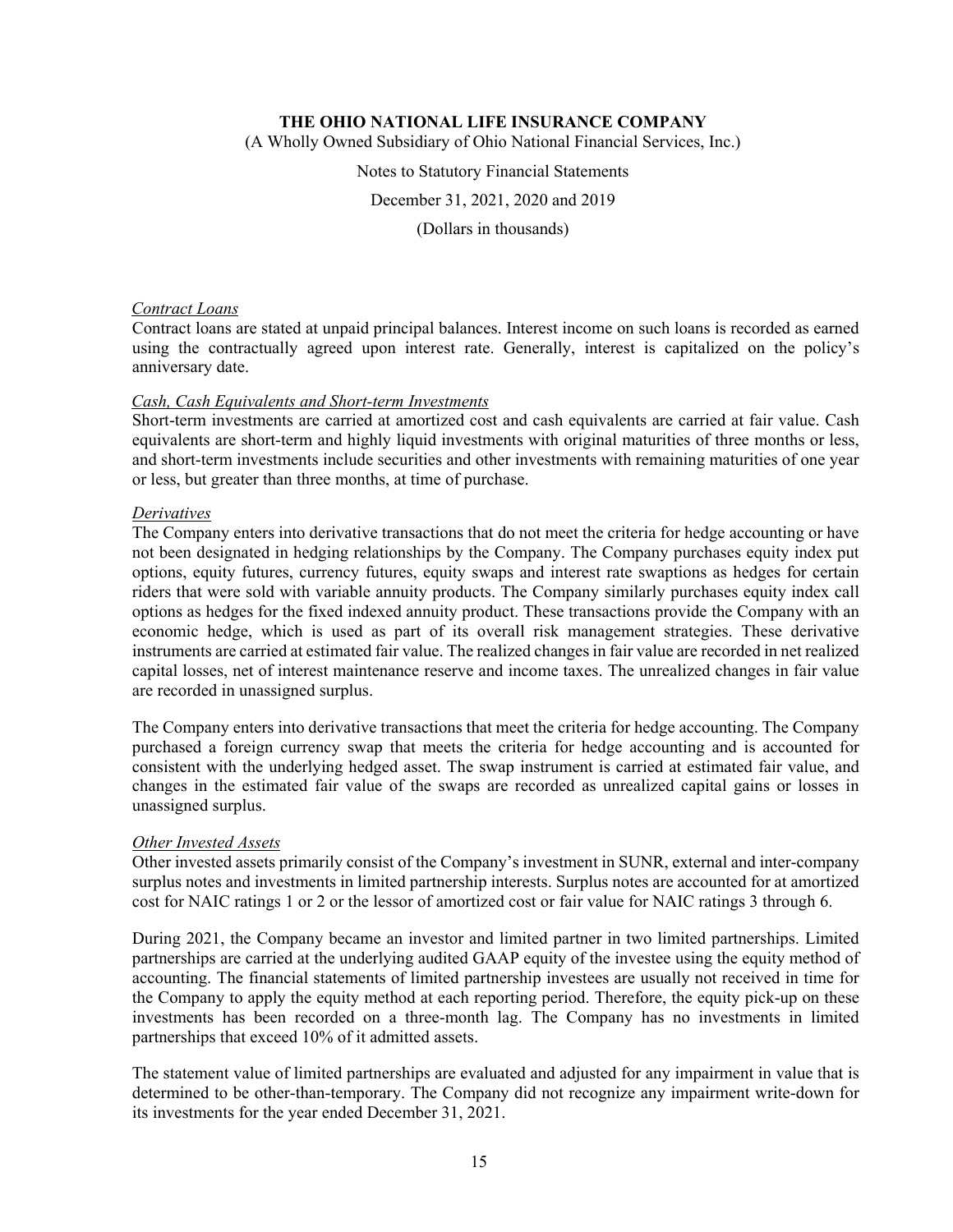(A Wholly Owned Subsidiary of Ohio National Financial Services, Inc.)

Notes to Statutory Financial Statements

December 31, 2021, 2020 and 2019

(Dollars in thousands)

#### *Securities Lending Program*

The Company participates in an indemnified securities lending program administered by an unaffiliated agent in which certain portfolio holdings are loaned to third parties. The borrower must deliver to the Company's agent collateral having a market value equal to at least 102% and 105%, respectively, of the market value of the domestic and foreign securities loaned. The collateral received by the Company's agent from the borrower to secure loans on behalf of the Company must be in the form of cash, securities issued or guaranteed by the U.S. government or its agencies, or a bank letter of credit or equivalent obligation as may be pre-approved by the Company. The Company monitors the estimated fair value of the loaned securities on a daily basis and additional collateral is obtained as necessary. Securities lending reinvested collateral assets and the corresponding liability, payables for securities lending, are recorded on the Statutory Statements of Admitted Assets, Liabilities, and Capital and Surplus. Income and expenses associated with securities lending transactions are reported within net investment income.

#### *(d) Segregated Special Surplus Fund*

The Company has established a segregated special surplus fund for the benefit of SUNR, a subsidiary, in accordance with the SUNR Plan of Operations approved by the State of Ohio. The assets, along with capital within SUNR, are to be used to provide the protection to maintain SUNR's statutory total adjusted capital at a level of at least 300% of its authorized control level ("ACL") risk based capital. The segregated special surplus fund is held in a custodial account. Dividends paid by SUNR to ONLIC during the years ended December 31, 2021 and December 31, 2020 were \$253,000 and \$0, respectively. Dividends are placed in the segregated custodial account when paid. See additional details in Note 17 on dividends between SUNR and ONLI. As long as the surplus in SUNR plus the segregated special surplus fund is greater than 300% ACL, ONLIC can withdraw excess capital from the segregated special surplus fund for it to use as unassigned surplus in the event at the end of the calendar quarter the segregated special surplus fund exceeds 100 % ACL At December 31, 2021 and 2020, the segregated special surplus fund was \$58,826 and \$35,826, respectively, recorded in the aggregate write-ins for special surplus funds on the Statutory Statements of Admitted Assets, Liabilities, and Capital and Surplus and the Statutory Statements of Changes in Capital and Surplus. The value of the custodial account was \$295,483 and \$39,325, at December 31, 2021 and 2020, respectively, which was invested in the following:

|                                               |   | 2021    | 2020   |
|-----------------------------------------------|---|---------|--------|
| Cash and cash equivalents                     | S | 11,595  | 877    |
| Securities available-for-sale, at fair value: |   |         |        |
| Fixed maturity securities                     |   | 283,888 | 32,612 |
| Mortgage loans on real estate, net            |   |         | 5,836  |
| Total custodial account value                 |   | 295,483 | 39,325 |
|                                               |   |         |        |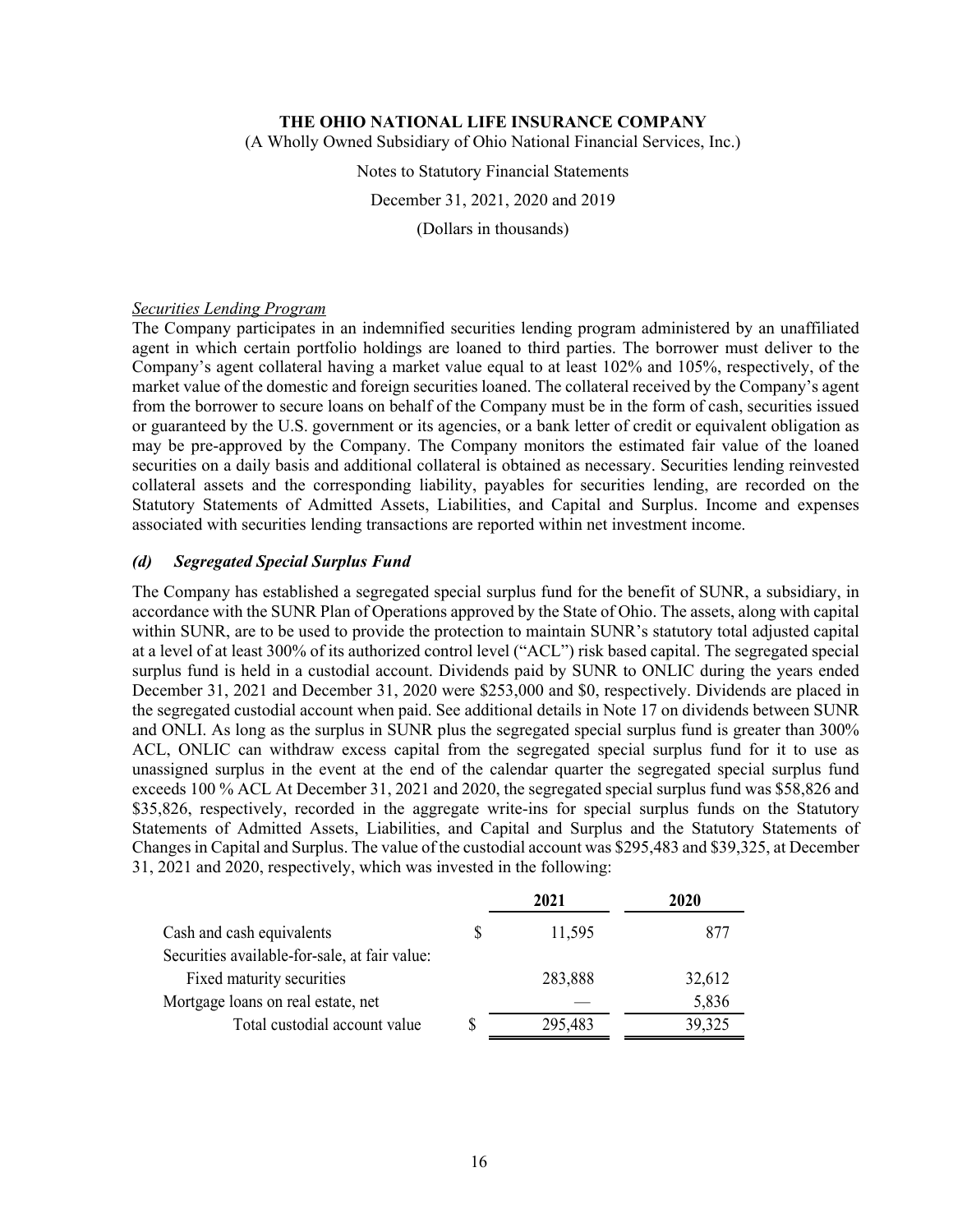(A Wholly Owned Subsidiary of Ohio National Financial Services, Inc.)

Notes to Statutory Financial Statements

December 31, 2021, 2020 and 2019

(Dollars in thousands)

## *(e) Separate Accounts*

Separate account assets and liabilities represent contract holders' funds, which have been segregated into accounts with specific investment objectives. Separate account assets are recorded at estimated fair value based primarily on market quotations of the underlying securities. The investment income and gains or losses of these accounts accrue directly to the contract holders. Separate account liabilities for individual annuities issued in 1992 and after represent contract holders' funds adjusted for possible future surrender charges in accordance with the Commissioner's Annuity Reserve Valuation Method ("CARVM"). The difference between full account value and CARVM is reflected in transfers to separate accounts due or accrued, net, as prescribed by the NAIC, on the Statutory Statements of Admitted Assets, Liabilities, and Capital and Surplus. The annual change in the difference between full account value and CARVM is reflected in the Statutory Statements of Operations as part of the net transfers from separate accounts. The Company's revenue reflects fees charged to the separate accounts including administrative services and risks assumed and for the activity related to guaranteed contracts, which are riders to existing variable annuity contracts that are guaranteed by the Company's general account assets.

Under accounting procedures prescribed by the NAIC, the Company records seed money contributed to, or withdrawn from, variable annuity separate accounts through a direct charge or credit to surplus. Seed money held in separate accounts represents the difference between separate account assets and liabilities. The change in separate account surplus, developed through seed money contributions, withdrawals, and unrealized gains and losses generated thereon, is also recorded directly to surplus without providing for federal income tax or income tax reductions. Dividend and capital gain distributions on seed money are recorded as other income in the Statutory Statements of Operations.

Premium income, benefits and expenses of the separate accounts are included in the Statutory Statements of Operations with the offset recorded in net transfers from separate accounts in the Statutory Statements of Operations. Investment income and realized capital gains (losses) on the assets of separate accounts, other than seed money, accrue to contract holders and are not recorded in the Statutory Statements of Operations. Unrealized capital gains (losses) on assets of separate accounts accrue to contract holders and, accordingly, are reflected in the separate account liability to the contract holder.

## *(f) Revenues and Expenses*

Premiums are credited to revenue over the premium paying period of the policies. Individual accident and health (disability) premiums are earned ratably over the terms of the related contracts or policies. Universal life and annuity premiums are recognized as revenue when received. Amounts received related to deposit contracts with mortality or morbidity risk, such as traditional life products and certain annuities with life contingencies, are recorded as premiums. Amounts received as payment for deposit contracts that do not incorporate any mortality or morbidity risk, including those annuities without life contingencies and guaranteed investment contracts, are not reported as revenue, but are recorded directly to the appropriate policy reserve account.

Expenses, including acquisition costs related to acquiring new business, are charged to operations as incurred.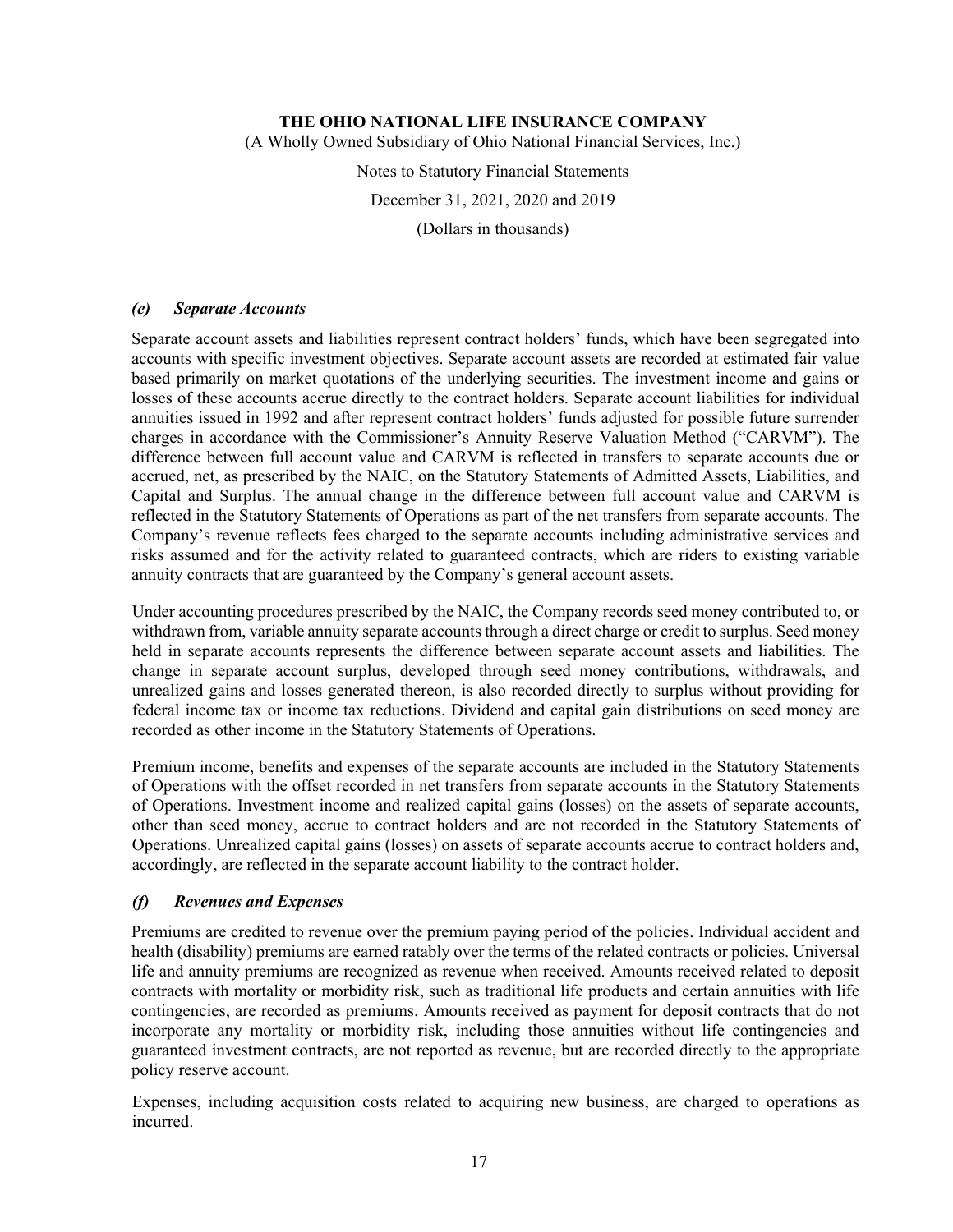(A Wholly Owned Subsidiary of Ohio National Financial Services, Inc.)

Notes to Statutory Financial Statements

December 31, 2021, 2020 and 2019

(Dollars in thousands)

#### *(g) Reserves for Future Policy Benefits*

#### *Life Policies and Contracts*

For traditional life policies issued prior to January 1, 2020, reserves are based on statutory mortality and interest requirements without consideration for withdrawals. The mortality table and interest assumptions used for the majority of new policies issued was the 2017 Commissioners Standard Ordinary ("CSO") table with interest rates of 3.0% to 3.5%. With respect to in force policies, the mortality tables and interest assumptions used are primarily the 1941 CSO table with interest rates of 2.25% to 2.5%, the 1958 CSO table with interest rates of 1.75% to 4.5%, the 1980 CSO table with interest rates of 3.0% to 5.5%, the 2001 CSO table with interest rates of 3.0% to 4.0%, and the 2017 CSO table with interest rates of 3.0% to 3.5%. For policies issued on or after January 1, 2020, reserves are calculated as prescribed in section 20 of the Valuation Manual ("VM-20") using principles based reserves ("PBR"). The assumptions used in the calculations are a combination of prescribed assumptions and company experience.

The Company waives the deduction of deferred fractional premium at death and returns any portion of the final premium beyond the date of death. Surrender values are not promised in excess of the legally computed reserves. Reserves are computed using continuous functions to reflect these practices.

The method used in valuation of substandard policies is to hold 50% of the annual substandard premium as the substandard reserve in addition to the reserve calculated using standard mortality.

The Company had \$6,716,016 and \$6,897,979 of individual life insurance in force as of December 31, 2021 and 2020, respectively, and \$1,398,109 and \$1,250,881 of related reserves as of December 31, 2021 and 2020, respectively, for which the gross premiums were less than the net premiums according to the standard valuation set by the Department.

Tabular interest, tabular less actual reserves released, and tabular cost for all life contracts are determined in accordance with NAIC Annual Statement instructions. Traditional life, permanent and term products use a formula that applies a weighted average interest rate determined from a seriatim valuation file to the mean average reserves.

#### *Accident and Health (Disability) Policies*

The aggregate reserves for individual accident and health (disability) policies consist of active life reserves, disabled life reserves and unearned premium reserves. The active life reserves are calculated on a two-year preliminary term basis at interest rates of 3.0% to 6.0%, using either the 1964 Commissioner's Disability Table (policies issued prior to 1990) or the 1985 Commissioner's Individual Disability Table A (policies issued after 1989). The disabled life reserves are calculated using either the 1985 Commissioner's Individual Disability Table C at interest rates of 3.5% to 5.5% (claims incurred after 1989) or the 1964 Commissioner's Disability Table at an interest rate of 3.5% (claims incurred prior to 1990). Beginning January 1, 2020, the disability reserve calculations for new policies also incorporate the 2013 Individual Disability Insurance table and its associated modifiers as required by Actuarial Guideline 50.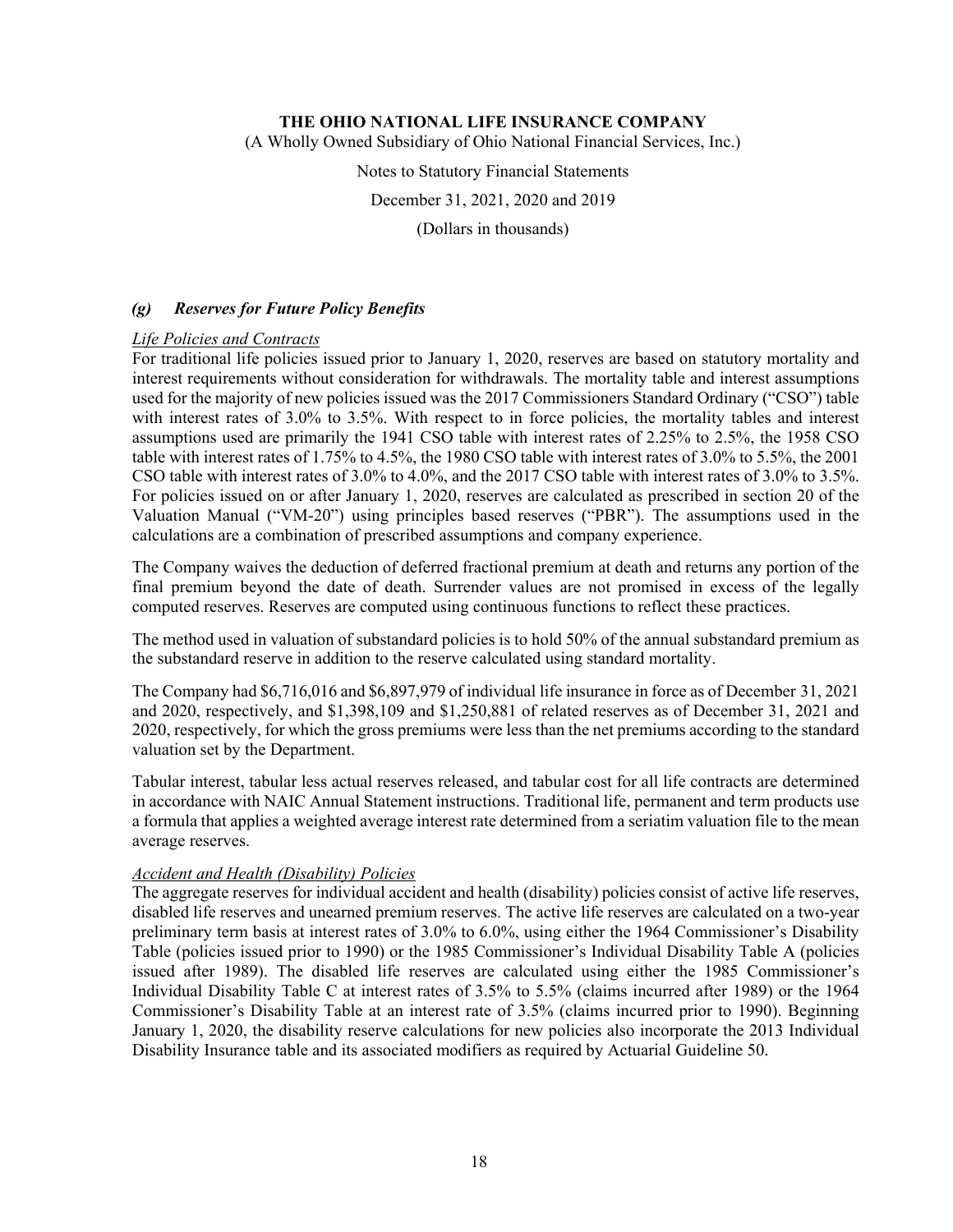(A Wholly Owned Subsidiary of Ohio National Financial Services, Inc.)

Notes to Statutory Financial Statements

December 31, 2021, 2020 and 2019

(Dollars in thousands)

#### *Annuity and Other Deposit Funds*

The Company issued traditional variable annuity contracts through its separate accounts, for which investment income and gains and losses on investments accrue directly to, and investment risk is borne by, the contract holder.

The Company also issued nontraditional variable annuity contracts in which the Company provides various forms of guarantees/riders to benefit the related contract holders.

The Company has five main types of rider benefits offered with individual variable annuity contracts:

- guaranteed minimum death benefit ("GMDB");
- guaranteed minimum income benefit ("GMIB");
- guaranteed minimum accumulation benefit ("GMAB");
- guaranteed minimum withdrawal benefit ("GMWB"); and
- guaranteed lifetime withdrawal benefit ("GLWB").

The Company also issued fixed indexed annuity contracts with an enhanced GLWB rider. The fixed indexed annuity contracts issued beginning in 2020 do not include the GLWB rider.

Effective January 1, 2020, the Company began reserving for variable annuity policies in force under section 21 of the Valuation Manual ("VM-21"). VM-21 sets forth requirements for the valuation of PBR for variable annuity and other contracts involving certain guaranteed benefits similar to those offered with variable annuities. VM-21 is a holistic reserve methodology, thus rider benefit reserves are not determined separately from the base reserve but rather on the policy as a whole. The requirement applies the principles of asset adequacy analysis directly to the risks associated with these products and guarantees. The VM-21 liability is evaluated with both company assumptions and prescribed assumptions under stochastic scenarios net of currently held applicable hedge asset cash flows. The Company holds the reserve liability valuation at the Conditional Tail Expectation ("CTE") 70 level of the company assumptions value plus any additional standard projection amount and is subject to a floor of cash surrender value. These guarantee reserves are included in the general account reserves. Prior to 2020, these policies were reserved under Actuarial Guideline 43 ("AG43").

Actuarial Guideline 35 ("AG35") interprets the standards for the valuation of reserves for fixed indexed annuities. AG35 is a holistic reserve methodology, thus rider benefit reserves are not determined separately from the base reserve but rather on the policy as a whole. The reserves for both the base policy and the rider guarantees are included in general account liabilities.

The reserves and deposit liabilities for individual deferred annuity products have been established based on the participants' net contributions, policy term, interest rates and various contract provisions. The average interest rate credited on these annuity policies was 2.88% for the year ended December 31, 2021 and 2.77% for the years ended December 31, 2020 and 2019, respectively. The reserves for individual annuity policies issued after 1991 have been adjusted for possible future surrender charges in accordance with CARVM.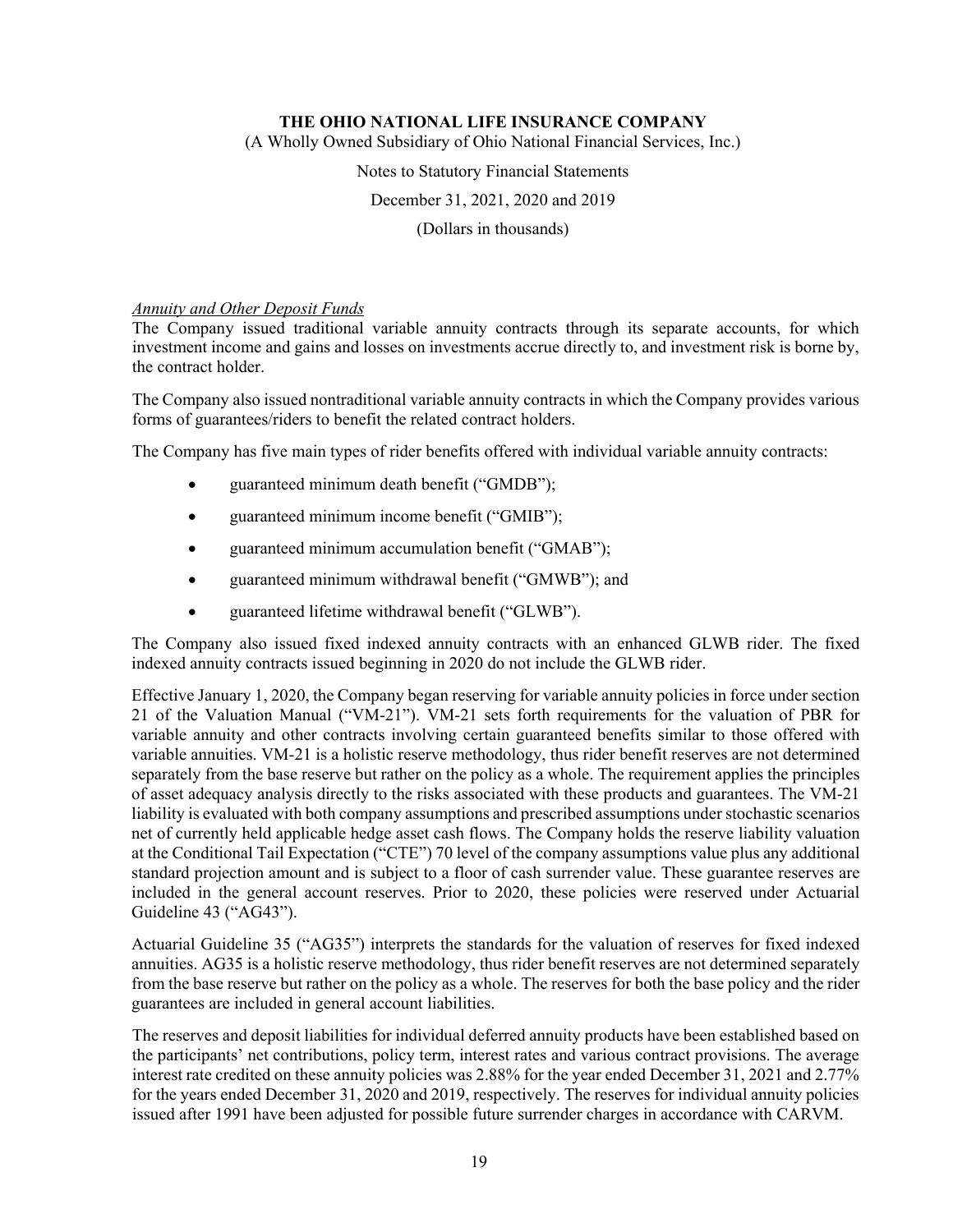(A Wholly Owned Subsidiary of Ohio National Financial Services, Inc.)

Notes to Statutory Financial Statements

December 31, 2021, 2020 and 2019

(Dollars in thousands)

Reserves for ordinary (individual) immediate annuities are determined primarily using the 1937 Standard Annuity Table (interest rate of 11.25%), the 1971 Individual Annuity Mortality Table (interest rate of 11.25%), the 1983 Annuity Table (interest rates of 6.25% to 11.25%), the Annuity 2000 Table (interest rates of 4.00% to 7.00%), or the IAR2012 Mortality Table (interest rates of 1.00% to 4.25%). Group immediate annuity reserves are based primarily on the 1971 Group Annuity Mortality Table (interest rate of 11.25%), the 1983 Group Annuity Mortality Table (interest rates of 6.25% to 9.25%) or the 1994 Group Annuity Mortality Table (interest rates of 1.00% to 7.00%).

#### *(h) Participating Business/Policyholders' Dividends*

Participating business, which refers to policies that participate in profits through policyholders' dividends, represents 23.1% and 22.4% of the Company's ordinary life insurance in force at December 31, 2021 and 2020, respectively. The liability for policyholder dividends includes the estimated amount of annual dividends earned by policyholders and is recorded in other policyholders' funds on the Statutory Statements of Admitted Assets, Liabilities, and Capital and Surplus. The policyholder dividends incurred are recorded in dividends to policyholders in the Statutory Statements of Operations.

Policyholder dividends are approved annually by the Company's board of directors based upon the amount of distributable surplus. The aggregate amount of policyholder dividends is related to actual interest, mortality, morbidity, and expense experience for the year, as well as management's judgment as to the appropriate level of statutory surplus to be retained by the Company.

#### *(i) Asset Valuation Reserve/Interest Maintenance Reserve*

In compliance with statutory requirements, the Company maintains an asset valuation reserve ("AVR") and an IMR as prescribed by the NAIC.

The AVR is a formula reserve, which addresses specific asset risk areas and consists of the default component and the equity component. The default component provides for future credit related losses on bonds, including corporate debt securities, preferred stocks, derivative instruments, net of reinsurance, and mortgages. The equity component covers all types of equity investments. The two components are designed to address the default and equity risks of the Company's assets by calculating maximum reserve targets and controlling the flow of the reserve from and into surplus. The change in AVR is charged or credited directly to unassigned surplus.

The IMR minimizes the Statutory Statements of Operations impact of interest rates related realized capital gains and losses. Realized capital gains and losses for all types of bonds that result from changes in the overall level of interest rates are removed from the net realized capital gains (losses) amount and credited or charged to the liability for IMR. This liability is amortized into income over the remaining life of each bond based on a seriatim method.

Credit related other-than-temporary impairment losses are recorded through the AVR; interest related other-than-temporary impairment losses are recorded through the IMR.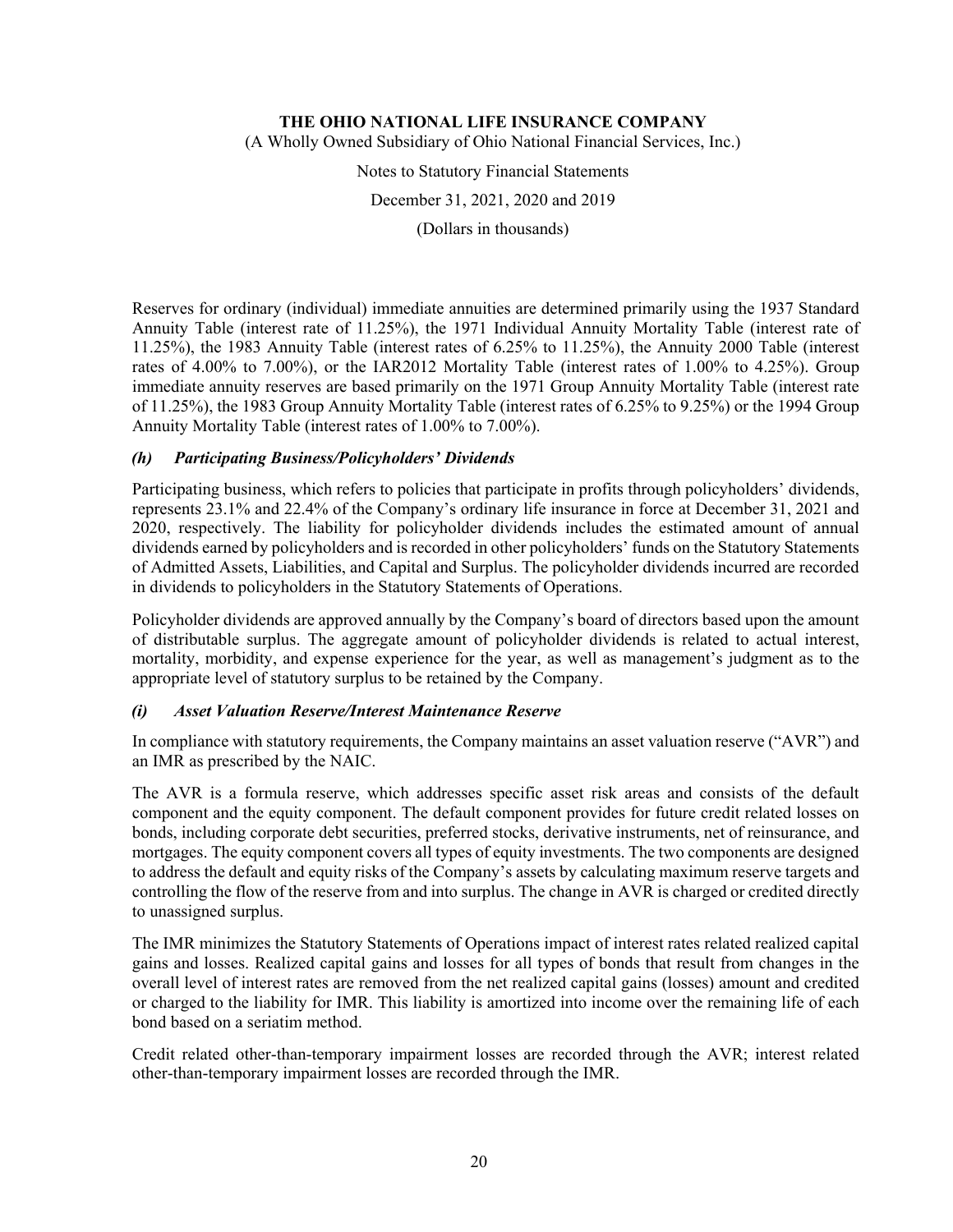(A Wholly Owned Subsidiary of Ohio National Financial Services, Inc.)

Notes to Statutory Financial Statements

December 31, 2021, 2020 and 2019

(Dollars in thousands)

#### *(j) Reinsurance*

Reinsurance is an agreement by which a reporting entity transfers all or part of its risk under a contract to another reporting entity. For each of its reinsurance agreements, the Company determines whether the agreement provides indemnification against loss or liability relating to insurance risk in accordance with applicable accounting standards. The Company reviews all contractual features, including those that may limit the amount of insurance risk to which the reinsurer is subject or those that delay the timely reimbursement of claims.

Accounting for reinsurance requires the use of significant management estimates and assumptions, particularly related to the future performance of the underlying business and the potential impact of counterparty credit risk. The Company periodically reviews actual and anticipated experience compared to the assumptions used to establish assets and liabilities relating to ceded and assumed reinsurance and evaluates the strength of counterparties to its reinsurance agreements. Reinsurance does not discharge the Company from its primary liability to policyholders, and to the extent that a reinsurer were unable to meet its obligations, the Company would be liable to policyholders.

Premium income, reserves for future policy benefits, and liabilities for contract claims are stated net of reinsurance. Premiums, benefits and reserves related to reinsured business are accounted for on a basis consistent with those used in accounting for the original policies issued and the terms of the reinsurance agreements. The Company records a receivable for reinsured benefits paid and reduces policyholders' reserves for the portion of insurance liabilities that are reinsured. Commissions and expense allowances on reinsurance ceded are recorded as revenue.

#### *(k) Federal Home Loan Bank ("FHLB") Agreements*

The Company is a member of the FHLB of Cincinnati. Through its membership, and by purchasing FHLB stock, the Company can enter into deposit contracts. The Company had outstanding deposit contracts of \$350,000 and \$395,000 as of December 31, 2021 and 2020, respectively, which are included in annuity and other deposit funds on the Statutory Statements of Admitted Assets, Liabilities, and Capital and Surplus. The Company uses the deposits for the purpose of additional spread income.

FHLB capital stock is included in common stocks at fair value on the Statutory Statements of Admitted Assets, Liabilities, and Capital and Surplus. FHLB capital stock purchased at December 31 is indicated in the table below and is only in the general account:

|                                           | 2021 |         | 2020    |
|-------------------------------------------|------|---------|---------|
| Membership stock - Class B                | S    | 25,000  | 30,000  |
| Activity stock                            |      | 14,625  | 13,552  |
| Total                                     |      | 39,625  | 43,552  |
| Actual or estimated borrowing capacity as |      |         |         |
| determined by the insurer                 | S    | 430,593 | 451,743 |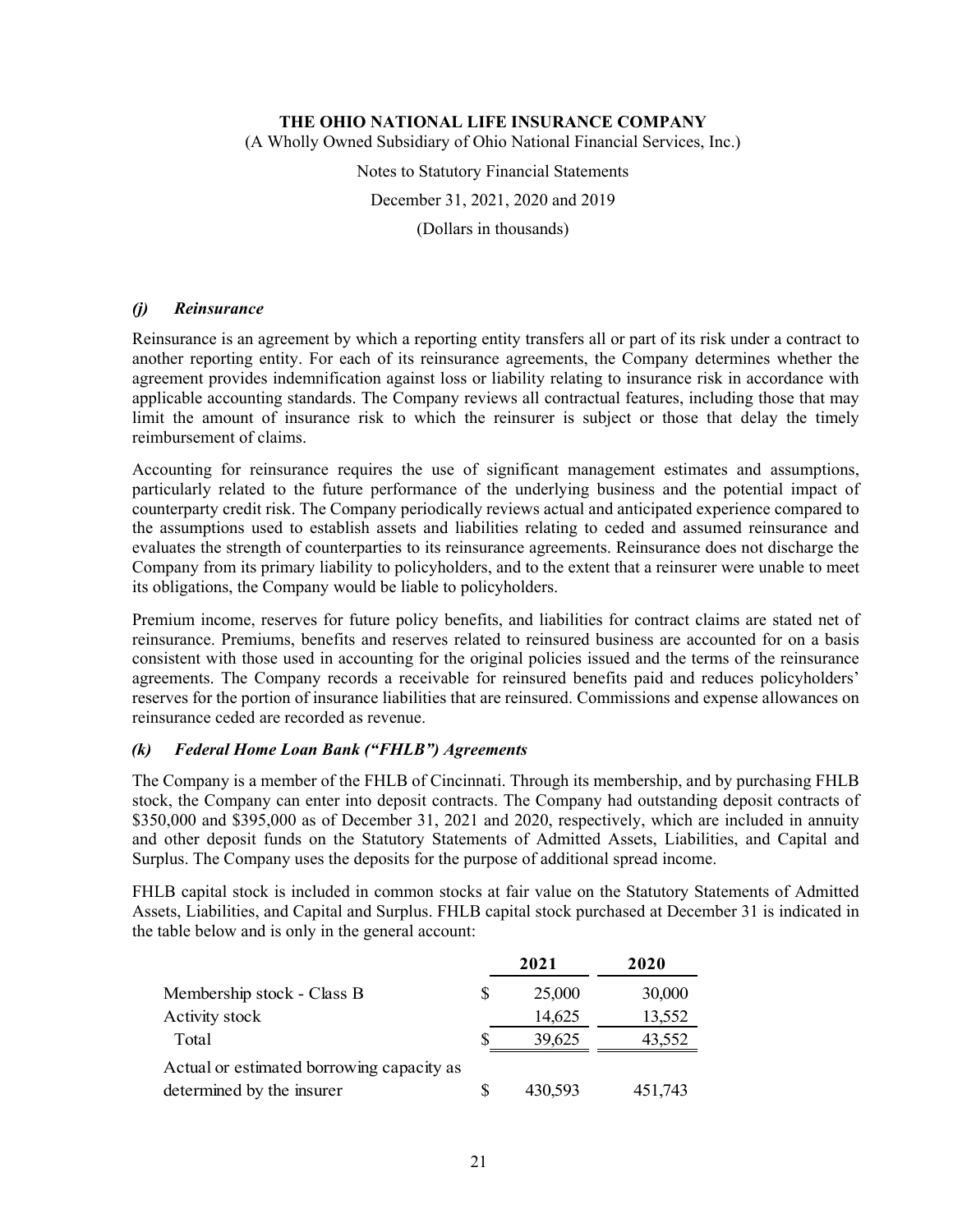(A Wholly Owned Subsidiary of Ohio National Financial Services, Inc.)

Notes to Statutory Financial Statements

December 31, 2021, 2020 and 2019

(Dollars in thousands)

Membership stock eligible and not eligible for redemption at December 31, 2021 is as follows:

|            |                | Not eligible |           | 6 months | 1 to less |          |
|------------|----------------|--------------|-----------|----------|-----------|----------|
| Membership | <b>Current</b> | for          | Less than | to less  | than 3    | $3$ to 5 |
| stock      | ve ar total    | redemption   | 6 months  | than 1   | ve ars    | ve ars   |
| Class B    | 25.000         | 25,000       |           |          |           |          |

Total collateral pledged to FHLB as of December 31 is indicated in the table below and is only in the general account.

|                           | 2021 |         | 2020    |
|---------------------------|------|---------|---------|
| Total collateral pledged: |      |         |         |
| Fair value                | S    | 613,893 | 471,603 |
| Carrying value            |      | 596,689 | 445,609 |
| Total borrowing           |      | 350,000 | 395,000 |

The maximum amount pledged as of December 31 is as follows:

|                         |   | 2021    | 2020    |
|-------------------------|---|---------|---------|
| Maximum amount pledged: |   |         |         |
| Fair value              | S | 681,186 | 533,387 |
| Carrying value          |   | 649,940 | 503,794 |
| Total borrowing         |   | 395,000 | 450,000 |

Borrowing from FHLB as of December 31 is indicated in the table below and is only in the general account.

|                       |                           | <b>Funding</b><br>agreements |
|-----------------------|---------------------------|------------------------------|
| 2021                  | <b>General</b><br>account | reserves<br>established      |
| Funding agreements \$ | 350,000                   | 350,000                      |
| 2020                  |                           |                              |
| Funding agreements \$ | 395,000                   | 395,000                      |

The maximum amount available during the reporting period ended December 31, 2021 is \$395,000 and is only applicable to the general account.

The Company has no prepayment obligations under debt, funding agreements or other agreements.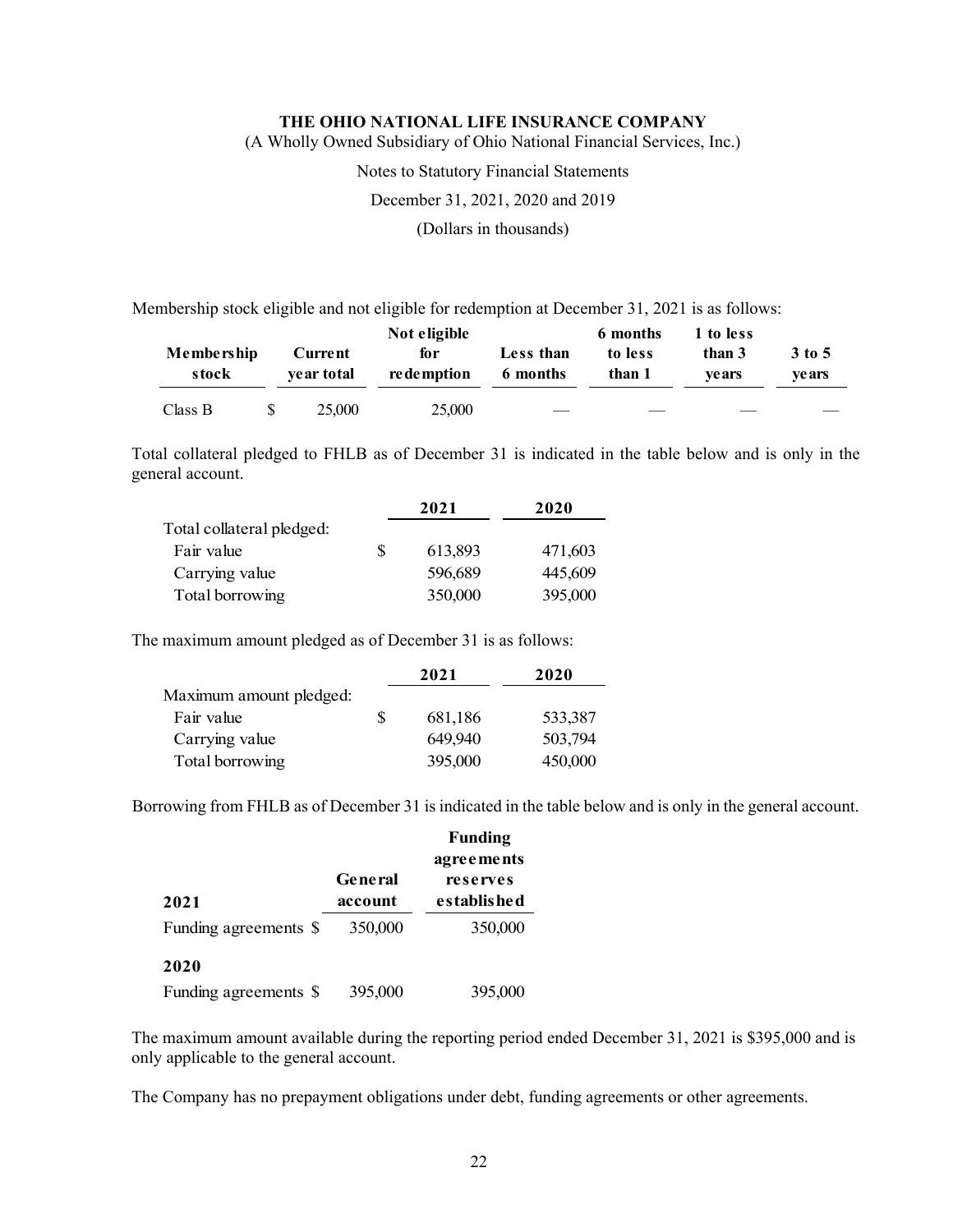(A Wholly Owned Subsidiary of Ohio National Financial Services, Inc.)

Notes to Statutory Financial Statements

December 31, 2021, 2020 and 2019

(Dollars in thousands)

## *(l) Income Taxes*

Total federal income taxes are based upon the Company's best estimate of its current and deferred tax liabilities. Current tax expense is reported in the Statutory Statements of Operations as provision for federal income tax expenses if resulting from operations, and within net realized capital gains (losses) if resulting from capital transactions. Changes in the balance of deferred taxes, which provided for book versus tax temporary differences, are subject to limitations and are reported on various lines within capital and surplus. Limitations of deferred income taxes are recorded in the change in nonadmitted assets line, whereas, deferred taxes associated with net unrealized capital gains (losses) are shown within that caption on a net basis. Accordingly, the reporting of temporary differences, such as reserves and policy acquisition costs, and permanent differences, such as dividend received deduction and tax credits, results in effective tax rates that differ from the federal statutory tax rate.

The Company is included as part of the life/non-life consolidated federal income tax return of its ultimate parent, ONMH. The method of allocation of tax among the consolidated affiliates is subject to a written agreement and is based on the affiliates' separate company taxable income. Net operating losses and realized losses are settled when utilized. Intercompany tax balances are settled quarterly.

On March 27, 2020, the Coronavirus Aid, Relief and Economic Security ("CARES") Act was enacted and signed into law. The CARES Act included, among other items, measures concerning income tax, payroll tax credits, and loan programs. The CARES Act permitted net operating loss ("NOL") carryovers and carrybacks to offset 100% of taxable income for taxable years beginning before 2021. In addition, the CARES Act allowed NOLs incurred in 2018, 2019, and 2020 to be carried back to generate a refund of previously paid income taxes. The Company concluded the NOL changes did not impact income taxes. The Company did not participate in any of the CARES payroll tax credits or loan programs.

#### *(m) Litigation Contingencies*

The Company is a party in various legal actions arising in the normal course of business. Given the inherent unpredictability of these matters, it is difficult to estimate the impact on the Company's financial position. Liabilities are established when it is probable that a loss has been incurred, and the amount of loss can be reasonably estimated. Legal costs are recognized as incurred and for the estimated amount to be incurred. On a quarterly and annual basis, the Company reviews relevant information with respect to liabilities for litigation, regulatory investigations and litigation-related contingencies to be reflected in the Company's statutory financial statements.

#### *(n) Employee Benefit Plans*

The Company sponsors and/or administers various plans that provide defined benefit pension and other postretirement benefits covering eligible employees and sales representatives. Measurement dates used for all of the defined benefit pension and other postretirement benefit plans correspond with the year end of the Company. The Company recognizes the funded status of the projected benefit obligation ("PBO") less plan assets for pension benefits and the accumulated benefit obligation ("ABO") for other postretirement benefits for each of its plans.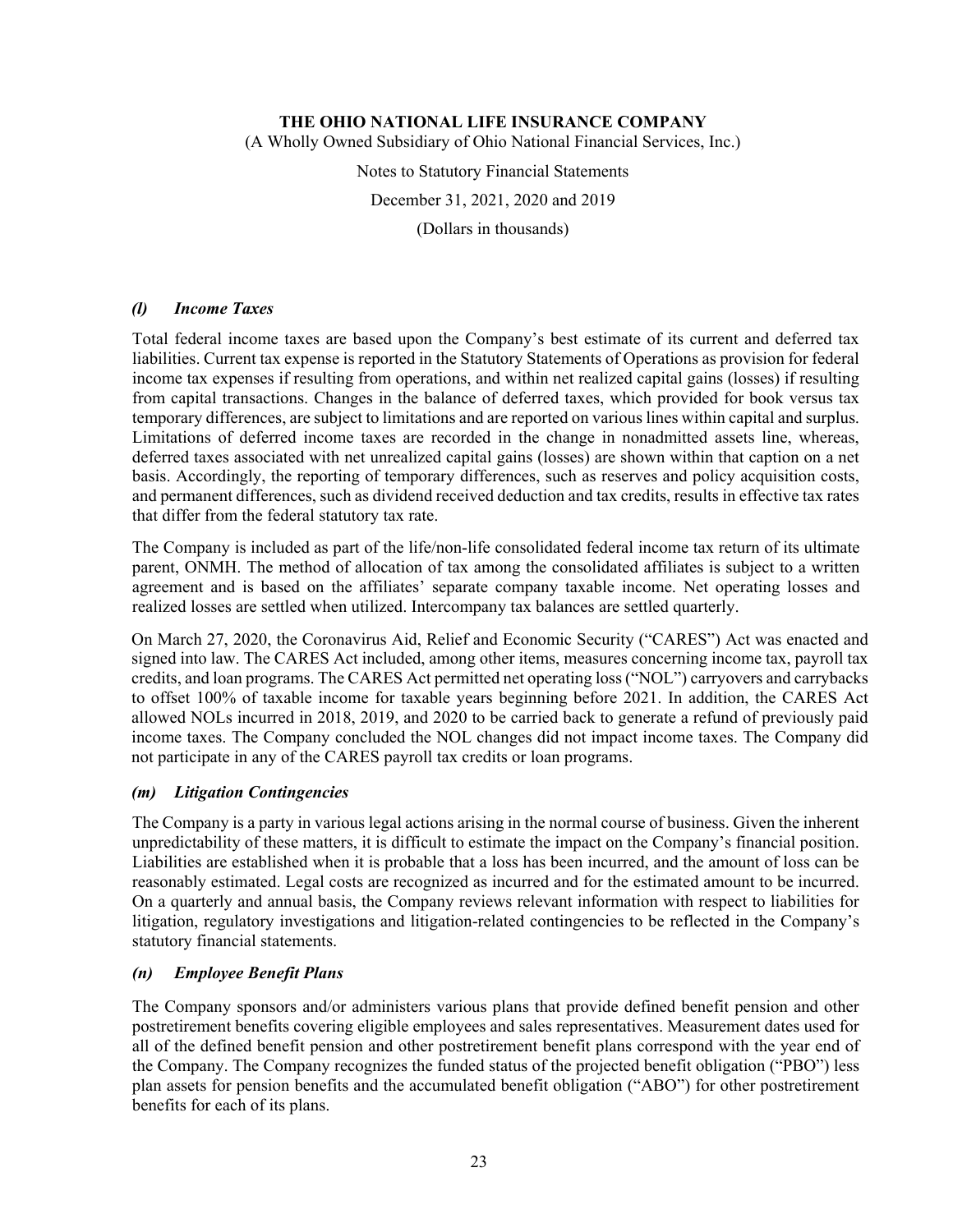(A Wholly Owned Subsidiary of Ohio National Financial Services, Inc.)

Notes to Statutory Financial Statements

December 31, 2021, 2020 and 2019

(Dollars in thousands)

The obligations and expenses associated with these plans require the use of assumptions such as discount rate, expected long-term return on plan assets, rate of compensation increases, healthcare cost trend rates, as well as participant demographics such as rate and age of retirements, withdrawal rates and mortality. Management determines these assumptions based upon a variety of factors such as historical performance of the plan and its assets, currently available market and industry data and mortality tables, and expected benefit payout streams. The assumptions used may differ materially from actual results due to, among other factors, changing market and economic conditions and changes in participant demographics. These differences may have an effect on the Company's statutory financial statements.

The Company sponsors a defined contribution plan for substantially all employees. The Company also sponsors a qualified contributory defined contribution profit-sharing plan for substantially all employees. Discretionary Company contributions are based on the net earnings of the Company. Accordingly, the Company recognizes compensation cost for current contributions.

## *(o) Equity and Undistributed Income of Subsidiaries*

Dividends received by the Company from its affiliates are recognized in investment income provided that the dividend is not in excess of undistributed accumulated earnings.

## *(p) New Accounting Standards*

In April 2020 and May 2021, the NAIC adopted with modification ASU 2020-04, *Reference Rate Reform (Topic 848): Facilitation of the Effects of Reference Rate Reform on Financial Reporting* and *ASU 2021- 01, Reference Rate Reform (Topic 848)*, with an expiration date of December 31, 2022. The guidance provides temporary optional expedients and exceptions relating to contract modifications and hedging relationships that reference the London Inter-Bank Offered Rate ("LIBOR") or another reference rate expected to be discontinued. Management is in the process of assessing the impact that the guidance may have on the Company's statutory financial statement.

In July 2020, the NAIC issued revisions to SSAP No. 32R, *Preferred Stock*, effective January 1, 2021*.*  These revisions update the definitions, measurement and impairment guidance for all preferred stock. With adoption of SSAP No. 32R, all perpetual preferred stock is to be valued at fair value, not to exceed any currently effective call price. The adoption of this guidance did not impact the Company's statutory financial statements.

In July 2020, the NAIC issued revisions to SSAP No. 86, *Financing Derivatives*, effective January 1, 2021. These revisions ensure reporting consistency in that derivatives are reported "gross," i.e., without the inclusion of financing components. Additionally, amounts owed to/from the reporting entity from the acquisition or writing of derivatives shall be separately reflected. The adoption of this guidance did not impact the Company's statutory financial statements.

In July 2020, the NAIC issued revisions to SSAP No.26R, *Bonds*, effective January 1, 2021. These revisions clarify that the accounting and reporting of investment income and capital gains/losses, due to the early liquidation either through a called bond or a bond tender offer, shall be similarly applied. The adoption of this guidance did not impact the Company's statutory financial statements.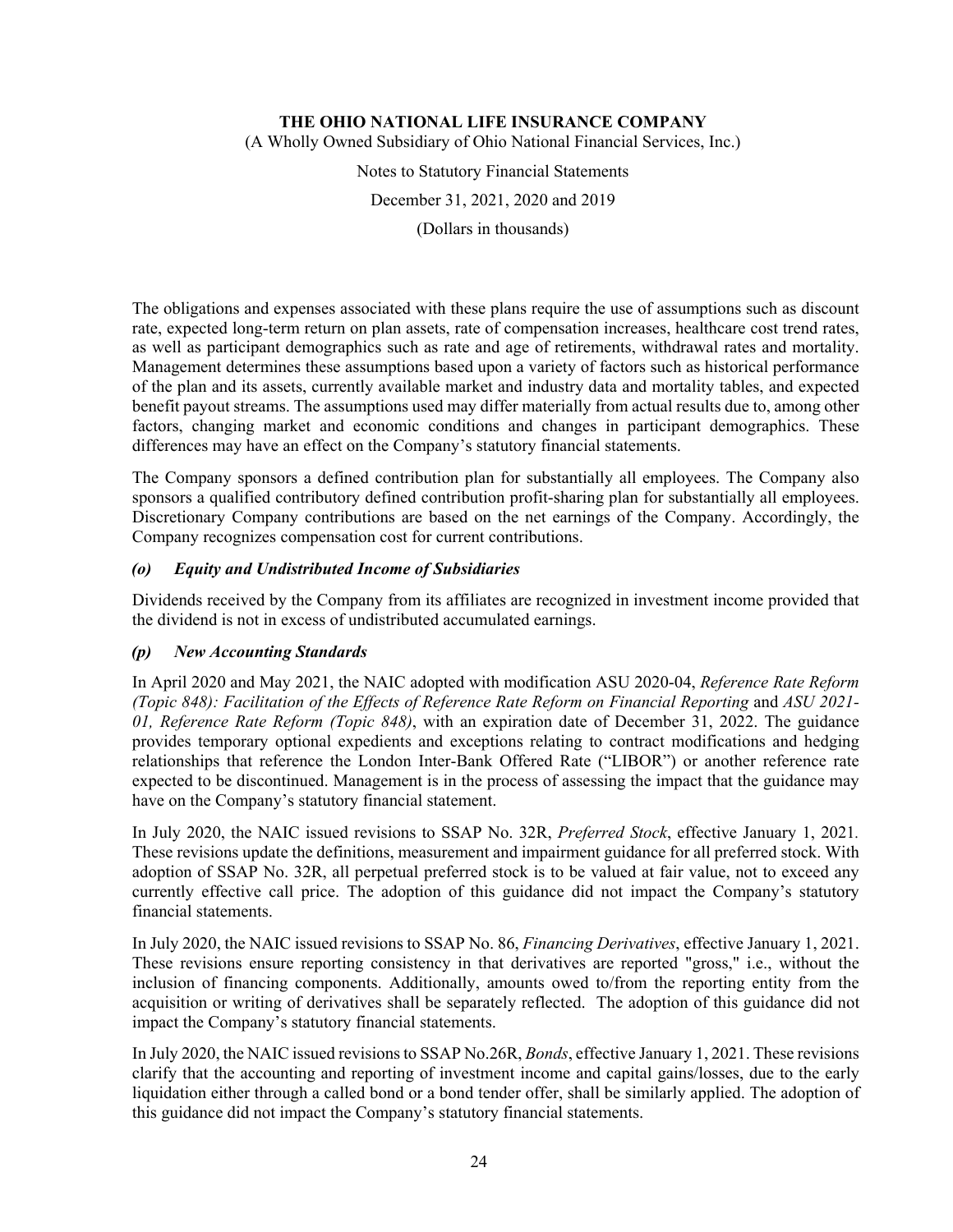(A Wholly Owned Subsidiary of Ohio National Financial Services, Inc.)

Notes to Statutory Financial Statements

December 31, 2021, 2020 and 2019

(Dollars in thousands)

#### *(q) Subsequent Events*

The Company has evaluated subsequent events through March 28, 2022, the date the statutory financial statements were available to be issued.

In February 2022, MONT repaid the \$75,000 surplus note issued to the Company. The transaction was completed in cash with a payoff amount of \$75,000 plus accrued interest of \$988.

In March 2022, ONLIC and SYRE received regulatory approval and executed, effective March 31, 2022, an amendment to the fixed indexed annuity reinsurance agreement. All retained, and any future, fixed indexed annuity policies will be ceded to SYRE.

On March 11, 2022, the Members of ONMH voted to approve the Transaction discussed in Note 1. The Department conducted a public hearing on March 18, 2022. Assuming the Department issues an order approving the Transaction and all other regulatory approvals have been received, the Company will proceed to finalize all the steps necessary to close the Transaction and be acquired by Constellation. The Company is targeting to close the Transaction on or about March 31, 2022.

#### **(4) Business Risks and Uncertainties**

The Company participates in an industry where there are risk factors that could have material adverse effects on the business and operating results. The following is a description of the various risk factors:

*Legal/Regulatory Risk* is the risk that changes in the legal or regulatory environment in which the Company operates could result in increased competition, reduced demand for the Company's products, or additional unanticipated expenses in the pricing of its products.

State insurance regulators and the NAIC regularly re-examine existing laws and regulations applicable to insurance companies and their products. Changes in these laws and regulations may be designed to protect or benefit policyholders and thus affect the Company's operating results.

Increased assessments from guaranty associations may occur if there is an increase of impaired, insolvent or failed insurers in the jurisdictions in which the Company operates.

Changes in the regulatory environment and changes in laws in the countries of the Company's international insurance operations could have a material adverse effect on its results of operations. The Company's international insurance operations are principally regulated by insurance regulatory authorities in the jurisdictions in which they are located or operate.

*Concentration Risk* is the risk that arises from the Company's reliance upon certain key business relationships. Based on policyholder account balances, the Company's largest distributor of individual (fixed and variable) annuity products accounted for approximately 14% of total individual annuity reserves as of December 31, 2021 and 2020. It is possible that a change in the Company's relationship with this distributor could result in the loss of existing business and a large outflow of the Company's general account assets along with the subsequent loss of the investment spread earned on those assets.

*Mortality Risk* is the risk that overall life expectancy assumptions used by the Company in the pricing of its life insurance and annuity products prove to be too aggressive. This situation may occur, for example,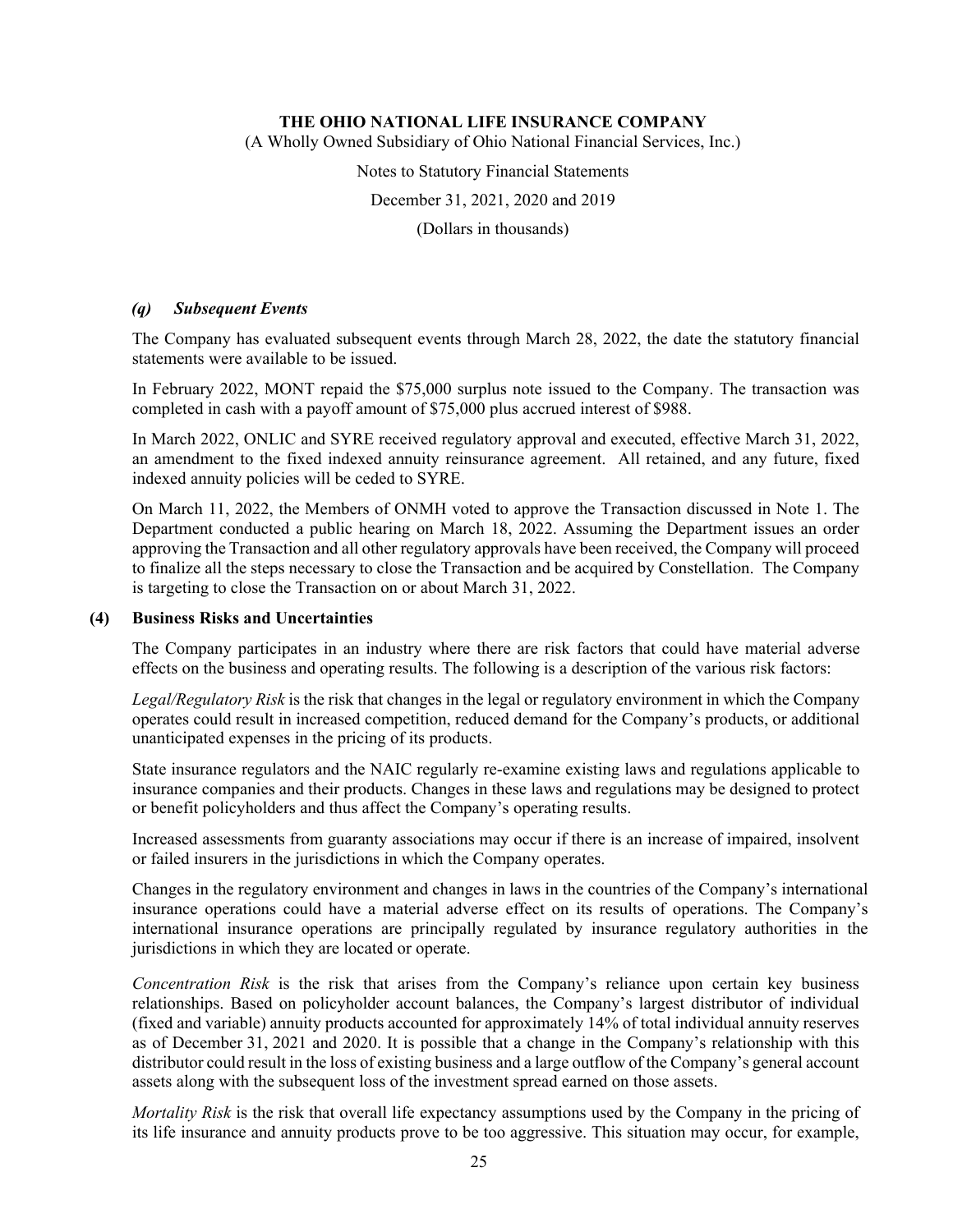(A Wholly Owned Subsidiary of Ohio National Financial Services, Inc.)

Notes to Statutory Financial Statements

December 31, 2021, 2020 and 2019

(Dollars in thousands)

as a result of pandemics, terrorism, natural disasters, or acts of war. The Company attempts to reduce this risk through geographical diversification and the purchase of reinsurance.

*Reinsurance Risk* is the risk that the reinsurance companies, where the Company has ceded a portion of its underwriting risk, may default on their obligation. The Company has entered into reinsurance agreements to cede a portion of its life, annuity and health business. The Company attempts to mitigate this risk by monitoring the ratings of reinsurance companies to which it chooses to cede risk to, requiring collateral to support ceded reserves, and/or following up on any outstanding balances with reinsurance companies.

*Ratings Risk* is the risk that rating agencies change their outlook or rating of the Company or a subsidiary of the Company. If such ratings were lowered significantly relative to its competitors, the Company's ability to market products to new customers could be harmed, and the Company could potentially lose existing customers. The Company monitors its Risk-Based Capital ("RBC") and other ratios for adequacy and maintains regular communications with the rating agencies in its effort to minimize the adverse impact of this risk.

*Cyber-security Risk* is the potential for information and systems to be vulnerable to adverse events, such as breaches, thefts, compromised integrity, damage, fraud, or business disruption, caused by internal, external or third parties. The loss of confidentiality, integrity or availability for information and systems could disrupt operations, result in the loss of business, materially affect profitability and negatively impact the Company's reputation. The current working environment is unprecedented with wide-scale remote usage of the Company's networks and may expose the Company to increased cyber-security vulnerability. The Company utilizes a defense in depth approach to physically, administratively and technically mitigate cyber-security risk. Multiple layers of security controls provide redundancy in the event a security control fails or a vulnerability is exploited. The Company continually monitors cyber-security risk and implements new processes, controls and technology to address risks as they are identified. Despite these efforts, there is still a risk a cyber-security incident could happen.

*Credit Risk* is the risk that issuers of investment securities, mortgagees on mortgage loans or other parties, including reinsurers and derivative counterparties, default on their contractual obligations or experience adverse changes that would affect the Company. The Company attempts to minimize the adverse impact of this risk by monitoring the portfolio diversification, the Company's exposure to impairment, collectability of the loans, and the credit quality of reinsurers and derivative counterparties, as well as, in many cases, requiring collateral, lines of credit or assets in trust to manage credit exposure.

*Interest Rate Risk* is the risk that interest rates will change and impact the valuation of the bond investments. A change in rates may cause certain interest-sensitive products to become uncompetitive or may cause disintermediation. To the extent that liabilities come due more quickly than assets mature, an insurer would have to borrow funds or sell assets prior to maturity and potentially recognize a gain or loss.

*Equity Market Risk* is the risk of loss due to declines in the equity markets in which the Company participates. A decline in the stock market will affect the value of equity securities and the contract value of the Company's individual variable annuity contracts, which offer guaranteed benefit riders as well as fixed indexed annuity contracts. Losses in the equity market could result in declines in separate account assets and assets under management, which could affect investment management fees revenue.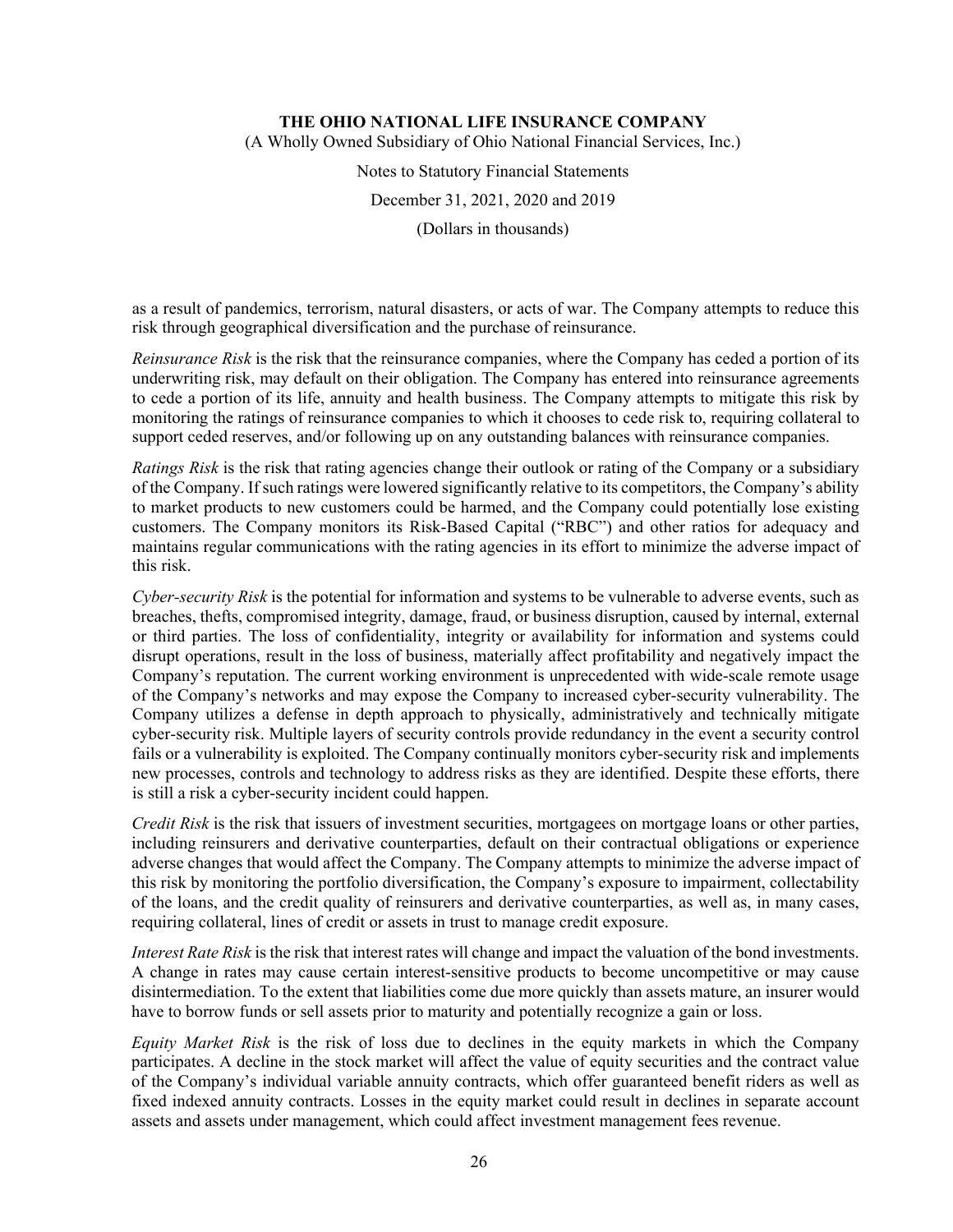(A Wholly Owned Subsidiary of Ohio National Financial Services, Inc.)

Notes to Statutory Financial Statements

December 31, 2021, 2020 and 2019

(Dollars in thousands)

The Company attempts to minimize the adverse impact of equity market risk by monitoring the diversification of the Company's investment portfolio and through reinsurance arrangements with third parties. The Company uses equity index put options, equity index call options, equity swaps and interest rate swaptions to minimize exposure to the market risk associated with guarantees on certain underlying policyholder liabilities.

Subsequent to December 31, 2021, equity and financial markets have experienced significant volatility associated with conflict between Ukraine and Russia. The Company is actively monitoring the impact of the conflict on its investment portfolio.

*Liquidity Risk* is the risk that the Company may not have the ability to sell certain investments to meet obligations of the Company.

If the tax treatment of existing Bank Owned Life Insurance ("BOLI") policies is changed, there is the potential that a portion of the issued policies may be surrendered or allowed to lapse in a short period of time creating a liquidity strain. The Company has applied risk mitigation through diversifying BOLI sales to community banks and credit unions. Credit unions are tax exempt entities, thus eliminating the surrender risk due to any pending tax law changes. In addition, effective July 1, 2019, the Company has reinsured the majority of the block of business with a third party under a coinsurance agreement.

*Investment Risk* – see Note 6 for additional risks specific to the investment portfolio.

*Civil Unrest and Political Risk* is the risk that continued civil unrest and challenging political environments may cause significant volatility, declines in the value of investments, loss of life, property damage, additional disruption to commerce and reduce economic activity. Any significant civil unrest or political challenges could result in the decrease of the Company´s net income, revenue and assets under management and may adversely affect the Company´s investment portfolio.

*Coronavirus ("COVID-19") Risk* is the potential risk the Company continues to be exposed to the ongoing COVID-19 pandemic. The worldwide health and economic impact of COVID-19 continues to evolve, influenced by the scope, severity and duration of the crisis as well as the actions of governments, judiciaries, legislative bodies, regulators and other third parties in response, all of which are subject to continuing uncertainty. While the global economic outlook continues to improve, the ultimate impact of COVID-19 on the Company's business will depend upon the speed at which government-mandated safety precautions can be fully lifted and the manner and speed with which economic activity sustainably rebounds.

Significant legislative and regulatory activity has occurred at both the U.S. federal and state levels, as well as globally, in response to COVID-19 and its impact on insurance consumers. While some of these legislative and regulatory initiatives have expired, resurgence of the COVID-19 virus may lead to a renewal of these initiatives. The Company cannot predict what form any further legal and regulatory responses to concerns about COVID-19 and related public health issues will take, how long they will last or how such responses will impact its business. The Company will continue to actively monitor these developments and to cooperate fully with all government and regulatory authorities as they develop their responses.

The Company has implemented risk management and business continuity plans and taken preventive measures and other precautions, such as employee business travel restrictions and remote work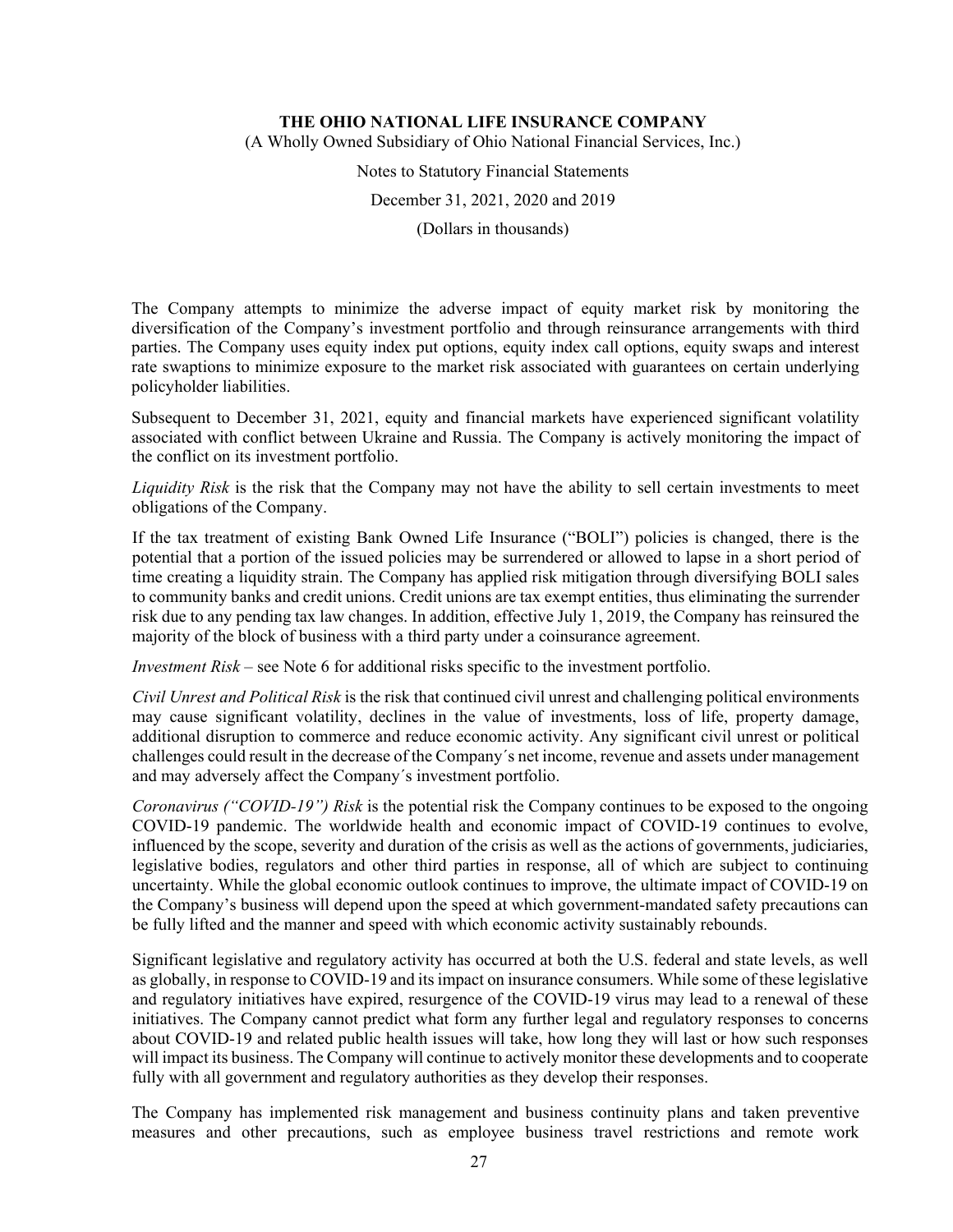(A Wholly Owned Subsidiary of Ohio National Financial Services, Inc.)

Notes to Statutory Financial Statements

December 31, 2021, 2020 and 2019

(Dollars in thousands)

arrangements which, to date, have enabled the Company to maintain its critical business processes; customer service levels; relationships with key vendors and distribution partners; financial reporting systems; internal controls over financial reporting; and disclosure controls and procedures. The Company is continuing to evaluate the potential long-term impact of the crisis to its operations and financial condition.

*Transaction Risk* is the risk associated with the Constellation acquisition discussed in Note 1. Completion of the Transaction is subject to the satisfaction of certain conditions, including regulatory and ONMH member approvals, and there can be no assurances as to whether or when it may be completed. There can be no assurance that the proposed Transaction will be consummated.

The Company may encounter a number of issues related to the Transaction:

- An occurrence of an event, change or other circumstance that could give rise to the termination of the Transaction agreement or could otherwise cause the transactions contemplated by the agreement to fail to close;
- Disruptions to the current plans and operations of the Company as a result of the announcement of the Transaction agreement;
- An inability to complete the transactions contemplated by the Transaction agreement, including failure to obtain approval of ONMH members or other conditions to closing in the Transaction agreement;
- Delays in obtaining or the inability to obtain necessary regulatory approvals (including approval from insurance regulators) required to complete the Transaction;
- The imposition on the Company by regulators of terms, conditions, requirements, limitations, costs or restrictions that would delay the completion of the transaction, the imposition of additional material costs on or limitations on the revenues after the Transaction;
- Changes in applicable laws or regulations; the risk that the transactions contemplated by the Transaction agreement will not qualify for their intended tax treatment;
- Adverse legal and regulatory developments or determinations or adverse changes in, or interpretations of, U.S. or other foreign laws, rules or regulations, including tax laws, rules and regulations, that could delay or prevent completion of the transactions contemplated by the Transaction agreement, cause the terms of such transactions to be modified or change the anticipated tax consequences of such transactions;
- The possibility that the Company may be adversely affected by other economic, business, and/or competitive factors;
- Uncertainty about the effect of the proposed Transaction on the Company's employees, customers, and other parties with whom they have business relationships may have an adverse effect on its business and results of operations.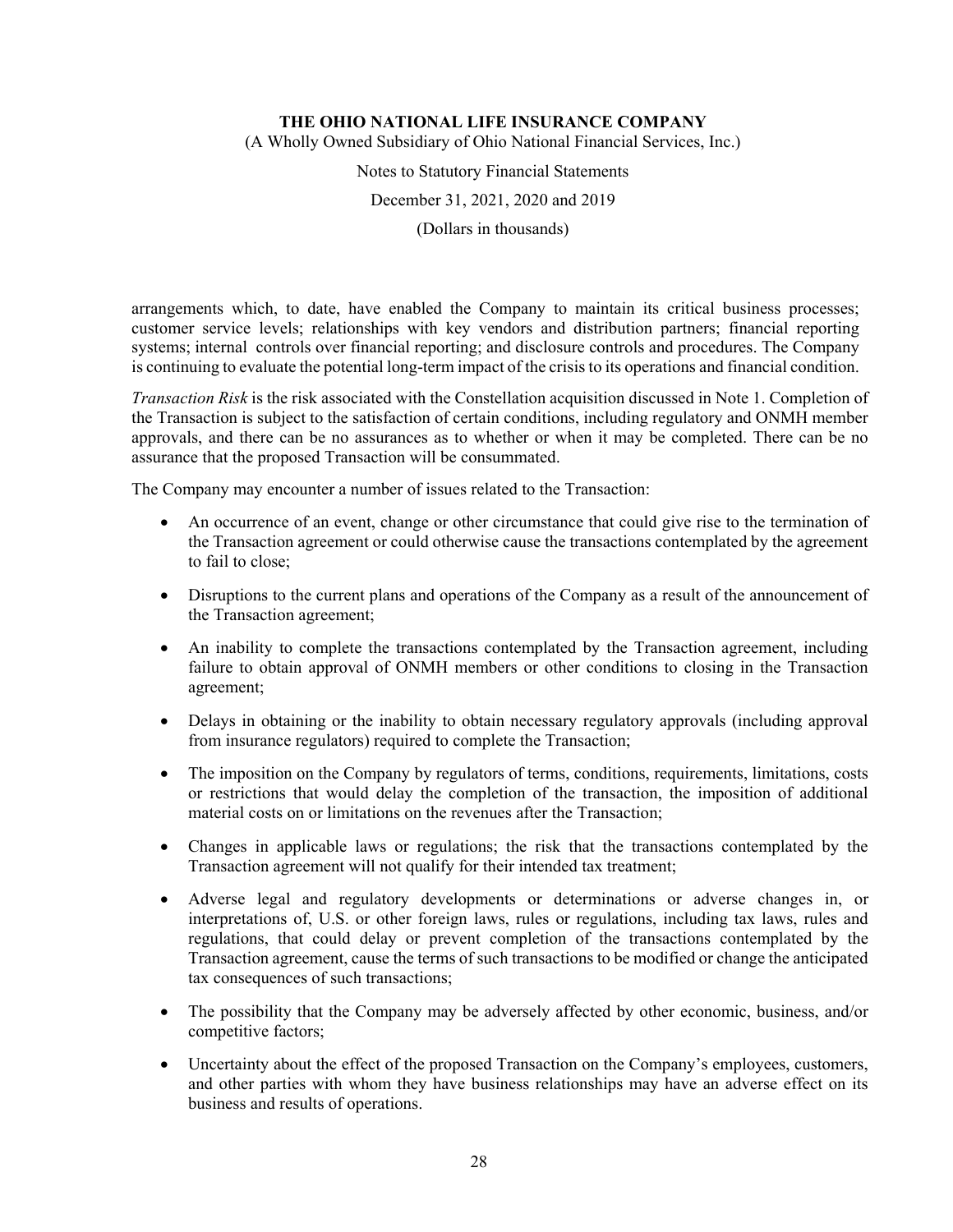(A Wholly Owned Subsidiary of Ohio National Financial Services, Inc.)

Notes to Statutory Financial Statements

December 31, 2021, 2020 and 2019

(Dollars in thousands)

As a result, the Company cannot provide any assurance that any such terms, conditions, requirements, limitations, costs, or restrictions will not result in the abandonment of the Transaction. In addition, the Company cannot be certain that the other conditions to closing the Transaction will be satisfied (or waived, if applicable) in a timely manner or at all. Failure to, or any delay in, completing the Transaction could cause the Company to not realize some or all of the benefits that it expects to achieve if the Transaction is successfully completed within the expected timeframe. The issues above may be exacerbated by a delay in the completion of the proposed Transaction. Particularly, the Company's management team will have devoted substantial time and resources to matters relating to the Transaction, and would otherwise have devoted their time and resources to other opportunities that may have been beneficial to the Company.

There can be no assurance that an adequate remedy will be available to the Company in the event of a breach of the Transaction agreement by Constellation or its investors, or that the Company will wholly, or partially, recover any damages incurred in connection with the proposed Transaction. In particular, a failed Transaction may result in negative publicity and a negative impression of the Company's business among its customers or in the investment community or business community generally, all of which could negatively impact its business. Any disruptions to the Company's business resulting from the announcement and pendency of the proposed Transaction, including any adverse changes in its relationships with its customers, distribution partners, business partners, and employees, may continue or accelerate in the event of a failed Transaction. Furthermore, the Company has incurred, and will continue to incur, significant costs, expenses, and fees for professional services, including legal, accounting, investment banking and advisory fees, and other transaction costs in connection with the proposed Transaction, for which it will have received little or no benefit if the proposed Transaction is not completed. Many of these fees and costs will be payable by the Company if the proposed Transaction is not completed and may relate to activities that they would not have undertaken other than to complete the proposed Transaction.

Litigation is common in connection with acquisitions of companies, regardless of any merits related to the claims. In the event lawsuits are filed against the Company, the outcome of the lawsuits would be uncertain, and the Company may not be successful in defending against any such claims. While the Company will defend against any lawsuits filed against it in connection with the Transaction, the costs of the defense of such actions and other effects of such litigation could have an adverse effect on its business, financial condition and operating results.

The Company is working closely with Constellation to mitigate any exposure associated with the Transaction as well as working with the rating agencies on potential impacts; having open communication with customers, producers and employees; and implementing strategic plans to enhance its capital position.

#### **(5) Fair Value Measurements**

Included in various investment related line items in the statutory financial statements are certain financial instruments carried at fair value. Other financial instruments are periodically measured at fair value, such as when impaired, or for certain bonds and preferred stock when carried at the lower of cost or market.

#### *Fair Value Hierarchy*

Fair value is defined as the price that would be received to sell an asset or paid to transfer a liability (exit price) in an orderly transaction between market participants at the measurement date. In determining fair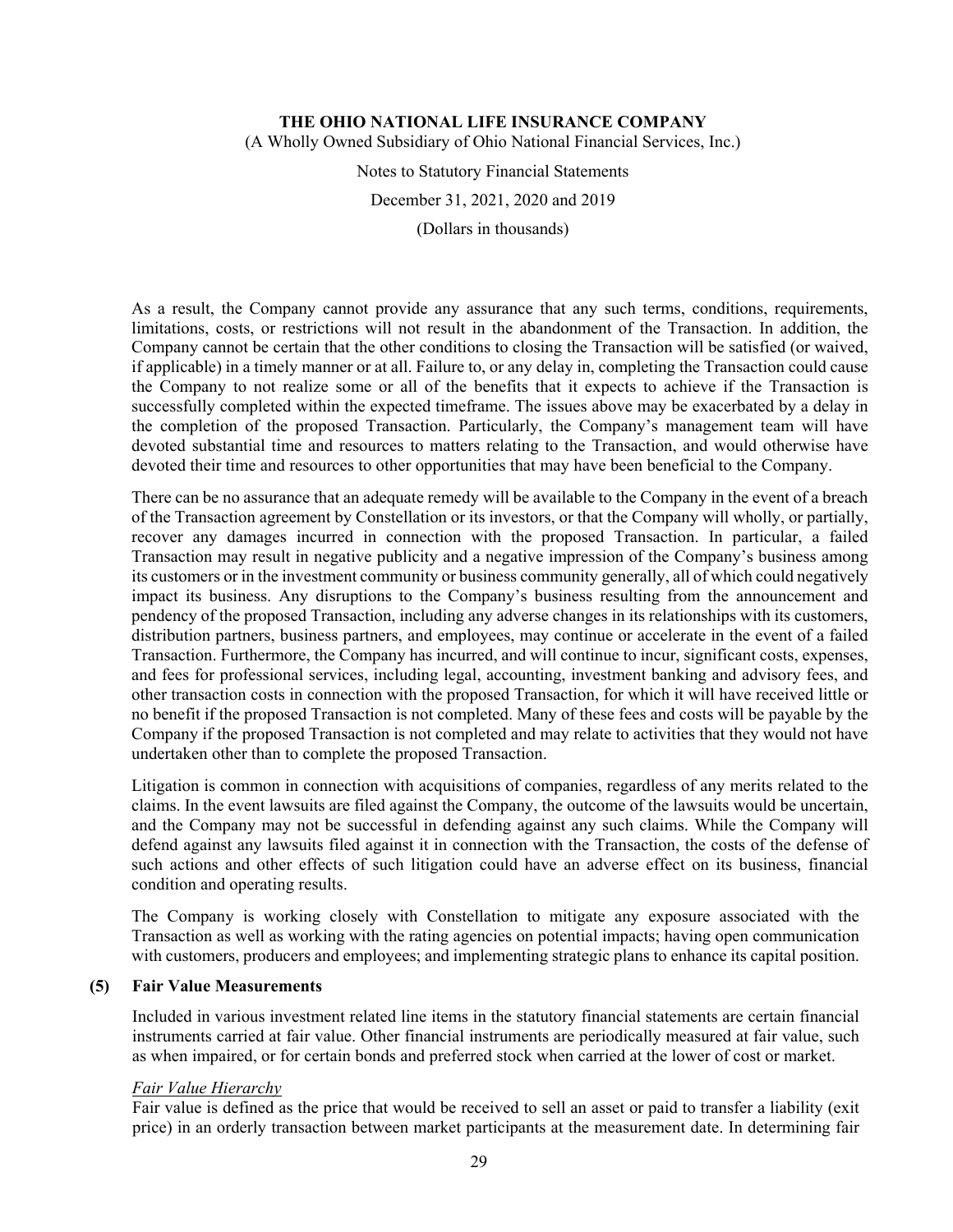(A Wholly Owned Subsidiary of Ohio National Financial Services, Inc.)

Notes to Statutory Financial Statements

December 31, 2021, 2020 and 2019

(Dollars in thousands)

value, the Company uses various methods including market, income and cost approaches. The market approach utilizes prices and other relevant information generated by market transactions involving identical or comparable assets and liabilities. The income approach uses discounted cash flows to determine fair value. When applying either approach, the Company maximizes the use of observable inputs and minimizes the use of unobservable inputs. Observable inputs reflect the assumptions market participants would use in valuing a financial instrument based on market data obtained from sources independent of the Company. Unobservable inputs reflect the Company's estimates about the assumptions market participants would use in valuing financial assets and financial liabilities based on the best information available in circumstances.

The Company is required to categorize its assets and liabilities that are carried at estimated fair value on the Statutory Statements of Admitted Assets, Liabilities, and Capital and Surplus into a three level hierarchy based on the priority of the inputs to the valuation technique in accordance with SSAP No. 100, *Fair Value Measurements*. The fair value hierarchy gives the highest priority to quoted prices in active markets for identical assets or liabilities (Level 1) and the lowest priority to unobservable inputs (Level 3). If the inputs used to measure estimated fair value fall within different levels of the hierarchy, the category level is based on the lowest priority level input that is significant to the fair value measurement.

The levels of the fair value hierarchy are as follows:

- Level 1 Fair value is based on unadjusted quoted prices for identical assets and liabilities in an active market at the measurement date. The types of assets and liabilities utilizing Level 1 valuations generally include cash and cash equivalents, short-term investments, separate account assets and exchange traded derivatives.
- Level 2 Fair value is based on significant inputs, other than quoted prices included in Level 1, that are observable in active markets or that are derived principally from, or corroborated by, observable market data through correlation or other means for identical or similar assets and liabilities. The types of assets and liabilities utilizing Level 2 valuations generally include U.S. government agency securities; municipal bonds; foreign government debt; certain corporate debt; asset-backed, mortgagebacked, and private placement securities; unaffiliated surplus notes; other invested assets; derivatives; common stocks; securities lending reinvested collateral; and cash equivalent securities.
- **Level 3** Fair value is based on unobservable inputs for the asset or liability for which there is little or no market activity at the measurement date. Unobservable inputs used in the valuation reflect management's best estimate about the assumptions market participants would use to price the asset or liability. The types of assets and liabilities utilizing Level 3 valuations generally include certain corporate debt, asset-backed or mortgage-backed securities, common stocks, other invested assets and derivative securities.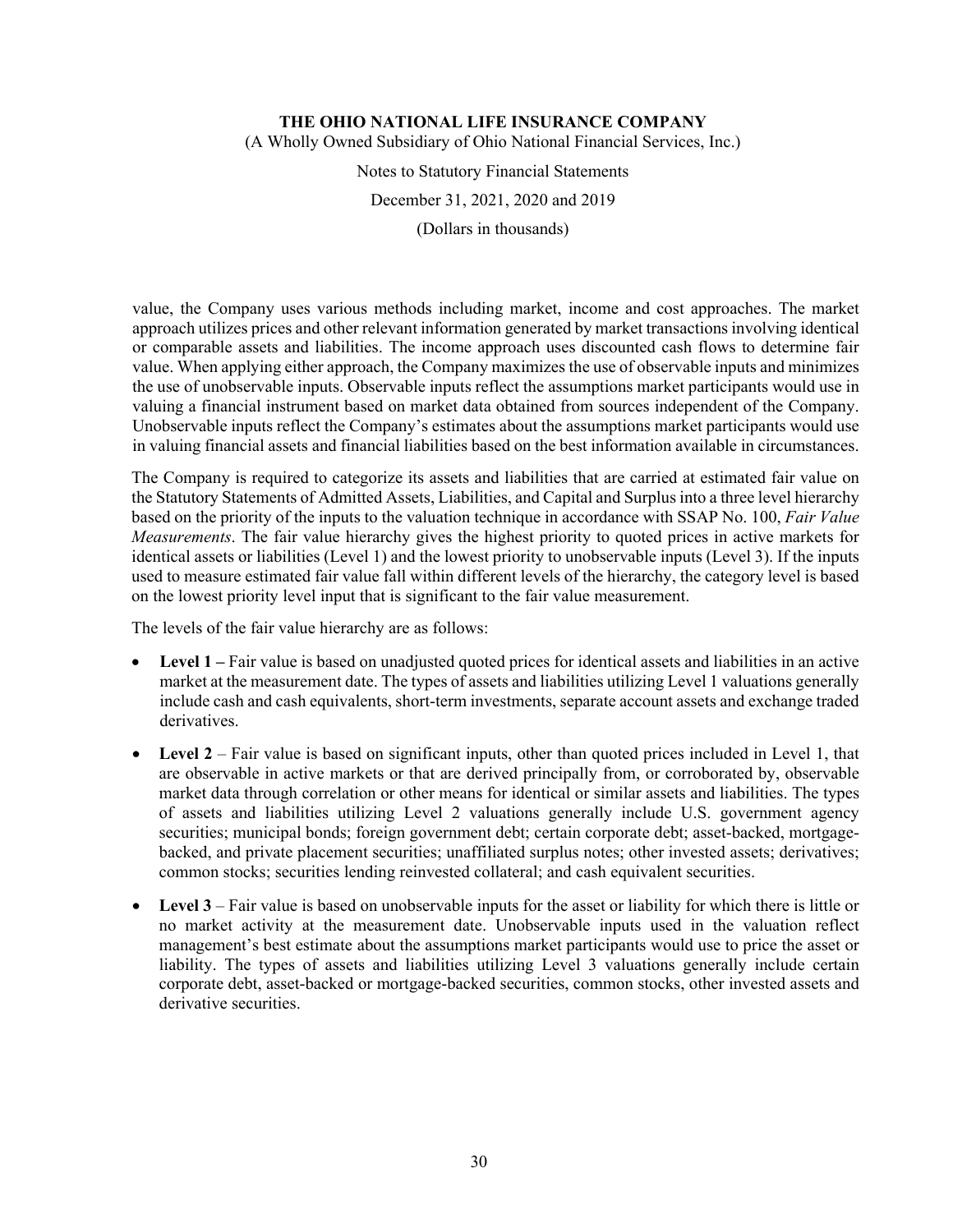(A Wholly Owned Subsidiary of Ohio National Financial Services, Inc.)

Notes to Statutory Financial Statements

December 31, 2021, 2020 and 2019

#### (Dollars in thousands)

The following tables present the Company's hierarchy for its financial assets and liabilities measured at estimated fair value on a recurring basis at December 31:

|                                                   | Level 1         | Level 2 | Level 3 | <b>Total</b> |
|---------------------------------------------------|-----------------|---------|---------|--------------|
| 2021                                              |                 |         |         |              |
| Assets:                                           |                 |         |         |              |
| Investments:                                      |                 |         |         |              |
| <b>Bonds</b>                                      | \$              | 99      |         | 99           |
| Common stocks                                     |                 | 60,403  |         | 60,403       |
| Cash, cash equivalents and short-term investments | 382,134         |         |         | 382,134      |
| Derivatives                                       |                 | 96,518  |         | 96,518       |
| Other invested assets                             |                 |         | 10,150  | 10,150       |
| Securities lending reinvested collateral assets   |                 | 287,829 |         | 287,829      |
| Other assets:                                     |                 |         |         |              |
| Separate account assets                           | 18,634,097      |         |         | 18,634,097   |
| Total assets                                      | 19,016,231<br>S | 444,849 | 10,150  | 19,471,230   |
|                                                   |                 |         |         |              |
|                                                   | Level 1         | Level 2 | Level 3 | <b>Total</b> |
| 2020                                              |                 |         |         |              |
| Assets:                                           |                 |         |         |              |
| Investments:                                      |                 |         |         |              |
| <b>B</b> onds                                     | \$              | 178     |         | 178          |
| Common stocks                                     |                 | 43,695  | 1,719   | 45,414       |
| Cash, cash equivalents and short-term investments | 647,649         | 877     |         | 648,526      |
| Derivatives                                       |                 | 115,488 |         | 115,488      |
| Other invested assets                             |                 |         | 5,557   | 5,557        |
| Securities lending reinvested collateral assets   |                 | 281,976 |         | 281,976      |
| Other assets:                                     |                 |         |         |              |
| Separate account assets                           | 18,793,793      |         |         | 18,793,793   |
| Total assets                                      | \$19,441,442    | 442,214 | 7,276   | 19,890,932   |
| Liabilities:                                      |                 |         |         |              |
| Other liabilities:                                |                 |         |         |              |
| Derivatives                                       | \$<br>3,866     | 33,416  |         | 37,282       |
| Total liabilities                                 | \$<br>3,866     | 33,416  |         | 37,282       |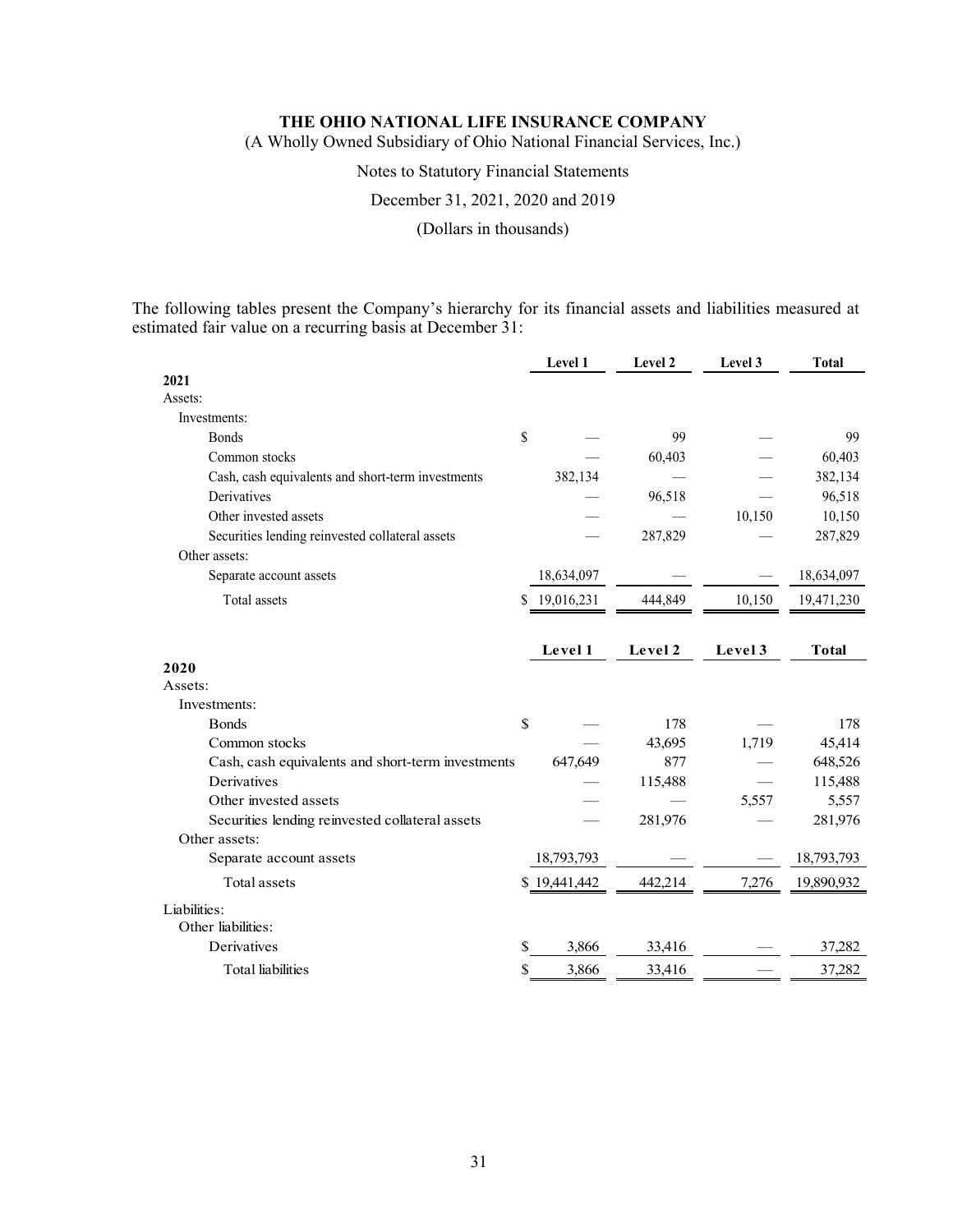(A Wholly Owned Subsidiary of Ohio National Financial Services, Inc.)

Notes to Statutory Financial Statements

December 31, 2021, 2020 and 2019

(Dollars in thousands)

The carrying amount and the NAIC estimated fair value of all financial instruments were as follows as of December 31. The valuation techniques used to estimate these fair values are described below.

|                                      |               | <b>NAIC</b> |            |                            |           |           |
|--------------------------------------|---------------|-------------|------------|----------------------------|-----------|-----------|
|                                      |               | Carrying    | estimated  | Fair value hierarchy level |           |           |
| 2021                                 |               | amount      | fair value | Level 1                    | Level 2   | Level 3   |
| Assets:                              |               |             |            |                            |           |           |
| Investments:                         |               |             |            |                            |           |           |
| <b>Bonds</b>                         | $\mathsf{\$}$ | 5,883,205   | 6,169,741  | 10,017                     | 6,081,288 | 78,436    |
| Preferred stocks                     |               | 7,101       | 7,779      |                            | 7,779     |           |
| Common stocks, other than            |               |             |            |                            |           |           |
| investments in affiliates            |               | 60,403      | 60,403     |                            | 60,403    |           |
| Mortgage loans on real estate        |               | 1,058,963   | 1,087,199  |                            |           | 1,087,199 |
| Contract loans                       |               | 908,562     | 1,044,818  |                            |           | 1,044,818 |
| Cash, cash equivalents and           |               |             |            |                            |           |           |
| short-term investments               |               | 382,134     | 382,134    | 382,134                    |           |           |
| Derivatives                          |               | 96,518      | 96,518     |                            | 96,518    |           |
| Other invested assets                |               | 332,527     | 356,671    |                            | 210,590   | 146,081   |
| Securities lending reinvested        |               |             |            |                            |           |           |
| collateral assets                    |               | 287,838     | 287,829    |                            | 287,829   |           |
| Other assets:                        |               |             |            |                            |           |           |
| Separate account assets              |               | 18,634,097  | 18,634,097 | 18,634,097                 |           |           |
| Liabilities:                         |               |             |            |                            |           |           |
| Guaranteed investment contracts      | \$            | 405,872     | 405,005    |                            | 405,005   |           |
| Individual deferred annuities        |               | 162,216     | 159,648    |                            | 159,648   |           |
| Immediate and other annuity deposits |               | 1,619,192   | 1,312,045  |                            | 1,312,045 |           |
| Other policyholder funds             |               | 118,053     | 118,053    | 118,053                    |           |           |
| Separate account liabilities         |               | 18,634,095  | 18,634,095 | 18,634,095                 |           |           |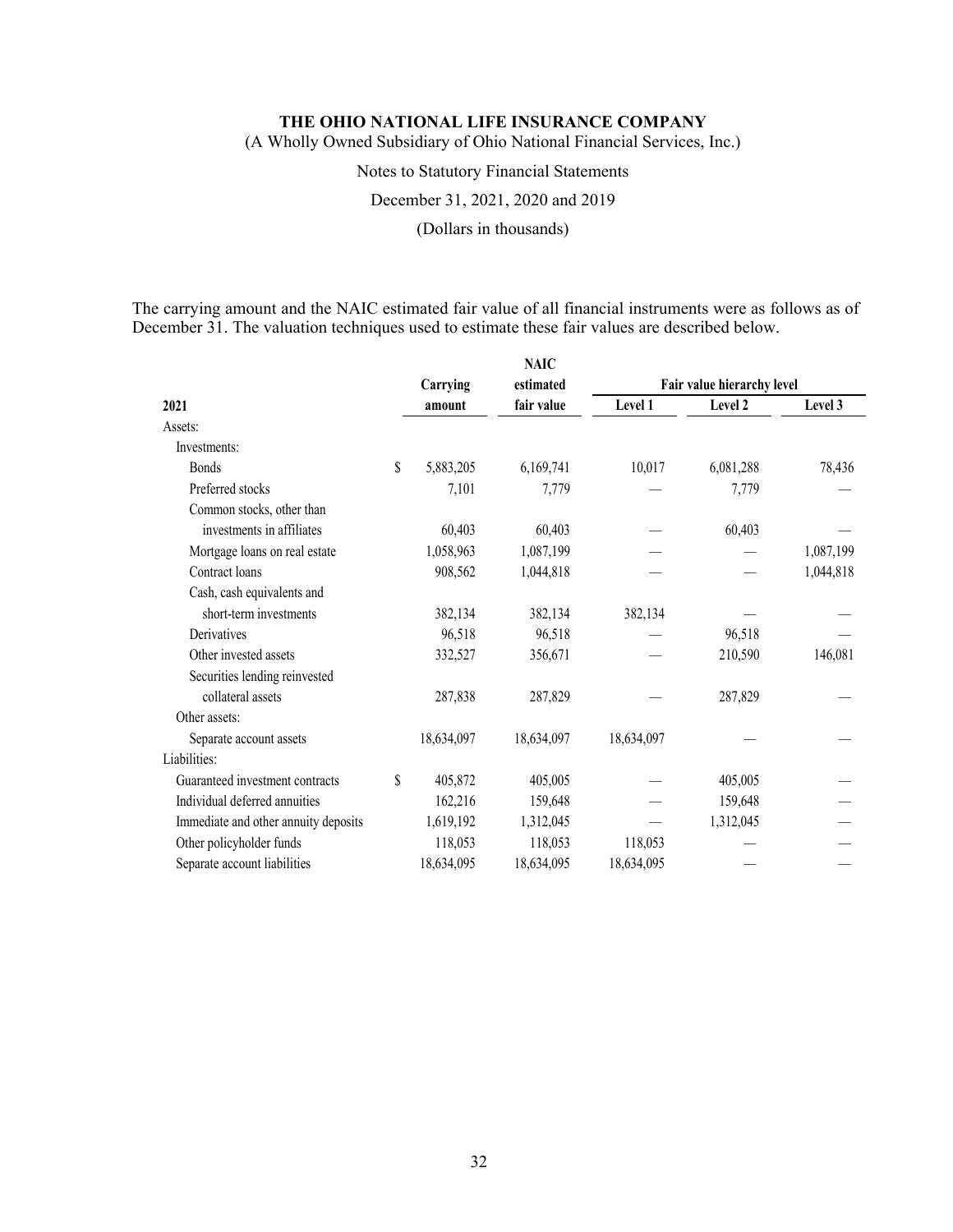(A Wholly Owned Subsidiary of Ohio National Financial Services, Inc.)

#### Notes to Statutory Financial Statements

#### December 31, 2021, 2020 and 2019

#### (Dollars in thousands)

|                                      |    |            | <b>NAIC</b> |                            |           |           |
|--------------------------------------|----|------------|-------------|----------------------------|-----------|-----------|
|                                      |    | Carrying   | estimated   | Fair value hierarchy level |           |           |
| 2020                                 |    | amount     | fair value  | Level 1                    | Level 2   | Level 3   |
| Assets:                              |    |            |             |                            |           |           |
| Investments:                         |    |            |             |                            |           |           |
| <b>Bonds</b>                         | \$ | 5,398,199  | 5,867,959   | 10,640                     | 5,660,532 | 196,787   |
| Preferred stocks                     |    | 7,101      | 8,033       |                            | 8,033     |           |
| Common stocks, other than            |    |            |             |                            |           |           |
| investments in affiliates            |    | 45,414     | 45,414      |                            | 43,695    | 1,719     |
| Mortgage loans on real estate        |    | 970,773    | 1,019,181   |                            |           | 1,019,181 |
| Contract loans                       |    | 835,945    | 976,803     |                            |           | 976,803   |
| Cash, cash equivalents and           |    |            |             |                            |           |           |
| short-term investments               |    | 648,526    | 648,526     | 647,649                    | 877       |           |
| Derivatives                          |    | 115,488    | 115,488     |                            | 115,488   |           |
| Other invested assets                |    | 489,176    | 501,282     |                            | 153,005   | 348,277   |
| Securities lending reinvested        |    |            |             |                            |           |           |
| collateral assets                    |    | 281,976    | 281,979     |                            | 281,979   |           |
| Other assets:                        |    |            |             |                            |           |           |
| Separate account assets              |    | 18,793,793 | 18,793,793  | 18,793,793                 |           |           |
| Liabilities:                         |    |            |             |                            |           |           |
| Guaranteed investment contracts      | \$ | 509,350    | 496,834     |                            | 496,834   |           |
| Individual deferred annuities        |    | 580,634    | 571,575     |                            | 571,575   |           |
| Immediate and other annuity deposits |    | 1,474,565  | 1,206,221   |                            | 1,206,221 |           |
| Other policyholder funds             |    | 133,508    | 133,508     | 133,508                    |           |           |
| Derivatives                          |    | 37,282     | 37,282      | 3,866                      | 33,416    |           |
| Separate account liabilities         |    | 18,793,792 | 18,793,792  | 18,793,792                 |           |           |

#### *Determination of Fair Values*

The valuation methodologies used to determine the estimated fair values of assets and liabilities under the exit price notion of SSAP No. 100, *Fair Value Measurements*, reflect market participant objectives and are based on the application of the fair value hierarchy that prioritizes observable market inputs over unobservable inputs. The Company determines the estimated fair values of certain financial assets and financial liabilities based on quoted market prices, where available. The Company also determines estimated fair value based on future cash flows discounted at the appropriate current market rate. Estimated fair values include adjustments for credit-related and liquidity issues of the underlying issuer of the investment.

The Company has policies and guidelines that establish valuation methodologies and consistent application of such methodologies. These policies and guidelines provide controls around the valuation process. These controls include appropriate review and analysis of investment prices against market activity or price variances, review of price source changes, and review of methodology changes.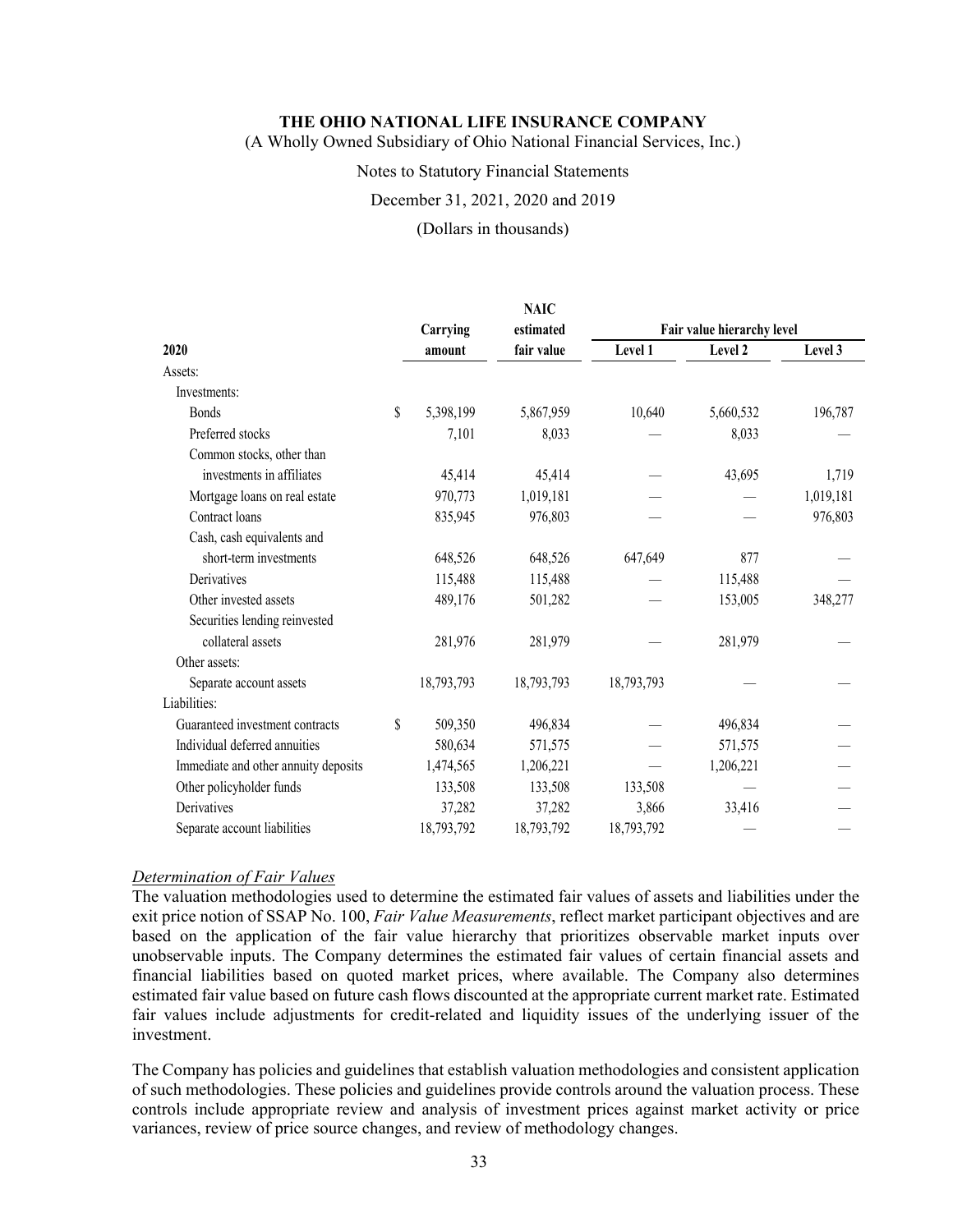(A Wholly Owned Subsidiary of Ohio National Financial Services, Inc.)

Notes to Statutory Financial Statements

December 31, 2021, 2020 and 2019

(Dollars in thousands)

The following is a discussion of the methodologies used to determine estimated fair values for the financial instruments and policy reserves listed in the above tables:

*Bonds –* The estimated fair value of bonds is based on market prices published by the SVO, where available. Otherwise, the fair value of bonds is generally obtained from independent pricing services based on market quotations of reported trades for identical or similar securities. The Company classifies these bonds as Level 1 assets.

When there are no recent reported trades, the Company uses third party pricing services that use matrix or model processes to develop a security price using future cash flow expectations and collateral performance discounted at an estimated market rate. For the pricing of asset-backed and mortgage-backed securities, the models include estimates for future principal prepayments based on the characteristics of the underlying structure and prepayment speeds previously experienced at the interest rate levels projected for the underlying collateral. Since these securities have been priced using market observable inputs that are obtained by the independent pricing services, the Company has classified these bonds as Level 2 assets.

Bonds not priced by independent services are generally priced using an internal pricing matrix. The internal pricing matrix is developed by obtaining spreads for corporate securities with varying weighted average lives and bond ratings. The weighted average life and bond rating of a particular bond to be priced using the internal matrix are important inputs into the model and are used to determine a corresponding spread that is added to the appropriate U.S. Treasury yield to create an estimated market yield for that bond. The estimated market yield is then used to estimate the fair value of the particular bond. Since the inputs used for the internal pricing matrix are based on observable market data, the Company has classified these fair values as Level 2.

In some instances, the independent pricing service will price securities using independent broker quotations from market makers and other broker/dealers recognized to be market participants, which utilize inputs that may be difficult to corroborate with observable market data. These bonds are classified as Level 3 assets.

*Preferred stocks* – The estimated fair values of preferred stocks are determined from market prices published by the SVO. The Company has classified these fair values as Level 2 as they are priced using market observable inputs.

*Common stocks –* The Company's primary common stock holding is FHLB stock, which is carried at par and approximates fair value. The FHLB stock is not traded on an active market and is classified as a Level 2 asset.

In some instances, common stocks are being carried based on valuation metrics obtained from a third party valuation report. These common stocks are classified as Level 3 assets.

Common stocks of unaffiliated companies are carried at fair value based on information from the SVO or quoted market prices when fair market values are not available from the SVO. The Company has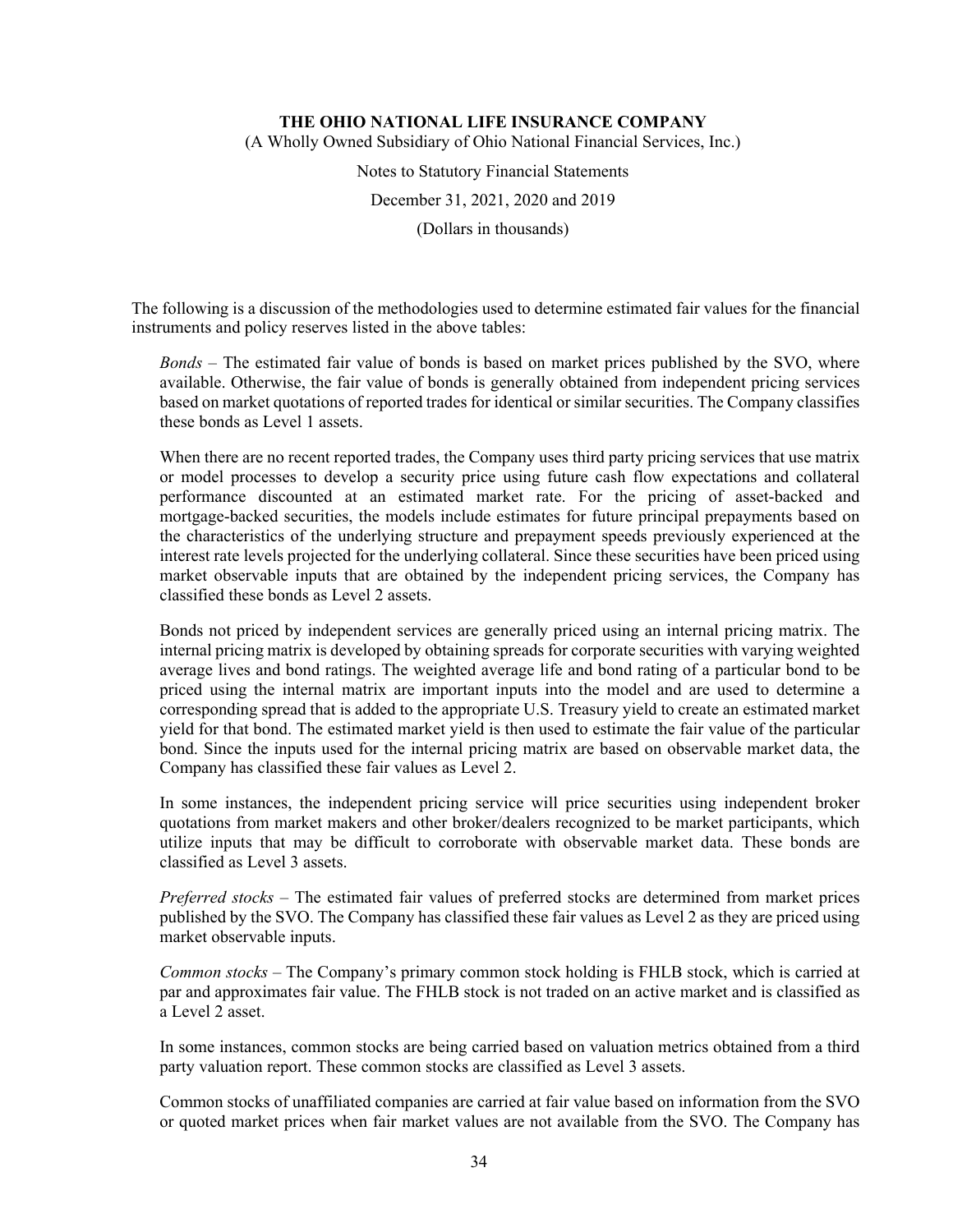(A Wholly Owned Subsidiary of Ohio National Financial Services, Inc.)

Notes to Statutory Financial Statements

December 31, 2021, 2020 and 2019

(Dollars in thousands)

classified these other common stock fair values as Level 2 as they are priced using market observable inputs.

*Cash, cash equivalents and short-term investments –* Cash is considered a Level 1 asset as it is the functional currency in the U.S. and is the most liquid form of an asset and not subject to valuation fluctuations. Cash and cash equivalents are comprised of money market funds, bank deposits, and commercial paper.

Short-term investments are considered Level 2 since they are short-term, highly liquid investments that are not traded on an active market but are both a) readily convertible to known amounts of cash, and b) so near their maturity that they present insignificant risk of changes in value because of changes in interest rates. These short-term investments are recorded at carrying value, which approximates fair value since they are so close to maturity.

*Derivatives –* The Company enters into long-term investments comprised of equity futures, currency futures, equity index put options, equity index call options, equity swaps and interest rate swaptions to economically hedge liabilities embedded in certain variable annuity and fixed indexed annuity products. The equity futures and currency futures are exchange traded derivatives, and the fair value is based on an active market quotation. The Company has classified the fair values of the exchange traded derivatives as Level 1. The equity index put options, equity index call options, equity swaps and interest rate swaptions are valued using pricing models with inputs that are observable in the market or can be derived principally from, or corroborated by, observable market data. These derivative assets are classified as Level 2 assets.

*Securities lending reinvested collateral assets –* Securities lending reinvested collateral is considered Level 2 for the purposes of fair value classification since they are short-term money market funds that are only available to securities lending customers and are not traded on an active market.

*Separate account assets* – Separate account assets are recorded at estimated fair value based primarily on market quotations of the underlying securities and reported as a summarized total on the Statutory Statements of Admitted Assets, Liabilities, and Capital and Surplus. The underlying securities are mutual funds that are valued using the reported net asset value, which is published daily. The Company has classified separate account assets as Level 1 assets*.*

*Mortgage loans on real estate* – The fair value of mortgage loans on real estate is estimated using discounted cash flow analyses, using interest rates currently being offered for similar loans to borrowers with similar credit ratings. Loans with similar characteristics are aggregated for purposes of the calculations. The Company has classified the fair value of mortgage loans using the discounted cash flow analysis as Level 3 since certain significant inputs, such as credit rating, are internal.

*Contract loans* – The fair value of contract loans is estimated using discounted cash flow calculations. The Company has classified these fair values as Level 3 since the expected life of the loan is based on internal assumptions.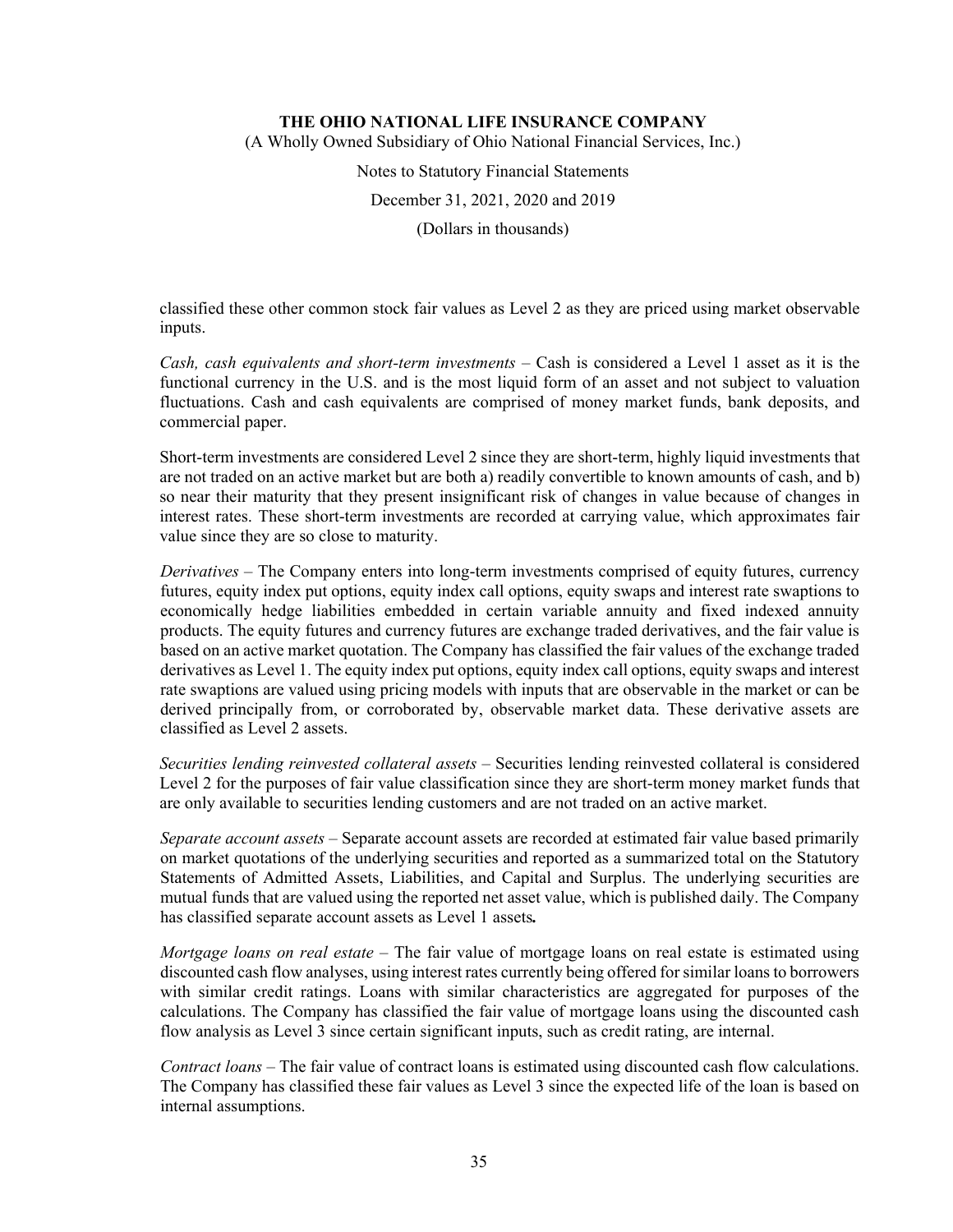(A Wholly Owned Subsidiary of Ohio National Financial Services, Inc.)

Notes to Statutory Financial Statements

December 31, 2021, 2020 and 2019

(Dollars in thousands)

*Other invested assets* – The Company's other invested assets include an affiliated surplus note. The fair value of the affiliated surplus note is determined by discounting the scheduled cash flows of the note using a market rate applicable to the yield, credit quality and maturity of similar debt instruments. The Company has classified the fair value generally as Level 2 since the valuation inputs are based on market observable information.

Included in other invested assets are unaffiliated surplus notes. Estimated fair values for these are determined from market prices published by the SVO. The Company has classified these fair values as Level 2 since the valuation inputs are based on market observable information.

The carrying amount reported in the statutory financial statements of limited partnership interests is based on quarterly GAAP financial statements provided by the partnership with annual adjustments to reconcile to the audited GAAP financial statements of the partnership. Limited partnership interests are classified as Level 3 assets.

The carrying amount reported in the statutory financial statements of the Company's investment in SUNR, an affiliated subsidiary, was \$135,931 and \$342,720 at December 31, 2021 and 2020, respectively. This amount is included in other invested assets, and the Company has classified the fair value as Level 3 since the valuation inputs are not based on market observable information.

*Deferred and immediate annuity and investment contracts –* The fair value of the Company's liabilities under investment contracts is disclosed using one of two methods. For investment contracts without defined maturities, fair value is the estimated amount payable on demand, net of certain surrender charges. For investment contracts with known or determined maturities, fair value is estimated using discounted cash flow analyses. Interest rates used are similar to currently offered contracts with maturities consistent with those remaining for the contracts being valued. The Company has classified these fair values as Level 2 since the inputs are market observable.

*Policyholders' dividend accumulations and other policyholder funds* – The carrying amount reported in the statutory financial statements for these instruments approximates their estimated fair value. The Company has classified these amounts as Level 1 since these amounts can be converted to cash by the policyholder.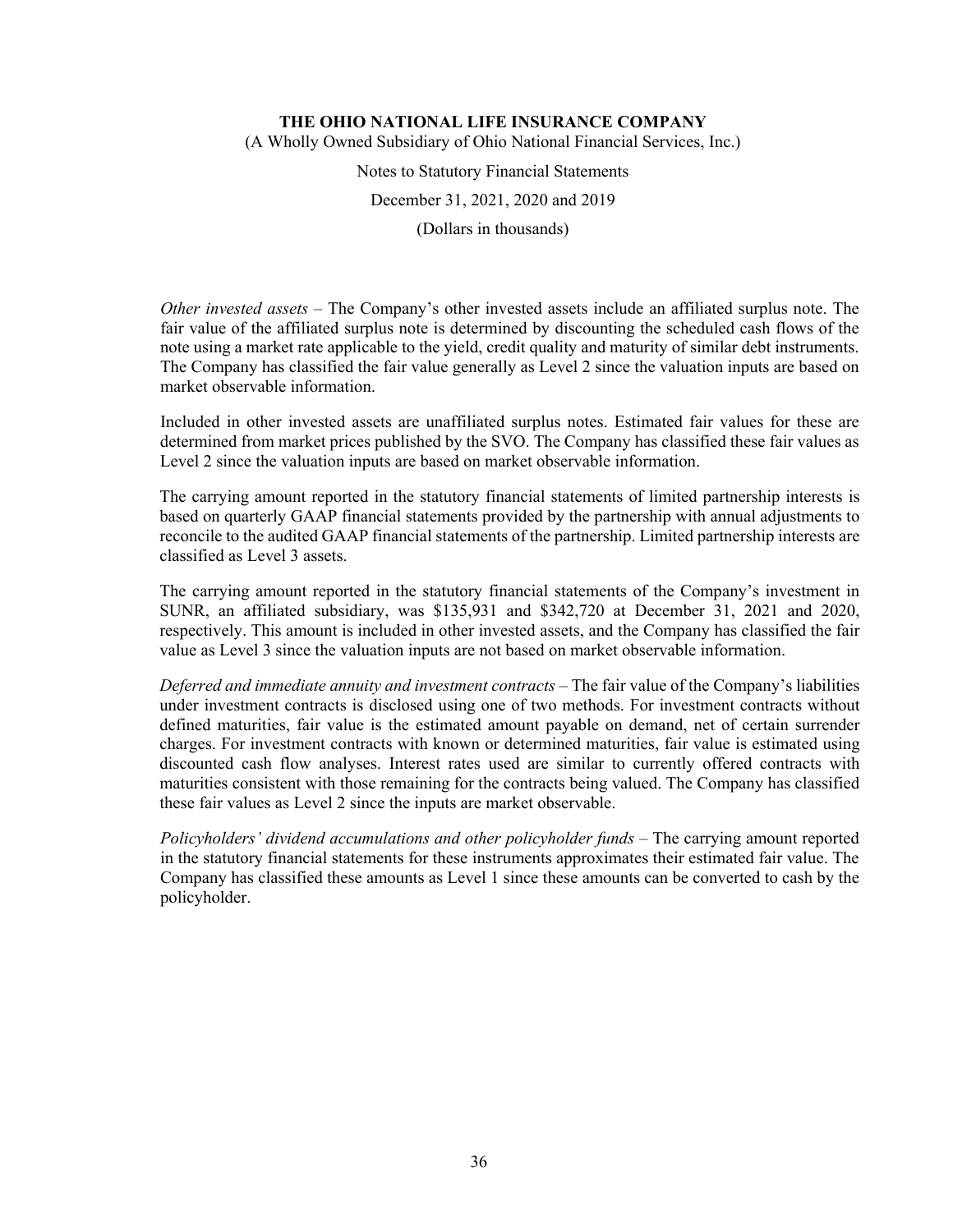(A Wholly Owned Subsidiary of Ohio National Financial Services, Inc.)

Notes to Statutory Financial Statements

December 31, 2021, 2020 and 2019

(Dollars in thousands)

*Assets and Liabilities Measured at Fair Value on a Recurring Basis Using Significant Unobservable Inputs (Level 3)* 

The following tables summarize the reconciliation of the beginning and ending balances and related changes in fair value measurements for which significant unobservable inputs were used in determining the estimated fair value for the years ended December 31:

| <b>Assets</b>                                                           | Common<br><b>Stocks</b> | Other<br><b>Invested Assets</b> | <b>Total</b><br><b>Assets</b> |
|-------------------------------------------------------------------------|-------------------------|---------------------------------|-------------------------------|
| December 31, 2019                                                       | \$                      |                                 |                               |
| Net investment gains/(losses):<br>In earnings (realized and unrealized) |                         | (1,258)                         | (1,258)                       |
| Unrealized in surplus                                                   | 280                     |                                 | 280                           |
| Purchases                                                               | 1,439                   | 2,030                           | 3,469                         |
| Settlements<br>Transfers into Level 3                                   |                         | (572)<br>5,357                  | (572)<br>5,357                |
| December 31, 2020                                                       | 1,719                   | 5,557                           | 7,276                         |
| Net investment gains/(losses):                                          |                         |                                 |                               |
| In earnings (realized and unrealized)<br>Unrealized in surplus          | 337<br>(279)            | 3,847                           | 4,184<br>(279)                |
| Purchases                                                               |                         | 6,891                           | 6,891                         |
| Disposals                                                               | (1,777)                 | (6, 145)                        | (7, 922)                      |
| December 31, 2021                                                       | \$                      | 10,150                          | 10,150                        |
| Change in unrealized<br>gains (losses):                                 |                         |                                 |                               |
| Still held at December 31:<br>2020                                      | \$                      |                                 |                               |
| 2021                                                                    | \$                      |                                 |                               |

#### *Asset Transfers Between Levels*

The Company reviews its fair value hierarchy classifications annually. Changes in the observability of significant valuation inputs identified during these reviews may trigger reclassification of fair value hierarchy levels of financial assets and liabilities. Transfers into or out of Level 3 are primarily due to the availability of quoted market prices or changes in the market observability of valuation inputs that are significant to the fair value measurement.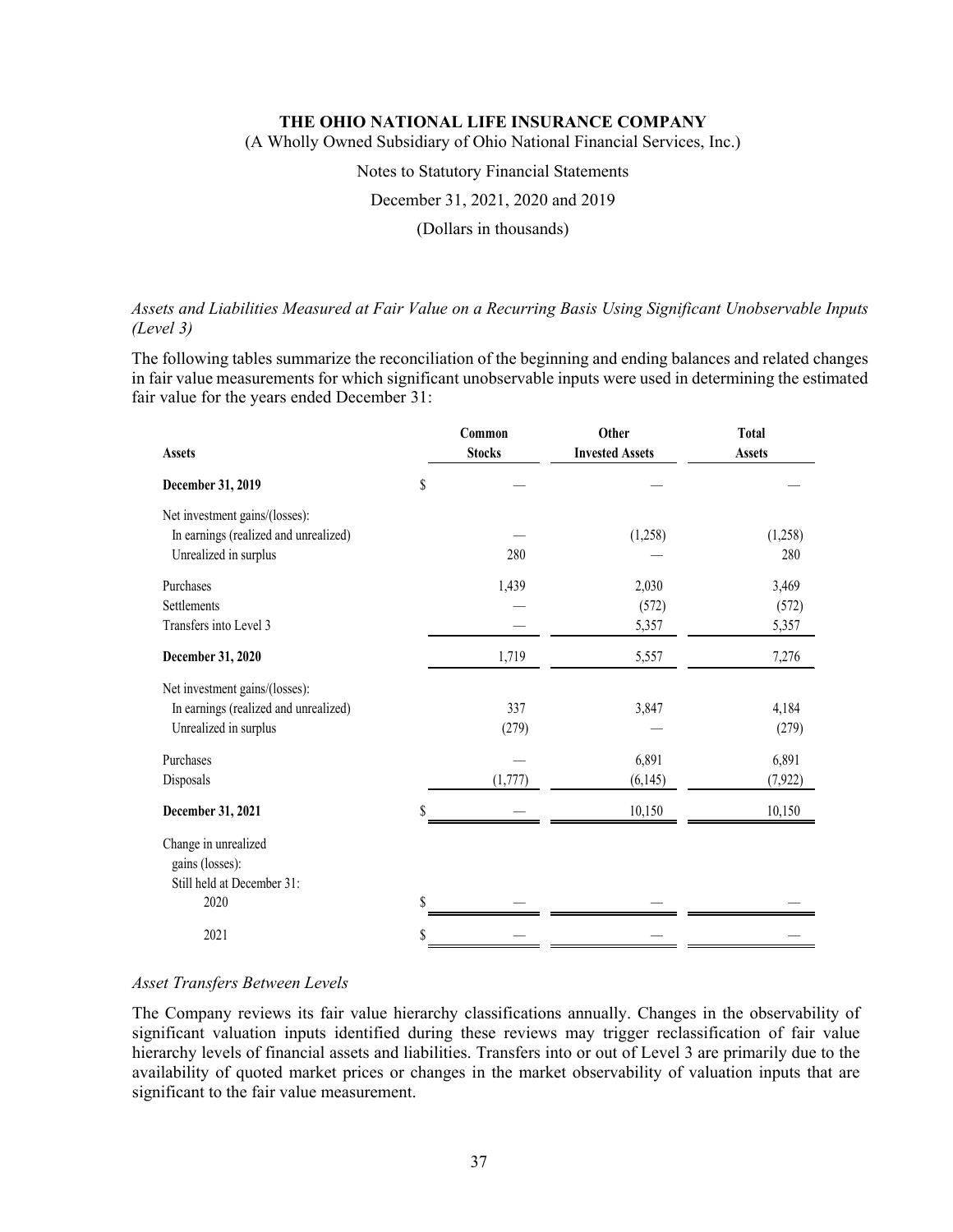(A Wholly Owned Subsidiary of Ohio National Financial Services, Inc.)

Notes to Statutory Financial Statements

December 31, 2021, 2020 and 2019

(Dollars in thousands)

During the years ended December 31, 2021 and 2020, the Company transferred investments in limited partnerships totaling \$0 and \$5,357, respectively, into Level 3 from Level 2 as a result of lack of visibility to observe inputs to price.

#### *Common Stock of Subsidiaries*

Common stock of unconsolidated non-life insurance subsidiaries at statutory equity recorded on the Statutory Statements of Admitted Assets, Liabilities, and Capital and Surplus consists of the statutory equity of ONEQ and ONESCO. At December 31, 2021 and 2020, no non-life insurance subsidiary's common stock exceeded 10% of the Company's admitted assets.

|                       | 12/31/2020      |                  | Type of            | <b>NAIC</b> |                  | <b>NAIC</b>             |
|-----------------------|-----------------|------------------|--------------------|-------------|------------------|-------------------------|
|                       | <b>Admitted</b> | Date of          | <b>NAIC Filing</b> | Response    | <b>NAIC</b>      | <b>Disallowed</b>       |
| Description of        | Asset           | <b>Filing to</b> | (Sub 1 or          | Received    | <b>Valuation</b> | <b>Valuation Method</b> |
| <b>SCA Investment</b> | Amount          | <b>NAIC</b>      | Sub 2)             | (Yes/No)    | (Amount)         | (Yes/No)                |
| <b>ONEO</b>           | 1.035           | 5/28/2021        | Sub $2$            | Yes         | 1.035            | No                      |
| <b>ONESCO</b>         | 7.944           | 5/28/2021        | Sub $2$            | Yes         | 7.944            | No                      |

Common stock of unconsolidated life insurance subsidiaries at statutory equity recorded on the Statutory Statements of Admitted Assets, Liabilities, and Capital and Surplus consists of the statutory equity of ONLAC, NSLAC, SUNR and ONFH. Investments in the Company's special purpose financial captive reinsurers are carried differently. MONT and KENW are carried at zero due to the fact that the State of Vermont has allowed the recognition of an admitted asset related to recoverables from third party stop-loss reinsurance agreements. The investment in CMGO is carried at the amount of capital contributions made by the Company. If the value of CMGO's surplus were to fall below the level of all capital contributions, then a dollar for dollar reduction of the carrying value would occur until the investment value reached zero. The investment in ONFH is valued using the look-through approach. The financial statements of ONFH are not presently audited. The Company has limited the value of its investment in ONFH to the value contained of its Latin American insurance companies, ONSV, and ONSP, which are audited annually under U.S. GAAP as defined in SSAP 97, paragraphs 8b,iii and 8b.iv. ONSV and ONSP pass the limited exception, "look-through approach", to the audited financial statement requirement described in paragraphs 26 and 27 of SSAP 97. Statutory accounting adjustments are then made to the U.S. GAAP equity of ONSV and ONSP per paragraph 9 of SSAP 97 as promulgated by the NAIC. At December 31, 2021 and 2020, none of the Company's unconsolidated life insurance subsidiaries' common stock exceeded 10% of the Company's admitted assets.

### **(6) Investments**

#### *Investment Risks and Uncertainties*

Investments are exposed to various risks and uncertainties that affect the determination of estimated fair values, the ability to sell certain investments during strained market conditions, the recognition of impairments, and the recognition of income on certain investments. These risks and uncertainties include: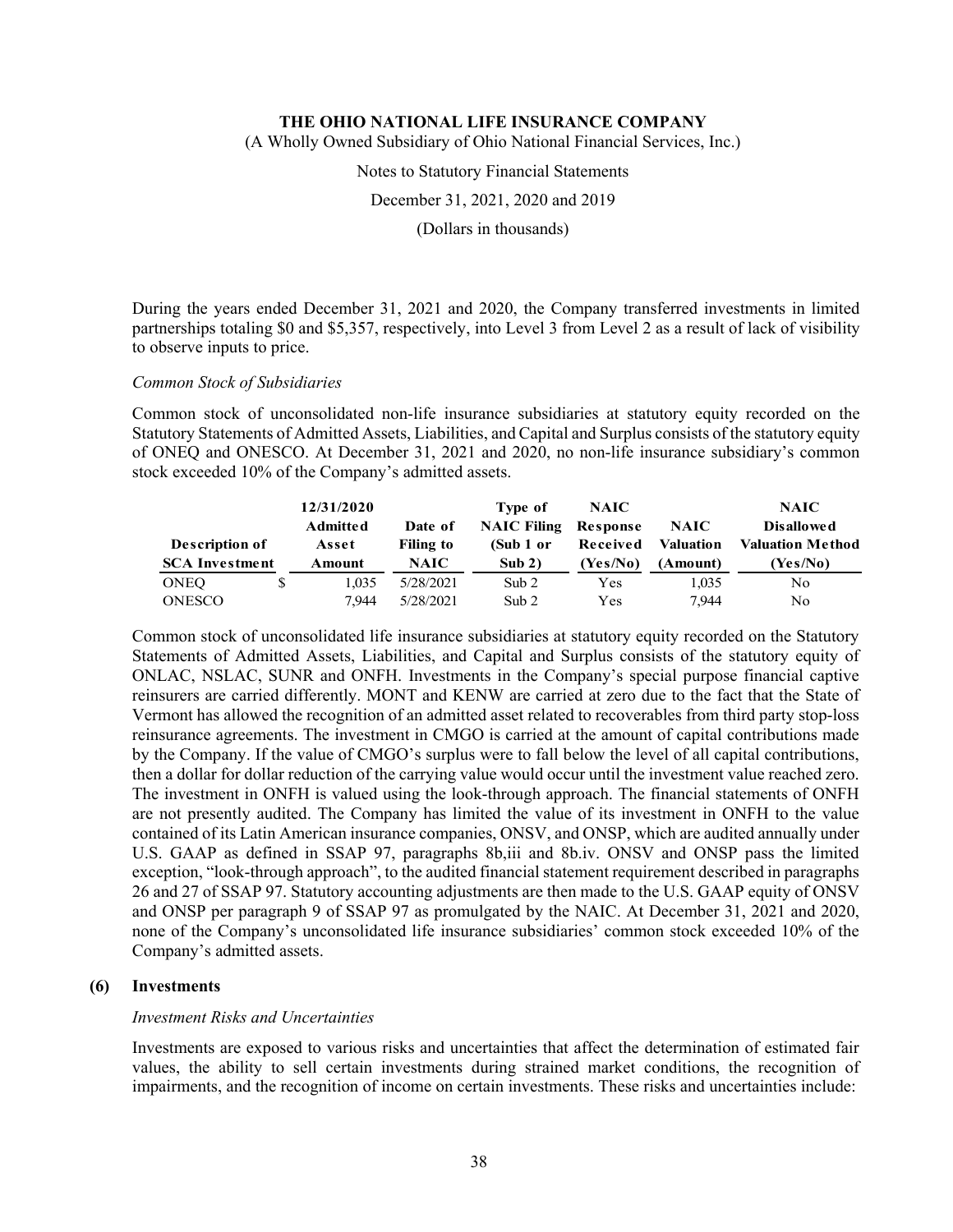(A Wholly Owned Subsidiary of Ohio National Financial Services, Inc.)

Notes to Statutory Financial Statements

December 31, 2021, 2020 and 2019

(Dollars in thousands)

- the risk that the Company's assessment of an issuer's ability to meet all of its contractual obligations will change based on changes in the credit characteristics of that issuer;
- the risk that the economic outlook will be worse than expected or have more of an impact on the issuer than anticipated;
- the risk that the Company obtains inaccurate information for the determination of the estimated fair value estimates and other-than-temporary impairments; and
- the risk that new information or changes in other facts and circumstances lead the Company to change its intent to hold the security to maturity or until it recovers in value.

Any of these situations are reasonably possible and could result in a charge to income in a future period.

The determination of impairments is highly subjective and is based upon periodic evaluations and assessments of known and inherent risks associated with each asset class. Such evaluations and assessments are revised as conditions change and new information becomes available.

The recognition of income on certain investments, including asset-backed and mortgage-backed securities, is dependent upon certain factors such as prepayments and defaults, and changes in factors could result in changes in amounts to be earned.

# *Bonds and Stocks*

## *Bonds and Stocks by Sector*

The carrying value, gross unrealized gains and losses, and estimated fair values of investments in bonds and stocks at December 31 are as follows: **2021**

|                                     | 2021               |                              |                               |                                        |  |  |  |
|-------------------------------------|--------------------|------------------------------|-------------------------------|----------------------------------------|--|--|--|
|                                     | Carrying<br>value* | Gross<br>unrealized<br>gains | Gross<br>unrealized<br>losses | <b>NAIC</b><br>estimated<br>fair value |  |  |  |
| Bonds:                              |                    |                              |                               |                                        |  |  |  |
| U.S. government                     | \$<br>48,037       | 2,023                        |                               | 50,060                                 |  |  |  |
| All other governments               | 6.999              | 272                          |                               | 7,271                                  |  |  |  |
| States, territories and possessions | 958,268            | 42,476                       | (3,917)                       | 996,827                                |  |  |  |
| Political subdivisions of states    | 7,043              | 359                          |                               | 7,402                                  |  |  |  |
| Special revenue and assessment      | 121,912            | 6,843                        |                               | 128,755                                |  |  |  |
| Industrial and miscellaneous        | 4,737,946          | 261,854                      | (23,581)                      | 4,976,219                              |  |  |  |
| Hybrid securities                   | 3,000              | 207                          |                               | 3,207                                  |  |  |  |
| Total bonds                         | 5,883,205          | 314,034                      | (27, 498)                     | 6,169,741                              |  |  |  |
| Preferred stocks                    | 7,101              | 678                          |                               | 7,779                                  |  |  |  |
| Common stocks                       | \$<br>58,299       | 2,350                        | (246)                         | 60,403                                 |  |  |  |
|                                     |                    |                              |                               |                                        |  |  |  |

\* Represents cost for Common stocks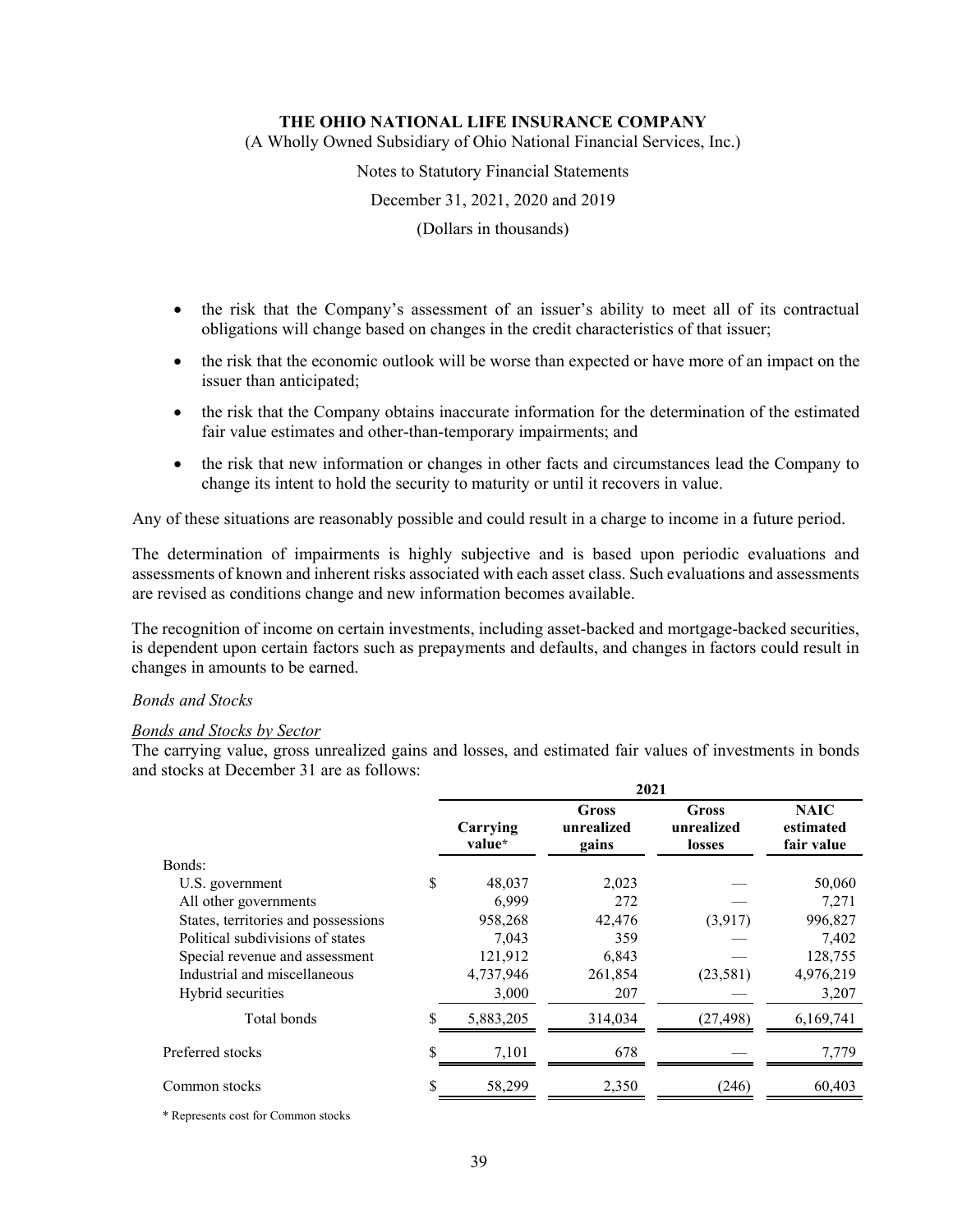(A Wholly Owned Subsidiary of Ohio National Financial Services, Inc.)

## Notes to Statutory Financial Statements

### December 31, 2021, 2020 and 2019

#### (Dollars in thousands)

|                                     | 2020 |                    |                              |                                      |                                        |  |  |
|-------------------------------------|------|--------------------|------------------------------|--------------------------------------|----------------------------------------|--|--|
|                                     |      | Carrying<br>value* | Gross<br>unrealized<br>gains | <b>Gross</b><br>unrealized<br>losses | <b>NAIC</b><br>estimated<br>fair value |  |  |
| Bonds:                              |      |                    |                              |                                      |                                        |  |  |
| U.S. government                     | \$   | 74,927             | 5,033                        | (60)                                 | 79,900                                 |  |  |
| States, territories and possessions |      | 771,358            | 53,372                       | (410)                                | 824,320                                |  |  |
| Political subdivisions of states    |      | 7.335              | 614                          |                                      | 7,949                                  |  |  |
| Special revenue and assessment      |      | 325,044            | 21,616                       |                                      | 346,660                                |  |  |
| Industrial and miscellaneous        |      | 4,216,535          | 400,558                      | (11,314)                             | 4,605,779                              |  |  |
| Hybrid securities                   |      | 3,000              | 351                          |                                      | 3,351                                  |  |  |
| Total bonds                         | S    | 5,398,199          | 481,544                      | (11, 784)                            | 5,867,959                              |  |  |
| Preferred stocks                    |      | 7,101              | 932                          |                                      | 8,033                                  |  |  |
| Common stocks                       | \$   | 45,931             | 299                          | (816)                                | 45,414                                 |  |  |

\* Represents cost for Common stocks

Included in the tables above under the caption U.S. government are bonds that were issued by agencies not backed by the full faith and credit of the U.S. government such as the Federal National Mortgage Association and the Federal Home Loan Mortgage Corporation.

Investments with an amortized cost of \$8,289 and \$8,435 were on deposit with various regulatory agencies as required by law as of December 31, 2021 and 2020, respectively.

#### *Maturities of Bonds*

The carrying value and the NAIC estimated fair value of bonds at December 31, 2021, by contractual maturity, are shown below. Expected maturities may differ from contractual maturities because borrowers may have the right to call or prepay obligations with or without call or prepayment penalties. Mortgage-backed securities are classified based on the last payment date of the underlying mortgage loans with the longest contractual duration.

**NAIC** 

|                                        |   | Carrying<br>value | NAIU<br>estimated<br>fair value |
|----------------------------------------|---|-------------------|---------------------------------|
| Due in one year or less                | S | 332,899           | 349,113                         |
| Due after one year through five years  |   | 1,347,360         | 1,412,982                       |
| Due after five years through ten years |   | 1,392,830         | 1,460,667                       |
| Due after ten years                    |   | 2,810,116         | 2,946,979                       |
| Total                                  | S | 5,883,205         | 6,169,741                       |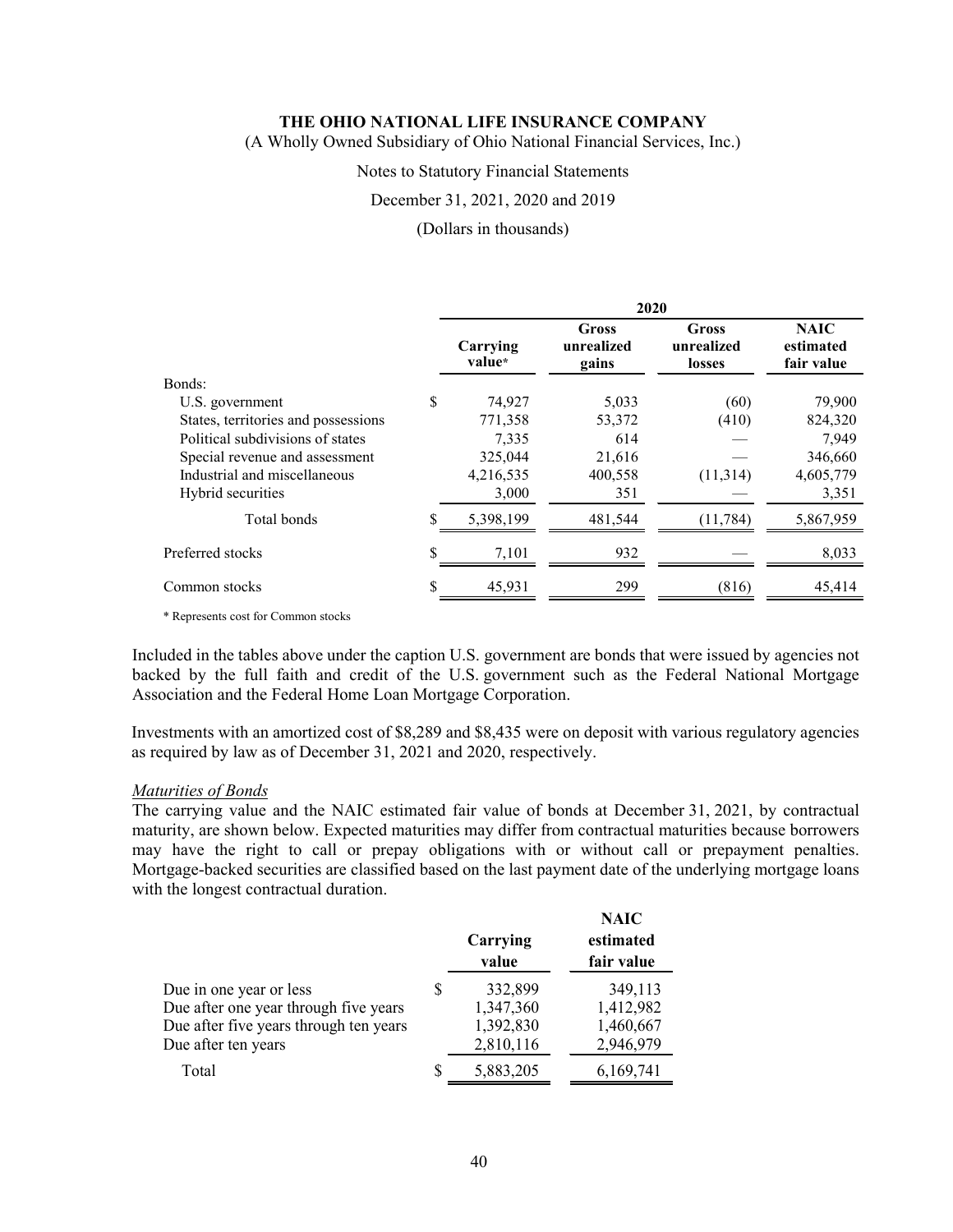(A Wholly Owned Subsidiary of Ohio National Financial Services, Inc.)

# Notes to Statutory Financial Statements

# December 31, 2021, 2020 and 2019

## (Dollars in thousands)

# *Continuous Gross Unrealized Losses for Bonds and Stocks*

The following tables present the NAIC estimated fair value and gross unrealized losses of the Company's bonds (aggregated by sector) and preferred and common stocks in an unrealized loss position, aggregated by length of time the securities have been in a continuous unrealized loss position at December 31:

|                                       | Less than 12 months |                   | 12 months or longer |                   | <b>Total</b> |                   |  |
|---------------------------------------|---------------------|-------------------|---------------------|-------------------|--------------|-------------------|--|
|                                       | <b>NAIC</b>         |                   | <b>NAIC</b>         |                   | <b>NAIC</b>  |                   |  |
|                                       | estimated           | <b>Unrealized</b> | estimated           | <b>Unrealized</b> | estimated    | <b>Unrealized</b> |  |
|                                       | fair value          | losses            | fair value          | losses            | fair value   | losses            |  |
| 2021                                  |                     |                   |                     |                   |              |                   |  |
| Bonds:                                |                     |                   |                     |                   |              |                   |  |
| States, territories and possessions\$ | 204,581             | (3,879)           | 2,962               | (38)              | 207,543      | (3,917)           |  |
| Industrial and miscellaneous          | 1,028,205           | (21, 625)         | 67,731              | (1,956)           | 1,095,936    | (23,581)          |  |
| Total bonds                           | 1,232,786           | (25,504)          | 70,693              | (1,994)           | 1,303,479    | (27, 498)         |  |
| Preferred and common stocks           | 2,162               | (241)             | 3                   | (5)               | 2,165        | (246)             |  |
| \$<br>Total                           | 1,234,948           | (25,745)          | 70,696              | (1,999)           | 1,305,644    | (27, 744)         |  |
| 2020                                  |                     |                   |                     |                   |              |                   |  |
| Bonds:                                |                     |                   |                     |                   |              |                   |  |
| \$<br>U.S. government                 | 4,518               | (52)              | 1,131               | (8)               | 5,649        | (60)              |  |
| States, territories and possessions   | 14,052              | (77)              | 2,667               | (333)             | 16,719       | (410)             |  |
| Industrial and miscellaneous          | 288,678             | (9,662)           | 42,349              | (1,652)           | 331,027      | (11,314)          |  |
| Total bonds                           | 307,248             | (9,791)           | 46,147              | (1,993)           | 353,395      | (11, 784)         |  |
| Preferred and common stocks           |                     |                   | 115                 | (816)             | 115          | (816)             |  |
| \$<br>Total                           | 307,248             | (9,791)           | 46,262              | (2,809)           | 353,510      | (12,600)          |  |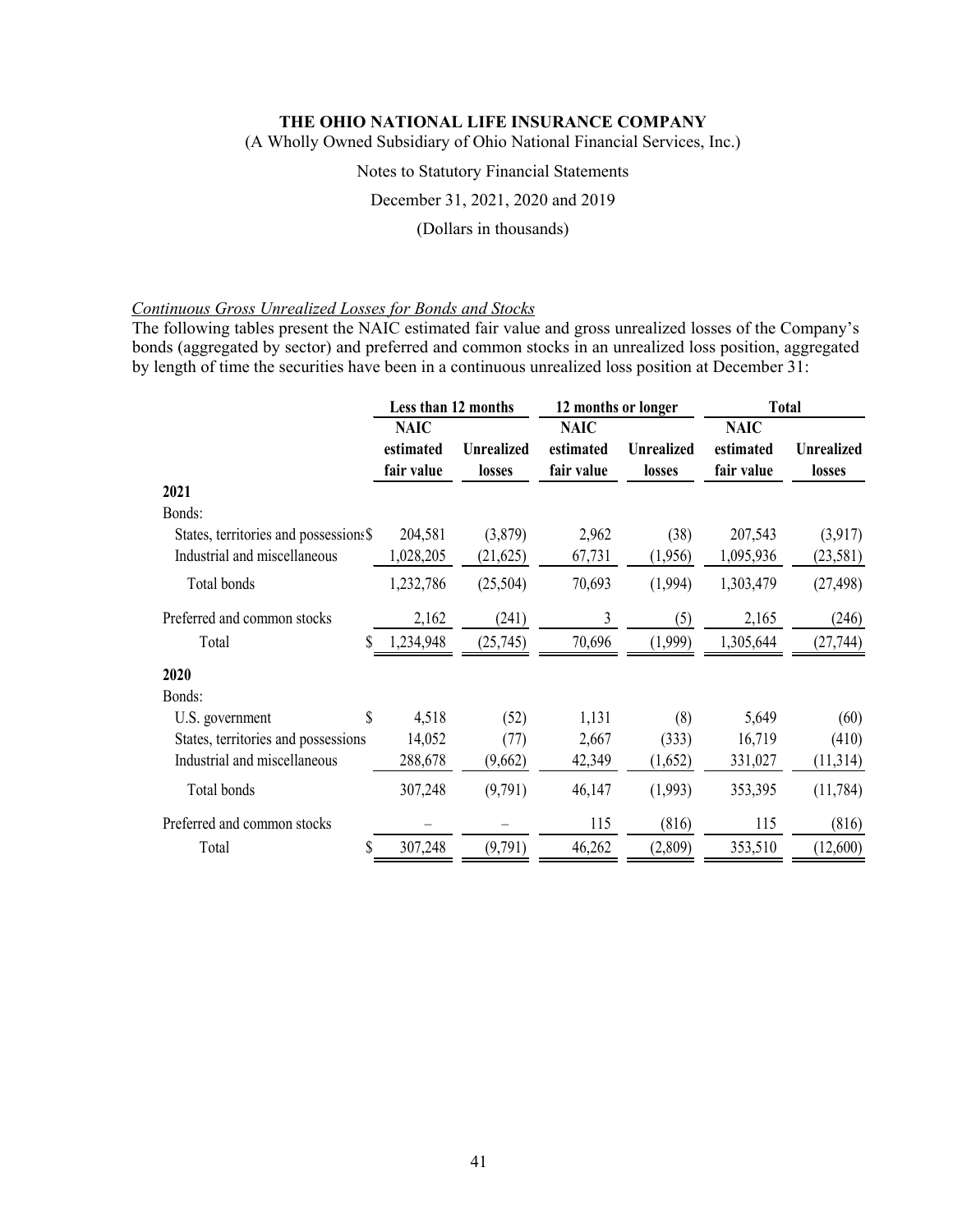(A Wholly Owned Subsidiary of Ohio National Financial Services, Inc.)

Notes to Statutory Financial Statements

December 31, 2021, 2020 and 2019

(Dollars in thousands)

The tables below summarize the bonds by sector in an unrealized loss position for less than and greater than twelve months as of December 31:

|                                     | <b>Less than</b><br>12 months | 12 months<br>or longer | <b>Total</b> |
|-------------------------------------|-------------------------------|------------------------|--------------|
| 2021                                |                               |                        |              |
| $99.9\% - 80\%$                     |                               |                        |              |
| States, territories and possessions | \$<br>(3,879)                 | (38)                   | (3,917)      |
| Industrial and miscellaneous        | (21, 625)                     | (1,956)                | (23, 581)    |
| Total                               | (25,504)                      | (1,994)                | (27, 498)    |
| 2020                                |                               |                        |              |
| $99.9\% - 80\%$                     |                               |                        |              |
| U.S. government                     | \$<br>(52)                    | (8)                    | (60)         |
| States, territories and possessions | (77)                          | (333)                  | (410)        |
| Industrial and miscellaneous        | (9,662)                       | (1,652)                | (11,314)     |
| Total                               | (9,791)                       | (1,993)                | (11, 784)    |

### *Evaluation of Other-Than-Temporarily Impaired Investments*

Management regularly reviews its bond and stock portfolios to evaluate the necessity of recording impairment losses for other-than-temporary declines in fair value of investments.

An analysis is prepared which focuses on the issuer's ability to service its debts and the length of time and extent the bond has been valued below cost. This review process includes an assessment of the credit quality or an assessment of the future cash flows of the identified investment in the portfolio.

For any securities identified in the review of the portfolio, the Company considers additional relevant facts and circumstances in evaluating whether the security is other-than-temporarily impaired ("OTTI"). Relevant facts and circumstances that may be considered include:

- comparison of current estimated fair value of the security to cost;
- length of time the estimated fair value has been below cost;
- financial position of the issuer, including the current and future impact of any specific events, including changes in management;
- analysis of issuer's key financial ratios based upon the issuer's financial statements;
- any items specifically pledged to support the credit along with any other security interests or collateral;
- the Company's intent to sell the security or if it is more likely than not that it will be required to sell the security before it can recover the amortized cost or, for equity investments, the forecasted recovery of estimated fair value in a reasonable period of time;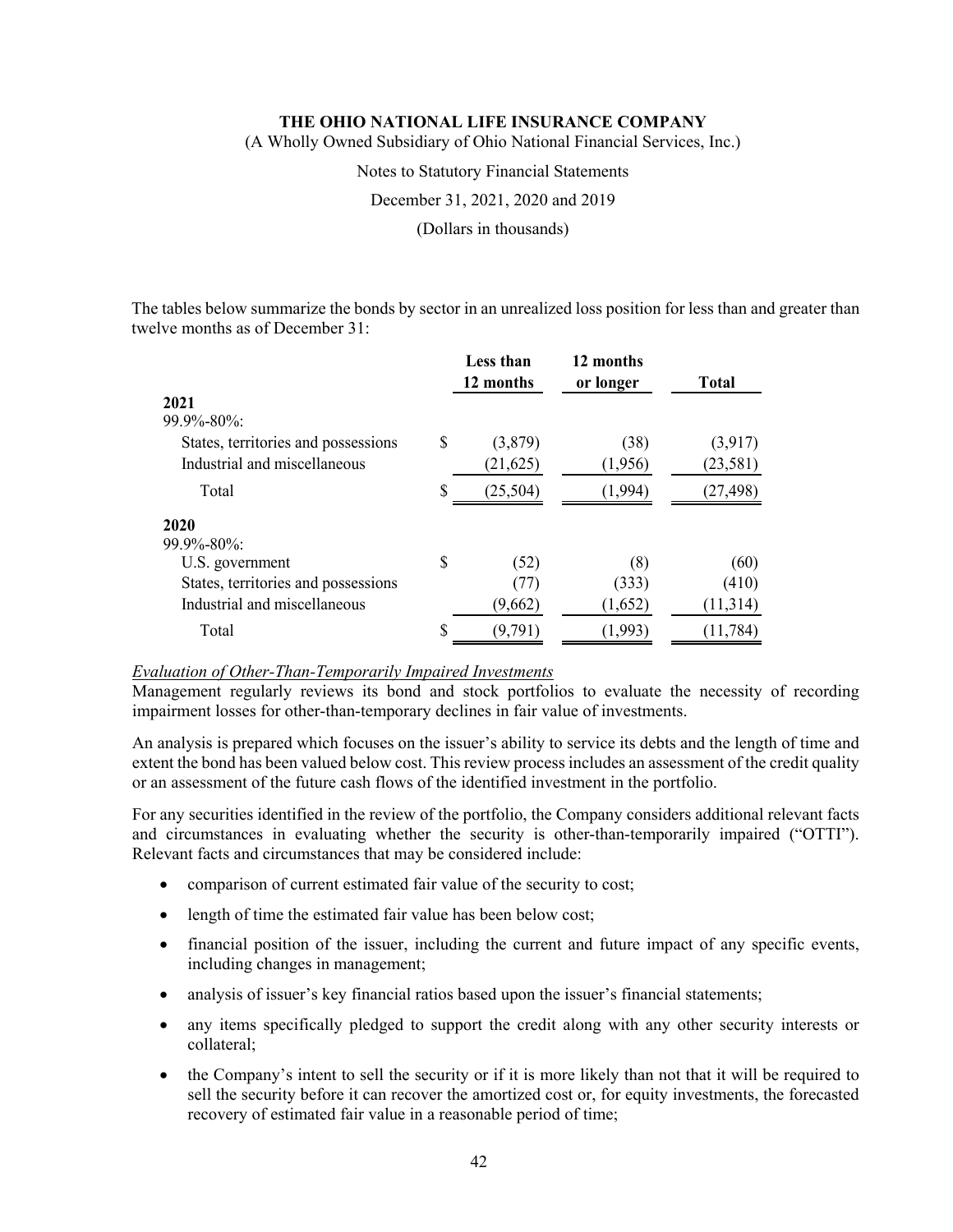(A Wholly Owned Subsidiary of Ohio National Financial Services, Inc.)

Notes to Statutory Financial Statements

December 31, 2021, 2020 and 2019

(Dollars in thousands)

- overall business climate, including litigation and government actions;
- rating agency downgrades;
- analysis of late payments, revenue forecasts and cash flow projections for use as indicators of credit issues; and
- other circumstances particular to an individual security.

In addition to the above, for certain securitized financial assets with contractual cash flows, including loanbacked and structured securities, the Company periodically evaluates the securities using the currently estimated cash flows, including new prepayment assumptions using the retrospective adjustment methodology. If the evaluation based on currently estimated cash flows results in discounted estimated future cash flows less than the book value, an OTTI is considered to have occurred. If the Company has the ability to hold and no intent to sell the security, the impairment amount recognized as a realized loss would be the difference between the amortized cost and the discounted cash flows.

For bonds that are OTTI and securities where the Company intends to sell or does not have the ability to hold the security, the realized loss would equal the difference between the amortized cost and its fair value at the Statutory Statements of Admitted Assets, Liabilities, and Capital and Surplus date.

For industrial and miscellaneous securities, the Company evaluates the financial performance of the issuer, based upon credit performance and investment ratings, and expects to recover the entire amortized cost of each security.

As of December 31, 2021, investments in loan-backed and structured securities, for which an OTTI has not been recognized in earnings and which were in an unrealized loss position, had a fair value of \$258,000. Loan-backed and structured securities in an unrealized loss position for less than 12 months had a fair value of \$213,272 and unrealized losses of \$2,407. Loan-backed and structured securities in an unrealized loss position for greater than 12 months had a fair value of \$44,728 and unrealized losses of \$1,264. These loanbacked and structured securities were primarily categorized as industrial and miscellaneous.

### *Current Year Evaluation*

The Company has concluded that securities in an unrealized loss position as of December 31, 2021 and 2020 reflect temporary fluctuations in economic factors that are not indicative of OTTI due to the Company's ability and intent to hold these investments until recovery of estimated fair value or amortized cost, and for equity investments, anticipate a forecasted recovery in a reasonable period of time.

Total unrealized losses increased from December 31, 2020 to December 31, 2021 due to the increase in interest rates during the year. Accordingly, no write-downs were deemed necessary for the securities reflected in the tables above.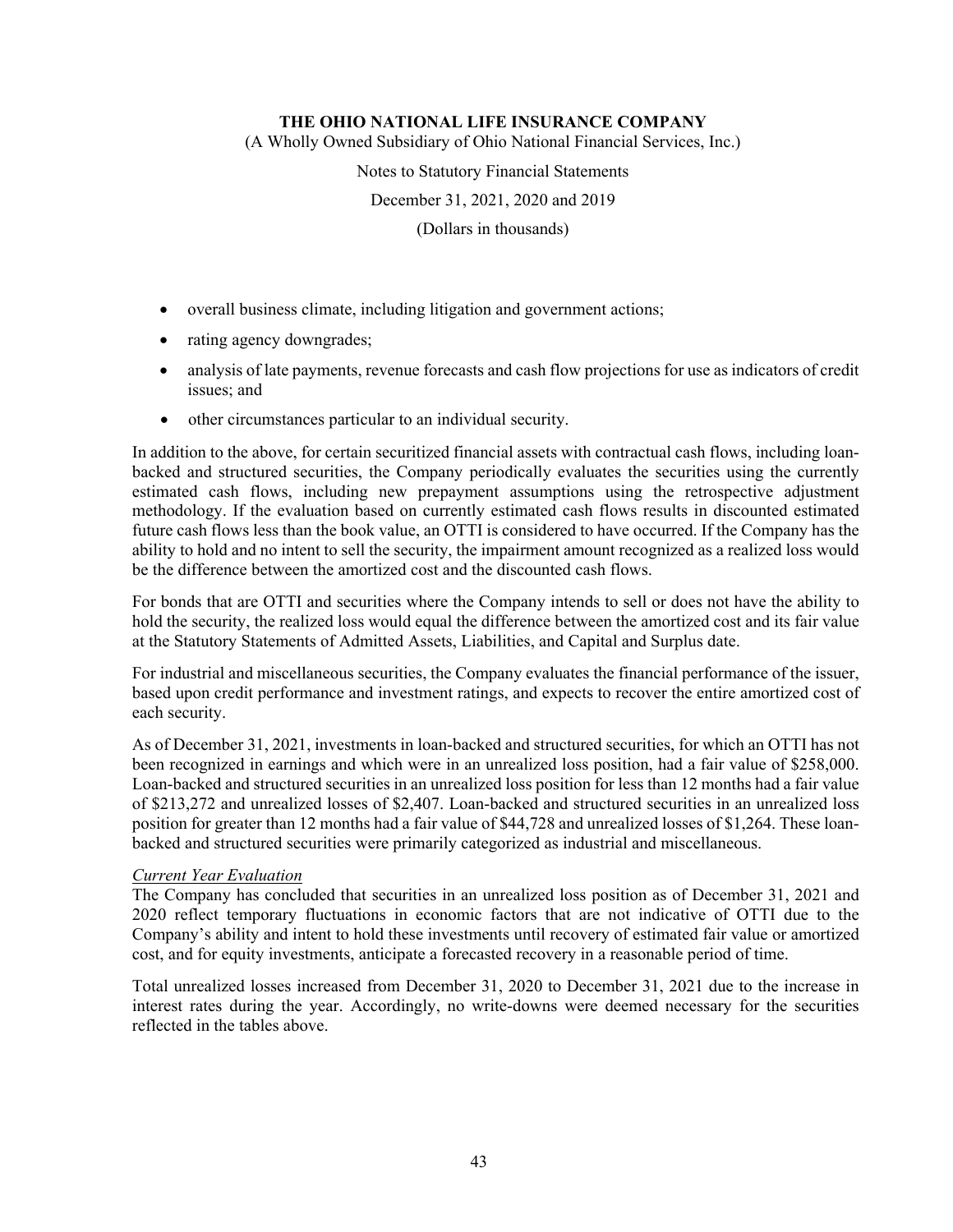(A Wholly Owned Subsidiary of Ohio National Financial Services, Inc.)

## Notes to Statutory Financial Statements

December 31, 2021, 2020 and 2019

(Dollars in thousands)

### *Mortgage Loans*

Mortgage loans consist of commercial mortgage loans originated in the United States. Mortgage loans are collateralized by the underlying properties. Collateral on mortgage loans must meet or exceed 125% of the loan at the time the loan is made. The carrying amounts of the commercial mortgage loan portfolio as of December 31, 2021 and 2020 were \$1,058,963 and \$970,773, respectively.

The minimum and maximum gross lending rates for commercial mortgage loans for the years ended December 31 were:

|         | 2021    | 2020    |
|---------|---------|---------|
| Minimum | $3.0\%$ | $3.0\%$ |
| Maximum | 4.3%    | $4.1\%$ |

## *Concentration of Credit Risk*

The Company diversifies its mortgage loan portfolio by both geographic region and property type to reduce concentration risk. The Company's portfolio is collateralized by properties located in the United States. Total loans in any state did not exceed 15.5% of the total portfolio as of December 31, 2021 or 2020.

The states that exceed 10% of the total loan portfolio were as follows as of December 31:

|            |   | 2021    | 2020    |
|------------|---|---------|---------|
| Texas      | S | 138,671 | 150,068 |
| Ohio       |   | 126,840 | 123,837 |
| California |   | 125,552 | 120,926 |

#### *Portfolio Analysis*

The Company performs an annual performance review of the commercial mortgage loan portfolio and assigns a rating based on the property's loan-to-value ("LTV"), age, mortgage debt service coverage ("DSC") and occupancy. This analysis helps identify loans that may experience difficulty. If a loan is not paying in accordance with contractual terms, it is placed on a watch list and monitored through inspections and contact with the property's local representative. In addition, as part of portfolio monitoring, the Company physically inspected nearly 100% of the properties in the portfolio. The LTV and DSC ratios are applied consistently across the entire commercial mortgage loan portfolio.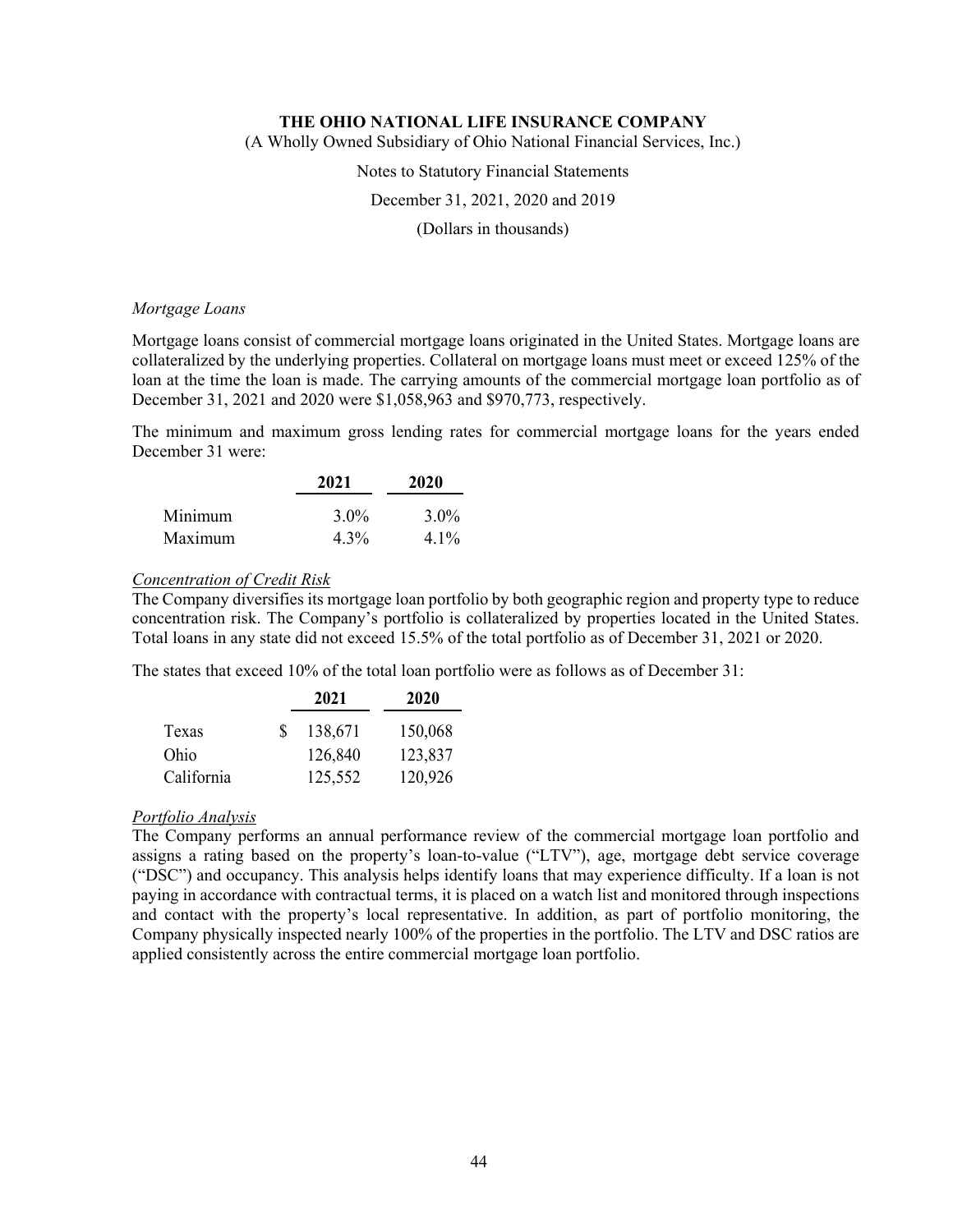(A Wholly Owned Subsidiary of Ohio National Financial Services, Inc.)

Notes to Statutory Financial Statements

December 31, 2021, 2020 and 2019

(Dollars in thousands)

The following table summarizes the commercial mortgage loan portfolio, net of allowance, LTV ratios and DSC ratios using available data as of December 31. The ratios are updated as information becomes available.

|                 |    |                     |           |           | <b>DSC</b> |           |           |              |
|-----------------|----|---------------------|-----------|-----------|------------|-----------|-----------|--------------|
|                 |    | <b>Greater than</b> | $1.8x$ to | $1.5x$ to | $1.2x$ to  | $1.0x$ to | Less than |              |
| <b>LTV</b>      |    | 2.0x                | 2.0x      | 1.8x      | 1.5x       | 1.2x      | 1.0x      | <b>Total</b> |
| 2021            |    |                     |           |           |            |           |           |              |
| $0\% - 50\%$    | S  | 235,132             | 81,999    | 116,129   | 91,774     | 26,616    | 14,147    | 565,797      |
| $50\% - 60\%$   |    | 15,340              | 37,674    | 33,767    | 77,010     | 28.911    | 6.967     | 199,669      |
| $60\% - 70\%$   |    | 10,236              |           | 20,137    | 109,778    | 15,542    | 18,835    | 174,528      |
| $70\% - 80\%$   |    |                     |           | 1,525     | 19,343     | 34,373    | 14,517    | 69,758       |
| 80% and greater |    |                     |           |           |            | 22,602    | 26,609    | 49,211       |
| Total           | \$ | 260,708             | 119,673   | 171,558   | 297,905    | 128,044   | 81,075    | 1,058,963    |
| 2020            |    |                     |           |           |            |           |           |              |
| $0\% - 50\%$    | S  | 187,912             | 89,963    | 95,291    | 97,236     | 49,608    | 8,331     | 528,341      |
| $50\% - 60\%$   |    | 26,252              | 11,054    | 47,070    | 42,467     | 26,283    |           | 153,126      |
| $60\% - 70\%$   |    | 3,095               |           | 55,571    | 68,645     | 16,676    |           | 143,987      |
| $70\% - 80\%$   |    |                     |           |           | 56,158     | 11,959    | 5,461     | 73,578       |
| 80% and greater |    |                     |           | 5,343     | 33,939     | 25,665    | 6,794     | 71,741       |
| Total           | \$ | 217,259             | 101,017   | 203,275   | 298,445    | 130,191   | 20,586    | 970,773      |

LTV and DSC ratios are measures frequently used in commercial real estate to determine the quality of a mortgage loan. The LTV ratio is a comparison between the current loan balance and the value assigned to the property and is expressed as a percentage. If the LTV is greater than 100%, this would indicate that the loan amount exceeds the value of the property. It is preferred that the LTV be less than 100%. The Company's corporate policy directs that the LTV on new mortgages not exceed 75% for standard mortgages. The maximum percentage of any one loan to the value of security at the time of the loan, exclusive of insured or guaranteed or purchase money mortgages, was 75% in 2021 and 2020.

The DSC ratio compares the property's net operating income to its mortgage debt service payments. If the debt service coverage ratio is less than 1.0x, this would indicate that the property is not generating enough income after expenses to cover the mortgage payment. Therefore, a higher debt service coverage ratio could indicate a better quality loan.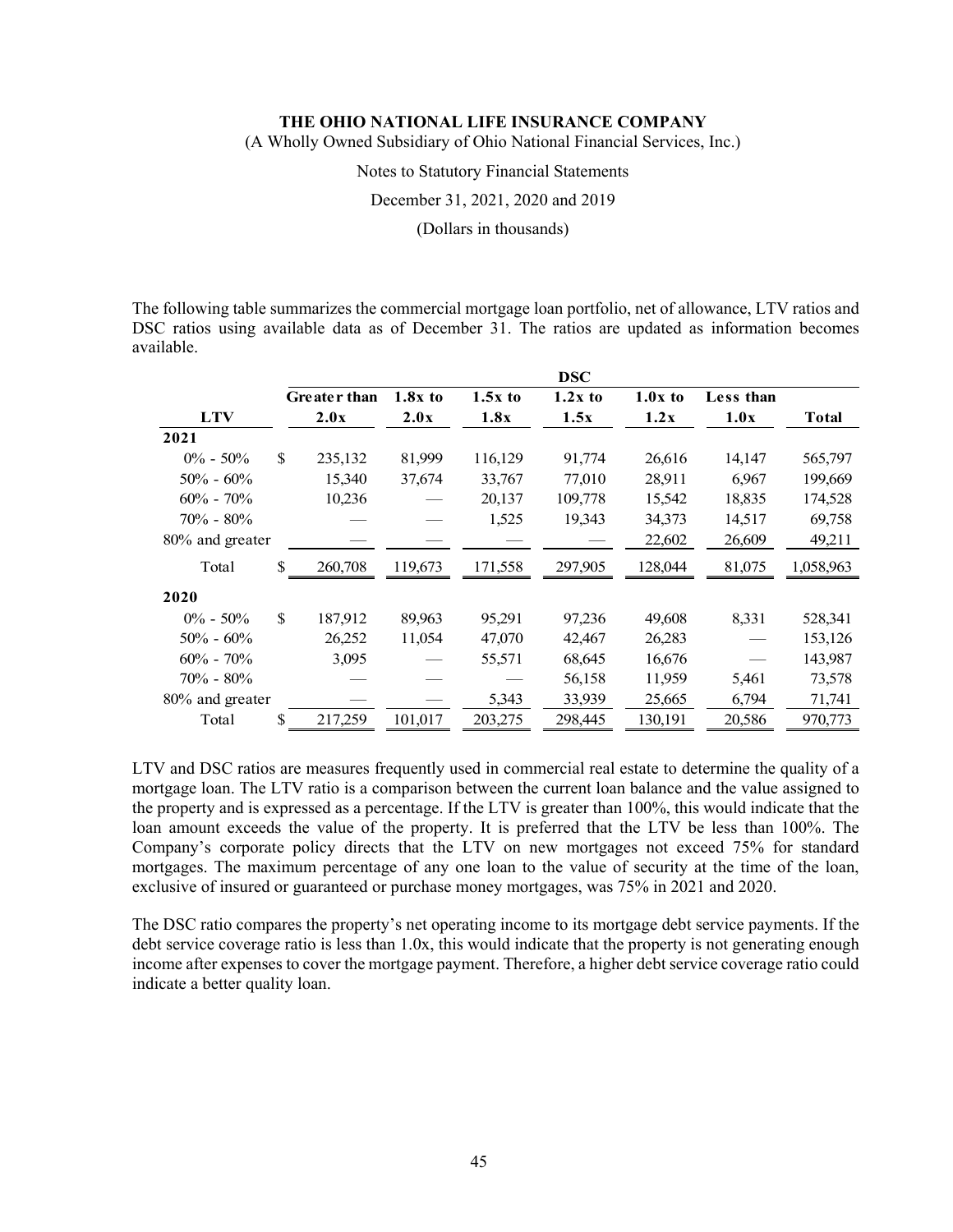(A Wholly Owned Subsidiary of Ohio National Financial Services, Inc.)

# Notes to Statutory Financial Statements

#### December 31, 2021, 2020 and 2019

### (Dollars in thousands)

# *Mortgage Loan Aging*

The table below depicts the commercial mortgage loan portfolio exposure of the remaining balances (which equal the Company's recorded investment), by type, as of December 31:

|      | 30-59 days<br>past due | $60-89$ days<br>past due | 90 days<br>or more<br>past due | Total<br>past due | Current   | Total     | Recorded<br>investment<br>90 days and<br>accruing |
|------|------------------------|--------------------------|--------------------------------|-------------------|-----------|-----------|---------------------------------------------------|
| 2021 |                        |                          |                                |                   | 1,058,963 | 1,058,963 |                                                   |
| 2020 |                        |                          |                                |                   | 970,773   | 970,773   |                                                   |

Recorded

# *Performance, Impairment and Foreclosures*

The Company had no mortgage loans in the process of foreclosure at December 31, 2021 or 2020. There were no mortgage loan write-downs in 2021, 2020 or 2019. The Company did not have an allowance for credit losses at December 31, 2021 or 2020.

Commercial mortgage loans in foreclosure and mortgage loans considered to be impaired as of the Statutory Statements of Admitted Assets, Liabilities, and Capital and Surplus date are placed on a nonaccrual status if the payments are not current. Interest received on nonaccrual status mortgage loans is included in net investment income in the period received.

The Company had no mortgage loans on nonaccrual status as of December 31, 2021 or 2020.

The Company did not have any significant troubled debt restructurings of mortgage loans during 2021, 2020 or 2019.

The Company had no recorded investments in, or unpaid principal balance of, impaired commercial loans at December 31, 2021 or 2020.

No mortgages were sold to ONFS in 2021, 2020 or 2019.

The Company has a mortgage loan receivable from ONFS of \$20,836 and \$21,675 as of December 31, 2021 and 2020, respectively.

The Company has other financing receivables with contractual maturities of one year or less such as reinsurance recoverables and premiums receivables. The Company does not record a valuation allowance for these items since the Company has not had any significant collection issues related to these types of receivables. The Company writes off the receivable if it is deemed to be uncollectible.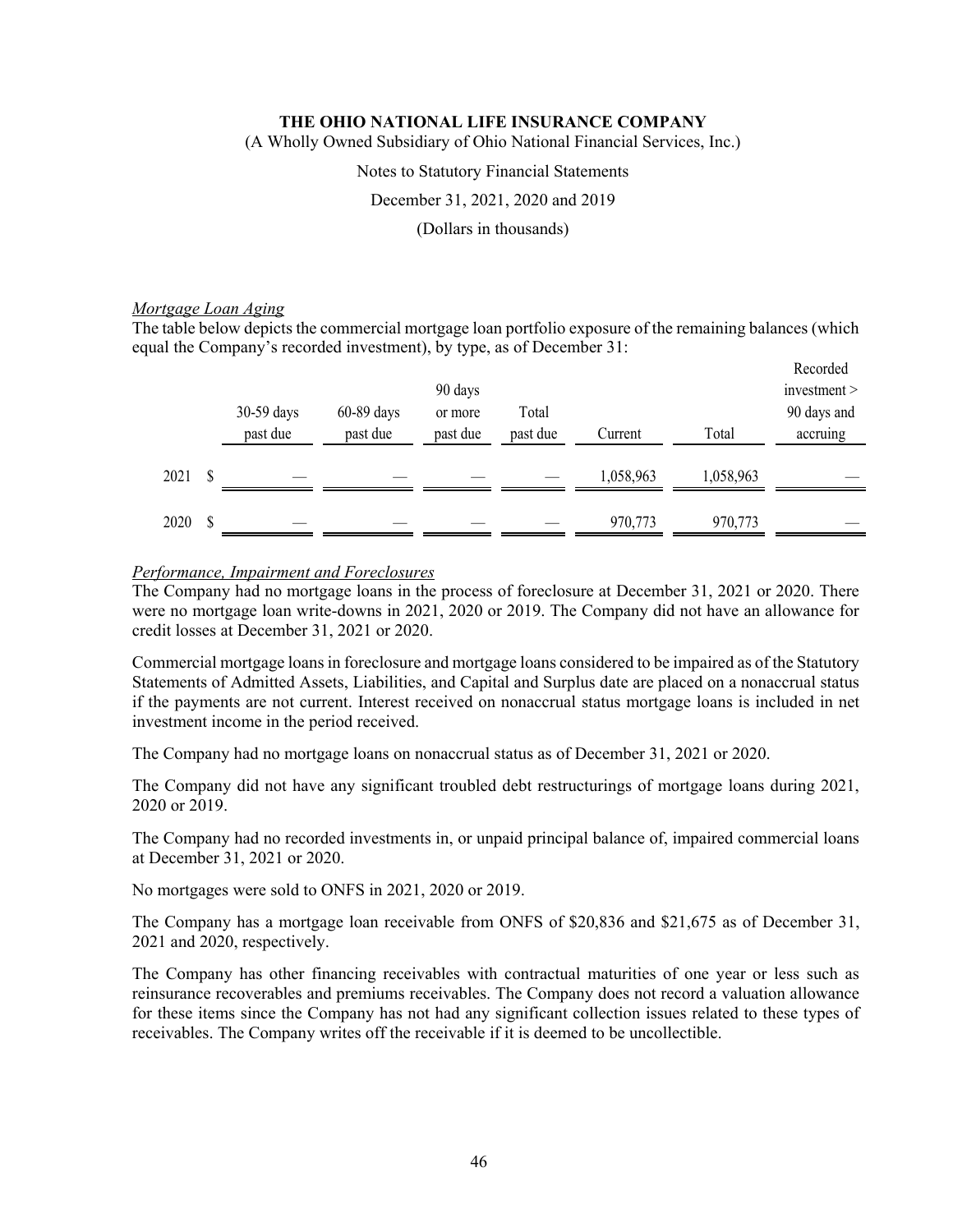(A Wholly Owned Subsidiary of Ohio National Financial Services, Inc.)

Notes to Statutory Financial Statements

December 31, 2021, 2020 and 2019

(Dollars in thousands)

#### *Securities Lending*

As of December 31, 2021 and 2020, the Company received \$287,838 and \$281,976, respectively, of cash collateral on securities lending. The cash collateral is invested in short-term investments, which are recorded in securities lending reinvested collateral assets on the Statutory Statements of Admitted Assets, Liabilities, and Capital and Surplus with a corresponding liability of payable for securities lending to account for the Company's obligation to return the collateral. The Company had not received any non-cash collateral on securities lending as of December 31, 2021 and 2020. The estimated fair value of loaned securities was \$282,282 and \$276,706 as of December 31, 2021 and 2020, respectively.

### *Insurer Self-Certified Securities*

The following represents securities for which the Company does not have all the information required for the NAIC to provide an NAIC designation, but for which the Company is receiving timely payments of principal and interest. These securities are referred to as "5GI Securities."

|       | <b>Number of 5GI Securities</b> |      | <b>Aggregate BACV</b> |      | <b>Aggregate Fair Value</b> |      |
|-------|---------------------------------|------|-----------------------|------|-----------------------------|------|
|       | 2021                            | 2020 | 2021                  | 2020 | 2021                        | 2020 |
| Bonds |                                 |      | .000.                 | .429 | .000                        | .433 |

### *Net Realized Capital Gains (Losses) and Change in Unrealized Capital Gains (Losses)*

The following is a summary of realized capital gains (losses) and the change in unrealized capital gains (losses), including realized losses for OTTI of investments, for the years ended December 31:

|                                     | <b>Realized</b><br>gains (losses) | Change in<br>unrealized<br>gains (losses) | <b>Total</b><br>investment<br>gains (losses) |
|-------------------------------------|-----------------------------------|-------------------------------------------|----------------------------------------------|
| 2021                                |                                   |                                           |                                              |
| <b>Bonds</b>                        | \$<br>48,703                      | 11                                        | 48,714                                       |
| Common stocks                       | (492)                             | (919)                                     | (1,411)                                      |
| Derivative instruments <sup>1</sup> | 10.470                            | (26,918)                                  | (16, 448)                                    |
| Other                               | 1,030                             | (36, 404)                                 | (35, 374)                                    |
| Total                               | 59,711                            | (64,230)                                  | (4,519)                                      |
| Less amount credited to interest    |                                   |                                           |                                              |
| maintenance reserve                 | 30,196                            |                                           | 30,196                                       |
| Net gains (losses) before tax       | 29,515                            | (64,230)                                  | (34,715)                                     |
| Taxes on investment losses/gains    | (1,537)                           | 4,007                                     | 2,470                                        |
| Admitted deferred tax asset         |                                   | (4,007)                                   | (4,007)                                      |
| Net gains (losses) after tax        | \$<br>27,978                      | (64,230)                                  | (36, 252)                                    |

<sup>1</sup> Amount is net of funds withheld reinsurance activity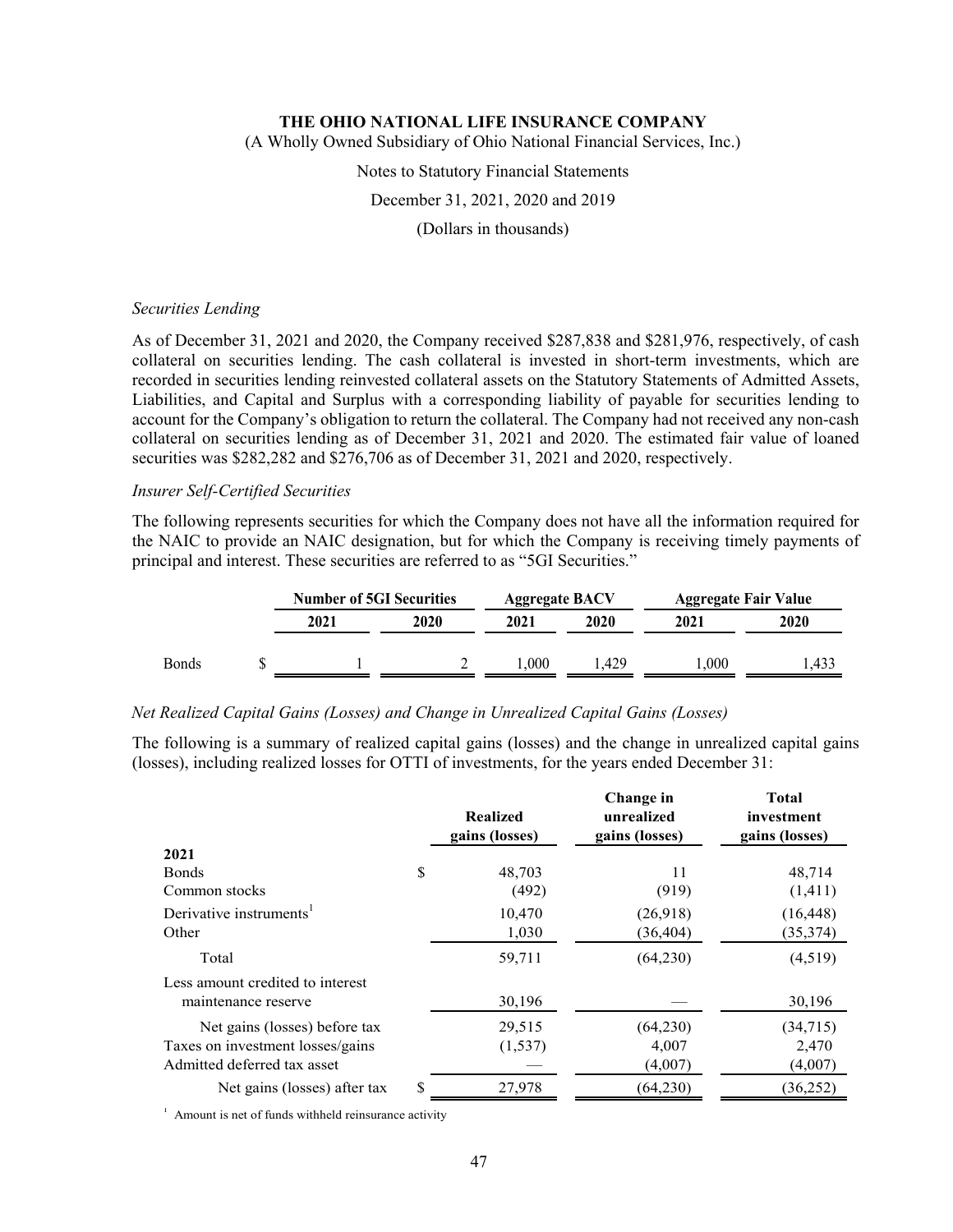(A Wholly Owned Subsidiary of Ohio National Financial Services, Inc.)

# Notes to Statutory Financial Statements

# December 31, 2021, 2020 and 2019

### (Dollars in thousands)

|                                     |                 | Change in      | <b>Total</b>   |
|-------------------------------------|-----------------|----------------|----------------|
|                                     | <b>Realized</b> | unrealized     | investment     |
|                                     | gains (losses)  | gains (losses) | gains (losses) |
| 2020                                |                 |                |                |
| <b>Bonds</b>                        | \$<br>(6, 442)  | 10             | (6, 432)       |
| Common stocks                       |                 | (22, 140)      | (22, 140)      |
| Real estate                         | 16              |                | 16             |
| Derivative instruments <sup>1</sup> | 80,652          | (24,079)       | 56,573         |
| Other                               | (383)           | 1,582          | 1,199          |
| Total                               | 73,843          | (44, 627)      | 29,216         |
| Less amount credited to interest    |                 |                |                |
| maintenance reserve                 | 3,519           |                | 3,519          |
| Net (losses) gains before tax       | 70,324          | (44,627)       | 25,697         |
| Taxes on investment losses/gains    | 2,031           | 6,345          | 8,376          |
| Admitted deferred tax asset         |                 | (6,345)        | (6,345)        |
| Net (losses) gains after tax        | \$<br>72,355    | (44, 627)      | 27,728         |

<sup>1</sup> Amount is net of funds withheld reinsurance activity

|                                                         | <b>Realized</b><br>gains (losses) | Change in<br>unrealized<br>gains (losses) | <b>Total</b><br>investment<br>gains (losses) |
|---------------------------------------------------------|-----------------------------------|-------------------------------------------|----------------------------------------------|
| 2019                                                    |                                   |                                           |                                              |
| Bonds <sup>1</sup>                                      | \$<br>129,862                     | (3)                                       | 129,859                                      |
| Common stocks                                           | 1,244                             | (29,687)                                  | (28, 443)                                    |
| Derivative instruments <sup>3</sup>                     | (5,333)                           | 36,651                                    | 31,318                                       |
| Other                                                   | (202)                             | 34,475                                    | 34,273                                       |
| Total                                                   | 125,571                           | 41,436                                    | 167,007                                      |
| Less amount credited to interest<br>maintenance reserve | 132,388                           |                                           | 132,388                                      |
| Net (losses) gains before tax                           | (6,817)                           | 41,436                                    | 34,619                                       |
| Taxes on investment losses/gains                        | 1,882                             | (9, 428)                                  | (7, 546)                                     |
| Admitted deferred tax asset                             |                                   | 9,428                                     | 9,428                                        |
| Net (losses) gains after tax                            | \$<br>(4,935)                     | 41,436                                    | 36,501                                       |

 $1$  Included in this amount are impacts from the BOLI SPDA reinsurance treaty discussed in Note 13.

 $2^{2}$  Included in this amount are impacts from the BOLI SPDA reinsurance treaty discussed in Note 13.

\$109,964 became a component of the initial deferred gain for this reinsurance treaty.

 $3$  Amount is net of funds withheld reinsurance activity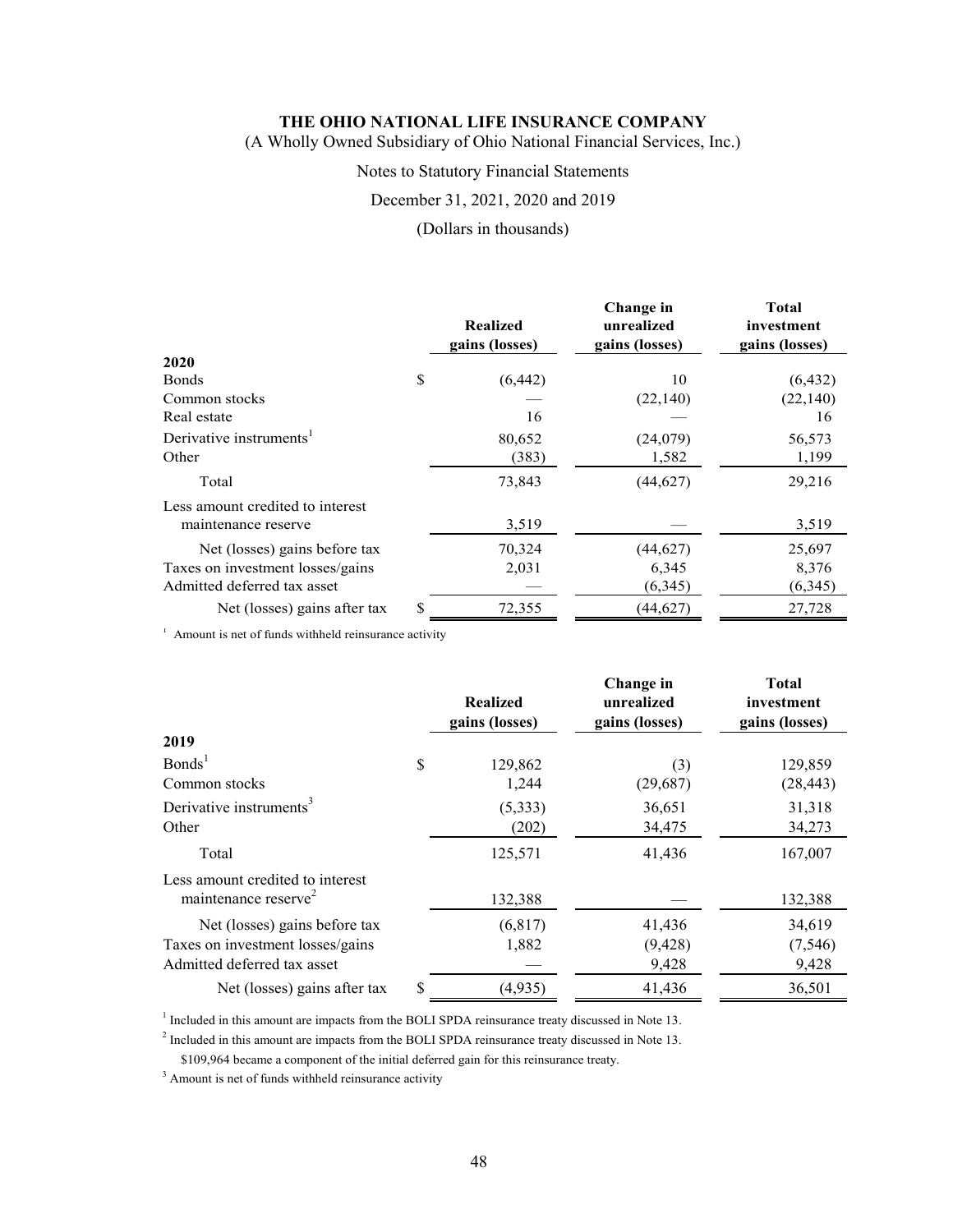(A Wholly Owned Subsidiary of Ohio National Financial Services, Inc.)

Notes to Statutory Financial Statements

December 31, 2021, 2020 and 2019

(Dollars in thousands)

Realized capital gains and losses, net of tax, for all types of bonds that result from changes in the overall level of interest rates are credited or charged to the IMR, and these capital gains or losses are amortized into income over the remaining period of time based on the original maturity date of the bond sold.

Realized capital losses on investments, as shown in the tables above, include write-downs for OTTI of \$200, \$7,336, and \$2,810 for the years ended December 31, 2021, 2020 and 2019, respectively. As of December 31, 2021, securities with a carrying value of \$20,470, which had a cumulative write-down of \$8,031 due to OTTI, remained in the Company's investment portfolio.

Included in the write-downs for OTTI are write-downs for OTTI on loan-backed and structured securities of \$3, \$633 and \$192 for 2021, 2020 and 2019, respectively. The table below lists each security that recognized OTTI impairment in 2020 due to the fact that the present value of the cash flows expected to be collected was less than the amortized cost basis of the securities:

|              |   | <b>Book/Adjusted</b><br><b>Carrying Value</b><br><b>Amortized Cost</b> |                   | Recognized<br><b>OTTI</b> in | Amortized         |       | Date of<br><b>Financial</b><br><b>Statement</b> |
|--------------|---|------------------------------------------------------------------------|-------------------|------------------------------|-------------------|-------|-------------------------------------------------|
|              |   | <b>Before Current</b>                                                  | Projected         | Current                      | <b>Cost After</b> | Fair  | When                                            |
| <b>CUSIP</b> |   | Period OTTI                                                            | <b>Cash Flows</b> | Period                       | OTTI              | Value | <b>Reported</b>                                 |
| 12668AMN2 \$ |   |                                                                        | 14                |                              | 14                | 16    | 3/31/2021                                       |
| Total        | ъ |                                                                        | 14                |                              | 14                | 16    |                                                 |

# *Sales of Bonds*

Proceeds from sales of investments in bonds, excluding calls, during 2021, 2020 and 2019 were \$1,294,094, \$736,779 and \$954,114, respectively. Gross gains of \$53,072, \$6,238 and \$139,017 and gross losses of \$2,449, \$5,130 and \$6,218 were realized on those transactions in 2021, 2020 and 2019, respectively.

# **(7) Derivative Financial Instruments**

The Company enters into derivative contracts to economically hedge guarantees on riders for certain insurance contracts. Although these contracts do not qualify for hedge accounting or have not been designated in hedging relationships by the Company, they provide the Company with an economic hedge, which is used as part of its overall risk management strategy. The Company enters into equity futures, currency futures, equity index put options, equity index call options, equity swaps and interest rate swaptions to economically hedge liabilities embedded in certain variable annuity products, such as the GMAB, GMWB, GMIB and GLWB, and in fixed indexed annuity products.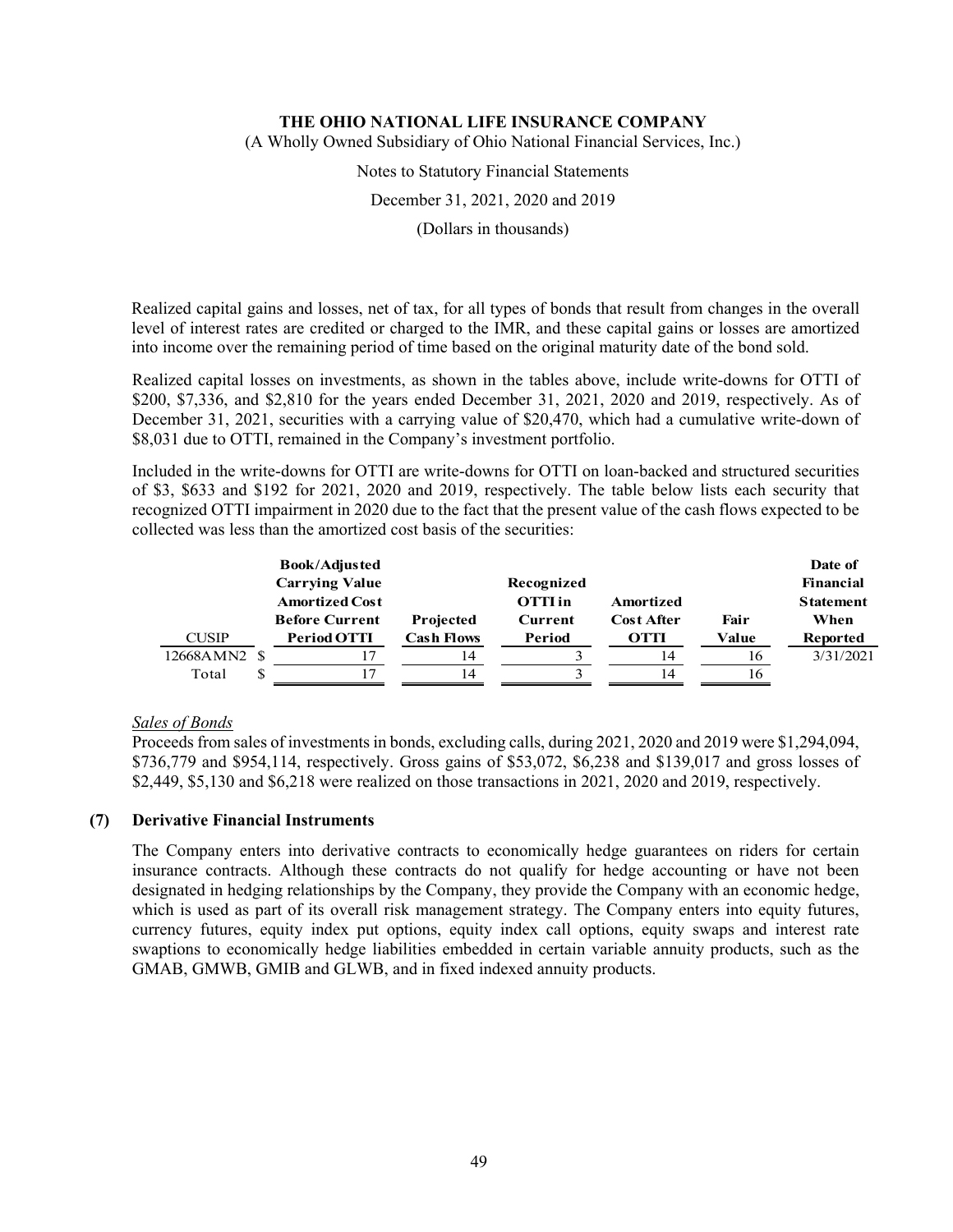(A Wholly Owned Subsidiary of Ohio National Financial Services, Inc.)

Notes to Statutory Financial Statements

December 31, 2021, 2020 and 2019

(Dollars in thousands)

The following tables summarize the carrying value and notional amounts of the Company's derivative financial instruments as of December 31:

|                           |                    | <b>Assets</b>             | <b>Liabilities</b>  |                           |  |  |
|---------------------------|--------------------|---------------------------|---------------------|---------------------------|--|--|
|                           | Carrying<br>value* | <b>Notional</b><br>amount | Carrying<br>value** | <b>Notional</b><br>amount |  |  |
| 2021                      |                    |                           |                     |                           |  |  |
| \$<br>Equity puts         | 43,991             | 1,674,003                 |                     |                           |  |  |
| Equity index call options | 36,996             | 1,794,559                 |                     |                           |  |  |
| Currency swap             | 1,095              | 9,038                     |                     |                           |  |  |
| Swaption                  | 14,436             | 3,600,000                 |                     |                           |  |  |
| Total<br>\$               | 96,518             | 7,077,600                 |                     |                           |  |  |
| 2020                      |                    |                           |                     |                           |  |  |
| \$<br>Currency futures    |                    |                           | 3,866               | 262,631                   |  |  |
| Equity puts               | 40,813             | 1,901,467                 | 33,416              | 578,983                   |  |  |
| Equity index call options | 47,729             | 1,777,225                 |                     |                           |  |  |
| Currency swap             | 440                | 9,038                     |                     |                           |  |  |
| Swaption                  | 26,506             | 3,600,000                 |                     |                           |  |  |
| S                         | 115,488            | 7,287,730                 | 37,282              | 841,614                   |  |  |

\* Included in derivatives

\*\* Included in other liabilities

#### *Credit Risk*

The Company may be exposed to credit-related losses in the event of nonperformance by counterparties to derivative financial instruments.

Because exchange traded futures are affected through regulated exchanges, and positions are marked to market on a daily basis, the Company has minimal exposure to credit-related losses in the event of nonperformance by counterparties to such derivative instruments. The Company manages its credit risk related to over-the-counter derivatives by only entering into transactions with creditworthy counterparties with long-standing performance records.

See Note 13 for additional details related to credit risks associated with reinsurance agreements.

For equity futures and currency futures, cash or an acceptable security is posted to the margin account whenever the Company has open derivatives positions to meet the initial margin maintenance requirement. Additional cash or securities are posted to the account if the margin balance is less than the maintenance margin requirement due to market movements. Conversely, the Company can request funds back if the Company has a margin surplus greater than the maintenance requirement.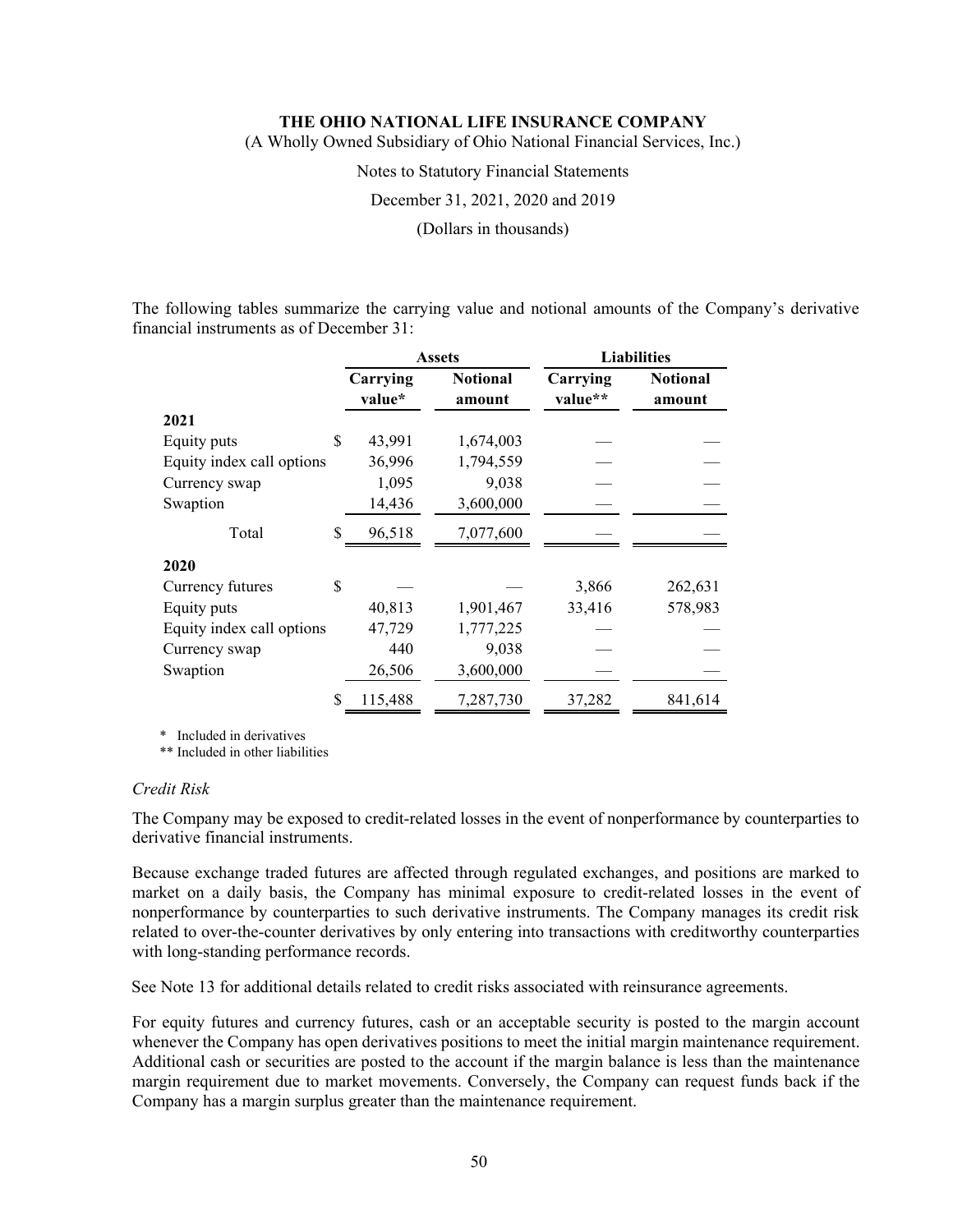(A Wholly Owned Subsidiary of Ohio National Financial Services, Inc.)

Notes to Statutory Financial Statements

December 31, 2021, 2020 and 2019

(Dollars in thousands)

# **(8) Deferred and Uncollected Life Insurance Premiums**

Deferred and uncollected life insurance premiums are included in premiums and other considerations deferred and uncollected in the Company's Statutory Statements of Admitted Assets, Liabilities, and Capital and Surplus. The table below summarizes these deferred and uncollected life insurance premiums, gross and net of loading for the years ended December 31:

|                          |   | 2021         |                   | 2020    |                   |  |  |
|--------------------------|---|--------------|-------------------|---------|-------------------|--|--|
|                          |   | <b>Gross</b> | Net of<br>loading | Gross   | Net of<br>loading |  |  |
| Ordinary new business \$ |   | 2,910        | 333               | 10,891  | 1,506             |  |  |
| Ordinary renewal         |   | 128,838      | 98,659            | 125,388 | 95,753            |  |  |
| Total                    | D | 131,748      | 98,992            | 136,279 | 97,259            |  |  |

## **(9) Separate Accounts**

The Company utilizes separate accounts to record and account for assets and liabilities for particular lines of business and/or transactions. For the current reporting year, the Company reported assets and liabilities from variable individual annuities and variable group annuities.

In accordance with the State of Ohio procedures on approving items within the separate account, the separate account classification of the product is supported by the Ohio Statute 3907.15.

As of December 31, 2021 and 2020, the Company's separate account statement included legally insulated assets of \$18,634,095 and \$18,793,793, respectively. The assets legally insulated from the general account as of December 31, are attributed to the following:

|                               | 2021       | 2020         |
|-------------------------------|------------|--------------|
| Variable individual annuities | 18,030,200 | 18, 132, 839 |
| Variable group annuities      | 558,936    | 622,728      |
| Variable immediate annuities  | 44,959     | 38,226       |
| Total                         | 18,634,095 | 18,793,793   |

At December 31, 2021 and 2020, there were no separate account securities lending arrangements.

In accordance with the products/transactions recorded within the separate account, some separate account liabilities are guaranteed by the general account. In accordance with the guarantees provided, if the investment proceeds are insufficient to cover the rate of return guaranteed for the product, the policyholder proceeds will be remitted by the general account.

As of December 31, 2021 and 2020, the general account of the Company had a maximum guarantee for separate account liabilities of \$939 and \$1,333, respectively.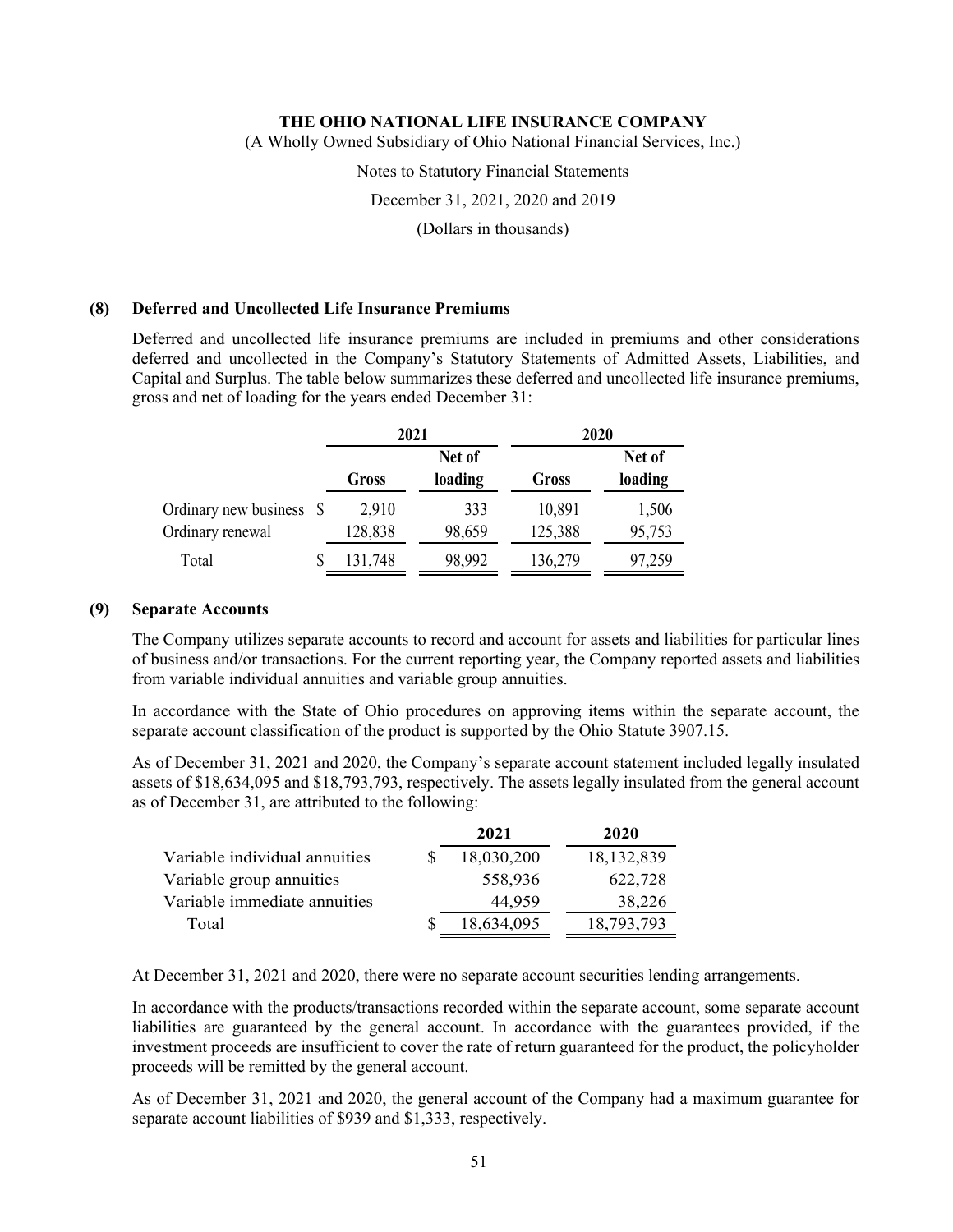(A Wholly Owned Subsidiary of Ohio National Financial Services, Inc.)

Notes to Statutory Financial Statements

December 31, 2021, 2020 and 2019

(Dollars in thousands)

To compensate the general account for the risk taken, the separate account has paid risk charges as follows for the past five years:

|      | <b>Risk</b>   |
|------|---------------|
|      | charges       |
| 2021 | \$<br>216,358 |
| 2020 | 223,002       |
| 2019 | 230,543       |
| 2018 | 248,184       |
| 2017 | 244,227       |

As of December 31, 2021, 2020 and 2019, the general account of the Company had paid \$120,309, \$115,542 and \$102,471, respectively, towards separate account guarantees.

The Company does not guarantee a return of the contract holders' separate account. Information regarding the nonguaranteed separate accounts of the Company is as follows as of and for the years ended December 31:

|                                                       | 2021    | 2020       | 2019               |
|-------------------------------------------------------|---------|------------|--------------------|
| Premiums, considerations or deposits at year end<br>S | 108,138 |            | 147,147<br>155,907 |
|                                                       |         | 2021       | <b>2020</b>        |
| Reserves at year end for accounts with assets at:     |         |            |                    |
| Market value                                          | \$      | 18,411,819 | 18,505,534         |
| Amortized cost                                        |         | 155,606    | 178,264            |
| Total reserves                                        | \$      | 18,567,425 | 18,683,798         |
| By withdrawal characteristics:                        |         |            |                    |
| Subject to discretionary withdrawal:                  |         |            |                    |
| With market value adjustment                          | \$      |            |                    |
| At book value without market value adjustment and     |         |            |                    |
| with current surrender charge of 5% or more           |         |            |                    |
| At market value                                       |         | 18,522,077 | 18,645,088         |
| At book value without market value adjustment and     |         |            |                    |
| with current surrender charge of less than 5%         |         |            |                    |
| Subtotal                                              |         | 18,522,077 | 18,645,088         |
| Not subject to discretionary withdrawal               |         | 45,348     | 38,710             |
| Total reserves                                        | \$      | 18,567,425 | 18,683,798         |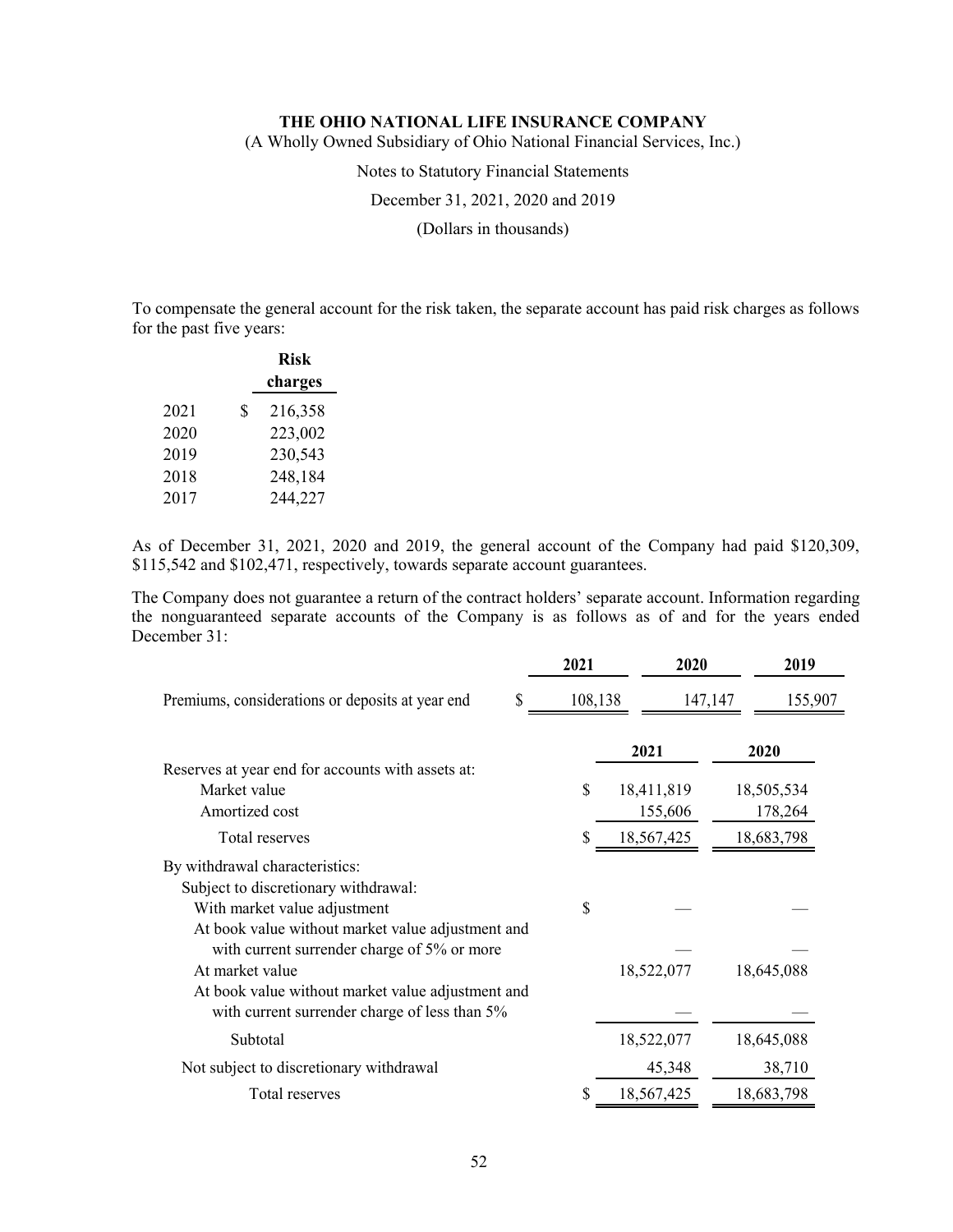(A Wholly Owned Subsidiary of Ohio National Financial Services, Inc.)

Notes to Statutory Financial Statements

December 31, 2021, 2020 and 2019

(Dollars in thousands)

The following is a reconciliation of net transfers from separate accounts for the years ended December 31:

|                                                                                           |   | 2021        | 2020        | 2019        |
|-------------------------------------------------------------------------------------------|---|-------------|-------------|-------------|
| Transfers as reported in the summary of operations<br>of the Separate Accounts Statement: |   |             |             |             |
| Transfers to separate accounts                                                            | S | 108,675     | 147,530     | 155,883     |
| Transfers from separate accounts                                                          |   | 2,577,947   | 2,265,624   | 3,183,815   |
| Net transfers from separate accounts before<br>reconciling adjustments                    |   | (2,469,272) | (2,118,094) | (3,027,932) |
| Reconciling adjustments:                                                                  |   |             |             |             |
| Processing income                                                                         |   | (536)       | (382)       | 24          |
| Other net                                                                                 |   |             |             |             |
| Net transfers from separate accounts                                                      |   | (2,469,808) | (2,118,476) | (3,027,908) |

### **(10) Reserves for Future Policy Benefits**

The reserves for future policy benefits are comprised of liabilities for life policies and contracts, accident and health (disability) policies, and annuity and other deposit funds including riders.

As discussed in Note 3, the Company has five main types of rider benefits offered with individual variable annuity contracts: GMDBs, GMIBs, GLWBs, GMABs and GMWBs. The Company also issued fixed indexed annuity contracts with an enhanced GLWB rider.

## *Variable Annuity Riders*

### *GMDB Riders*

Certain variable annuity contracts include GMDB riders with the base contract and offer additional death and income benefits through riders that can be added to the base contract. These GMDB riders typically provide that, upon the death of the annuitant, the beneficiaries could receive an amount in excess of the contract value. The GMDB rider benefit could be equal to the premiums paid into the contract, the highest contract value as of a particular time, e.g., every contract anniversary, or the premiums paid into the contract times an annual interest factor. The Company assesses a charge for the GMDB riders and prices the base contracts to allow the Company to recover a charge for any built-in death benefits.

### *GMIB Riders*

Certain variable annuity contracts include GMIB riders with the base contract. These riders allow the policyholder to annuitize the contract after ten years and to receive a guaranteed minimum monthly income for life. The amount of the payout is based upon a guaranteed income base that is typically equal to the greater of the premiums paid increased by 5% annually (6% for riders sold before May 2009) or the highest contract value on any contract anniversary. In some instances, based upon the age of the annuitant, the terms of this rider may be less favorable for the contract purchaser. The amount of the monthly income is tied to annuitization tables that are built into the GMIB rider. In the event that the policyholder could receive a higher monthly income by annuitization based upon the Company's current annuitization rates, the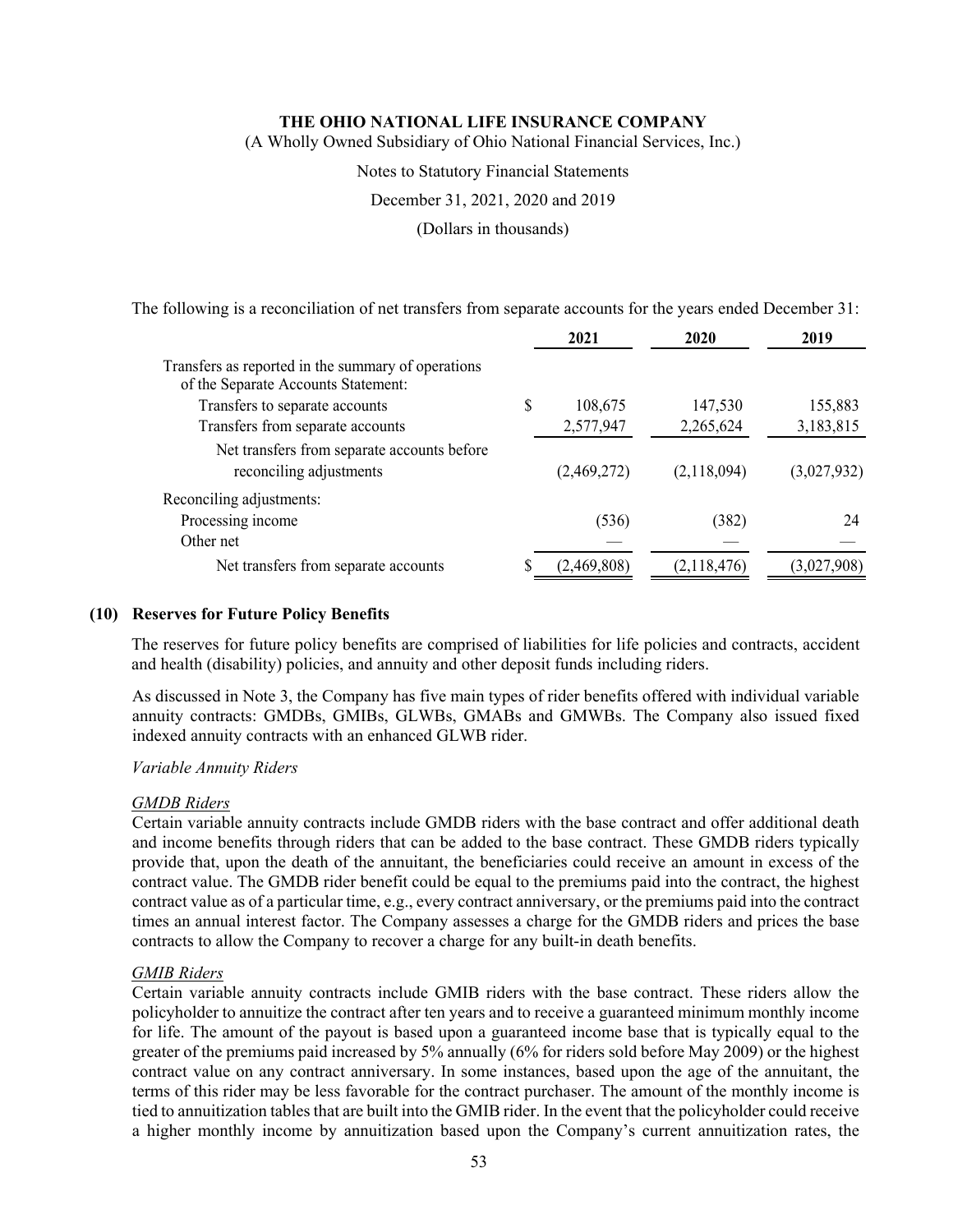(A Wholly Owned Subsidiary of Ohio National Financial Services, Inc.)

Notes to Statutory Financial Statements

December 31, 2021, 2020 and 2019

(Dollars in thousands)

annuitant will automatically receive the higher monthly income. This means that the contract value could be significantly less than the guaranteed income base, but it might not provide any benefit to the policyholder or any cost to the Company. In addition, some policyholders may not be willing to give up access to their contract value that occurs with annuitization under the rider. Effective May 1, 2010, the Company discontinued offering the GMIB rider.

The Company's GMIB and GMDB riders issued prior to April 1, 2008 are reinsured with a non-affiliated reinsurer up to a certain level of coverage. The Company has reinsurance agreements in place with an affiliate for reinsurance coverage on the amounts in excess of the underlying non-affiliated reinsurance which has a \$135 million deductible that must be covered by the Company before coverage is provided by the affiliate. The Company established a voluntary reserve using the AG43 stochastic computation ("CTE98") for this deductible portion.

The voluntary reserve is the difference between the stochastic CTE98 reserve for the deductible less the implicit reserve for the deductible in the reported reserve prior to adding the CTE98 reserve for the deductible. As of December 31, 2018, the implicit reserve for the deductible was \$0 using the standard scenario reserve prior to increasing the deductible reserve to \$99,150 using CTE98. The voluntary reserve was initially set up at December 31, 2011 with a balance of \$93,158, which was recorded as a direct reduction to unassigned surplus. Effective April 1, 2019, the Company has reinsured all amounts in excess of the non-affiliated reinsurance to an affiliate, SUNR; therefore, this voluntary reserve has been released.

# *GLWB Riders*

The GLWB rider allows the owner to take withdrawals from the contract at a guaranteed percentage of the GLWB base every year even if the contract value goes to zero. Such guaranteed withdrawals may start any time after the annuitant reaches age 59 1∕2. The percentage withdrawal amount guaranteed increases if the annuitant attains a higher age band before the owner starts taking withdrawals. In some versions of GLWB riders sold in 2013 and later, there is a guaranteed minimum percentage withdrawal amount for the first fifteen years of the contract; if the policyholder's account value goes to zero subsequent to the fifteen year guarantee period, the percentage withdrawal amount is then calculated per a specified formula based on the ten year treasury rate from the preceding ninety calendar days, with the calculated treasury linked rate subject to a specified cap and floor.

At policy inception, the GLWB base is set at the amount of the purchase payments, and it is increased by the amount of future purchase payments. It increases (roll-up) by up to 8% simple interest every year for the first ten years, as long as no withdrawal is made. If a withdrawal is made in any year during the first ten years, there is no roll-up at all for that year. If the contract value exceeds the GLWB base on any contract anniversary prior to the first contract anniversary after the annuitant reaches age 95, the GLWB base resets to the contract value and a new ten-year roll-up period begins.

The GLWB may also contain a step-up feature which preserves potential market gain by ratcheting up to the contract value, if higher, on each anniversary. If the contract has both a roll-up and step-up feature, the GLWB base will be the greater of 1) the GLWB base on the previous anniversary plus any additional purchase payments; 2) the step-up base; or 3) the roll-up base.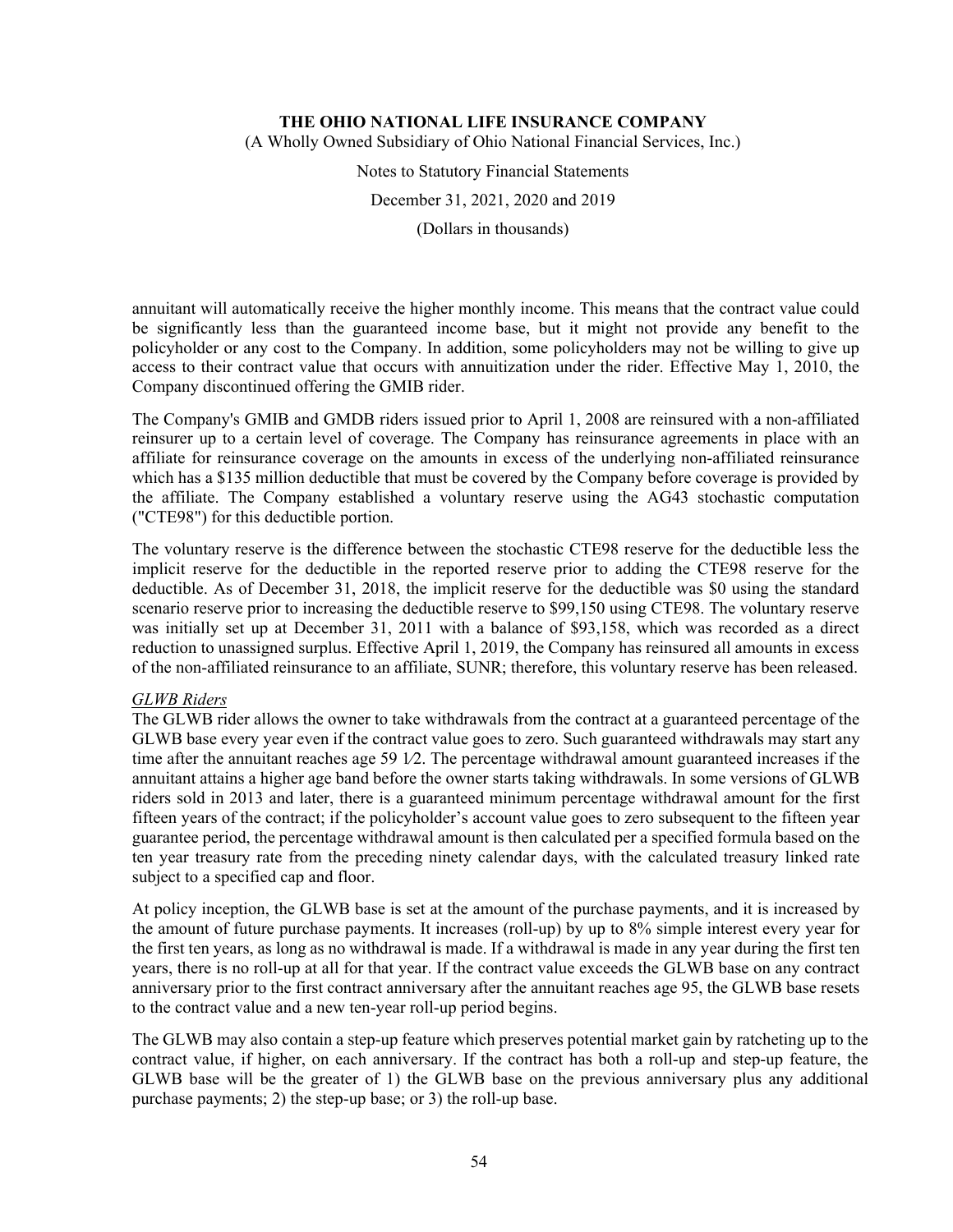(A Wholly Owned Subsidiary of Ohio National Financial Services, Inc.)

Notes to Statutory Financial Statements

December 31, 2021, 2020 and 2019

(Dollars in thousands)

In addition to the roll-up feature, some versions of the GLWB rider also provide for a top-off of the GLWB base at the end of the tenth contract year, subject to attained age restrictions where applicable if the owner has not made any withdrawals in the first ten years. The top-off is equal to 200% of the first-year purchase payments. Policyholders are eligible for only one top-off during the contractual term. A reset to the contract value does not start a new top-off period. A top-off will typically not occur if there is any reset in the first ten years.

The initial GLWB riders (issued May 1, 2010 through December 31, 2010) had a built-in death benefit. This death benefit is reduced dollar for dollar for withdrawals. It differs from most of the other death benefits that decline pro rata for withdrawals. Thus, when the contract value is less than the death benefit, withdrawals will reduce the death benefit under the GLWB rider by a smaller amount than the reduction for other death benefits.

The Company also offers single life and joint life versions of the GLWB rider. Under the joint life version, if the annuitant dies after the owner has started taking withdrawals, the surviving spouse may elect a spousal continuation under the rider and continue to receive the same payment. Under the single life version, the guaranteed amount that may be withdrawn could decline either because 1) the contract value is less than the GLWB base, and under the single life GLWB rider the contract value then becomes the new GLWB base and/or 2) the surviving spouse is in a different age band.

The GLWB riders issued beginning January 1, 2011, are offered by the Company in both single-life and joint-life versions. In conjunction with the second generation GLWB riders, the Company also began selling new death benefit riders in both single life and joint life versions.

### *GMAB Riders*

Certain variable annuity contracts include a GMAB rider. On the eighth or tenth anniversary, depending on the version of the rider, the policyholder's account value will increase to the amount of the initial deposit if the account value at that anniversary is less than the initial deposit.

# *GMWB Riders*

Certain variable annuity contracts include a GMWB rider, which is similar to the GMAB rider noted above, except the policyholder is allowed to make periodic withdrawals instead of waiting for the benefit in a lump sum at the end of the tenth year. The Company discontinued the sale of its GMWB rider in 2009. The activity associated with GMWB riders is included with GMAB riders and labeled "GMAB."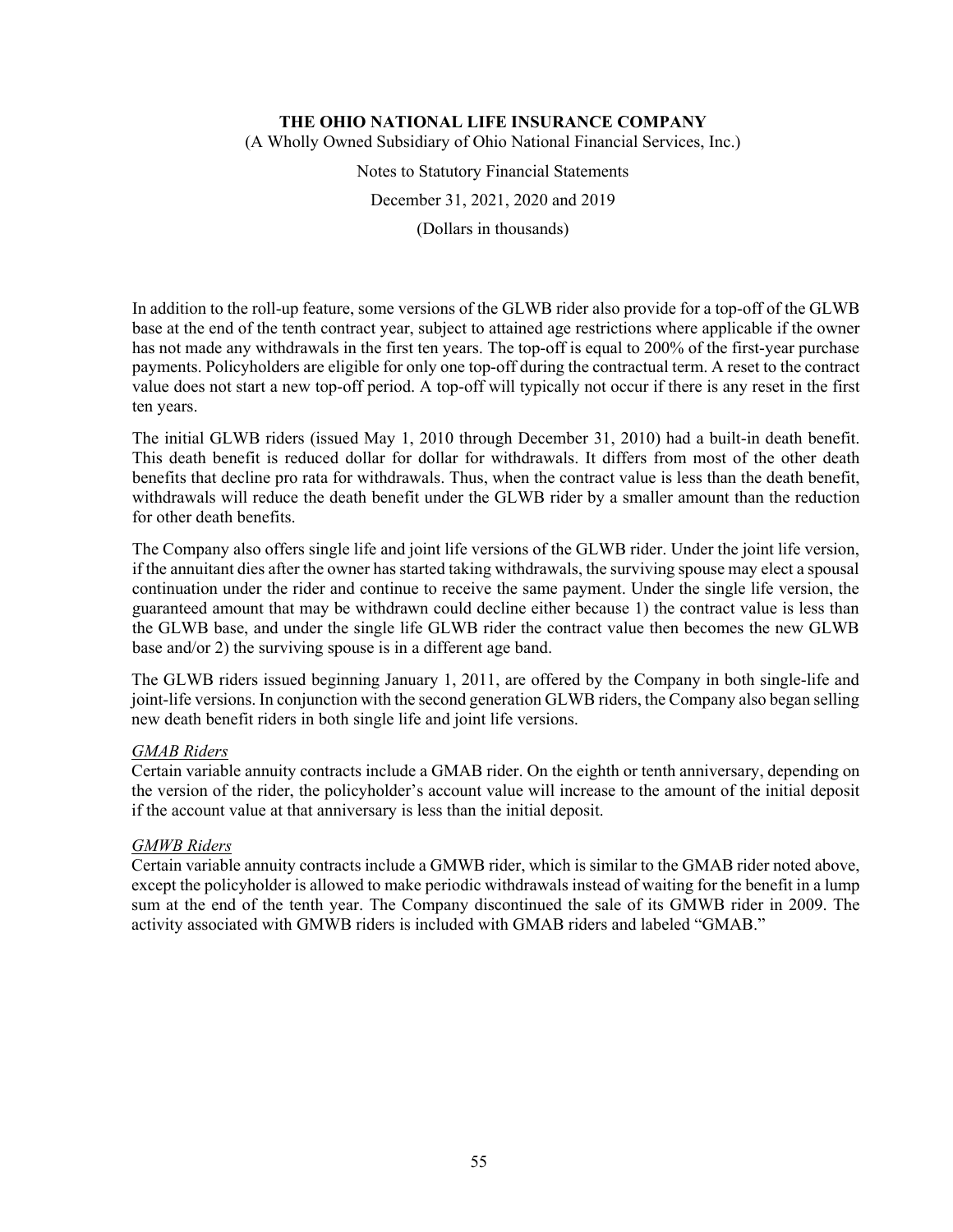(A Wholly Owned Subsidiary of Ohio National Financial Services, Inc.)

Notes to Statutory Financial Statements

December 31, 2021, 2020 and 2019

(Dollars in thousands)

The following tables summarize the net amount at risk, net of reinsurance, for variable annuity contracts with guarantees invested in both general and separate accounts as of December 31 (note that most contracts contain multiple guarantees):

|                                                                                                          | 2021 |                     |             |                 |             |
|----------------------------------------------------------------------------------------------------------|------|---------------------|-------------|-----------------|-------------|
|                                                                                                          |      | Death<br>be ne fits |             | Living benefits |             |
|                                                                                                          |      | <b>GMDB</b>         | <b>GMIB</b> | <b>GLWB</b>     | <b>GMAB</b> |
| Return of net deposit                                                                                    |      |                     |             |                 |             |
| Net amount at risk <sup>1</sup>                                                                          | S    | 130                 |             |                 |             |
| Return of net deposits accrued at a stated rate                                                          |      |                     |             |                 |             |
| Net amount at risk                                                                                       | \$   | 1,069               |             |                 |             |
| Highest of return of net deposits accrued at a<br>stated rate and return of highest anniversary<br>value |      |                     |             |                 |             |
| Net amount at risk                                                                                       | \$   | 16                  |             |                 |             |
| Return of highest anniversary value<br>Net amount at risk $1$                                            | \$   | 3,158               |             |                 |             |
| <b>Total</b><br>Net amount at risk                                                                       | \$   | 4,373               |             |                 |             |

<sup>1</sup> Death benefit net amount at risk and living benefit net amount at risk are not additive at the contract level.

|                                                                                                          | 2020              |             |                 |             |
|----------------------------------------------------------------------------------------------------------|-------------------|-------------|-----------------|-------------|
|                                                                                                          | Death<br>benefits |             | Living benefits |             |
|                                                                                                          | <b>GMDB</b>       | <b>GMIB</b> | <b>GLWB</b>     | <b>GMAB</b> |
| Return of net deposit                                                                                    |                   |             |                 |             |
| Net amount at risk $1$                                                                                   | \$<br>115         |             |                 |             |
| Return of net deposits accrued at a stated rate                                                          |                   |             |                 |             |
| Net amount at risk $1$                                                                                   | \$<br>1,518       |             |                 |             |
| Highest of return of net deposits accrued at a<br>stated rate and return of highest anniversary<br>value |                   |             |                 |             |
| Net amount at risk $1$                                                                                   | \$<br>22          |             |                 |             |
| Return of highest anniversary value<br>Net amount at risk <sup>1</sup>                                   | \$<br>3,522       |             |                 |             |
| <b>Total</b><br>Net amount at risk                                                                       | \$<br>5,177       |             |                 |             |

<sup>1</sup> Death benefit net amount at risk and living benefit net amount at risk are not additive at the contract level.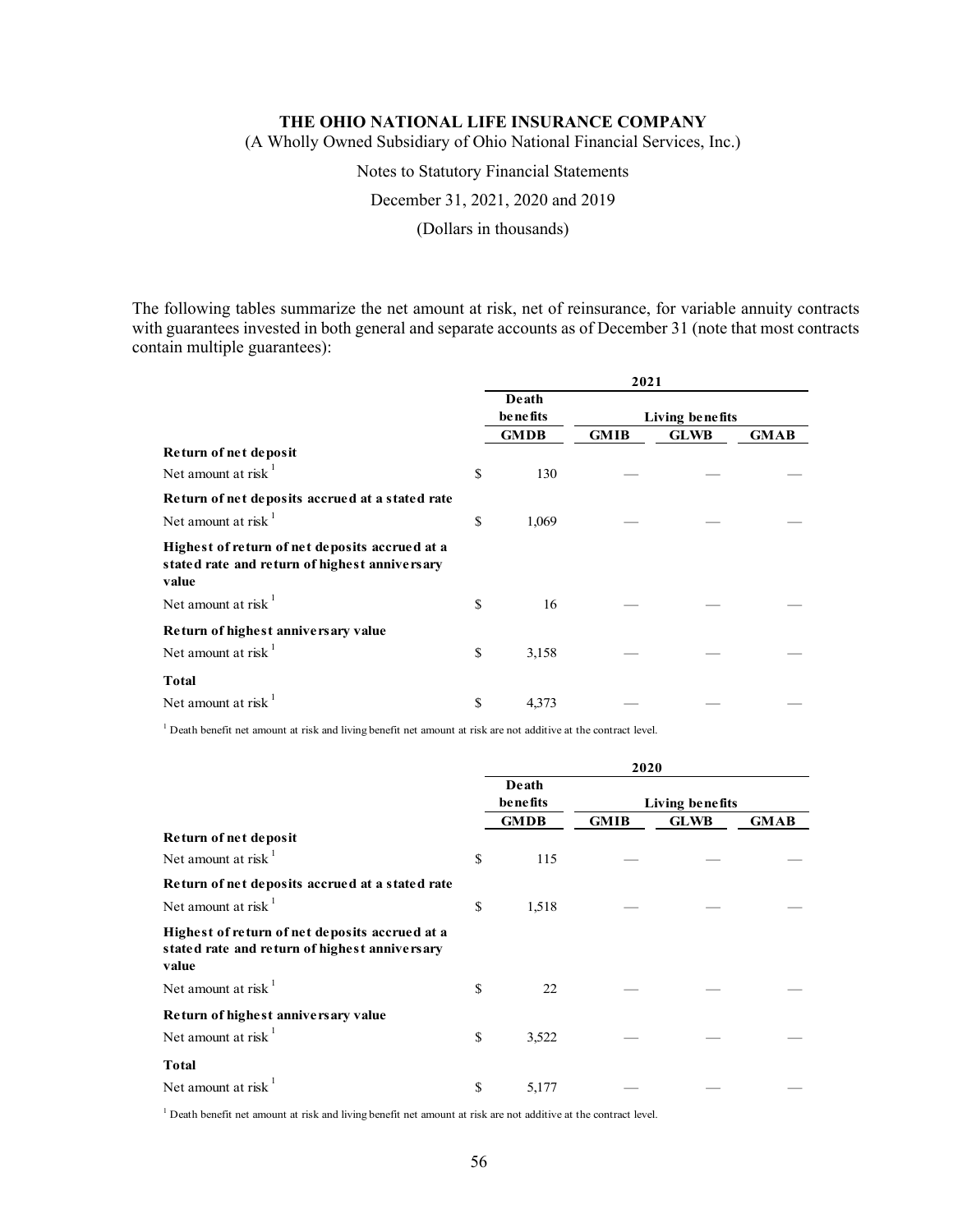(A Wholly Owned Subsidiary of Ohio National Financial Services, Inc.)

Notes to Statutory Financial Statements

December 31, 2021, 2020 and 2019

(Dollars in thousands)

For guarantees of benefits that are payable in the event of death (GMDB), the net amount at risk is generally defined as the current guaranteed minimum death benefit in excess of the account balance as of the date of the Statement of Admitted Assets, Liabilities, and Capital and Surplus.

For benefit guarantees that are payable at annuitization (GMIB), the net amount at risk is generally defined as the present value of the minimum guaranteed annuity payments available to the contract holder, determined in accordance with the terms of the contract and best estimate assumptions, where applicable, in excess of the account balance as of the date of the Statement of Admitted Assets, Liabilities, and Capital and Surplus.

For benefit guarantees that are payable upon withdrawal (GLWB), the net amount at risk is generally defined as the present value of the current maximum guaranteed withdrawal available to or taken by the contract holder, determined in accordance with the terms of the contract and best estimate assumptions, where applicable, in excess of the account balance as of the date of the Statement of Admitted Assets, Liabilities, and Capital and Surplus.

For accumulation guarantees (GMAB), the net amount at risk is generally defined as the guaranteed minimum accumulation balance in excess of the account balance as of the date of the Statement of Admitted Assets, Liabilities, and Capital and Surplus.

All separate account assets associated with these contracts are invested in shares of various mutual funds offered by the Company and its sub advisors. Some riders require that separate account funds be invested in asset allocation models, managed volatility models, and/or have other investment restrictions. Net amount at risk represents the amount of death benefit in excess of the account balance that is subject to market fluctuations.

The Company did not transfer assets from the general account to the separate account for any of its variable annuity contracts during 2021, 2020 or 2019.

The following table summarizes account balances of variable annuity contracts with guarantees that were invested in separate accounts as of December 31:

|               |   | 2021       | 2020       |
|---------------|---|------------|------------|
| Mutual funds: |   |            |            |
| Bond          | S | 4,488,513  | 5,023,892  |
| Equity        |   | 12,556,644 | 12,537,342 |
| Money market  |   | 985,063    | 571,538    |
| Total         | S | 18,030,220 | 18,132,772 |

The reserves on guaranteed riders are held in the general accounts, and there are no guaranteed separate accounts.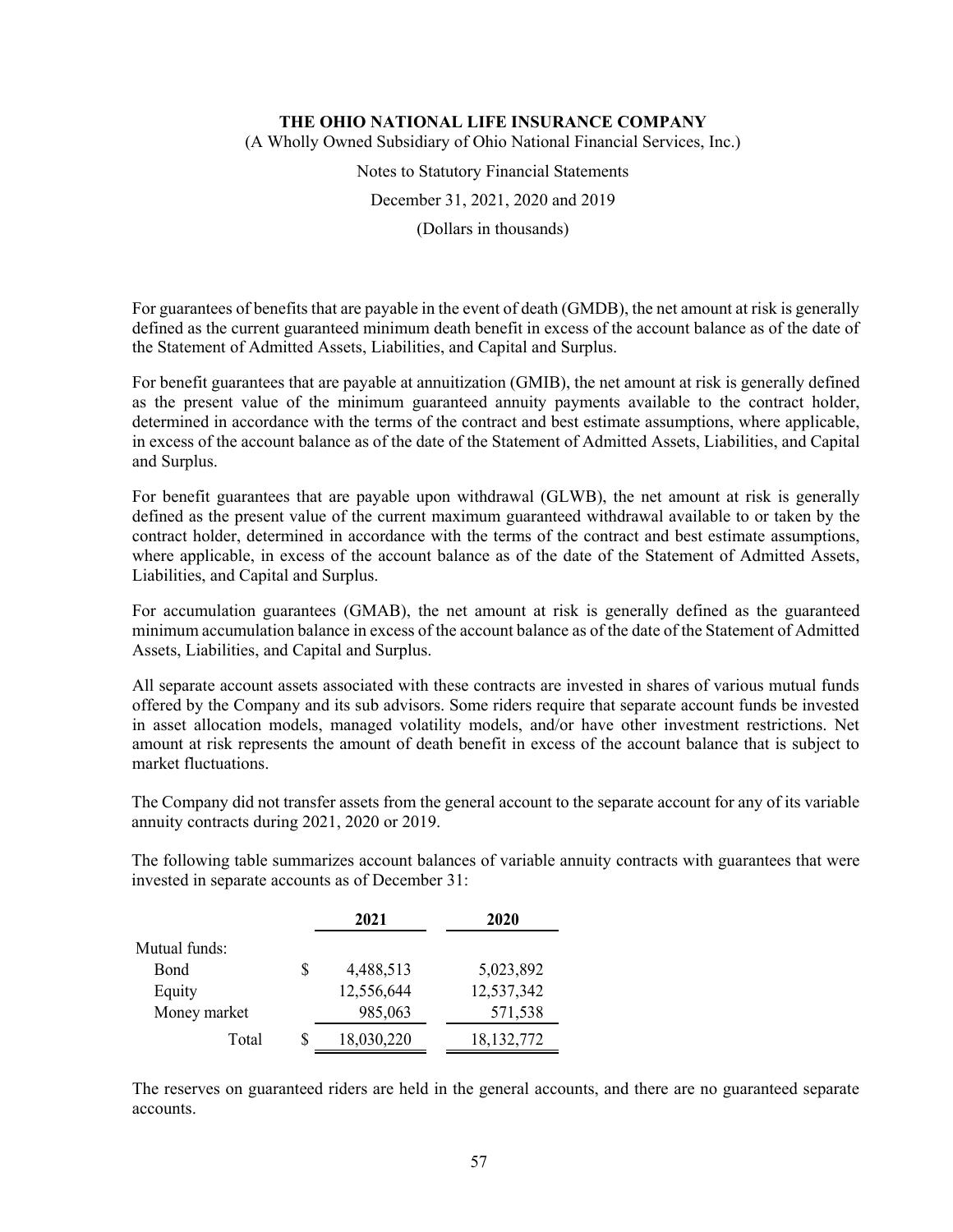(A Wholly Owned Subsidiary of Ohio National Financial Services, Inc.)

Notes to Statutory Financial Statements

December 31, 2021, 2020 and 2019

(Dollars in thousands)

# *Fixed Indexed Annuity Riders*

# *GLWB Riders*

Certain fixed indexed annuity contracts include a GLWB rider. The GLWB rider allows the owner to take withdrawals from the contract at a guaranteed percentage of the GLWB base every year even if the contract value goes to zero. There are two versions of GLWB rider offered: a single life GLWB with the annuitant as the covered person, and a joint life GLWB with the annuitant and the annuitant's spouse as the covered persons.

The rider provides for a guaranteed payment of the maximum allowable withdrawal (MAW) each index year during the lifetime withdrawal period. Such guaranteed withdrawals may start any time after the annuitant/youngest covered spouse reaches age 59 1∕2. The percentage withdrawal amount guaranteed increases if the annuitant/youngest covered spouse attains a higher age band before the guarantee is elected.

At the policy's initial sweep date, the GLWB base is set at the amount of the purchase payments. After the initial sweep date, the GLWB base will be the greater of the step-up GLWB base and the annual credit GLWB base. On each anniversary of the initial sweep date, except under excess withdrawal, the step-up GLWB base is equal to the greater of the GLWB base on the prior day, and the then current contract value, after deducting any applicable charges for the contract and credited interest. The annual credit base is the GLWB base just prior to the index year processing, plus the annual credit calculation base just prior to index processing, multiplied by an index or bonus credit rate. Upon a step-up, the annual credit calculation base will reset to the contract value at the time of step-up.

For the period from January 2, 2018 through April 6, 2018, and for the period from June 4, 2018 through September 7, 2018, in the state of California, the Company offered an exchange program, which provided certain variable annuity policyholders with a GMIB rider the opportunity to exchange the policy and associated rider for a fixed indexed annuity policy with an enhanced GLWB rider. The notable difference of the enhanced GLWB rider is the calculation of the initial GLWB benefit base. At the policy's initial sweep date, the GLWB base is set to equal the contract value on the sweep date multiplied by the GLWB enhancement percentage, which is set based on the ratio of GMIB benefit base to account value at the time of exchange. After the initial sweep date, the GLWB base will be the greater of the step-up GLWB base and the annual credit GLWB base.

The total account value, net of reinsurance, of the fixed indexed annuities was over \$625,000 and \$575,000 as of December 31, 2021 and 2020, respectively. The account value, net of reinsurance, specific to the GLWB riders was over \$70,000 as of December 31, 2021 and 2020.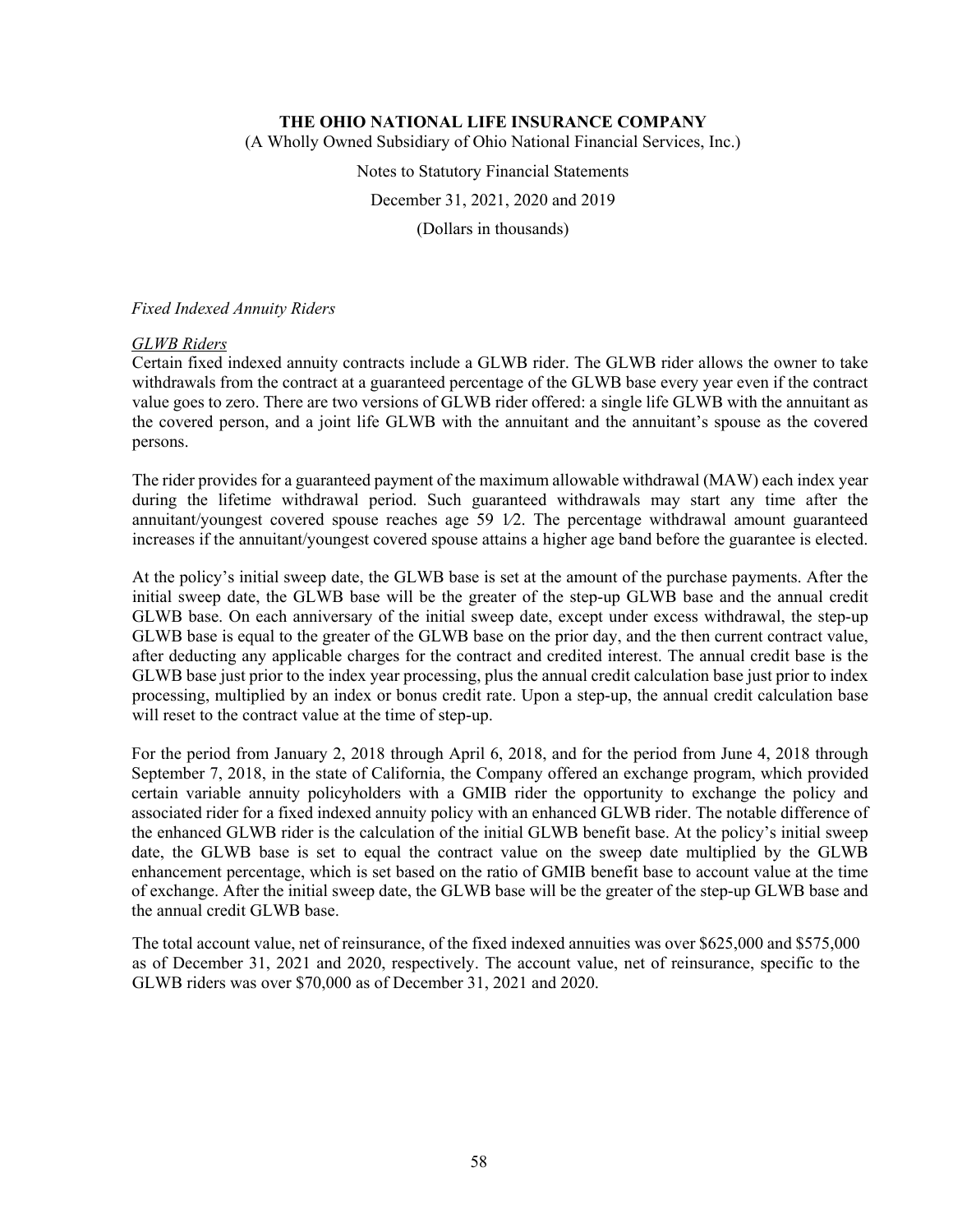(A Wholly Owned Subsidiary of Ohio National Financial Services, Inc.)

Notes to Statutory Financial Statements

December 31, 2021, 2020 and 2019

(Dollars in thousands)

## **(11) Annuity Reserves and Deposit Liabilities by Withdrawal Characteristics**

Annuity reserves and deposit liabilities by withdrawal characteristics are shown below as of December 31, 2021:

#### **Individual Annuities**

|                                                                                                  |                 | <b>Separate</b> |            |            |
|--------------------------------------------------------------------------------------------------|-----------------|-----------------|------------|------------|
|                                                                                                  | General         | account         |            |            |
|                                                                                                  | account         | non-guaranteed  | Total      | % of Total |
| Subject to discretionary withdrawal:                                                             |                 |                 |            |            |
| With market value adjustment                                                                     | \$<br>1,169,049 |                 | 1,169,049  | $5.0\%$    |
| At book value less surrender charge                                                              | 4,617           |                 | 4,617      | $0.0\%$    |
| At fair value*                                                                                   |                 | 17,963,134      | 17,963,134 | 77.3%      |
| Total with adjustment or at market value                                                         | 1,173,666       | 17,963,134      | 19,136,800 | 82.3%      |
| At book value without adjustment                                                                 | 1,406,384       |                 | 1,406,384  | $6.0\%$    |
| Not subject to discretionary withdrawal                                                          | 2,708,566       | 13,801          | 2,722,367  | 11.7%      |
| Total, gross                                                                                     | 5,288,616       | 17,976,935      | 23,265,551 | 100.0%     |
| Reinsurance ceded                                                                                | 3,837,888       |                 | 3,837,888  |            |
| Total, net                                                                                       | 1,450,728       | 17,976,935      | 19,427,663 |            |
| Amount at book value less surrender charge that<br>will move to at book value without adjustment |                 |                 |            |            |
| in the year after the statement date                                                             | \$<br>2,484     |                 | 2,484      |            |

\* Includes \$17,963,134 of individual and variable deferred Annuity held in Separate Accounts that are surrenderable at market value less a surrender charge.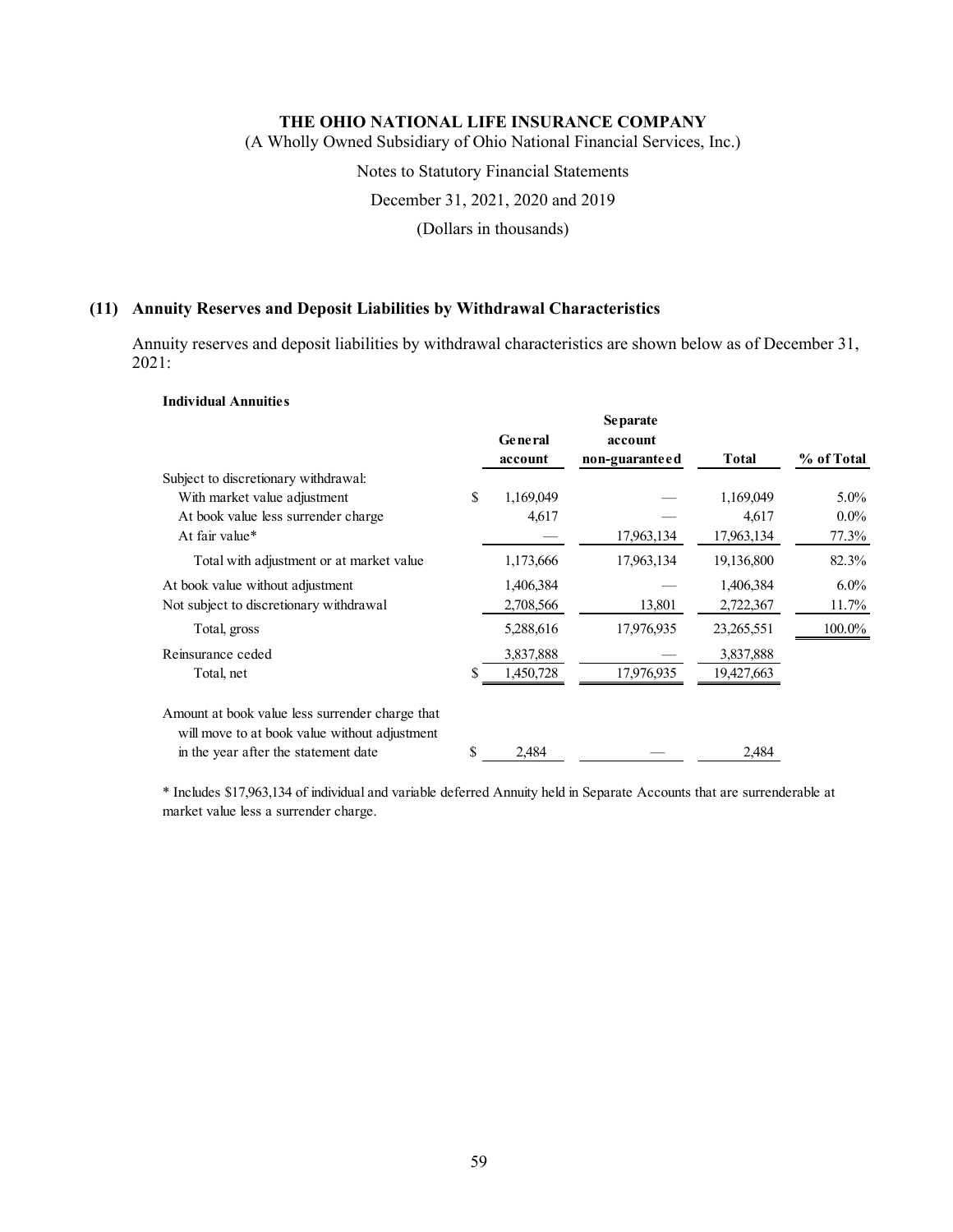(A Wholly Owned Subsidiary of Ohio National Financial Services, Inc.)

# Notes to Statutory Financial Statements

### December 31, 2021, 2020 and 2019

# (Dollars in thousands)

#### **Group Annuities**

|                                          | General      | account        |              |            |
|------------------------------------------|--------------|----------------|--------------|------------|
|                                          | account      | non-guaranteed | <b>Total</b> | % of Total |
| Subject to discretionary withdrawal:     |              |                |              |            |
| With market value adjustment             | \$<br>80,583 |                | 80,583       | $10.3\%$   |
| At book value less surrender charge      |              |                |              | $0.0\%$    |
| At fair value                            |              | 558,936        | 558,936      | 71.1%      |
| Total with adjustment or at market value | 80,583       | 558,936        | 639,519      | 81.4%      |
| At book value without adjustment         |              |                |              | $0.0\%$    |
| Not subject to discretionary withdrawal  | 114,974      | 31,554         | 146,528      | 18.6%      |
| Total, gross                             | 195,557      | 590,490        | 786,047      | 100.0%     |
| Reinsurance ceded                        |              |                |              |            |
| Total, net                               | 195,557      | 590,490        | 786,047      |            |
|                                          |              |                |              |            |

Amount at book value less surrender charge that will move to at book value without adjustment in the year after the statement date  $\$\$ 

**Separate**

**Separate**

#### **Deposit-Type Contracts**

|                                          |   | General<br>account | account<br>non-guaranteed | <b>Total</b> | % of Total |
|------------------------------------------|---|--------------------|---------------------------|--------------|------------|
| Subject to discretionary withdrawal:     |   |                    |                           |              |            |
| With market value adjustment             | S | 55,872             |                           | 55,872       | $9.7\%$    |
| At book value less surrender charge      |   |                    |                           |              | $0.0\%$    |
| At fair value                            |   |                    |                           |              | $0.0\%$    |
| Total with adjustment or at market value |   | 55,872             |                           | 55,872       | $9.7\%$    |
| At book value without adjustment         |   | 33,061             |                           | 33,061       | 5.8%       |
| Not subject to discretionary withdrawal  |   | 485,122            |                           | 485,122      | 84.5%      |
| Total, gross                             |   | 574,055            |                           | 574,055      | 100.0%     |
| Reinsurance ceded                        |   |                    |                           |              |            |
| Total, net                               |   | 574,055            |                           | 574,055      |            |
|                                          |   |                    |                           |              |            |

Amount at book value less surrender charge that will move to at book value without adjustment in the year after the statement date  $\frac{1}{2}$   $\frac{1}{2}$   $\frac{1}{2}$   $\frac{1}{2}$   $\frac{1}{2}$   $\frac{1}{2}$   $\frac{1}{2}$   $\frac{1}{2}$   $\frac{1}{2}$   $\frac{1}{2}$   $\frac{1}{2}$   $\frac{1}{2}$   $\frac{1}{2}$   $\frac{1}{2}$   $\frac{1}{2}$   $\frac{1}{2}$   $\frac{1}{2}$   $\frac{1}{2}$   $\frac{$ 

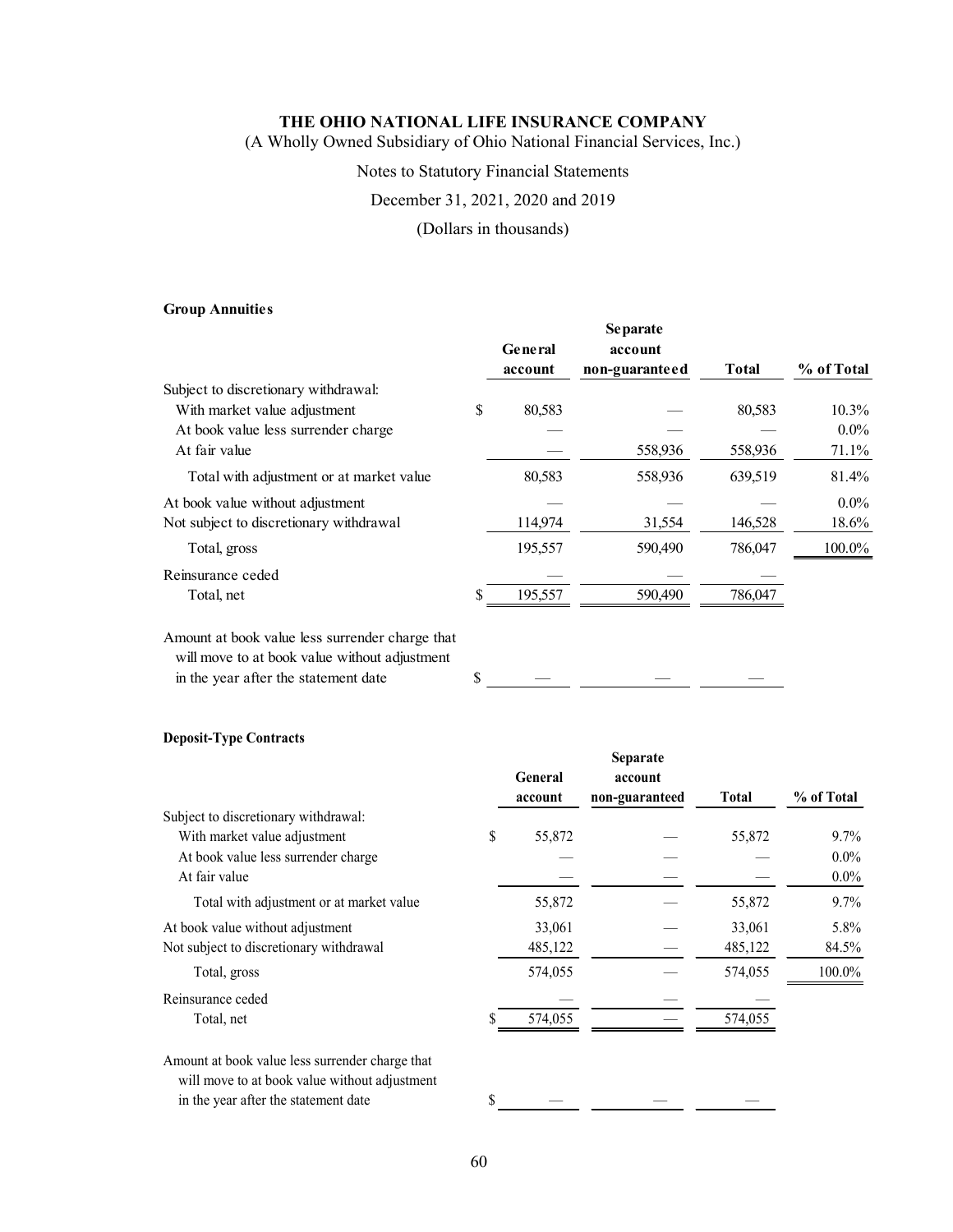(A Wholly Owned Subsidiary of Ohio National Financial Services, Inc.)

Notes to Statutory Financial Statements

December 31, 2021, 2020 and 2019

(Dollars in thousands)

The following is the reconciliation of annuity reserves and deposit liabilities as of December 31, 2021:

| Life, accident and health Annual Statement:                                |   |            |
|----------------------------------------------------------------------------|---|------------|
| Annuities (excluding supplementary contracts with life contingencies), net | S | 1,641,389  |
| Supplementary contracts with life contingencies, net                       |   | 4,897      |
| Deposit-type contracts                                                     |   | 574,055    |
| Subtotal                                                                   |   | 2,220,341  |
| Separate Accounts Annual Statement:                                        |   |            |
| Annuities, net                                                             |   | 18,567,425 |
| Total annuity reserves and deposit liabilities, net                        |   | 20,787,766 |

As of December 31, 2021, withdrawal characteristics of life actuarial reserves were as follows:

|                                                |                |                        |                |                    | Separate account - guaranteed |                |  |
|------------------------------------------------|----------------|------------------------|----------------|--------------------|-------------------------------|----------------|--|
|                                                |                | <b>General account</b> |                | and non-guaranteed |                               |                |  |
|                                                | <b>Account</b> |                        |                | <b>Account</b>     |                               |                |  |
|                                                | value          | Cash value             | <b>Reserve</b> | value              | Cash value                    | <b>Reserve</b> |  |
| Subject to discretionary withdrawal, surrender |                |                        |                |                    |                               |                |  |
| values or policy loans:                        |                |                        |                |                    |                               |                |  |
| Term policies with cash value                  | \$             |                        |                |                    |                               |                |  |
| Universal life                                 | 915,397        | 915,397                | 917,908        |                    |                               |                |  |
| Universal life with secondary guarantees       |                |                        | 511            |                    |                               |                |  |
| Indexed universal life with secondary          |                |                        |                |                    |                               |                |  |
| guarantees                                     |                |                        |                |                    |                               |                |  |
| Other permanent cash value life insurance      | 4,302,511      | 4,302,511              | 4,961,628      |                    |                               |                |  |
| Variable life                                  |                |                        |                |                    |                               |                |  |
| Variable universal life                        |                |                        |                |                    |                               |                |  |
| Miscellaneous reserves                         |                |                        | 10,133         |                    |                               |                |  |
| Not subject to discretionary withdrawal or no  |                |                        |                |                    |                               |                |  |
| cash values                                    |                |                        |                |                    |                               |                |  |
| Term policies without cash value               | <b>XXX</b>     | <b>XXX</b>             | 13,127         | <b>XXX</b>         | <b>XXX</b>                    |                |  |
| Accidental death benefits                      | XXX            | XXX                    |                | <b>XXX</b>         | <b>XXX</b>                    |                |  |
| Disability - active lives                      | <b>XXX</b>     | <b>XXX</b>             | 28,904         | <b>XXX</b>         | <b>XXX</b>                    |                |  |
| Disability - disabled lives                    | XXX            | XXX                    | 15,108         | XXX                | XXX                           |                |  |
| Miscellaneous reserves                         | XXX            | <b>XXX</b>             | 146            | XXX                | XXX                           |                |  |
| Total, gross                                   | 5,217,908      | 5,217,908              | 5,947,465      |                    |                               |                |  |
| Reinsurance ceded                              | 771,661        | 771,661                | 955,717        |                    |                               |                |  |
| Total, net                                     | 4,446,247      | 4,446,247              | 4,991,748      |                    |                               |                |  |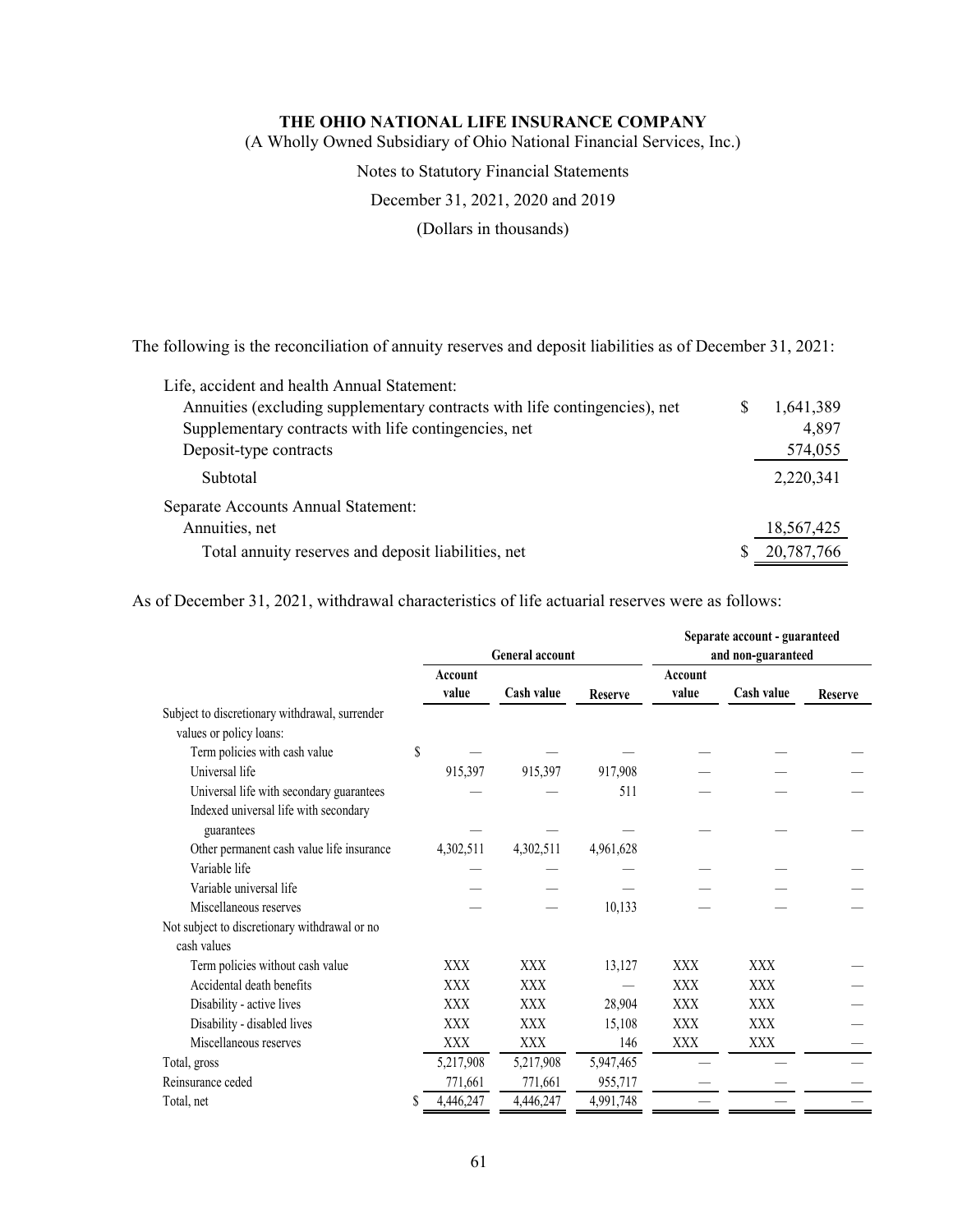(A Wholly Owned Subsidiary of Ohio National Financial Services, Inc.)

Notes to Statutory Financial Statements

December 31, 2021, 2020 and 2019

(Dollars in thousands)

The following is the reconciliation of life actuarial reserves as of December 31, 2021:

| 4.991.749 |
|-----------|
|           |
|           |
| 4,991,749 |
|           |

Annuity reserves and deposit liabilities by withdrawal characteristics are shown below as of December 31, 2020:

#### **Individual Annuities**

|                                                                                                                                          |    | General<br>account | <b>Separate</b><br>account<br>non-guarante e d | <b>Total</b> | % of Total |
|------------------------------------------------------------------------------------------------------------------------------------------|----|--------------------|------------------------------------------------|--------------|------------|
| Subject to discretionary withdrawal:                                                                                                     |    |                    |                                                |              |            |
| With market value adjustment                                                                                                             | S  | 1,149,464          |                                                | 1,149,464    | $4.8\%$    |
| At book value less surrender charge                                                                                                      |    | 8,403              |                                                | 8.403        | $0.0\%$    |
| At fair value*                                                                                                                           |    |                    | 18,022,674                                     | 18,022,674   | 75.3%      |
| Total with adjustment or at market value                                                                                                 |    | 1,157,867          | 18,022,674                                     | 19,180,541   | 80.1%      |
| At book value without adjustment                                                                                                         |    | 1,525,756          |                                                | 1,525,756    | $6.4\%$    |
| Not subject to discretionary withdrawal                                                                                                  |    | 3,211,395          | 8.556                                          | 3,219,951    | 13.5%      |
| Total, gross                                                                                                                             |    | 5,895,018          | 18,031,230                                     | 23,926,248   | 100.0%     |
| Reinsurance ceded                                                                                                                        |    | 4,145,322          |                                                | 4,145,322    |            |
| Total, net                                                                                                                               |    | 1,749,696          | 18,031,230                                     | 19,780,926   |            |
| Amount at book value less surrender charge that<br>will move to at book value without adjustment<br>in the year after the statement date | \$ | 5,772              |                                                | 5,772        |            |

\* Includes \$18,022,674 of individual and variable deferred Annuity held in Separate Accounts that are surrenderable at market value less a surrender charge.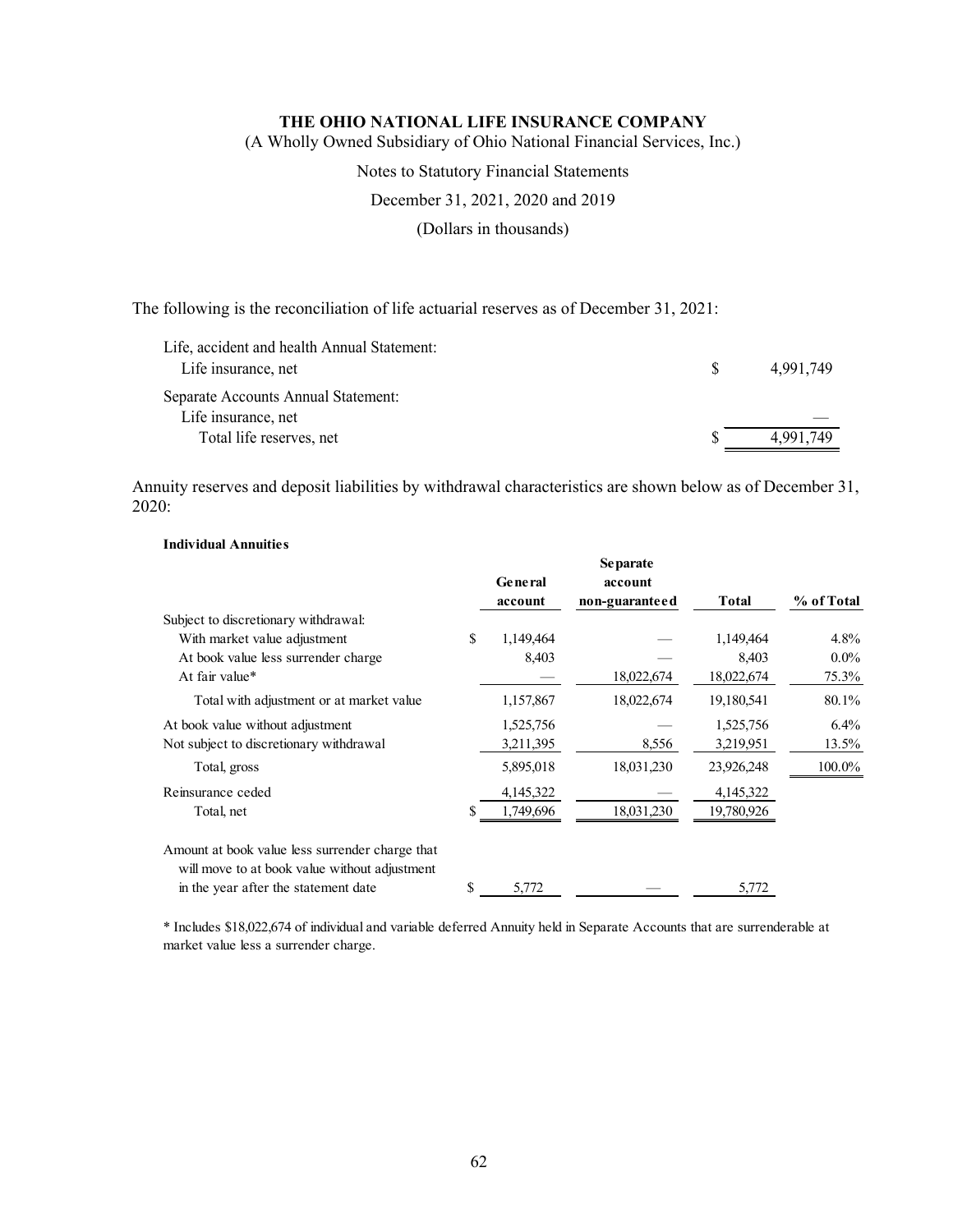(A Wholly Owned Subsidiary of Ohio National Financial Services, Inc.)

# Notes to Statutory Financial Statements

# December 31, 2021, 2020 and 2019

## (Dollars in thousands)

#### **Group Annuities**

|                                          | General<br>account | account<br>non-guaranteed | <b>Total</b> | % of Total |
|------------------------------------------|--------------------|---------------------------|--------------|------------|
| Subject to discretionary withdrawal:     |                    |                           |              |            |
| With market value adjustment             | \$<br>62,853       |                           | 62,853       | $7.7\%$    |
| At book value less surrender charge      |                    |                           |              | $0.0\%$    |
| At fair value                            |                    | 622,729                   | 622,729      | 76.6%      |
| Total with adjustment or at market value | 62,853             | 622,729                   | 685,582      | 84.3%      |
| At book value without adjustment         |                    |                           |              | $0.0\%$    |
| Not subject to discretionary withdrawal  | 97,668             | 29,839                    | 127,507      | 15.7%      |
| Total, gross                             | 160,521            | 652,568                   | 813,089      | 100.0%     |
| Reinsurance ceded                        |                    |                           |              |            |
| Total, net                               | 160,521            | 652,568                   | 813,089      |            |

Amount at book value less surrender charge that will move to at book value without adjustment in the year after the statement date  $\$\$ 

**Separate**

#### **Deposit-Type Contracts**

|                                          |                    | <b>Separate</b>           |              |            |
|------------------------------------------|--------------------|---------------------------|--------------|------------|
|                                          | General<br>account | account<br>non-guaranteed | <b>Total</b> | % of Total |
| Subject to discretionary withdrawal:     |                    |                           |              |            |
| With market value adjustment             | \$<br>114,350      |                           | 114,350      | 16.6%      |
| At book value less surrender charge      |                    |                           |              | $0.0\%$    |
| At fair value                            |                    |                           |              | $0.0\%$    |
| Total with adjustment or at market value | 114,350            |                           | 114,350      | 16.6%      |
| At book value without adjustment         | 35,609             |                           | 35,609       | $5.1\%$    |
| Not subject to discretionary withdrawal  | 539,981            |                           | 539,981      | 78.3%      |
| Total, gross                             | 689,940            |                           | 689,940      | 100.0%     |
| Reinsurance ceded                        |                    |                           |              |            |
| Total, net                               | 689,940            |                           | 689,940      |            |
|                                          |                    |                           |              |            |

Amount at book value less surrender charge that will move to at book value without adjustment in the year after the statement date  $\frac{\sqrt{2}}{2}$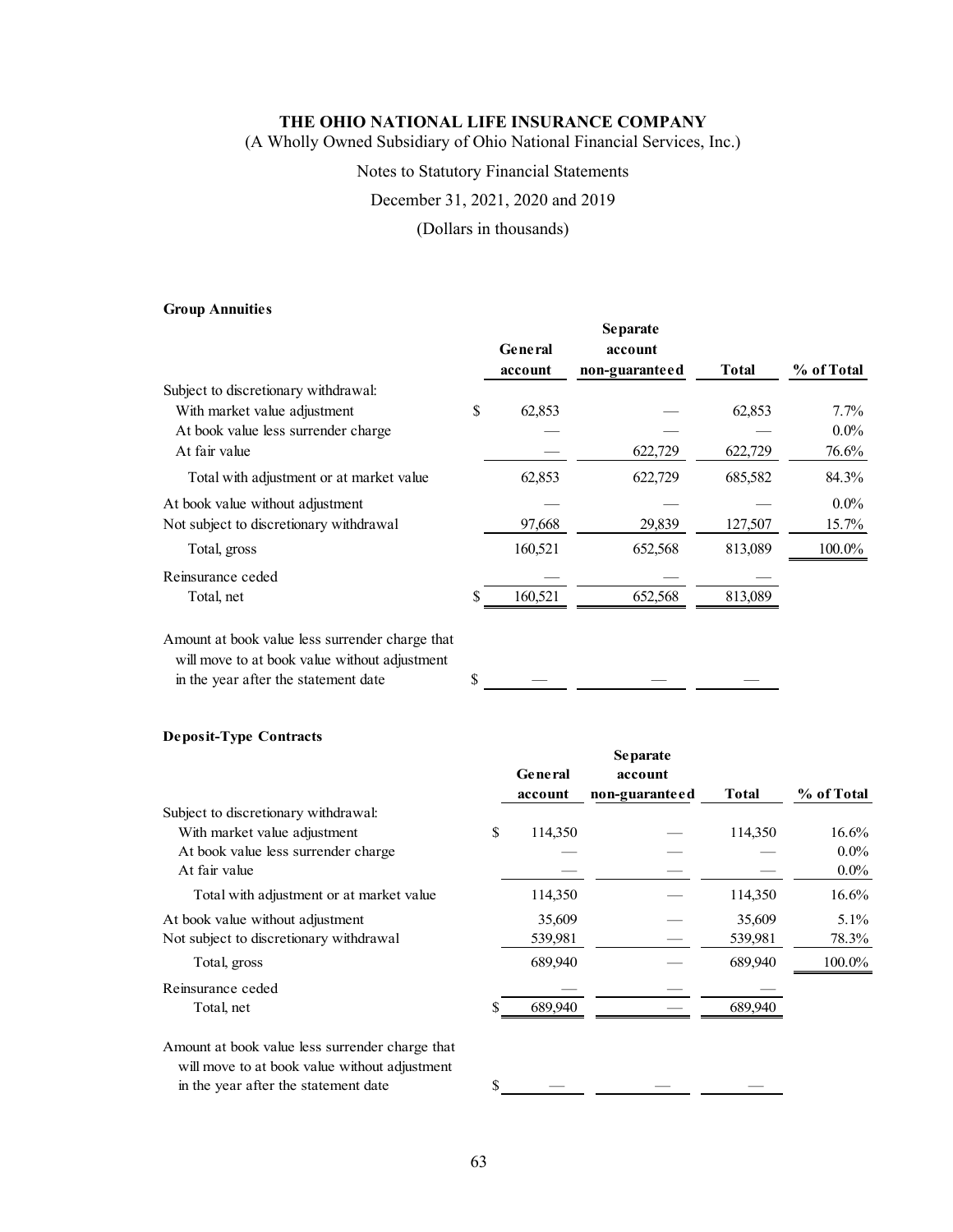(A Wholly Owned Subsidiary of Ohio National Financial Services, Inc.)

Notes to Statutory Financial Statements

December 31, 2021, 2020 and 2019

(Dollars in thousands)

The following is the reconciliation of annuity reserves and deposit liabilities as of December 31, 2020:

| Life, accident and health Annual Statement:                                |   |            |
|----------------------------------------------------------------------------|---|------------|
| Annuities (excluding supplementary contracts with life contingencies), net | S | 1,904,925  |
| Supplementary contracts with life contingencies, net                       |   | 5,292      |
| Deposit-type contracts                                                     |   | 689,940    |
| Subtotal                                                                   |   | 2,600,157  |
| Separate Accounts Annual Statement:                                        |   |            |
| Annuities, net                                                             |   | 18,683,798 |
| Total annuity reserves and deposit liabilities, net                        |   | 21,283,955 |

As of December 31, 2020, withdrawal characteristics of life actuarial reserves were as follows:

|                                                |            |                        |                |                    | Separate account - guaranteed |                |  |
|------------------------------------------------|------------|------------------------|----------------|--------------------|-------------------------------|----------------|--|
|                                                |            | <b>General account</b> |                | and non-guaranteed |                               |                |  |
|                                                | Account    |                        |                | Account            |                               |                |  |
|                                                | value      | Cash value             | <b>Reserve</b> | value              | Cash value                    | <b>Reserve</b> |  |
| Subject to discretionary withdrawal, surrender |            |                        |                |                    |                               |                |  |
| values or policy loans:                        |            |                        |                |                    |                               |                |  |
| Term policies with cash value                  | \$         |                        |                |                    |                               |                |  |
| Universal life                                 | 908,090    | 908,090                | 910,551        |                    |                               |                |  |
| Universal life with secondary guarantees       |            |                        | 565            |                    |                               |                |  |
| Indexed universal life with secondary          |            |                        |                |                    |                               |                |  |
| guarantees                                     |            |                        |                |                    |                               |                |  |
| Other permanent cash value life insurance      | 3,875,608  | 3,875,608              | 4,515,496      |                    |                               |                |  |
| Variable life                                  |            |                        |                |                    |                               |                |  |
| Variable universal life                        |            |                        |                |                    |                               |                |  |
| Miscellaneous reserves                         |            |                        | 12,244         |                    |                               |                |  |
| Not subject to discretionary withdrawal or no  |            |                        |                |                    |                               |                |  |
| cash values                                    |            |                        |                |                    |                               |                |  |
| Term policies without cash value               | <b>XXX</b> | <b>XXX</b>             | 11,564         | <b>XXX</b>         | <b>XXX</b>                    |                |  |
| Accidental death benefits                      | <b>XXX</b> | <b>XXX</b>             |                | <b>XXX</b>         | <b>XXX</b>                    |                |  |
| Disability - active lives                      | <b>XXX</b> | <b>XXX</b>             | 27,714         | XXX                | <b>XXX</b>                    |                |  |
| Disability - disabled lives                    | <b>XXX</b> | <b>XXX</b>             | 11,781         | <b>XXX</b>         | <b>XXX</b>                    |                |  |
| Miscellaneous reserves                         | <b>XXX</b> | <b>XXX</b>             | 1,562          | XXX                | XXX                           |                |  |
| Total, gross                                   | 4,783,698  | 4,783,698              | 5,491,477      |                    |                               |                |  |
| Reinsurance ceded                              | 765,612    | 765,612                | 962,808        |                    |                               |                |  |
| Total, net                                     | 4,018,086  | 4,018,086              | 4,528,669      |                    |                               |                |  |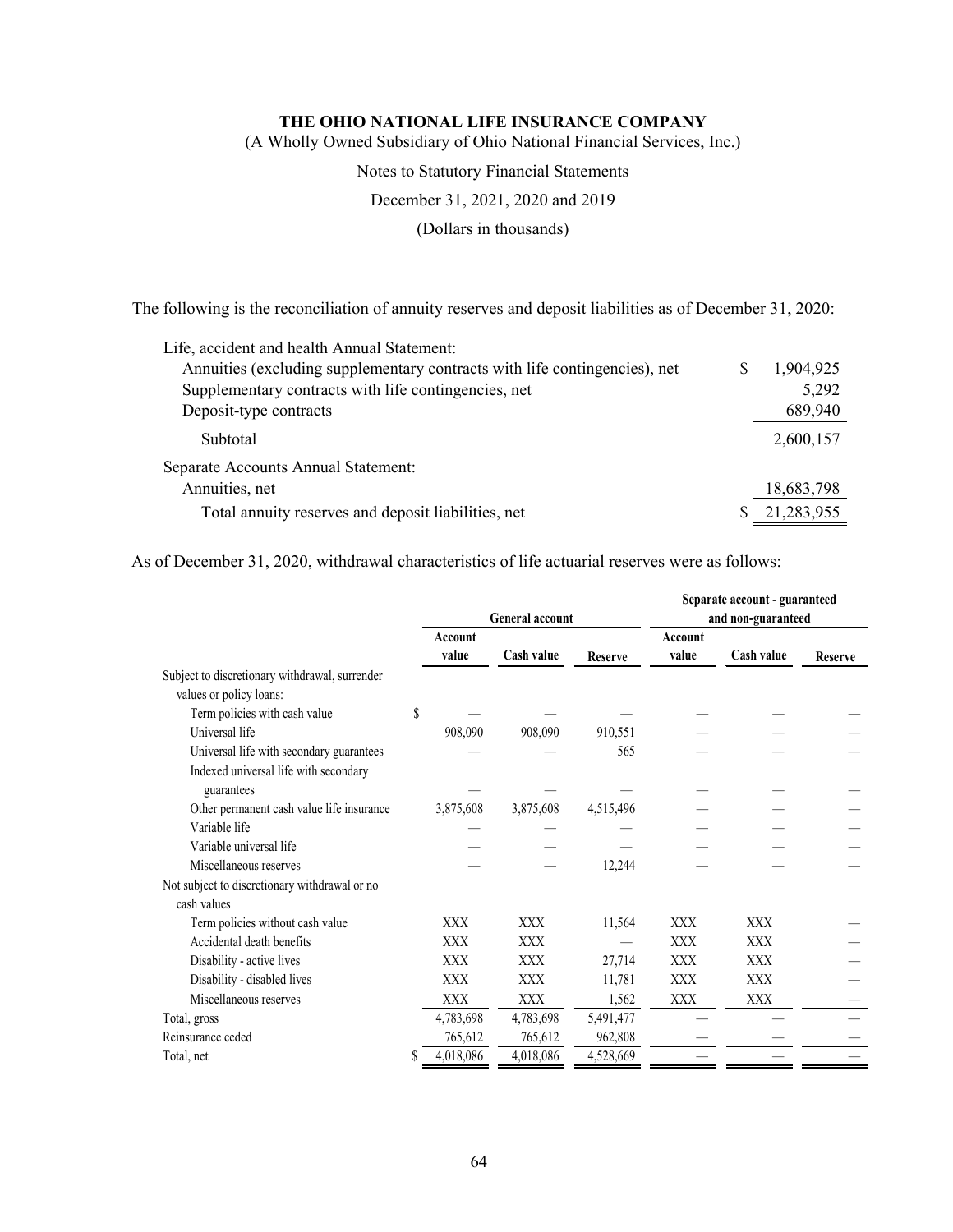(A Wholly Owned Subsidiary of Ohio National Financial Services, Inc.)

Notes to Statutory Financial Statements

December 31, 2021, 2020 and 2019

(Dollars in thousands)

The following is the reconciliation of life actuarial reserves as of December 31, 2020:

| Life, accident and health Annual Statement: |           |
|---------------------------------------------|-----------|
| Life insurance, net                         | 4,528,669 |
| Separate Accounts Annual Statement:         |           |
| Life insurance, net                         |           |
| Total life reserves, net                    | 4,528,669 |
|                                             |           |

### **(12) Unpaid Claim Reserves**

The Company establishes unpaid claim reserves, which provide an estimated cost of paying claims made under individual disability accident and health policies. These reserves include estimates for claims that have been reported and claims that have been incurred but not reported. The amounts recorded for unpaid claim reserves are based on appropriate actuarial guidelines and techniques that represent the Company's best estimate based on current known facts and the actuarial guidelines. Accordingly, actual claim payouts may vary from present estimates.

The following table summarizes the disabled life unpaid claims for the years ended December 31:

|                                                                                                                              | 2021 |                           | 2020                        | 2019                       |
|------------------------------------------------------------------------------------------------------------------------------|------|---------------------------|-----------------------------|----------------------------|
| Claim reserves, beginning of year<br>Less reinsurance recoverables                                                           | \$   | 8,367<br>(970)            | 8,985<br>(3,296)            | 10,472<br>(899)            |
| Net claim reserves, beginning of year                                                                                        |      | 7,397                     | 5,689                       | 9,573                      |
| Claims paid related to:<br>Current year<br>Prior years                                                                       |      | (45)<br>(1,400)           | 17<br>1,807                 | 26<br>(3,139)              |
| Total claims paid                                                                                                            |      | (1, 445)                  | 1,824                       | (3,113)                    |
| Incurred related to:<br>Current year's incurred<br>Current year's interest<br>Prior years' incurred<br>Prior years' interest |      | 1,037<br>24<br>190<br>394 | 691<br>13<br>(1,165)<br>345 | 445<br>9<br>(1,629)<br>404 |
| Total incurred                                                                                                               |      | 1,645                     | (116)                       | (771)                      |
| Net claim reserves, end of year                                                                                              |      | 7,597                     | 7,397                       | 5,689                      |
| Plus reinsurance recoverables                                                                                                |      | 1,137                     | 970                         | 3,296                      |
| Claims reserves, end of year                                                                                                 | S    | 8,734                     | 8,367                       | 8,985                      |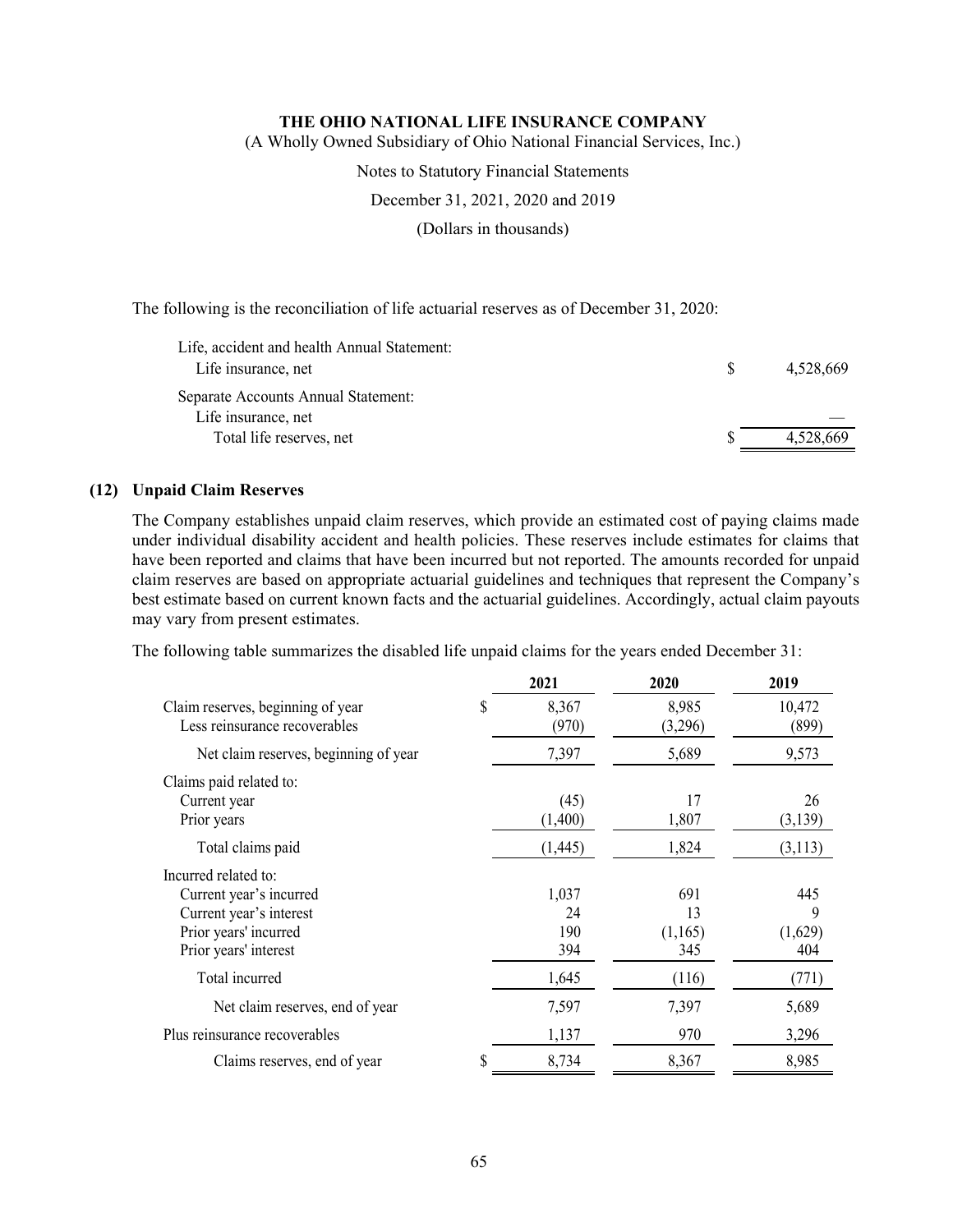(A Wholly Owned Subsidiary of Ohio National Financial Services, Inc.)

Notes to Statutory Financial Statements

December 31, 2021, 2020 and 2019

(Dollars in thousands)

The change in claim reserves and liabilities for claims incurred in prior years is the result of the general maturing process of claims, including the normal fluctuation resulting from the relatively small size of the block and continuing claim analysis.

# **(13) Reinsurance**

The Company participates in reinsurance activities in order to limit losses, minimize exposure to significant risks and provide additional capacity for future growth. The Company routinely enters into reinsurance transactions with other insurance companies, third parties, affiliates and subsidiaries. This reinsurance involves either ceding certain risks to, or assuming risks from, other insurance companies. The Company's statutory financial statements reflect the effects of assumed and ceded reinsurance transactions.

### *External Reinsurance*

For the Company's life insurance products, the Company reinsures a percentage of the mortality or morbidity risk on a quota share basis or on an excess of retention basis. The Company also reinsures risk associated with their disability and health insurance policies. Ceded premiums approximated 46.0%, 46.5% and 42.8% of gross earned life and accident and health premiums during 2021, 2020 and 2019, respectively.

For the Company's individual variable annuity products, the Company reinsures the various living and death benefit riders, including GMDB, GMIB, and GLWB. Effective October 1, 2021, the Company recaptured all reinsured GLWB benefit riders from external reinsurers. As a result of this recapture, the Company received a recapture fee of \$87,500, which is included in premiums and other considerations: life and annuity in the Statutory Statements of Operations.

For the Company's fixed annuity products, the Company has coinsurance agreements in place to reinsure fixed annuity products sold between 2001 and 2006. Ceded amounts under these coinsurance agreements range from one-third to two-thirds of the business produced. The ceded reserves attributable to external fixed annuity coinsurance agreements were \$68,155 and \$181,278 as of December 31, 2021 and 2020, respectively.

Effective July 1, 2019, the Company entered into a reinsurance agreement to coinsure 100% of its retained inforce BOLI and Single Premium Deferred Annuity ("SPDA") blocks of business with a third party reinsurer licensed as an authorized reinsurer in the State of Ohio. As a result of the transaction, bonds carried at the amount of \$1,554,453 were transferred to the reinsurer, resulting in a pre-tax realized gain of \$126,291 for the year ended December 31, 2019. This transaction resulted in IMR of \$109,964 being transferred to the reinsurer by the Company and a deferred reinsurance gain of \$52,844, which was recorded in surplus at the contract's inception. Effective October 1, 2021, the contract was amended to include SPDA contracts reinsured under an older reinsurance agreement. All activity prior to the amendment were accounted for under the old terms, and activity from amendment date forward will be governed under the 2019 treaty. No others changes or consideration were involved.

The Company manages its risks related to certain reinsurance agreements by monitoring the credit ratings of the reinsurer. Reinsurance with unauthorized reinsurers is secured by either letter of credit or assets held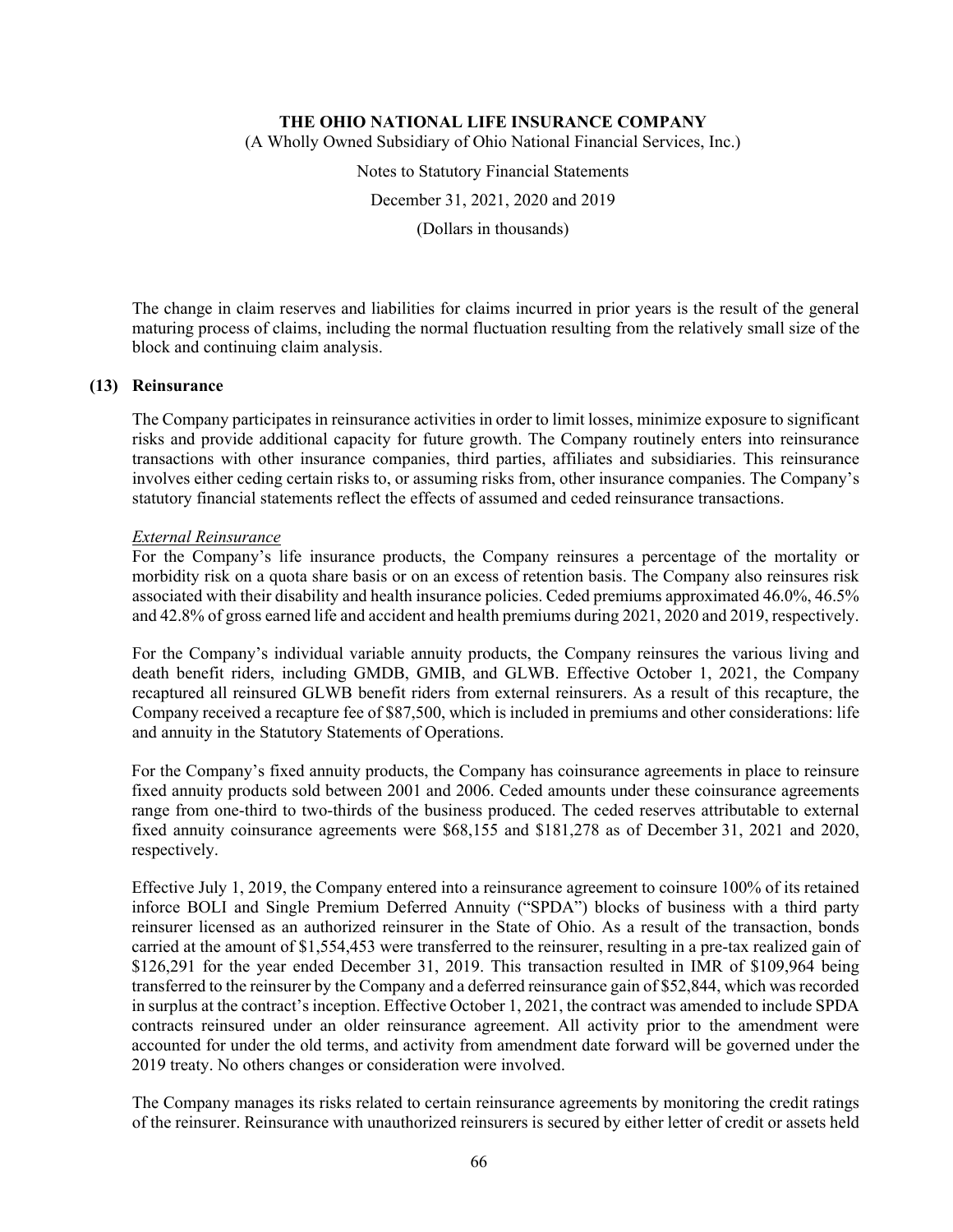(A Wholly Owned Subsidiary of Ohio National Financial Services, Inc.)

Notes to Statutory Financial Statements

December 31, 2021, 2020 and 2019

(Dollars in thousands)

in trust for the benefit of the Company in accordance with the requirements in Appendix A-785 of the NAIC Statutory Accounting Practices and Procedures Manual. As of December 31, 2021 and 2020, a nonaffiliated reinsurer held assets in trust with an estimated fair value of \$386,287 and \$751,651, respectively, and a letter of credit of \$702,976 and \$702,976, respectively.

#### *Affiliate Reinsurance*

As it relates to reinsurance among affiliates, to mitigate the volatility of its statutory surplus, the Company cedes variable annuity-related risks, living and death benefits to SUNR for the GMAB, GMIB, GMDB, and GLWB riders, and from SUNR to SYRE for certain GMIB and GMDB riders. Effective July 1, 2021 certain variable annuity base contracts associated with the riders above were reinsured to SUNR and from SUNR to SYRE. Additionally, to consolidate the management of such living benefit risks, the Company assumes GMAB, GMIB, GMDB, and GLWB riders issued by NSLAC, which are correspondingly retroceded to SYRE. Certain base variable annuity contracts are retained by the Company, however the excess death benefit rider risk on the base contract is ceded to SUNR. Effective January 2018, ONLIC cedes 100% of the exchange program fixed indexed annuities and associated GLWB riders to SYRE. The Company assumes BOLI policies issued by ONLAC, but ceased reinsuring new policies in October 2016.

As noted above, the Company cedes to SYRE variable annuity-related risks, living and death benefits consisting of GMAB, GMIB, GMDB and GLWB riders assumed from NSLAC and fixed indexed annuity exchange policies and associated GLWB riders. The associated base variable annuity contracts are retained by the Company. SYRE applies a permitted practice prescribed by CIMA that allows SYRE to carry the assumed reserves of \$497,427 under the reinsurance arrangement utilizing a reserve methodology that is approved by CIMA. The approved reserve methodology is based upon U.S. GAAP. For all GMAB riders and some GLWB riders with net settlement provisions, the reserves are calculated using the Financial Accounting Standards Board ("FASB") Accounting Standards Codification ("ASC") Topic 815, *Derivatives and Hedging*. Topic 815 is a fair value or mark-to-market calculation required if the liability is deemed to be an embedded derivative. For all GMIB and GMDB riders, and the remaining GLWB riders without net settlement provisions, the reserves are calculated in accordance with FASB ASC Topic 944, *Financial Services - Insurance*. Topic 944 provides guidance for calculating reserves for contracts that provide additional benefits in excess of the account values and is similar to other GAAP reserve accounting methodologies. Topic 944 is a stochastic method that determines the percentage of the future rider charges required to fund the projected benefits. This percentage is recalculated at each valuation period. Under both of these GAAP calculations, the reserve calculation is measuring the reserve liability associated with the rider cash flows.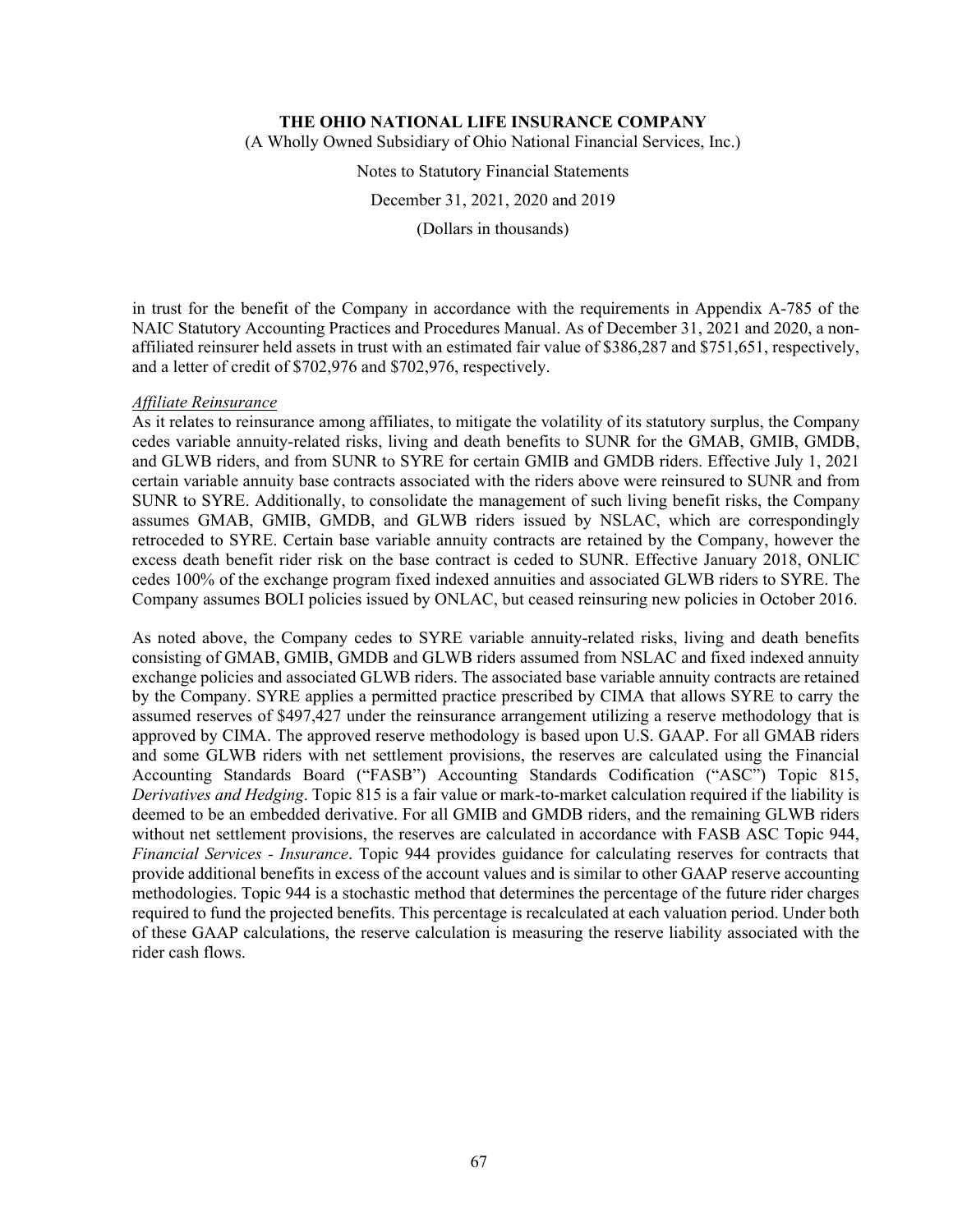(A Wholly Owned Subsidiary of Ohio National Financial Services, Inc.)

Notes to Statutory Financial Statements

December 31, 2021, 2020 and 2019

(Dollars in thousands)

The following table is a summary of the reserves by product, rider type and valuation standard as of December 31:

|                           | 2021          | 2020    |
|---------------------------|---------------|---------|
| FASB ASC Topic 944:       |               |         |
| <b>GMIB</b>               | \$<br>4,255   | 3,806   |
| <b>GMDB</b>               | 11            | 12      |
| <b>GLWB</b>               | 34,833        | 25,623  |
| GMIB payout               | 123           |         |
| Subtotal                  | 39,222        | 29,441  |
| FASB ASC Topic 815:       |               |         |
| GMAB embedded derivatives | 435           | 519     |
| Fixed indexed annuities   | 457,770       | 471,989 |
| Subtotal                  | 458,205       | 472,508 |
| Total reserves            | \$<br>497,427 | 501,949 |

As of December 31, 2021, the Company recorded a reserve credit of \$2,116,099 related to the rider benefits and fixed indexed annuities ceded to SUNR and SYRE. As of December 31, 2020, the Company recorded a reserve credit of \$2,073,575 related to the rider benefits and fixed indexed annuities ceded to SUNR and SYRE. ONFS secured letters of credit totaling \$100,000 for SYRE, with ONLIC as the beneficiary in order to recognize the reserve credit. The Company also established funds withheld accounts for the benefit of SYRE that have a total carrying value of \$476,248 and are recorded in reinsurance funds withheld due to affiliate, net and other liabilities on the Statutory Statements of Admitted Assets, Liabilities, and Capital and Surplus, and assets held in trust of \$35,679 as of December 31, 2021.

MONT, KENW and CMGO retrocede certain term life policies through yearly renewable term agreements to the Company on a quota share basis, which the Company then cedes to external reinsurers based on certain retention levels.

The Company assumes GMIB, GMAB, and GMWB riders issued by NSLAC. As of 2015, the Company no longer assumes new business from NSLAC. As the Company was neither authorized nor accredited as a reinsurer in the State of New York, a reinsurance trust was created and funded by the Company. As of December 31, 2021 and 2020, assets held in trust for the benefit of NSLAC are \$137,882 and \$135,641, respectively.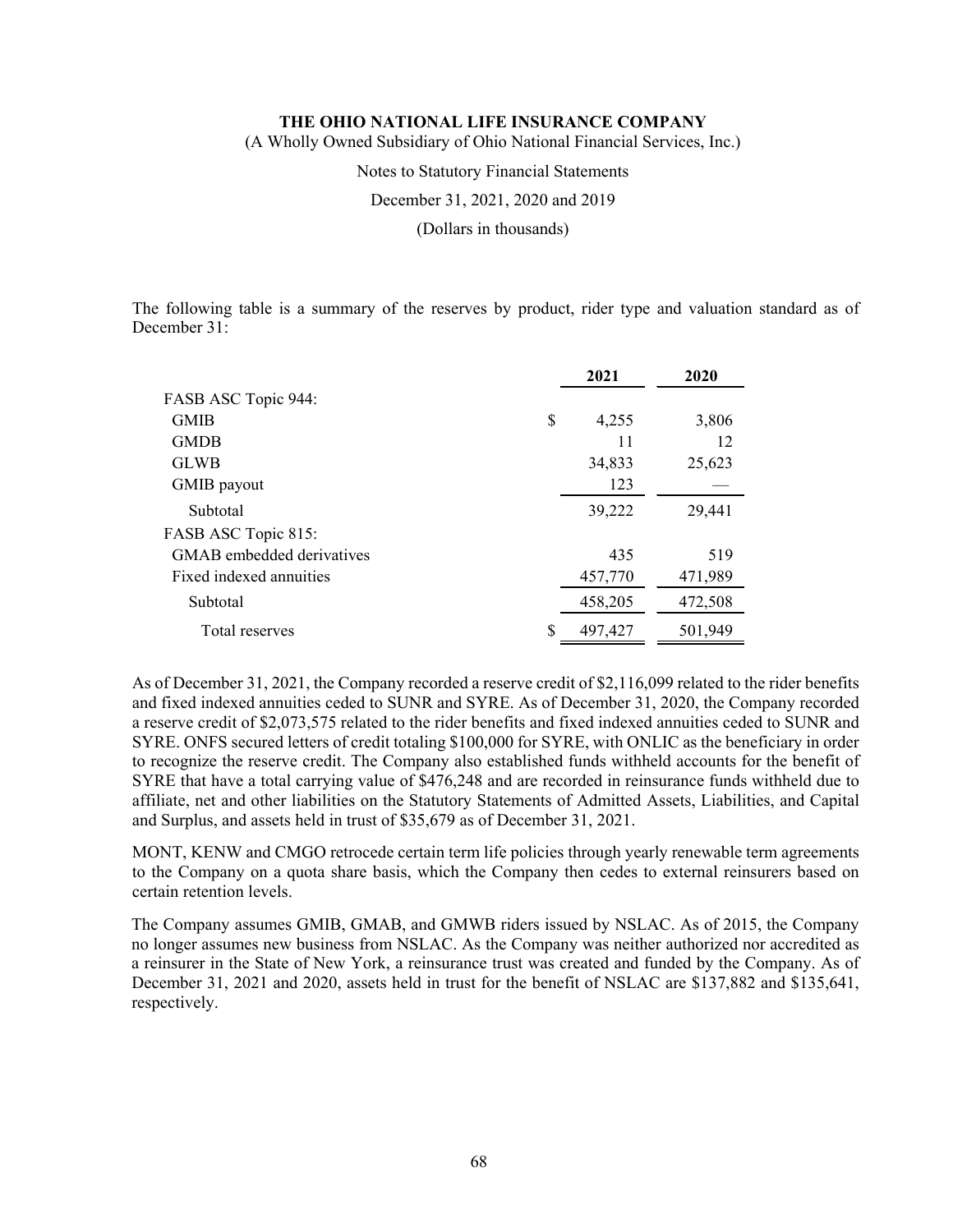(A Wholly Owned Subsidiary of Ohio National Financial Services, Inc.)

Notes to Statutory Financial Statements

December 31, 2021, 2020 and 2019

(Dollars in thousands)

Amounts in the accompanying statutory financial statements related to reinsurance agreements with affiliates in which the Company is the assuming party, are as follows for the years ended as of December 31:

|                                                                                | 2021          | 2020        | 2019    |
|--------------------------------------------------------------------------------|---------------|-------------|---------|
| <b>Statements of Operations:</b>                                               |               |             |         |
| Premiums assumed                                                               | \$<br>111,992 | 109,617     | 105,476 |
| Benefits incurred                                                              | 100,350       | 93,829      | 100,154 |
| Commission and expense allowance                                               | 4,445         | 4,440       | 4,441   |
|                                                                                | 2021          | <b>2020</b> |         |
| <b>Statements of Admitted Assets, Liabilities,</b><br>and Capital and Surplus: |               |             |         |
| Reserves for future policy benefits                                            | \$<br>972,192 | 973,770     |         |
| Policy and contract claims payable                                             | 25,228        | 17,500      |         |

### *Variable Annuity Reinsurance Agreements with SYRE and SUNR*

The details of the Company's annuity rider reinsurance agreements with SYRE and SUNR are detailed below. Effective July 1, 2021 a treaty amendment was executed with SUNR to reinsure certain base contracts associated with the riders already reinsured with SUNR.

### *GMIB and GMDB Riders Written After April 1, 2008*

In December 2008, the Company entered into a reinsurance agreement with SYRE to reinsure Annual Reset Death Benefit Riders ("ARDBR") and GMIB riders associated with variable annuity products written between April, 2008 and August, 2012. The treaty was amended to include new products issued beginning April 1, 2009. Under the agreement for contracts issued between April 1, 2008 and March 31, 2009, the Company retained the first 15% and reinsured to SYRE on an excess of loss basis the remaining 85% of the risk under its GMIB rider and the related ARDBR rider. For the above contracts, the Company reinsured to SYRE 100% of the risk for all riders listed above up to \$5 million per annuitant. Furthermore, SYRE was to pay a single adjusted GMIB claim amount when a GMIB policy annuitized.

Effective July 31, 2010, a treaty addendum was executed which effectively resulted in the extinguishment of the treaty above and the establishment of a new treaty. The new treaty resulted in the removal of the adjusted GMIB claim calculation that contains the one-time net settlement payment and in its place, a GMIB claim amount that covers the monthly GMIB benefit during the annuity payout. SYRE now accepts 100% of the risk for all GMIB and ARDBR riders up to \$5 million per annuitant.

Effective April 1, 2019, a treaty amendment was executed to recapture all Company-issued business previously ceded to SYRE. Effective April 1, 2019, the Company entered into a reinsurance agreement with SUNR to reinsure this business – a simultaneous transaction.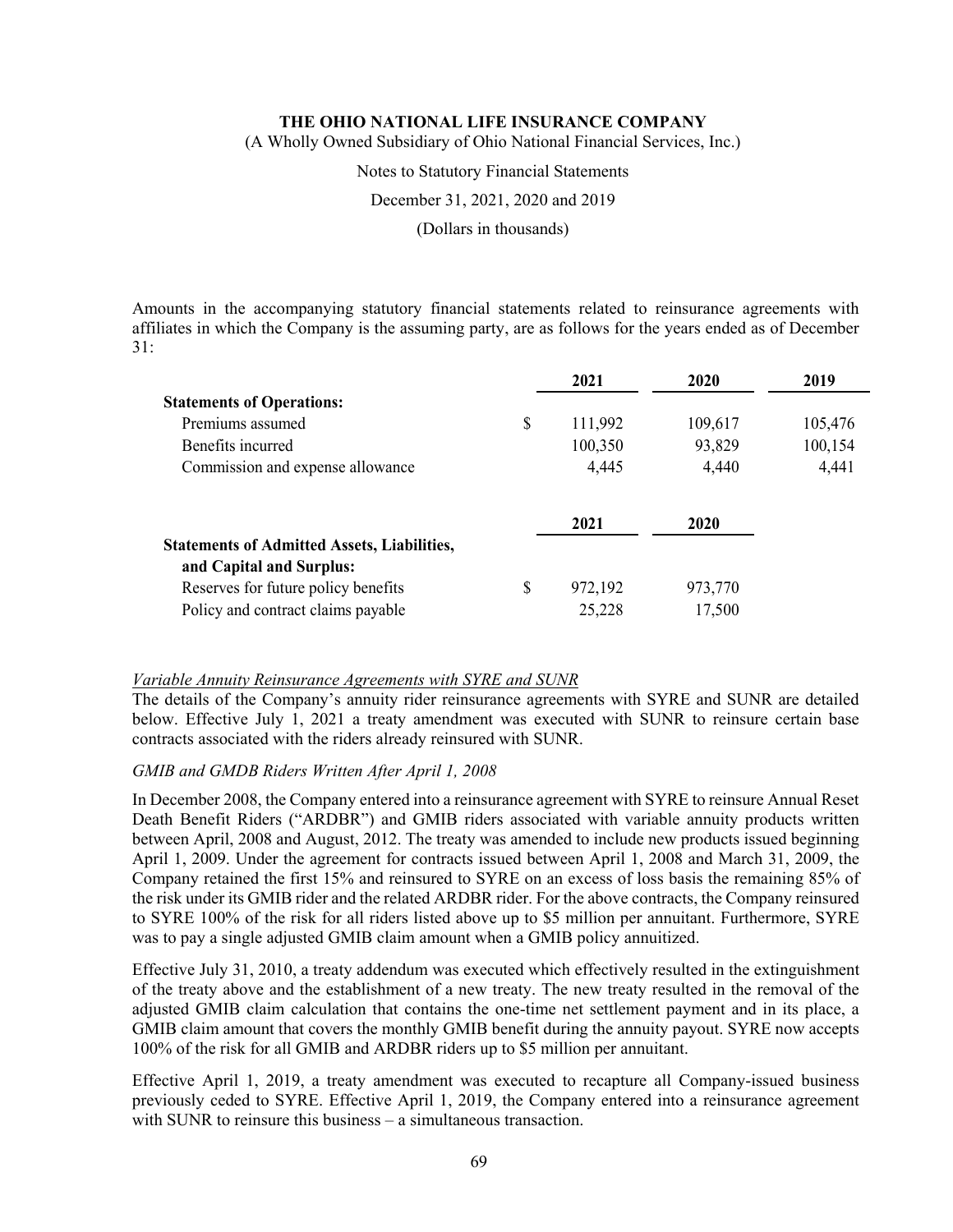(A Wholly Owned Subsidiary of Ohio National Financial Services, Inc.)

Notes to Statutory Financial Statements

December 31, 2021, 2020 and 2019

(Dollars in thousands)

# *GMIB and GMDB Riders Written Prior to April 1, 2008*

Effective November 30, 2011, the Company entered into a reinsurance agreement with SYRE to reinsure the claims in excess of limits established in a non-affiliated reinsurance agreement ("cap coverage") related to the GMIB riders associated with variable annuity products written on or after April 1, 2002 through March 31, 2008. Under the agreement, the cap coverage will have a deductible of \$100,000. The deductible will increase each year at the risk free rate defined by the one-year swap curve. The valuation date for the calculation of the fair value for the initial consideration was October 31, 2011.

Effective December 31, 2011, the Company entered into a reinsurance agreement with SYRE to reinsure the cap coverage related to the GMDB riders associated with variable annuity products written on or after July 1, 2005 but prior to April 1, 2008. Under the agreement, the cap coverage will have a deductible of \$35,000. The deductible will increase each year at the risk free rate defined by the one-year swap curve. The valuation date for the calculation of the fair value for the initial consideration was November 30, 2011.

Effective April 1, 2019, a treaty amendment was executed to recapture all Company-issued cap coverage previously ceded to SYRE. Effective April 1, 2019, the Company entered into a reinsurance agreement with SUNR to reinsure this business – a simultaneous transaction.

### *GLWB Riders*

Effective May 1, 2010, the Company replaced its GMIB rider with a GLWB rider (see Note 10) in connection with its variable annuity products for all new business written from this date. The Company reinsures 100% of all GLWB riders with SYRE.

Effective April 1, 2019, a treaty amendment was executed to recapture all Company-issued business previously ceded to SYRE. Effective April 1, 2019, the Company entered into a reinsurance agreement with SUNR to reinsure this business – a simultaneous transaction.

### *GMIB, GMDB, and GLWB Riders*

During December 2011, amendments were made to the SYRE reinsurance treaties for pre April 1, 2008 GMIB riders, post April 1, 2008 GMIB riders, GLWB riders and pre April 1, 2008 GMDB riders. The amendments provided SYRE with the option to convert the reinsurance treaties into a funds withheld ("FWH") arrangement in which the Company would engage in a hedging program under SYRE's direction and for the benefit of SYRE. The hedging performed by the Company for SYRE's benefit would be done in segregated FWH accounts. At the end of each quarter, SYRE will reimburse the Company for any hedging losses and expenses for operating the hedging program and SYRE will receive credit for any gains realized under the hedging program. The FWH amendments also state the responsibilities of the Company and SYRE as it relates to the margin requirements on the open derivative positions held in the FWH accounts. SYRE is responsible for reimbursing the Company for any cash held in a margin account related to a derivative program operated for the benefit of SYRE. The derivatives held by the Company for the benefit of SYRE in each segregated FWH account, as well as the cash held in a margin account related to the derivative program are considered the amounts withheld and are recorded as separate funds withheld liability (or asset if the derivative positions decrease) in other liabilities (assets) on the Statutory Statements of Admitted Assets, Liabilities, and Capital and Surplus. The change in the value of the FWH related to the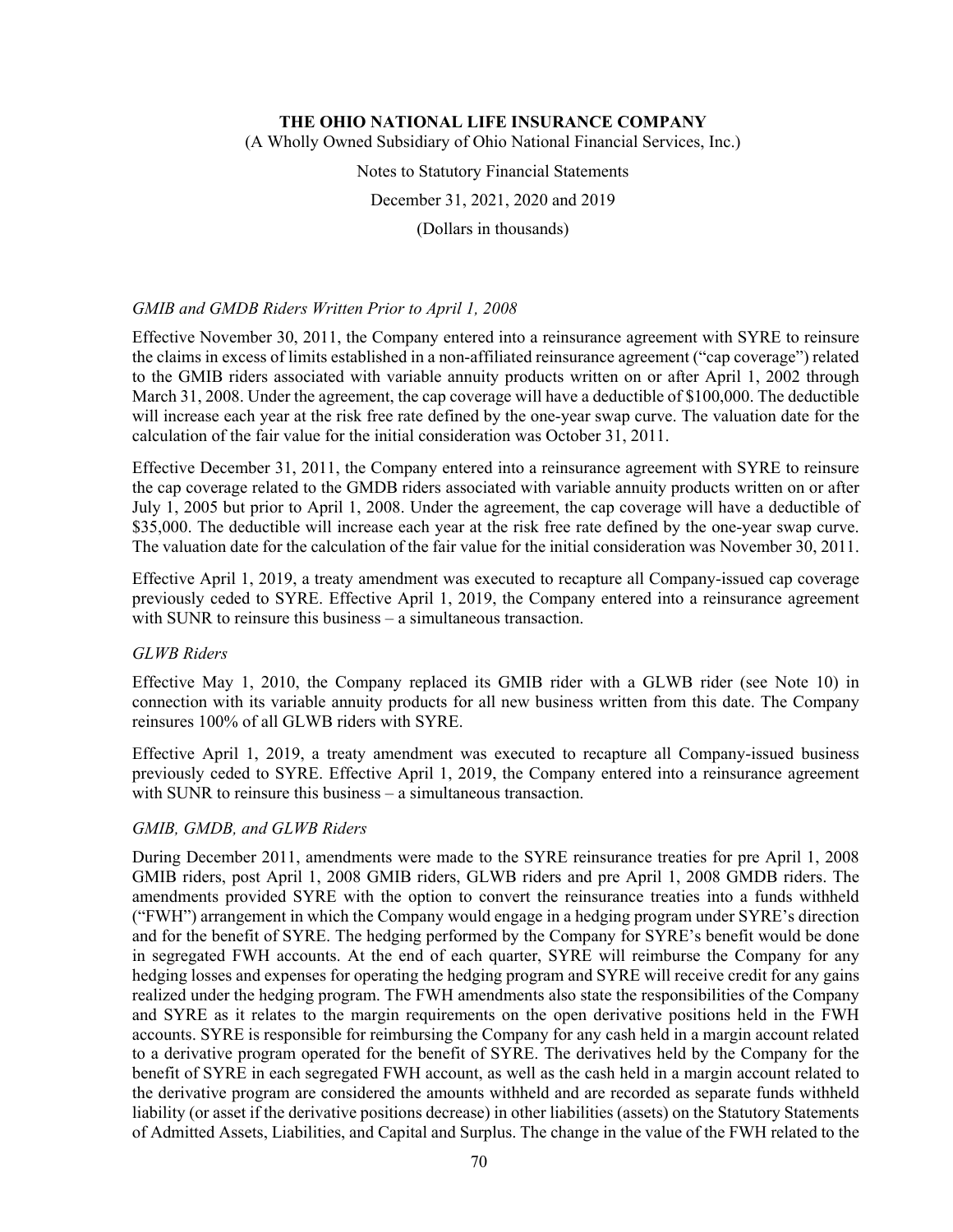(A Wholly Owned Subsidiary of Ohio National Financial Services, Inc.)

Notes to Statutory Financial Statements

December 31, 2021, 2020 and 2019

(Dollars in thousands)

derivative positions were recorded within derivative instruments in the Statutory Statements of Operations. As of December 31, 2011, the FWH option was elected by SYRE for the post April 1, 2008 GMIB riders and GLWB riders reinsurance treaties. As part of the initial FWH election, open derivative futures were sold from SYRE to the Company using the December 29, 2011 closing value of these positions of \$16,095.

Effective April 1, 2019, a treaty amendment was executed to recapture all Company-issued business previously ceded to SYRE. Effective April 1, 2019, the Company entered into a reinsurance agreement with SUNR to reinsure this business. These simultaneous transactions settled the remaining balances from the original SYRE treaty and amendments. The treaty between the Company and SUNR continues to contain a FWH arrangement.

### *GLWB Riders*

Effective May 1, 2013, the Company began selling a new 2013 Interest Sensitive GLWB rider (IS GLWB). An amendment was made to the SYRE GLWB reinsurance agreement to add these riders to the coverage. The Company cedes 30% of the benefit for this rider to SYRE for policies issued before January 1, 2018.

Effective April 1, 2019, a treaty amendment was executed to recapture all Company-issued business previously ceded to SYRE.

Effective April 1, 2019, the Company entered into a reinsurance agreement with SUNR to reinsure 30% of the benefit for policies issued before January 1, 2018 and 100% of the benefit for policies issued on or after January 1, 2018.

Effective October 1, 2021, a treaty amendment was executed to cede to SUNR the remaining 70% of the benefits for policies issued before January 1, 2018 that were previously ceded to an external third party reinsurer. The recapture of GLWB benefit riders from external reinsurers is discussed above.

# *GMDB Riders*

Effective April 1, 2019, the Company entered into an agreement with SUNR to reinsure all death benefit riders associated with variable annuity products, issued on or after January 1, 2001 that were not previously mentioned above. This excludes the Gain Enhancement Benefit (GEB and GEB Plus) riders.

### *GMAB/GPP Riders*

Certain variable annuity contracts include a GMAB rider. On the eighth or tenth anniversary, depending on the version of the rider, the policyholder's account value will increase to the amount of the initial deposit if the account value at that anniversary is less than the initial deposit.

Effective April 1, 2019, the Company entered into an agreement with SUNR to reinsure all Guaranteed Principal Protection Riders (GPP) associated with variable annuity products.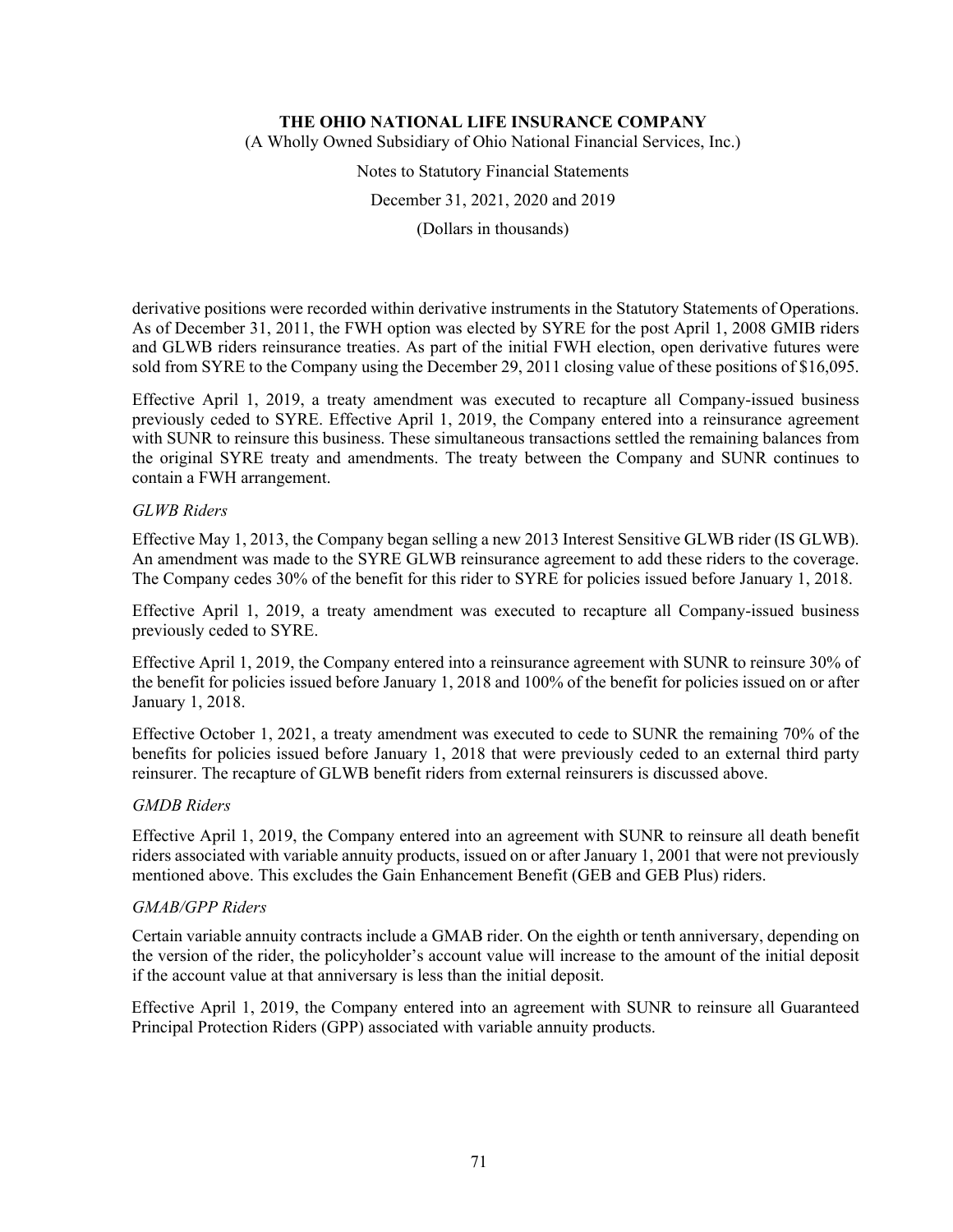(A Wholly Owned Subsidiary of Ohio National Financial Services, Inc.)

Notes to Statutory Financial Statements

December 31, 2021, 2020 and 2019

(Dollars in thousands)

Amounts in the accompanying statutory financial statements related to ceded variable annuity business to SUNR were as follows for the years ended December 31:

|                                                    | 2021           | 2020      | 2019    |
|----------------------------------------------------|----------------|-----------|---------|
| <b>Statements of Operations:</b>                   |                |           |         |
| Premiums and other considerations:                 |                |           |         |
| Life and annuity                                   | \$<br>556,911  | 148,236   | 873,589 |
| Modco - Premiums ceded                             | 17,847,442     |           |         |
| Modco - Ceded transfers                            | 21,781         |           |         |
| Modco - Reserve adjustment                         | (17, 847, 442) |           |         |
| M&E fees ceded                                     | 116,334        |           |         |
| Commission and expense allowance                   | (57, 655)      |           |         |
| Death and other benefits                           |                |           |         |
| Annuity benefits                                   | 91,753         | 54,151    | 32,416  |
| Modco - Benefits                                   | 974,011        |           |         |
| Modco - Ceded transfers                            | (952, 230)     |           |         |
|                                                    | 2021           | 2020      |         |
| <b>Statements of Admitted Assets, Liabilities,</b> |                |           |         |
| and Capital and Surplus:                           |                |           |         |
| Other admitted assets:                             |                |           |         |
| Reinsurance recoverable                            | \$<br>73,989   | 1,410     |         |
| Receivable from affiliate                          |                | 142       |         |
| Reserves for future policy benefits                | 1,540,012      | 1,479,788 |         |
| Other liabilities:                                 |                |           |         |
| Premiums payable                                   | 44,720         | 12,205    |         |
| Reinsurance payable                                | 105,418        |           |         |
| FWH under reinsurance:                             |                |           |         |
| Margin account                                     | 51,713         | 19,821    |         |
| Unrealized losses derivative instrument            |                | (3,866)   |         |
| Capital and surplus:                               |                |           |         |
| Unassigned surplus:                                |                |           |         |
| Unrealized losses derivative instrument            | 71,848         | 98,026    |         |

72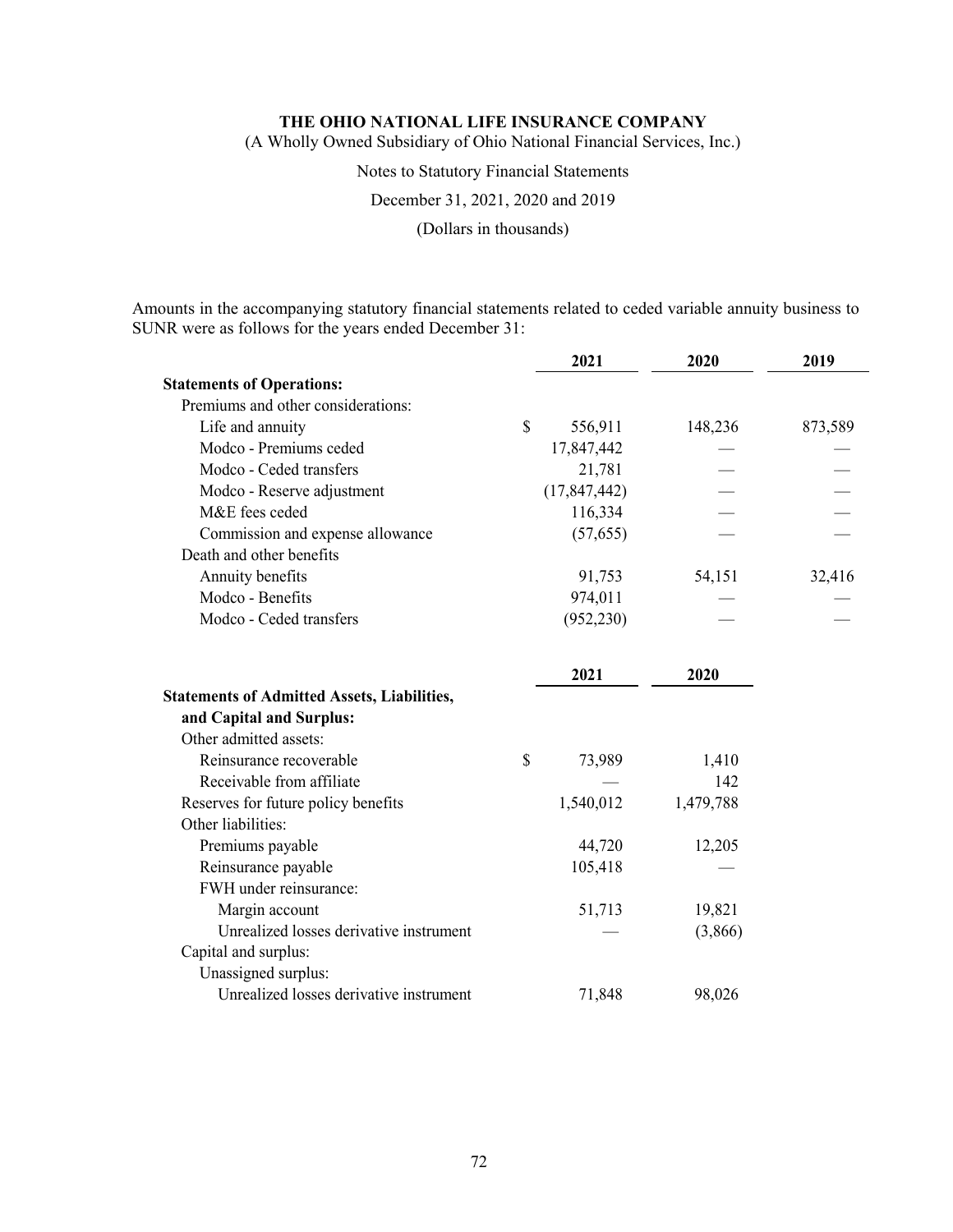(A Wholly Owned Subsidiary of Ohio National Financial Services, Inc.)

Notes to Statutory Financial Statements

December 31, 2021, 2020 and 2019

(Dollars in thousands)

Amounts in the accompanying statutory financial statements related to ceded variable annuity business to SYRE were as follows for the years ended December 31:

|                                                    | 2021                 | 2020   | 2019       |
|----------------------------------------------------|----------------------|--------|------------|
| <b>Statements of Operations:</b>                   |                      |        |            |
| Premiums and other considerations                  | \$<br>2,620          | 2,613  | (423, 054) |
| Death and other benefits                           | 37                   | 83     | 2,294      |
|                                                    | 2021                 | 2020   |            |
| <b>Statements of Admitted Assets, Liabilities,</b> |                      |        |            |
| and Capital and Surplus:                           |                      |        |            |
| Other admitted assets:                             |                      |        |            |
| Reinsurance recoverable                            | \$<br>$\mathfrak{D}$ |        |            |
| Reserves for future policy benefits                | 18,969               | 28,013 |            |
| Other liabilities:                                 |                      |        |            |
| Premiums payable                                   | 219                  | 219    |            |
|                                                    |                      |        |            |

#### *Fixed Indexed Annuity Reinsurance Agreements with SYRE*

Effective January 2018, the Company entered into a 100% coinsurance funds withheld reinsurance agreement with SYRE to reinsure the exchange program fixed indexed annuities and associated GLWB riders offered to certain policyholders of variable annuities with the GMIB rider. This exchange program was available for the period from January 2, 2018 through April 6, 2018, and for the period from June 4, 2018 through September 7, 2018 in the state of California.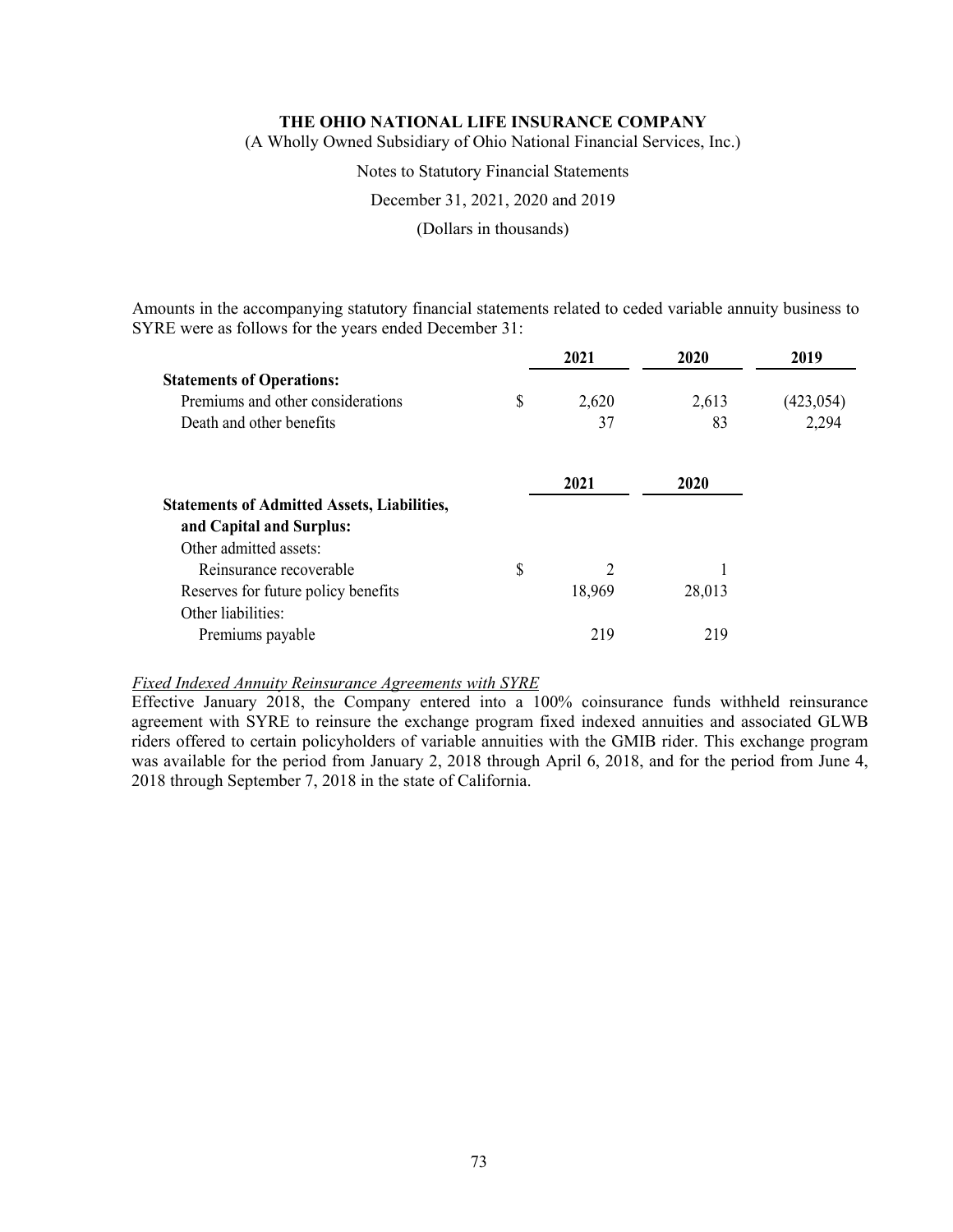(A Wholly Owned Subsidiary of Ohio National Financial Services, Inc.)

Notes to Statutory Financial Statements

December 31, 2021, 2020 and 2019

(Dollars in thousands)

Amounts in the accompanying statutory financial statements related to ceded fixed indexed annuity business to SYRE were as follows for the year ended December 31:

|                                                    |    | 2021    | 2020     | 2019  |
|----------------------------------------------------|----|---------|----------|-------|
| <b>Statements of Operations:</b>                   |    |         |          |       |
| Premiums and other considerations                  |    |         |          |       |
| <b>Annuity Fees</b>                                | \$ | 5,762   | 5,630    | 5,488 |
| Commissions and expense allowances                 |    | (1,879) |          |       |
| Death and other benefits                           |    | 35,026  | 2,778    | 2,223 |
|                                                    |    | 2021    | 2020     |       |
| <b>Statements of Admitted Assets, Liabilities,</b> |    |         |          |       |
| and Capital and Surplus:                           |    |         |          |       |
| Reserves for future policy benefits                | S  | 557,119 | 565,774  |       |
| Other liabilities:                                 |    |         |          |       |
| Reinsurance payable                                |    | 5,650   |          |       |
| FWH under reinsurance:                             |    |         |          |       |
| Assets Payable to Affiliate                        |    | 476,248 | 481,935  |       |
| Capital and surplus:                               |    |         |          |       |
| Unassigned surplus:                                |    |         |          |       |
| Unrealized (gains) losses derivative instrument    |    | (4,260) | (11,299) |       |

#### **(14) Bank Line of Credit**

In April 2016, ONFS obtained a \$525,000 senior unsecured, syndicated credit facility. The credit facility was established for the purpose of issuing letters of credit and loans for general corporate purposes and matured in April 2021. In March 2017, ONFS increased this credit facility by \$50,000 to \$575,000. In March 2018, ONFS increased this credit facility by \$325,000 to \$900,000. The credit facility now matures in March 2023. During 2021, this facility was closed.

ONFS utilized \$110,000 of this facility as of December 31, 2020, to secure a letter of credit for SYRE, with the Company as the beneficiary, in order to recognize reserve credit under statutory accounting principles. This facility was closed during 2021.

On March 30, 2020, ONFS entered into a \$200,000, 364-day letter of credit facility with a group of banks in order to finance and support the reserve requirements of the Company, SYRE and SUNR. The Company and SUNR are the only beneficiaries of the related letters of credit. In June 2020, ONFS increased this facility by \$100,000 to \$300,000. This facility was not utilized by, or for the benefit of, the Company as of December 31, 2020. This facility was not renewed and terminated in 2021.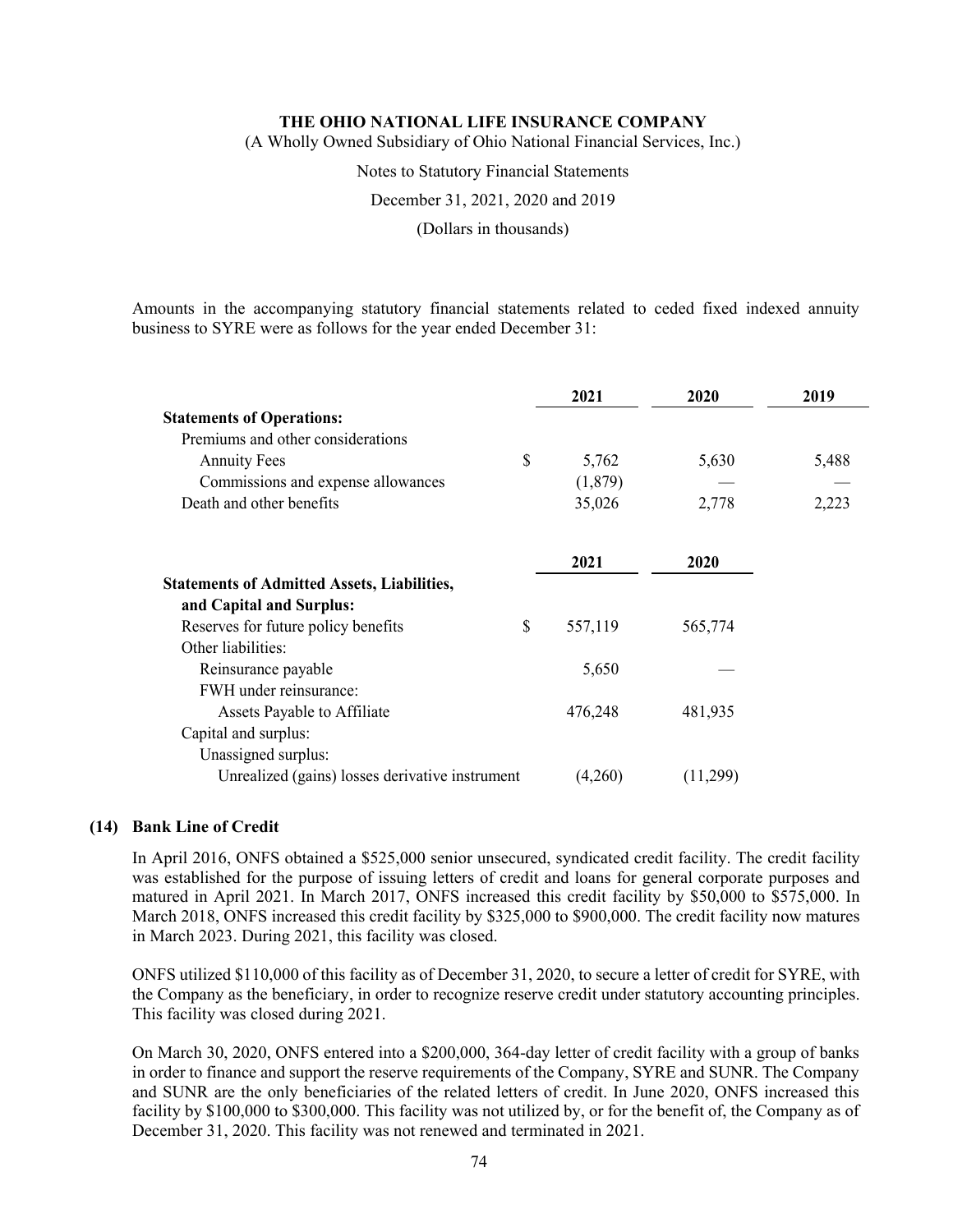(A Wholly Owned Subsidiary of Ohio National Financial Services, Inc.)

Notes to Statutory Financial Statements

December 31, 2021, 2020 and 2019

(Dollars in thousands)

On December 31, 2019, ONFS entered into a \$50,000, 364-day letter of credit facility with two banks in order to finance and to support the reserve requirements of SYRE, ONLIC and SUNR. ONLIC and SUNR are the only beneficiaries of the related letters of credit. On December 28, 2020, this facility was renewed for ninety days and matures on March 29, 2021. This facility was not utilized by or for the benefit of the Company as of December 31, 2020. This facility was not renewed and terminated in 2021.

On May 7, 2021, ONFS entered into a \$1,500,000 senior unsecured, syndicated credit facility. The credit facility is established for the purpose of issuing letters of credit and loans for general corporate purposes and will mature in May 2026. Letters of credit can be issued up to the maximum credit facility, however loans under the credit facility are limited to \$500,000 with total combined amounts not to exceed \$1,500,000.

ONFS utilized \$100,000 of this facility as of December 31, 2021 to secure a letter of credit for SYRE, with the Company as the beneficiary, in order to recognize reserve credit under statutory accounting principles.

There was no interest or fees paid by the Company on these lines of credit in 2021, 2020 or 2019.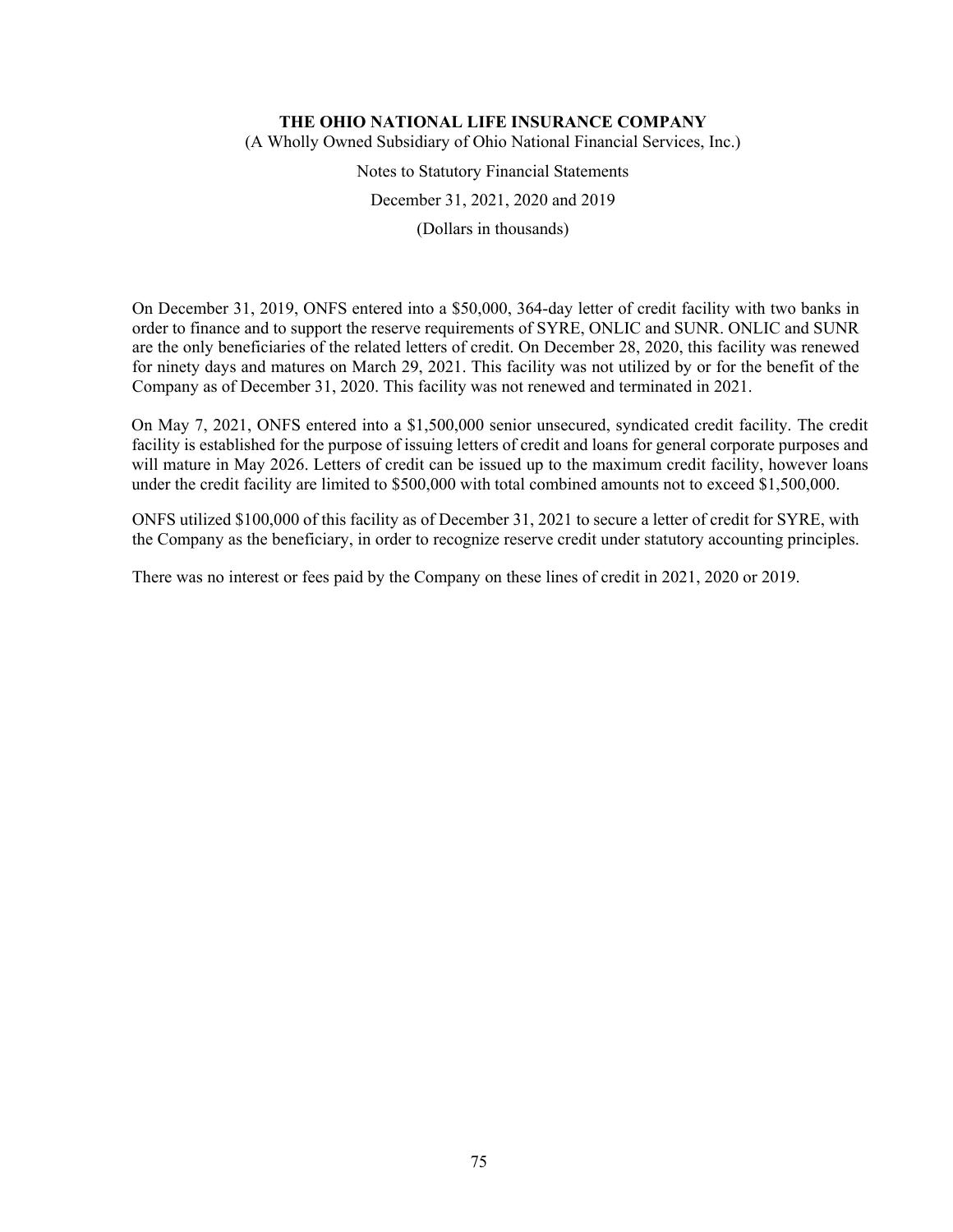(A Wholly Owned Subsidiary of Ohio National Financial Services, Inc.)

## Notes to Statutory Financial Statements

December 31, 2021, 2020 and 2019

(Dollars in thousands)

# **(15) Income Taxes**

The Company provides for deferred tax assets in accordance with the NAIC issued guidance. The components of the net admitted deferred tax asset, including those certain deferred tax assets and deferred tax liabilities, recognized in the Company's Statutory Statements of Admitted Assets, Liabilities, and Capital and Surplus as of December 31 are as follows:

|                                           | Ordinary |           | Capital  | <b>Total</b> |  |
|-------------------------------------------|----------|-----------|----------|--------------|--|
| 2021                                      |          |           |          |              |  |
| Gross deferred tax assets                 | \$       | 194,098   | 714      | 194,812      |  |
| Statutory valuation allowance adjustments |          |           |          |              |  |
| Adjusted gross deferred tax assets        |          | 194,098   | 714      | 194,812      |  |
| Nonadmitted deferred tax assets           |          | (22, 478) |          | (22, 478)    |  |
| Admitted deferred tax assets              |          | 171,620   | 714      | 172,334      |  |
| Deferred tax liabilities                  |          | (49, 806) | (2, 553) | (52, 359)    |  |
| Admitted deferred tax assets, net         | \$       | 121,814   | (1, 839) | 119,975      |  |
| 2020                                      |          |           |          |              |  |
| Gross deferred tax assets                 | \$       | 232,804   | 2,405    | 235,209      |  |
| Statutory valuation allowance adjustments |          |           |          |              |  |
| Adjusted gross deferred tax assets        |          | 232,804   | 2,405    | 235,209      |  |
| Nonadmitted deferred tax assets           |          | (79,002)  | (2,405)  | (81, 407)    |  |
| Admitted deferred tax assets              |          | 153,802   |          | 153,802      |  |
| Deferred tax liabilities                  |          | (42, 256) |          | (42, 256)    |  |
| Admitted deferred tax assets, net         | \$       | 111,546   |          | 111,546      |  |
| Change                                    |          |           |          |              |  |
| Gross deferred tax assets                 | \$       | (38,706)  | (1,691)  | (40, 397)    |  |
| Statutory valuation allowance adjustments |          |           |          |              |  |
| Adjusted gross deferred tax assets        |          | (38,706)  | (1,691)  | (40, 397)    |  |
| Nonadmitted deferred tax assets           |          | 56,524    | 2,405    | 58,929       |  |
| Admitted deferred tax assets              |          | 17,818    | 714      | 18,532       |  |
| Deferred tax liabilities                  |          | (7, 550)  | (2, 553) | (10, 103)    |  |
| Admitted deferred tax assets, net         | \$       | 10,268    | (1, 839) | 8,429        |  |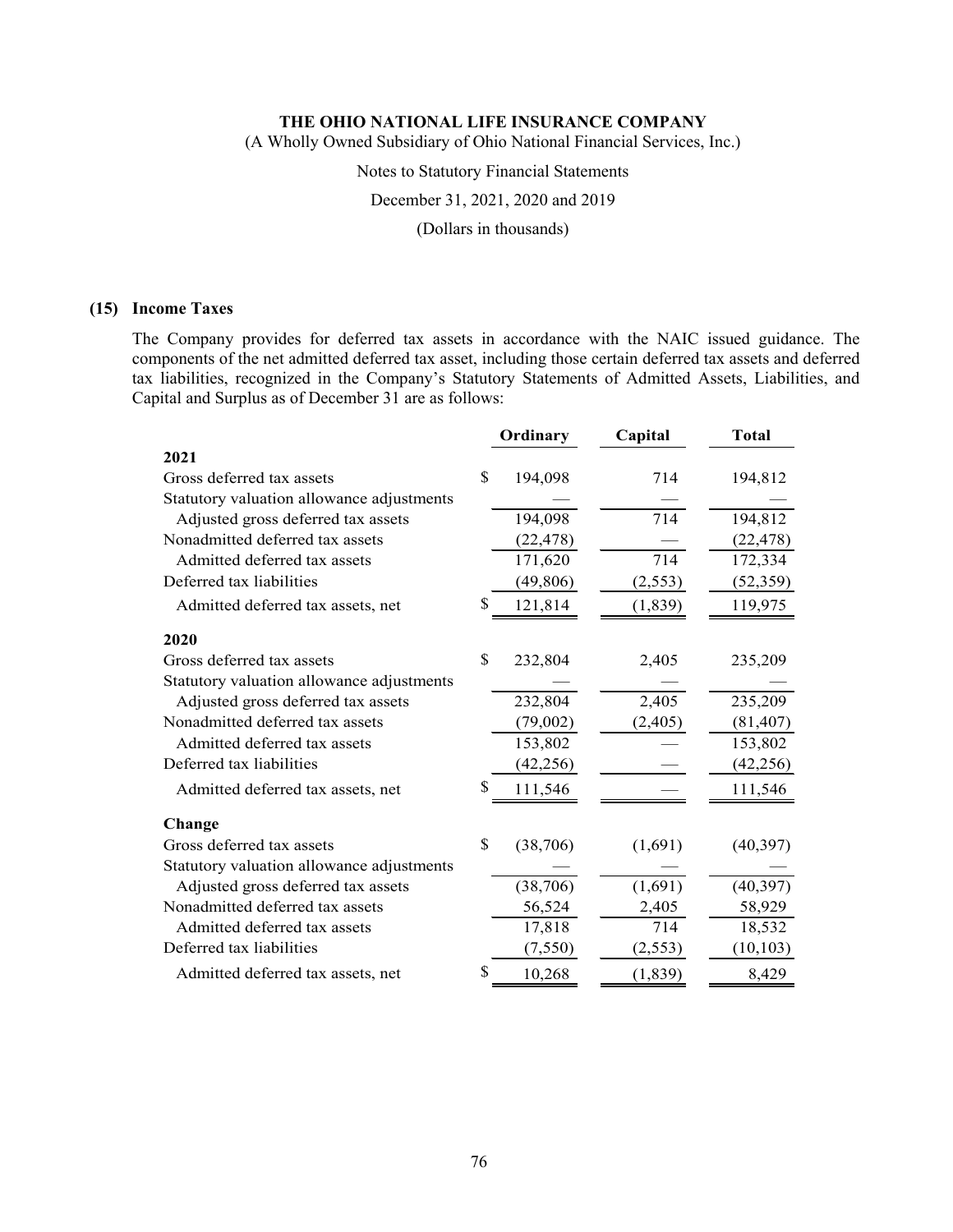(A Wholly Owned Subsidiary of Ohio National Financial Services, Inc.)

### Notes to Statutory Financial Statements

December 31, 2021, 2020 and 2019

(Dollars in thousands)

The amount of gross deferred tax assets admitted under each component and the resulting increased amount by tax character as of December 31 are as follows:

|                                                                                                               |    | Ordinary | Capital | <b>Total</b> |
|---------------------------------------------------------------------------------------------------------------|----|----------|---------|--------------|
| 2021                                                                                                          |    |          |         |              |
| Federal income taxes paid in prior years recoverable through loss<br>carrybacks                               | \$ |          |         |              |
| Adjusted gross deferred tax assets expected to be realized after                                              |    |          |         |              |
| application of the threshold limitations:                                                                     |    |          |         |              |
| (1) Adjusted gross deferred tax assets expected to be realized                                                |    |          |         |              |
| following the balance sheet date                                                                              |    | N/A      | N/A     | 119,975      |
| (2) Adjusted gross deferred tax assets allowed per limitation threshold                                       |    | N/A      | N/A     | 200,296      |
| Lesser of $(1)$ or $(2)$                                                                                      |    | 119,975  |         | 119,975      |
| Deferred tax liabilities                                                                                      |    | 49,806   | 2,553   | 52,359       |
| Admitted deferred tax assets                                                                                  | \$ | 169,781  | 2,553   | 172,334      |
| 2020                                                                                                          |    |          |         |              |
| Federal income taxes paid in prior years recoverable through loss                                             |    |          |         |              |
| carrybacks                                                                                                    | \$ |          |         |              |
| Adjusted gross deferred tax assets expected to be realized after                                              |    |          |         |              |
| application of the threshold limitations:                                                                     |    |          |         |              |
| (1) Adjusted gross deferred tax assets expected to be realized                                                |    |          |         |              |
| following the balance sheet date                                                                              |    | N/A      | N/A     | 11,546       |
| (2) Adjusted gross deferred tax assets allowed per limitation threshold                                       |    | N/A      | N/A     | 145,010      |
| Lesser of $(1)$ or $(2)$                                                                                      |    | 111,546  |         | 111,546      |
| Deferred tax liabilities                                                                                      |    | 42,256   |         | 42,256       |
| Admitted deferred tax assets                                                                                  | S  | 153,802  |         | 153,802      |
| Change                                                                                                        |    |          |         |              |
| Federal income taxes paid in prior years recoverable through loss                                             |    |          |         |              |
| carrybacks                                                                                                    | \$ |          |         |              |
| Adjusted gross deferred tax assets expected to be realized after<br>application of the threshold limitations: |    |          |         |              |
| (1) Adjusted gross deferred tax assets expected to be realized                                                |    |          |         |              |
| following the balance sheet date                                                                              |    | N/A      | N/A     | 108,429      |
| (2) Adjusted gross deferred tax assets allowed per limitation threshold                                       |    | N/A      | N/A     | 55,286       |
| Lesser of $(1)$ or $(2)$                                                                                      |    | 8,429    |         | 8,429        |
| Deferred tax liabilities                                                                                      |    | 7,550    | 2,553   | 10,103       |
| Admitted deferred tax assets                                                                                  | S  | 15,979   | 2,553   | 18,532       |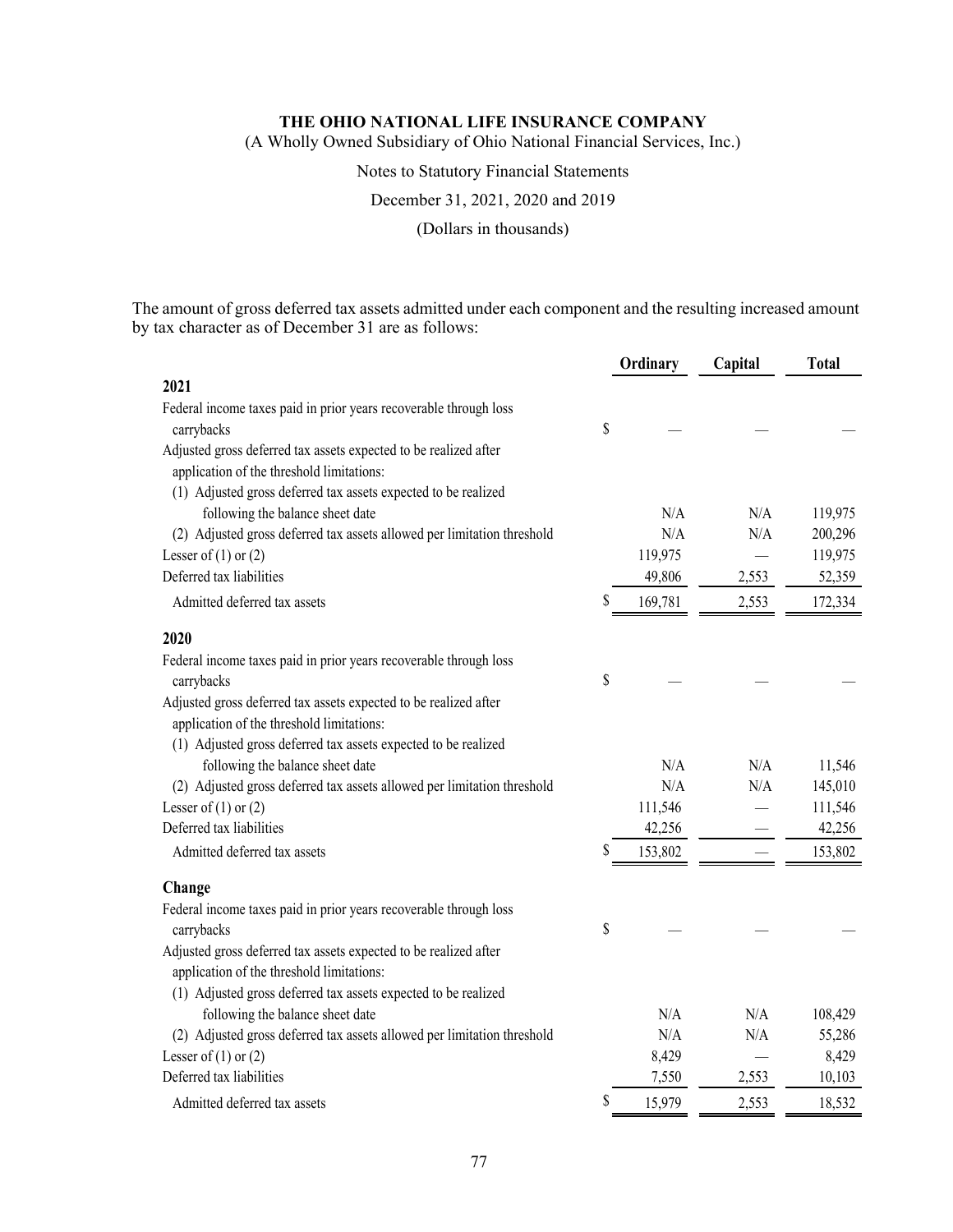(A Wholly Owned Subsidiary of Ohio National Financial Services, Inc.)

Notes to Statutory Financial Statements

December 31, 2021, 2020 and 2019

(Dollars in thousands)

The ratios used for threshold limitation (for SSAP 101 Paragraph 11b) as of December 31 are as follows:

|                                                                                                                                                            |   | 2021      | 2020      | Change  |
|------------------------------------------------------------------------------------------------------------------------------------------------------------|---|-----------|-----------|---------|
| Ratio percentage used to determine the recovery period<br>and threshold limitation amount in above adjusted<br>gross deferred tax assets                   |   | 1,156.52% | 792.17%   | 364.35% |
| Amount of adjusted capital and surplus used to<br>determine the recovery period threshold limitation<br>amount in above adjusted gross deferred tax assets | S | 1,353,153 | 1,092,306 | 260,847 |

The impact of tax-planning strategies as a percentage of adjusted gross and net admitted deferred tax assets as of December 31 are as follows:

|                                              | Ordinary | Capital         | <b>Total</b> |
|----------------------------------------------|----------|-----------------|--------------|
| 2021                                         |          |                 |              |
| Adjusted gross deferred tax assets:          |          |                 |              |
| (Percentage of total adjusted gross deferred |          |                 |              |
| tax assets)                                  | $-$ %    | $- \frac{9}{6}$ | $-$ %        |
| Net admitted gross deferred tax assets:      |          |                 |              |
| (Percentage of total net admitted adjusted   |          |                 |              |
| gross deferred tax assets)                   | 25.70%   | $0.00\%$        | 25.70%       |
| 2020                                         |          |                 |              |
| Adjusted gross deferred tax assets:          |          |                 |              |
| (Percentage of total adjusted gross deferred |          |                 |              |
| tax assets)                                  | $-$ %    | $1.02\%$        | $1.02\%$     |
| Net admitted gross deferred tax assets:      |          |                 |              |
| (Percentage of total net admitted adjusted   |          |                 |              |
| gross deferred tax assets)                   | $0.00\%$ | $0.00\%$        | $0.00\%$     |
| Change                                       |          |                 |              |
| Adjusted gross deferred tax assets:          |          |                 |              |
| (Percentage of total adjusted gross deferred |          |                 |              |
| tax assets)                                  | $-$ %    | $(1.02)\%$      | $(1.02)\%$   |
| Net admitted gross deferred tax assets:      |          |                 |              |
| (Percentage of total net admitted adjusted   |          |                 |              |
| gross deferred tax assets)                   | 25.70%   | $0.00\%$        | 25.70%       |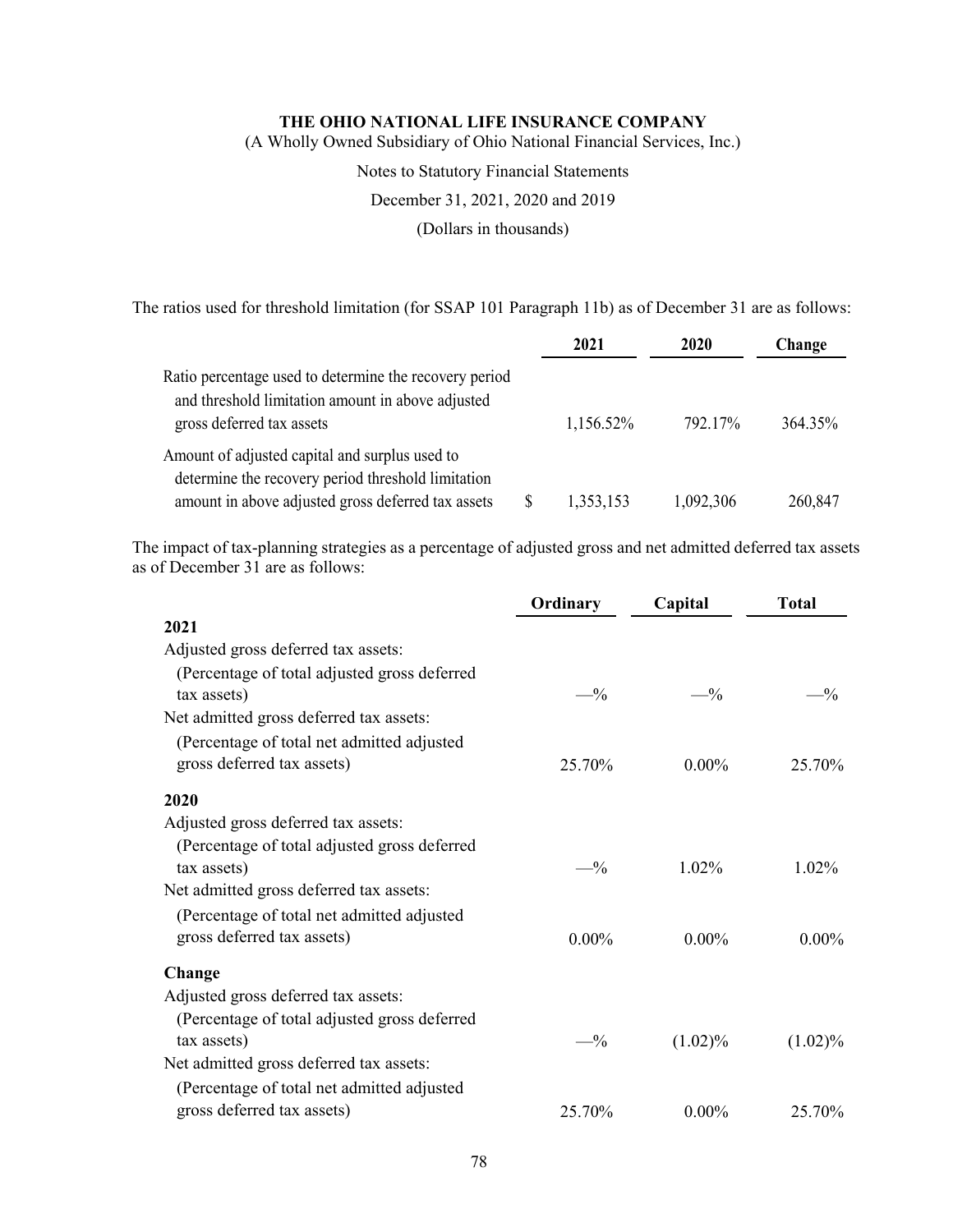(A Wholly Owned Subsidiary of Ohio National Financial Services, Inc.)

Notes to Statutory Financial Statements

December 31, 2021, 2020 and 2019

(Dollars in thousands)

The Company's tax planning strategies do not include the use of reinsurance tax planning strategies.

There are no temporary differences for which deferred tax liabilities are not recognized.

The provisions for current tax expenses on earnings for years ended December 31 are as follows:

|                                                              | 2021      | 2020    | 2019     |
|--------------------------------------------------------------|-----------|---------|----------|
| Current year federal tax (benefit) expense - ordinary income | (55, 188) | 34,224  | (88,213) |
| Current year foreign tax (benefit) expense - ordinary income |           |         |          |
| Subtotal                                                     | (55,188)  | 34,224  | (88,213) |
| Current year tax expense - net realized capital gains        | 7,879     | (1,292) | 25,920   |
| Utilization of capital loss carry forwards                   |           |         |          |
| Other                                                        |           |         |          |
| Federal and foreign income taxes incurred                    | (47,309)  | 32,932  | (62,293) |

The tax effects of temporary differences that give rise to significant components of the net deferred tax assets as of December 31 are as follows:

|                                          |              |          |           | Change<br>from 2020 | Change    |
|------------------------------------------|--------------|----------|-----------|---------------------|-----------|
| Deferred tax assets:                     | 2021         | 2020     | 2019      |                     | from 2019 |
| Ordinary:                                |              |          |           |                     |           |
| Policyholder reserves                    | \$<br>85,101 | 66,917   | 69,151    | 18,184              | (2,234)   |
| Investments                              | 2,148        | 168      | 3,611     | 1,980               | (3, 443)  |
| Deferred acquisition costs               | 66,905       | 63,162   | 59,240    | 3,743               | 3,922     |
| Policyholder dividends accrued           | 10,068       | 21,384   | 23,071    | (11,316)            | (1,687)   |
| Compensation and benefit accruals        | 11,360       | 16,653   | 16,223    | (5,293)             | 430       |
| Tax credit carry-forward                 | 2,324        | 45,963   | 38,815    | (43, 639)           | 7,148     |
| Section 807(f) reserves                  | 8,835        | 10,437   | 8,393     | (1,602)             | 2,044     |
| Net operating loss carryforward          |              |          |           |                     |           |
| Nonadmitted asset                        | 3,091        | 4,216    | 4,674     | (1,125)             | (458)     |
| Other                                    | 4,266        | 3,904    | 3,673     | 362                 | 231       |
| Ordinary deferred tax assets             | 194,098      | 232,804  | 226,851   | (38, 706)           | 5,953     |
| Statutory valuation allowance adjustment |              |          |           |                     |           |
| Nonadmitted ordinary deferred tax assets | (22, 478)    | (79,002) | (54, 528) | 56,524              | (24, 474) |
| Admitted ordinary deferred tax assets    | 171,620      | 153,802  | 172,323   | 17,818              | (18, 521) |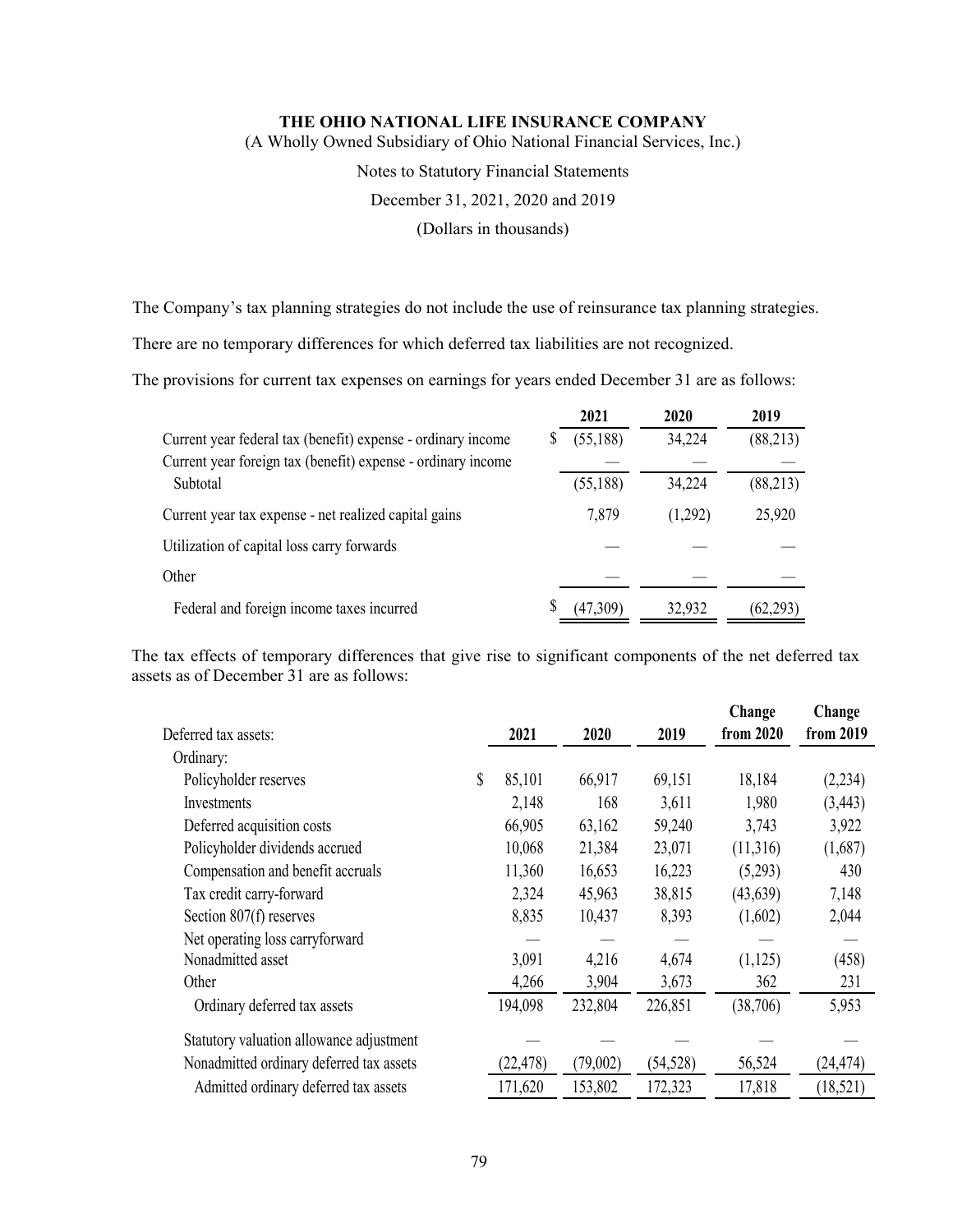(A Wholly Owned Subsidiary of Ohio National Financial Services, Inc.)

## Notes to Statutory Financial Statements

#### December 31, 2021, 2020 and 2019

#### (Dollars in thousands)

| Deferred tax assets (continued):              |   | 2021    | 2020    | 2019    | Change<br>from 2020 | Change<br>from 2019 |
|-----------------------------------------------|---|---------|---------|---------|---------------------|---------------------|
| Capital:                                      |   |         |         |         |                     |                     |
| Investments                                   |   | 714     | 2,405   | 3,386   | (1,691)             | (981)               |
| Net capital loss carryforward                 |   |         |         |         |                     |                     |
| Capital deferred tax assets                   |   | 714     | 2,405   | 3,386   | (1,691)             | (981)               |
| Statutory valuation allowance adjustment      |   |         |         |         |                     |                     |
| Nonadmitted capital deferred tax assets       |   |         | (2,405) | (100)   | 2,405               | (2,305)             |
| Admitted capital deferred tax assets          |   | 714     |         | 3,286   | 714                 | (3,286)             |
| Admitted deferred tax assets                  |   | 172,334 | 153,802 | 175,609 | 18,532              | (21, 807)           |
| Deferred tax liabilities:                     |   |         |         |         |                     |                     |
| Ordinary:                                     |   |         |         |         |                     |                     |
| Investments                                   |   | 3,481   | 330     | 9,662   | 3,151               | (9,332)             |
| Section 807(f) reserves                       |   | 12,780  | 6,474   | 7,322   | 6,306               | (848)               |
| Deferred and uncollected premium              |   | 20,762  | 20,401  | 18,930  | 361                 | 1,471               |
| Policyholder reserves - tax reform transition |   | 11,943  | 14,929  | 17,915  | (2,986)             | (2,986)             |
| Other                                         |   | 840     | 122     | 684     | 718                 | (562)               |
| Ordinary deferred tax liabilities             |   | 49,806  | 42,256  | 54,513  | 7,550               | (12,257)            |
| Capital:                                      |   |         |         |         |                     |                     |
| Investments                                   |   | 2,553   |         |         | 2,553               |                     |
| Subtotal                                      |   | 2,553   |         |         | 2,553               |                     |
| Deferred tax liabilities                      |   | 52,359  | 42,256  | 54,513  | 10,103              | (12,257)            |
| Admitted deferred tax assets, net             | S | 119,975 | 111,546 | 121,096 | 8,429               | (9,550)             |

There was no statutory valuation allowance adjustment to gross deferred tax assets or net change in the total valuation allowance adjustments as of, and for the periods ended, December 31, 2021 and 2020.

The realization of the deferred tax asset is dependent upon the Company's ability to generate sufficient taxable income in future periods. Based on historical results and the prospects for future operations, management anticipates that it is more likely than not that future taxable income will be sufficient for the realization of the remaining deferred tax assets.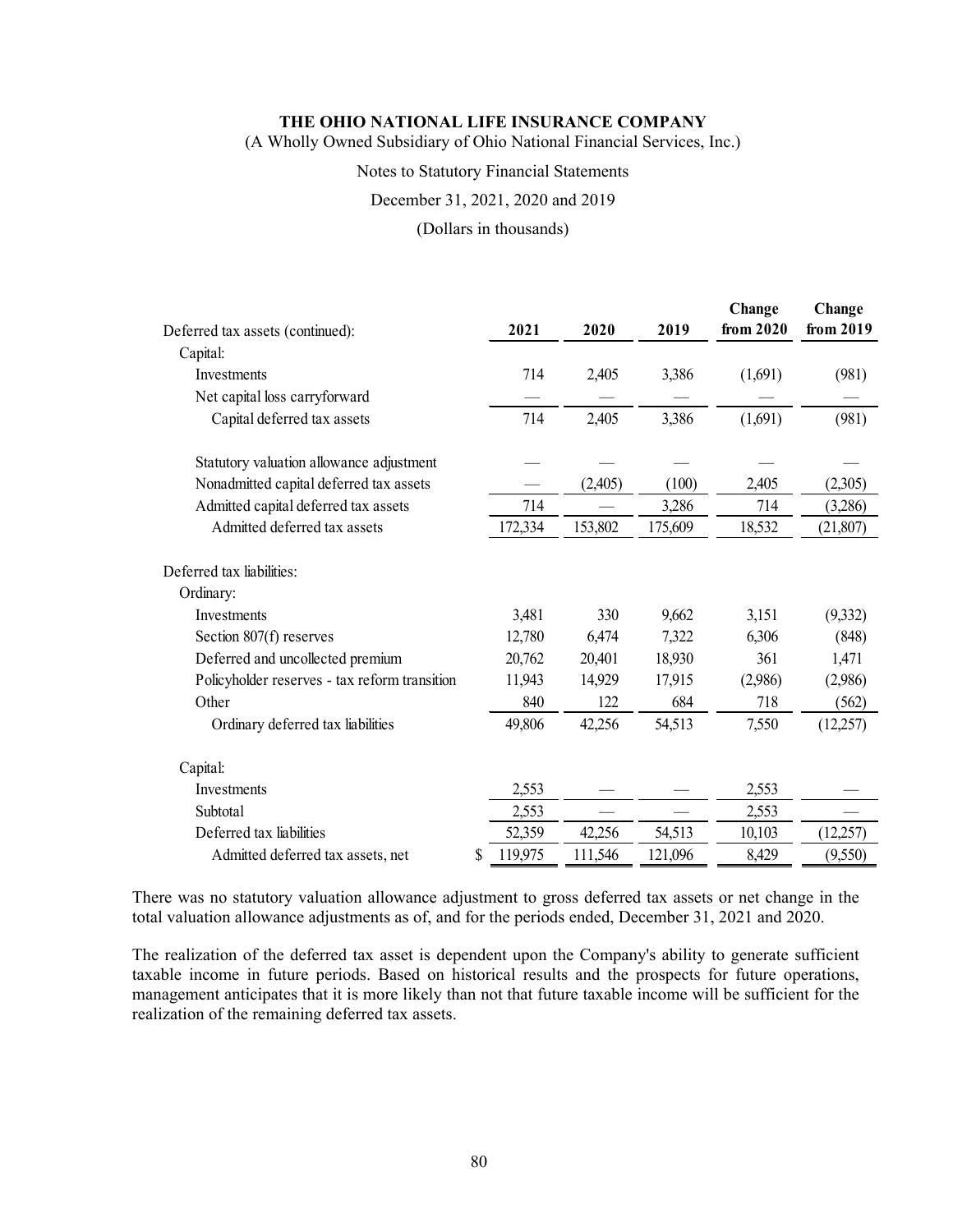(A Wholly Owned Subsidiary of Ohio National Financial Services, Inc.)

Notes to Statutory Financial Statements

December 31, 2021, 2020 and 2019

(Dollars in thousands)

The change in the net deferred income taxes of December 31 is comprised of the following:

|                                                                     |   |           |           |           | Change    | Change    |
|---------------------------------------------------------------------|---|-----------|-----------|-----------|-----------|-----------|
|                                                                     |   | 2021      | 2020      | 2019      | from 2020 | from 2019 |
| Total deferred tax assets                                           | S | 194,812   | 235,209   | 230,237   | (40,397)  | 4,972     |
| Total deferred tax liabilities                                      |   | (52, 359) | (42, 256) | (54, 513) | (10, 103) | 12,257    |
| Net deferred tax assets                                             |   | 142,453   | 192,953   | 175,724   | (50, 500) | 17,229    |
| Statutory valuation allowance adjustment                            |   |           |           |           |           |           |
| Net deferred tax assets                                             |   | 142,453   | 192,953   | 175,724   | (50, 500) | 17,229    |
| Tax effect of unrealized losses                                     |   | (484)     | 3,758     | 10,102    | (4,242)   | (6,344)   |
| Statutory valuation allowance adjustment<br>allocated to unrealized |   |           |           |           |           |           |
| Change in net deferred income taxes                                 |   | 141,969   | 196,711   | 185,826   | (54, 742) | 10,885    |

The provision for federal income taxes incurred is different from that which would be obtained by applying the statutory federal income tax rate to income before income taxes. The significant tax effects causing this difference for the years ended December 31 are as follows:

|                                            |     | 2021      | 2020      | 2019      |
|--------------------------------------------|-----|-----------|-----------|-----------|
| Income before taxes                        | \$. | 76,746    | 34,832    | (36,217)  |
| Dividends received deduction               |     | (12,718)  | (6,263)   | (6,165)   |
| Interest maintenance reserve               |     | 4,638     | 37        | 3,972     |
| Change in equity of subsidiaries           |     | (61, 410) | (3,980)   | (23, 678) |
| Prior period adjustments                   |     | 4,089     |           |           |
| Change in non-admitted deferred tax assets |     | 1,529     | 422       | 391       |
| Voluntary reserve                          |     |           |           | 20,489    |
| Transfer pricing                           |     | (4,903)   | (2, 428)  | (7,048)   |
| Tax credits                                |     | (3,878)   | (5,232)   | (4,968)   |
| Reinsurance surplus adjustment             |     | (3, 155)  | (4, 813)  | 8,260     |
| <b>Statutory Reserve Adjustment</b>        |     | 872       | 13,241    |           |
| Other                                      |     | 5,623     | (3,769)   | (507)     |
| Total statutory taxes                      | \$  | 7,433     | 22,047    | (45, 471) |
| Provision for federal income taxes         | \$  | (55,188)  | 34,224    | (88,213)  |
| Tax on capital gains                       |     | 7,879     | (1,292)   | 25,920    |
| Change in net deferred income tax          |     | 54,742    | (10, 885) | 16,822    |
| Total statutory taxes                      | \$  | 7,433     | 22,047    | (45, 471) |

The Company's policy for recording penalties associated with audits, claims, and adjustments is to record such amount as a component of income taxes.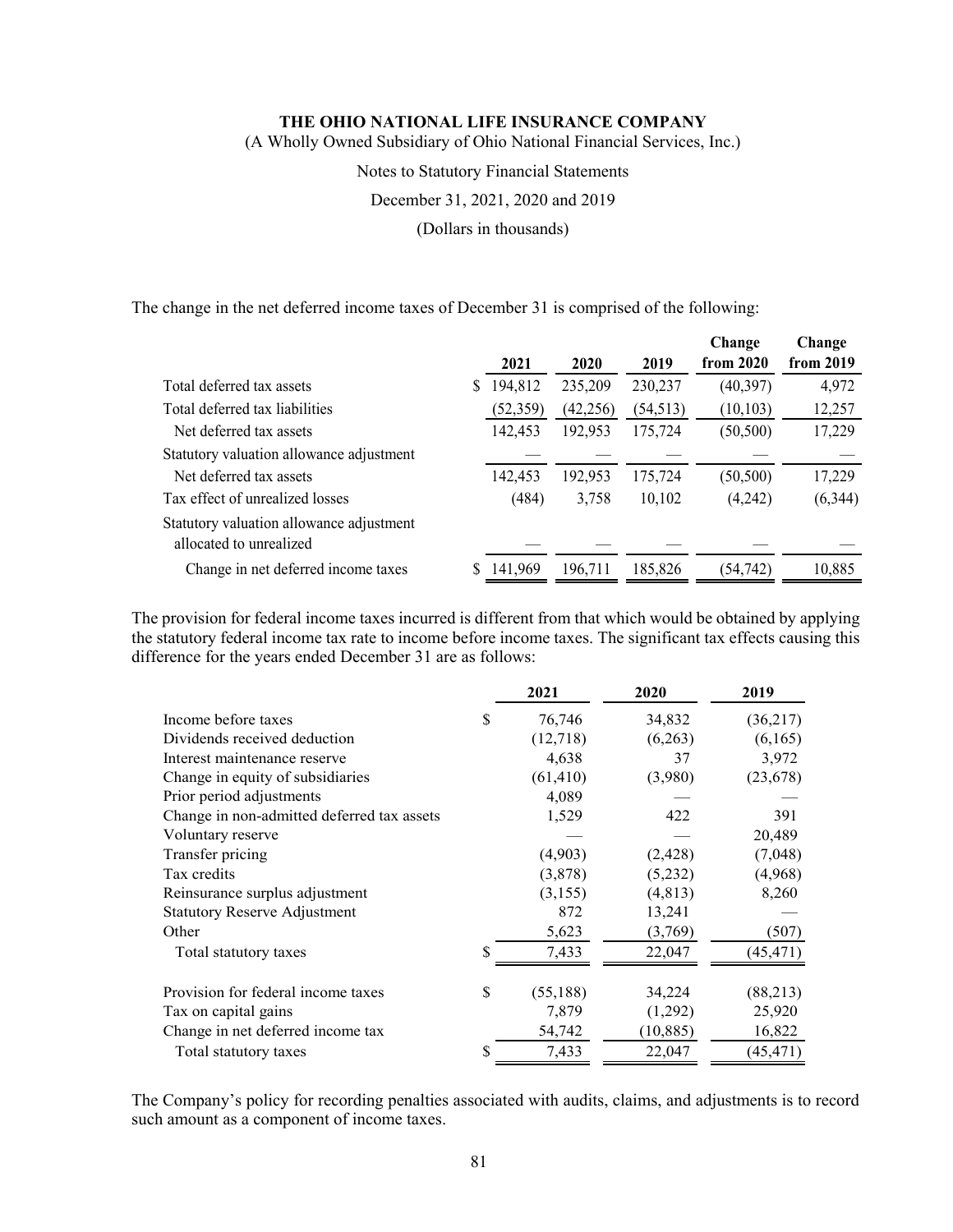(A Wholly Owned Subsidiary of Ohio National Financial Services, Inc.)

Notes to Statutory Financial Statements

December 31, 2021, 2020 and 2019

(Dollars in thousands)

Total federal income taxes received (including tax on capital gains) were \$49,092 and \$101,075 during the years ended December 31, 2021 and 2019, respectively, while total federal income taxes paid (including tax on capital gains) was \$44,77 during the year ended December 31, 2020.

As of December 31, 2021 and 2020, there are no net operating losses or capital loss carryforwards available for tax purposes. As of December 31, 2021 and 2020, the Company has no capital loss carryforwards or valuation allowances recorded. As of December 31, 2021, the Company does not have any uncertain tax positions related to the Separate Account Dividends Receivable Deduction ("SA DRD") company share percentage(s) for tax return year 2017. As of December 31, 2021, the Company has tax credit carryforwards of \$2,324 expiring in 2030. As of December 31, 2020, the Company has \$118 of uncertain tax positions related to the SA DRD company share percentage(s) for tax return year 2017. As of December 31, 2020, the Company has tax credit carryforwards of \$45,963 expiring in years 2023 - 2036.

There are no federal income taxes incurred that are available for recoupment in the event of future net losses.

The Company has no tax loss contingencies for which it is reasonably possible that the total liability will significantly increase within twelve months of reporting.

There are no aggregate federal income tax deposits under Internal Revenue Code Section 6603, and none are recorded as admitted assets.

The Company's federal income tax return is consolidated with the other life insurance companies ONLAC, NSLAC, KENW, MONT, SYRE, CMGO and SUNR and then with its common parent, ONMH.

The Company is not under current examination with the Internal Revenue Service. The statute of limitations remains open for tax years 2018, 2019 and 2020 for the consolidated tax group.

The allocation of taxes between members of the federal consolidated income tax return is subject to written agreement approved by the Board of Directors. Allocations are based on separate company calculations with current credit for losses. Intercompany tax balances are settled quarterly.

#### **(16) Pensions and Other Post-Retirement Benefit Plans**

#### *(a) Home Office Pension Plan*

The Company sponsors a funded qualified defined benefit pension plan covering all home office employees hired prior to January 1, 1998. This plan was amended effective December 31, 2019 to freeze the accrual of future benefits. This plan includes participants who are employees of the Company and devote substantially all of their time to service for the Company. Retirement benefits are based on years of service and the highest average earnings in five of the last ten years.

The measurement dates were December 31, 2021 and 2020.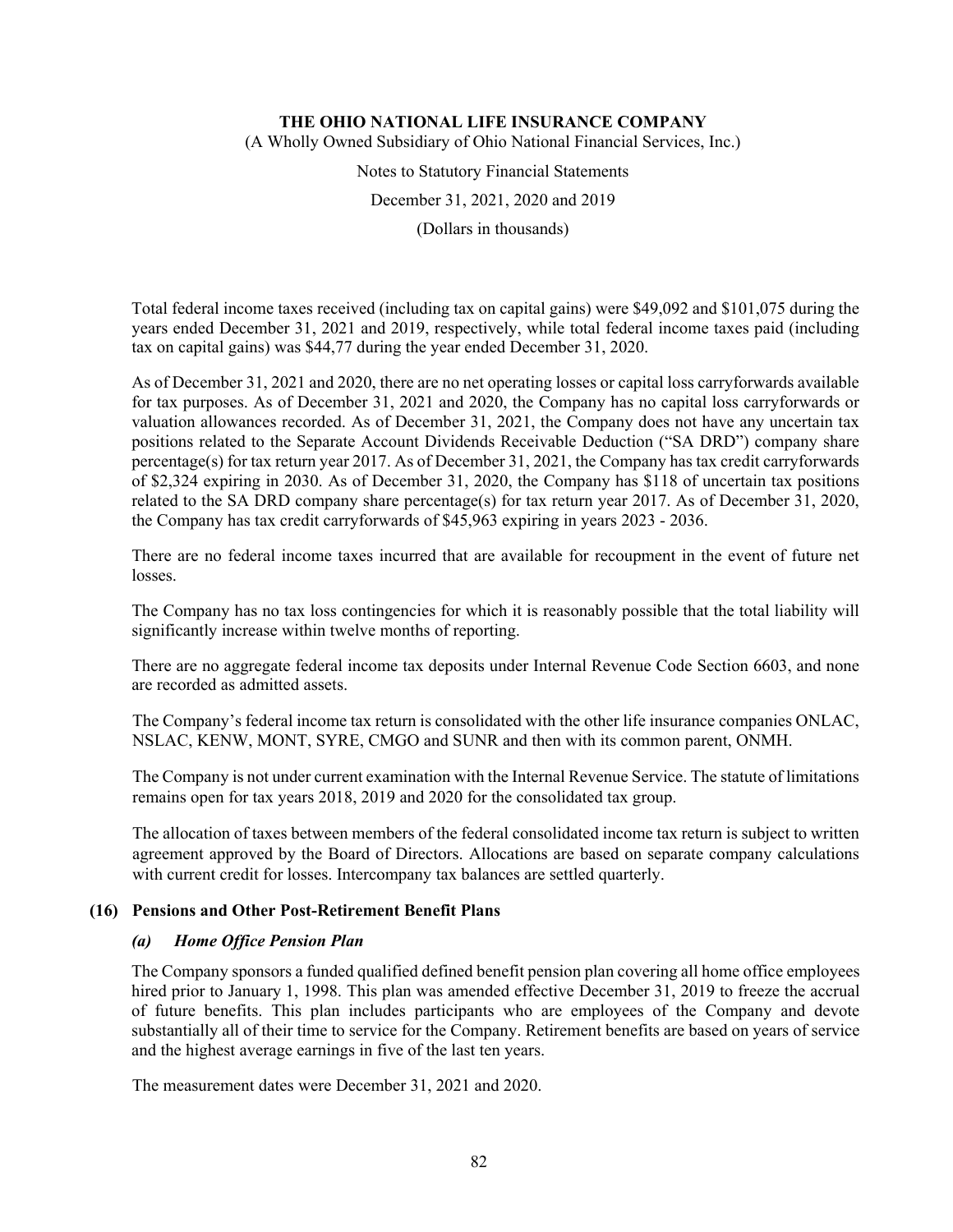(A Wholly Owned Subsidiary of Ohio National Financial Services, Inc.)

Notes to Statutory Financial Statements

December 31, 2021, 2020 and 2019

(Dollars in thousands)

# *(b) Home Office Post-Retirement Benefit Plan*

The Company currently offers eligible retirees the opportunity to participate in a post-retirement health and group life plan. This plan was amended effective July 1, 2013, to provide participants younger than age 65 a fixed portion of the health insurance contract premium and for participants age 65 and older, a fixed dollar amount which the participant must use to independently purchase their own insurance. Previously, this plan provided all participants a fixed portion of the health insurance contract premium. The portion the Company pays is periodically increased and is a function of participant service. Only home office employees hired prior to January 1, 1998 may become eligible for these benefits provided that the employee meets the retirement age and years of service requirements.

This plan includes participants who are employees of the Company and devote substantially all of their time to service for the Company.

The post-retirement health plan does not provide benefits which are actuarially equivalent to Medicare Part D benefits. Therefore, the Company does not receive the associated federal Medicare subsidy.

The measurement dates were December 31, 2021 and 2020.

# *(c) General Agents' Pension Plan*

The Company sponsors an unfunded, nonqualified defined benefit pension plan covering its general agents hired prior to January 1, 2005. This plan provides benefits based on years of service and average compensation during the final five and ten years of service.

The measurement dates were December 31, 2021 and 2020.

# *(d) Agents' Post-Retirement Benefits Plan*

The Company sponsors a post-retirement health and group life plan. Only agents with contracts effective prior to January 1, 1998 who meet the retirement age and service requirements are eligible for these benefits. The health and group life plan is contributory, with retirees contributing approximately 50% of premium for coverage. As with all plan participants, the Company reserves the right to change the retiree premium contribution at renewal.

The post-retirement health plan does not provide benefits which are actuarially equivalent to Medicare Part D benefits. Therefore, the Company does not receive the associated federal Medicare subsidy.

The measurement dates were December 31, 2021 and 2020.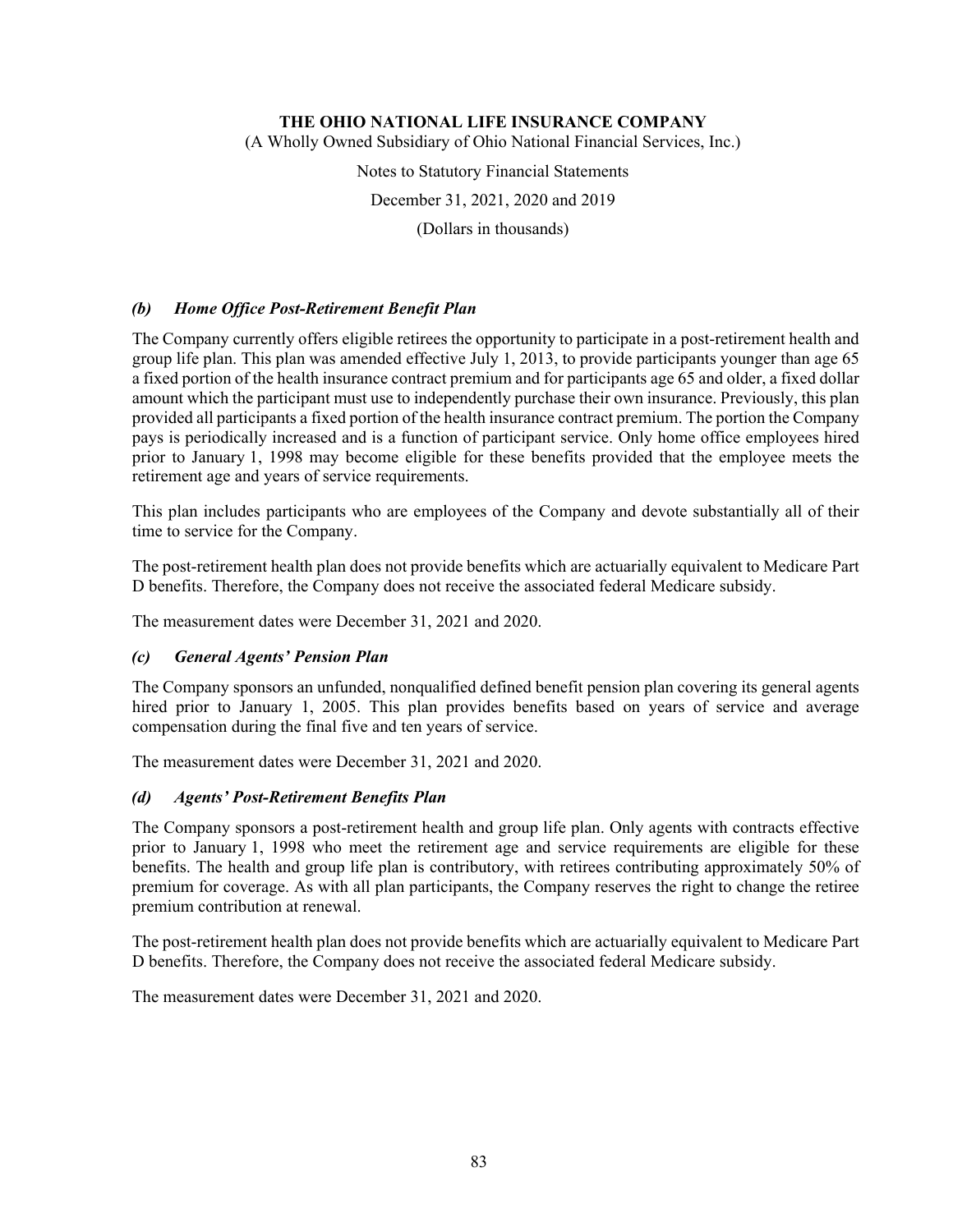(A Wholly Owned Subsidiary of Ohio National Financial Services, Inc.)

Notes to Statutory Financial Statements

December 31, 2021, 2020 and 2019

(Dollars in thousands)

#### *(e) Obligations and Funded Status*

Information regarding the funded status of the pension plans as a whole and other benefit plans as a whole as of December 31 is as follows:

|                                                      |    | <b>Pension benefits</b> |         | <b>Other benefits</b> |        |
|------------------------------------------------------|----|-------------------------|---------|-----------------------|--------|
| Change in projected                                  |    | 2021                    | 2020    | 2021                  | 2020   |
| benefit obligation:                                  |    |                         |         |                       |        |
| Projected benefit obligation<br>at beginning of year | \$ | 98,151                  | 87,733  | 10,884                | 7,558  |
| Service cost                                         |    | 676                     | 659     | 47                    | 37     |
| Interest cost                                        |    | 2,559                   | 3.009   | 234                   | 263    |
| Actuarial (gain) loss                                |    | (6, 573)                | 13,101  | (1,302)               | 3,803  |
| Benefits paid *                                      |    | (22,027)                | (605)   | (788)                 | (777)  |
| Settlement/curtailment                               |    | 1,119                   | (5,746) |                       |        |
| Projected benefit obligation<br>at end of year       | \$ | 73,905                  | 98,151  | 9,075                 | 10,884 |

\* Benefits paid include amounts paid from both funded and unfunded benefit plans.

|                                 |    | <b>Pension benefits</b> |           | <b>Other benefits</b> |           |
|---------------------------------|----|-------------------------|-----------|-----------------------|-----------|
|                                 |    | 2021                    | 2020      | 2021                  | 2020      |
| Change in plan assets:          |    |                         |           |                       |           |
| Fair value of plan assets at    |    |                         |           |                       |           |
| beginning of year               | \$ | 70,928                  | 56,609    |                       |           |
| Plan sponsor contribution       |    |                         | 10,000    |                       |           |
| Actual return on plan assets    |    | 10,021                  | 10,065    |                       |           |
| Benefits and expenses paid      |    | (4,899)                 | (5,746)   |                       |           |
| Fair value of plan assets at    |    |                         |           |                       |           |
| end of year                     | S  | 76,050                  | 70,928    |                       |           |
| Funded status                   | \$ | 2,145                   | (27, 223) | (9,075)               | (10, 885) |
| Unrecognized net actuarial      |    |                         |           |                       |           |
| $loss$ (gain)                   |    | 12,381                  | 30,997    | 4,172                 | 6,118     |
| Unrecognized prior service cost |    |                         |           | (244)                 | (293)     |
| Net prepaid (accrued) amount    |    |                         |           |                       |           |
| recognized                      | S  | 14,526                  | 3,774     | (5, 147)              | (5,060)   |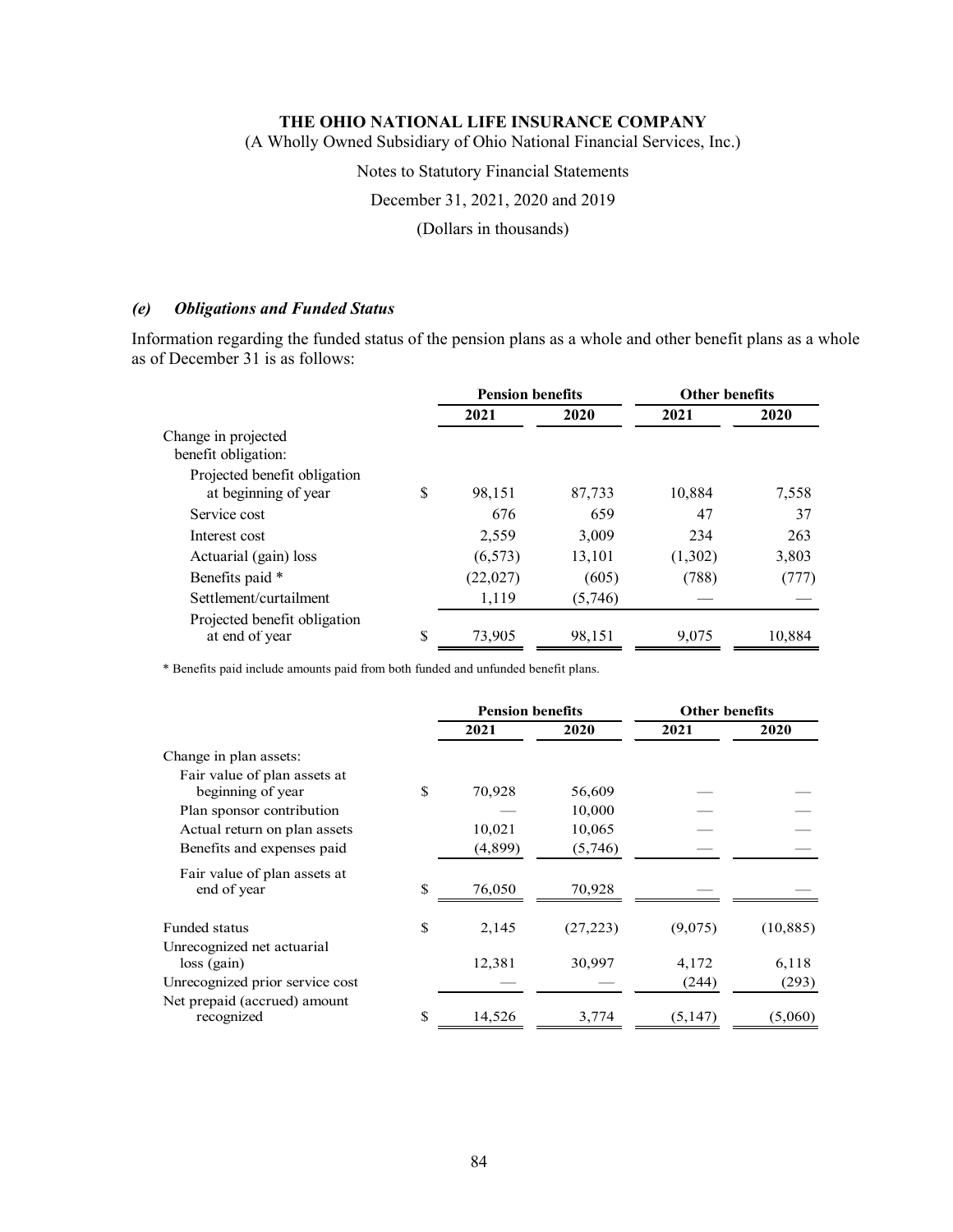(A Wholly Owned Subsidiary of Ohio National Financial Services, Inc.)

# Notes to Statutory Financial Statements

December 31, 2021, 2020 and 2019

# (Dollars in thousands)

|              |                                | Other benefits                                                                       |                    |
|--------------|--------------------------------|--------------------------------------------------------------------------------------|--------------------|
| 2021         | 2020                           | 2021                                                                                 | 2020               |
|              |                                |                                                                                      |                    |
|              |                                |                                                                                      |                    |
| \$           |                                |                                                                                      |                    |
|              |                                |                                                                                      |                    |
| \$           |                                |                                                                                      |                    |
|              |                                |                                                                                      |                    |
|              |                                |                                                                                      |                    |
|              |                                |                                                                                      |                    |
| \$<br>14,526 | 3,774                          | (5,147)                                                                              | (5,060)            |
| (12,381)     | (30,997)                       | (3,928)                                                                              | (5,825)            |
|              |                                |                                                                                      |                    |
| \$<br>2,145  | (27, 223)                      | (9,075)                                                                              | (10, 885)          |
|              |                                | Other benefits                                                                       |                    |
| 2021         | 2020                           | 2021                                                                                 | 2020               |
|              |                                |                                                                                      |                    |
| \$           |                                |                                                                                      |                    |
|              |                                |                                                                                      | (5,060)            |
|              |                                |                                                                                      | (5,825)            |
|              |                                |                                                                                      |                    |
| \$<br>2,145  | (27, 223)                      | (9,075)                                                                              | (10, 885)          |
|              | 17,960<br>(3, 434)<br>(12,381) | <b>Pension benefits</b><br><b>Pension benefits</b><br>17,535<br>(13,761)<br>(30,997) | (5,147)<br>(3,928) |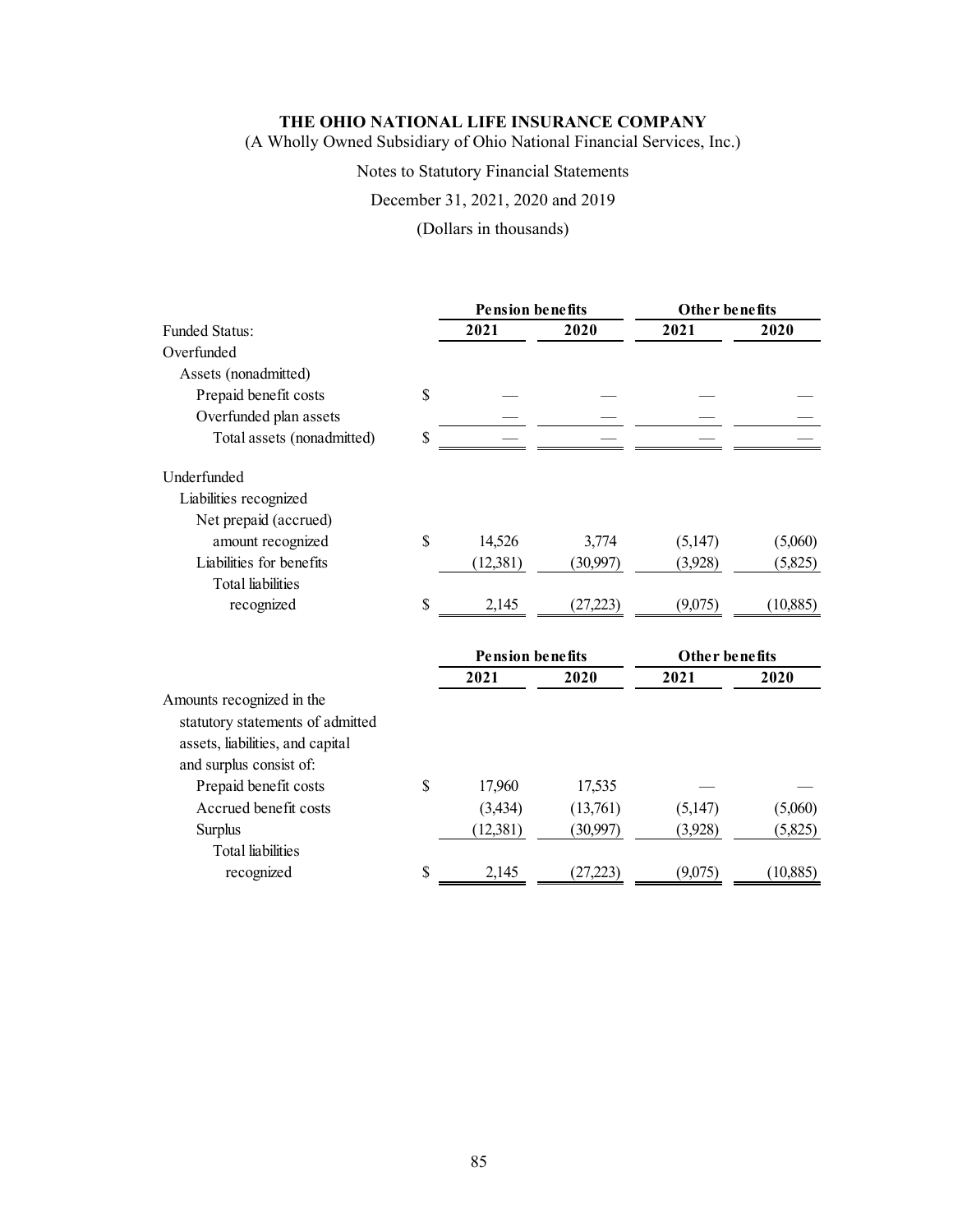(A Wholly Owned Subsidiary of Ohio National Financial Services, Inc.)

## Notes to Statutory Financial Statements

# December 31, 2021, 2020 and 2019

## (Dollars in thousands)

|                                          |   | <b>Pension benefits</b> |         |         |  |
|------------------------------------------|---|-------------------------|---------|---------|--|
|                                          |   | 2021                    | 2020    | 2019    |  |
| Components of net periodic benefit cost: |   |                         |         |         |  |
| Service cost                             | S | 676                     | 659     | 1,744   |  |
| Interest cost                            |   | 2,559                   | 3,009   | 3,893   |  |
| Expected return on plan assets           |   | (5,067)                 | (4,167) | (3,568) |  |
| Amortization of prior service cost       |   |                         |         | 41      |  |
| Amortization of net loss                 |   | 2,820                   | 2,588   | 3,010   |  |
| Settlement                               |   | 5,557                   | 1,721   |         |  |
| Net periodic benefit cost                |   | 6,545                   | 3,810   | 5,120   |  |

|                                          |    | <b>Other benefits</b> |      |      |
|------------------------------------------|----|-----------------------|------|------|
| 2021<br>2020                             |    | 2019                  |      |      |
| Components of net periodic benefit cost: |    |                       |      |      |
| Service cost                             | S  | 47                    | 37   | 25   |
| Interest cost                            |    | 234                   | 263  | 280  |
| Amortization of prior service cost       |    | (49)                  | (49) | (31) |
| Amortization of net loss                 |    | 644                   | 336  | 117  |
| Net periodic benefit cost                | J. | 876                   | 587  | 391  |

The following is attributable to pension plans whose accumulated benefit obligation exceeds plan assets as of December 31:

|                                |   | <b>Pension benefits</b> |        |  |
|--------------------------------|---|-------------------------|--------|--|
|                                |   | 2021                    | 2020   |  |
| Projected benefit obligation   | S | 4.749                   | 98,151 |  |
| Accumulated benefit obligation |   | 4.387                   | 94,497 |  |
| Prepaid pension cost           |   | 14,525                  | 3,774  |  |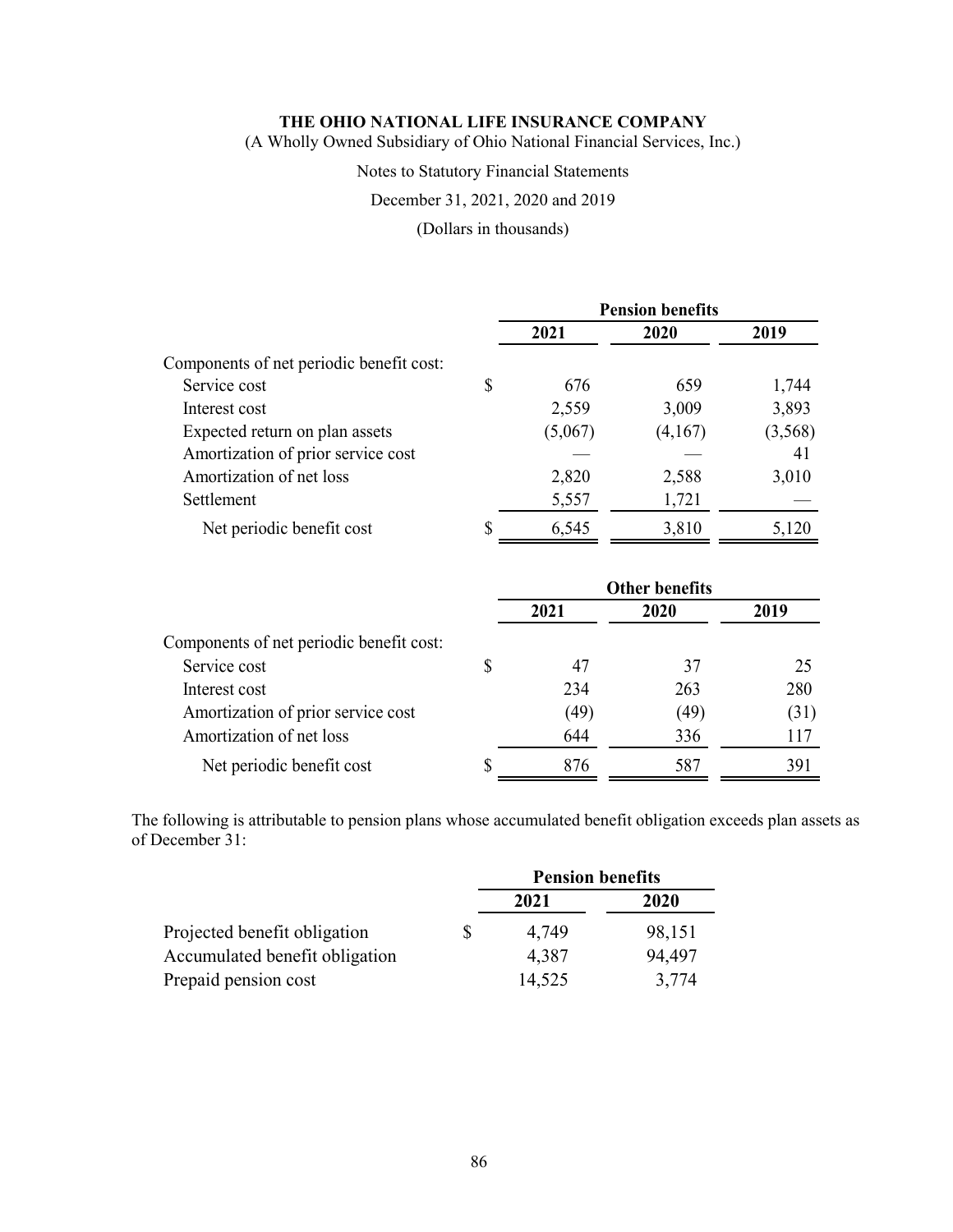(A Wholly Owned Subsidiary of Ohio National Financial Services, Inc.)

## Notes to Statutory Financial Statements

# December 31, 2021, 2020 and 2019

# (Dollars in thousands)

## *(f) Assumptions*

|                                                | <b>Pension benefits</b> |          | <b>Other benefits</b> |          |
|------------------------------------------------|-------------------------|----------|-----------------------|----------|
|                                                | 2021                    | 2020     | 2021                  | 2020     |
| Weighted average assumptions used to determine |                         |          |                       |          |
| net periodic cost at January 1:                |                         |          |                       |          |
| Discount rate                                  | 2.76%                   | $3.65\%$ | $2.53\%$              | $3.49\%$ |
| Expected long-term return on plan assets       | 7.50%                   | 7.50%    |                       |          |
| Rate of compensation increase                  | 3.56%                   | 3.56%    | 4.25%                 | 4.25%    |
| Health care cost trend rate assumed for        |                         |          |                       |          |
| next year:                                     |                         |          |                       |          |
| Before 65                                      |                         |          | 8.80%                 | 8.70%    |
| Age 65 and older                               |                         |          | 0.50%                 | 0.60%    |
| Rate to which the health cost trend            |                         |          |                       |          |
| rate is assumed to decline (the ultimate       |                         |          |                       |          |
| trend rate):                                   |                         |          |                       |          |
| Before 65                                      |                         |          | 8.70%                 | 8.60%    |
| Age 65 and older                               |                         |          | 0.40%                 | 0.50%    |
| Year that the rate reaches the ultimate        |                         |          |                       |          |
| trend rate                                     |                         |          | 2025                  | 2024     |
| Weighted average assumptions used to determine |                         |          |                       |          |
| benefit obligations at December 31:            |                         |          |                       |          |
| Discount rate                                  | 3.10%                   | 2.76%    | 2.99%                 | 2.53%    |
| Rate of compensation increase                  | 3.70%                   | 3.56%    | 4.25%                 | 4.25%    |

Assumed health care cost trend rates have a significant effect on the amounts reported for the health care plans. A one percentage point change in assumed health care cost trend rates would have the following effects:

|                                                         |                | 1 Percentage 1 Percentage |
|---------------------------------------------------------|----------------|---------------------------|
|                                                         | point increase | point decrease            |
| Effect on total of 2021 service cost and interest cost  |                | (21)                      |
| Effect on 2021 other post-retirement benefit obligation | 620            | (550)                     |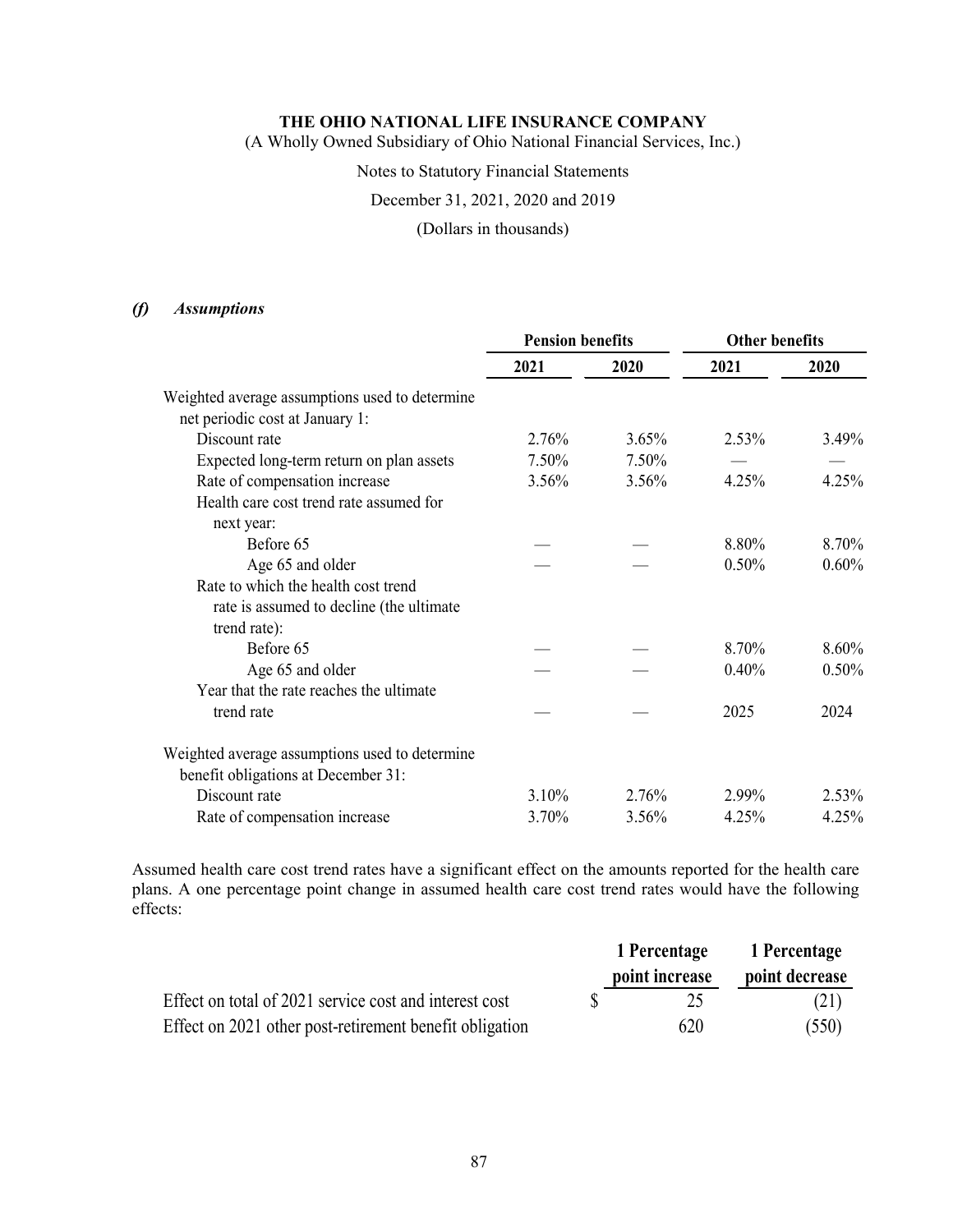(A Wholly Owned Subsidiary of Ohio National Financial Services, Inc.)

Notes to Statutory Financial Statements

December 31, 2021, 2020 and 2019

(Dollars in thousands)

## *(g) Plan Assets*

The following table presents the hierarchy of the Company's qualified pension plan assets at fair value as of December 31:

|              |    | Level 1 | Level 2 | Level 3 | <b>Total</b> |
|--------------|----|---------|---------|---------|--------------|
| 2021         |    |         |         |         |              |
| Bond funds   | \$ | 31,245  |         |         | 31,245       |
| Stock funds  |    | 44,805  |         |         | 44,805       |
| Total assets | S  | 76,050  |         |         | 76,050       |
| 2020         |    |         |         |         |              |
| Bond funds   | \$ | 20,219  |         |         | 20,219       |
| Stock funds  |    | 50,709  |         |         | 50,709       |
| Total assets | S  | 70,928  |         |         | 70,928       |

The Company categorizes pension benefit plan assets consistent with the Fair Value Hierarchy as described in Note 5.

The assets of the Company's Home Office Pension Plan ("the Plan") are invested in group variable annuity contracts issued by the Company offering specific investment choices from various asset classes providing diverse and professionally managed options. As of December 31, 2021 and 2020, \$56,283 and \$50,228, respectively, of the Plan assets are funds that are affiliated with the Company. The assets are invested in a mix of stocks, bonds and real estate securities in allocations as determined from time to time by the Pension Plan Committee. The target allocations are designed to balance the Plan's short-term liquidity needs and its long-term liabilities. The target allocations are currently 60% stocks and 40% bonds.

For diversification and risk control purposes, where applicable, each asset class is further divided into sub classes such as large cap, mid cap and small cap and growth, core and value for stocks and U.S. domestic, global and high yield for bonds. To the extent possible, each sub asset class utilizes multiple fund choices and no single fund contains more than 25% of the Plan assets (exclusive of any short-term increases in assets due to any Plan funding). The Plan performance is measured by a weighted benchmark consisting of stock and bond benchmarks in weights determined by the Pension Plan committee.

The overall expected long-term rate of return on assets is determined by a weighted average return of bond and stock indexes. Bond securities (including cash) make up 40% of the weighted average return and stocks make up 60% of the weighted average return.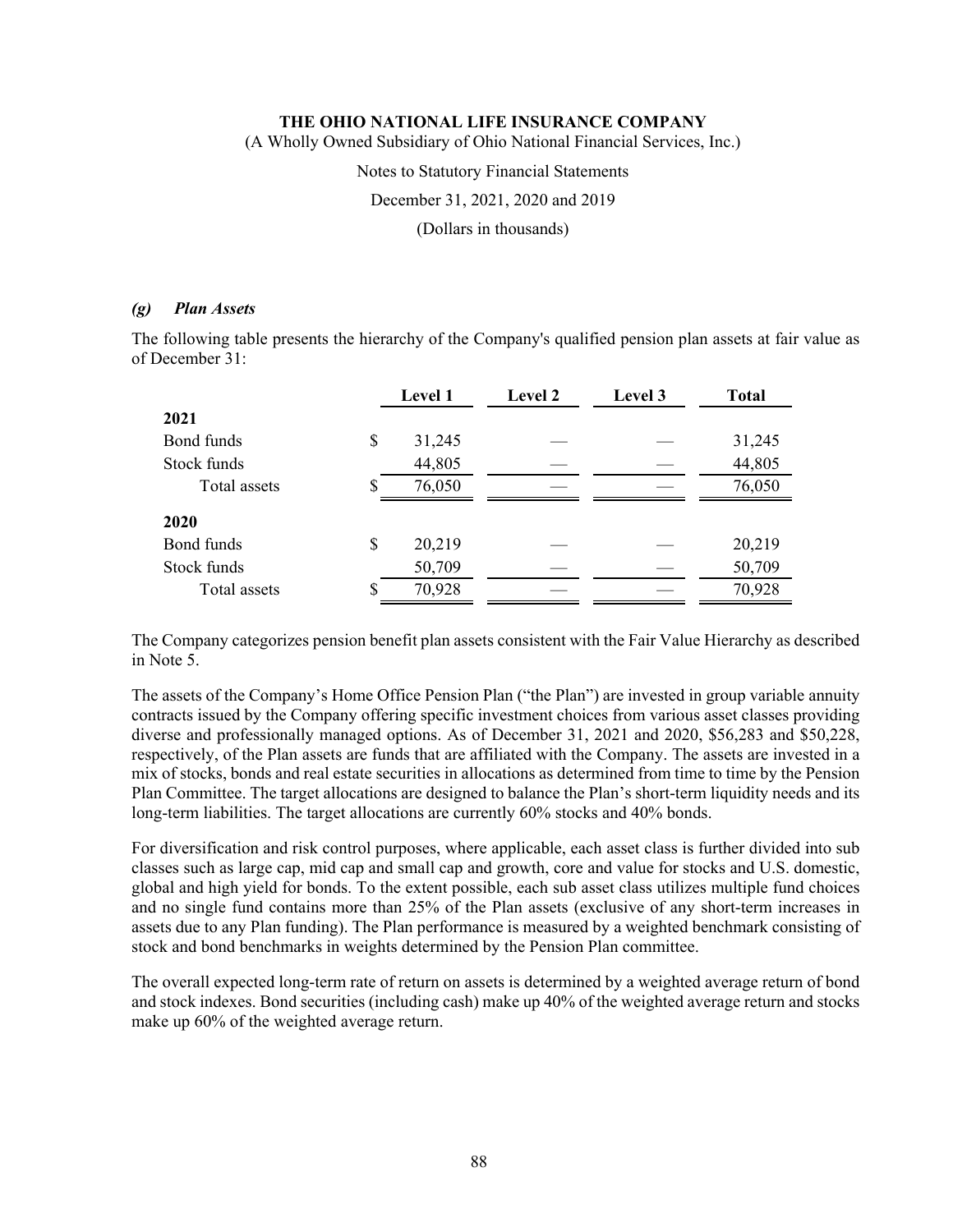(A Wholly Owned Subsidiary of Ohio National Financial Services, Inc.)

Notes to Statutory Financial Statements

December 31, 2021, 2020 and 2019

(Dollars in thousands)

The following table shows the weighted average asset allocation by class of the Plan's assets as of December 31:

|               | 2021 | 2020 |
|---------------|------|------|
| <b>Stocks</b> | 59%  | 71%  |
| <b>Bonds</b>  | 41   | 29   |
| Total         | 100% | 100% |

# *(h) Cash Flows*

#### *Contributions*

The minimum funding requirement under The Employee Retirement Income Security Act of 1974 for 2021 was zero. The Plan Sponsor contributed \$10,000 to the qualified pension plan for the year ended December 31, 2020. No contributions were made to the qualified pension plan for the years ended December 31, 2021 or 2019, respectively. There is no planned contribution to the qualified pension plan for the 2022 plan year.

#### *Estimated Future Benefit Payments*

The following benefit payments, which reflect expected future service, as appropriate, are expected to be paid:

|           | <b>Pension</b> | <b>Other</b> |
|-----------|----------------|--------------|
|           | benefits       | benefits     |
| 2022      | \$<br>8,191    | 743          |
| 2023      | 7,568          | 789          |
| 2024      | 7,666          | 774          |
| 2025      | 6,466          | 713          |
| 2026      | 5,678          | 707          |
| 2027-2031 | 25,237         | 2,825        |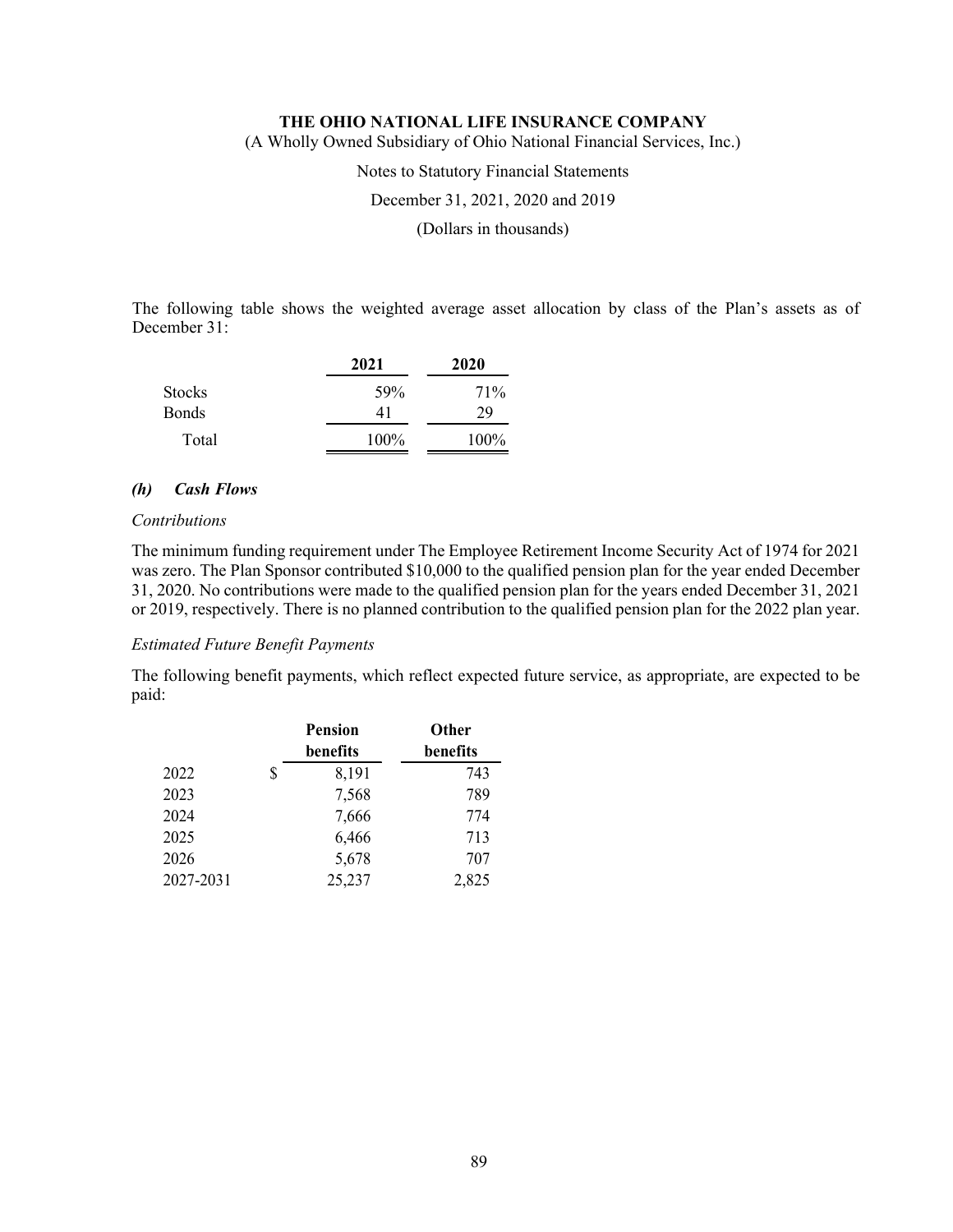(A Wholly Owned Subsidiary of Ohio National Financial Services, Inc.)

## Notes to Statutory Financial Statements

## December 31, 2021, 2020 and 2019

## (Dollars in thousands)

|                                                                                                                                                                                  |              | <b>Pension benefits</b> |         | <b>Other benefits</b> |             |
|----------------------------------------------------------------------------------------------------------------------------------------------------------------------------------|--------------|-------------------------|---------|-----------------------|-------------|
|                                                                                                                                                                                  |              | 2021                    | 2020    | 2021                  | 2020        |
| Amounts in unassigned funds (surplus)<br>recognized in the next fiscal year as<br>components of periodic benefit cost:<br>Items not yet recognized as a component                |              |                         |         |                       |             |
| of net periodic cost - prior year                                                                                                                                                | \$           | 32,718                  | 28,102  | 5,825                 | 2,309       |
| Net prior service cost or credit recognized                                                                                                                                      |              |                         | 7,204   | 49<br>(1,302)         | 49<br>3,804 |
| Net gain and loss arising during the period<br>Net gain and loss recognized                                                                                                      |              | (10, 408)<br>(9, 929)   | (2,588) | (644)                 | (336)       |
| Items not yet recognized as a component                                                                                                                                          |              |                         |         |                       |             |
| of net periodic cost - current year                                                                                                                                              | \$           | 12,381                  | 32,718  | 3,928                 | 5,826       |
|                                                                                                                                                                                  |              | <b>Pension benefits</b> |         | Other benefits        |             |
|                                                                                                                                                                                  |              | 2021                    | 2020    | 2021                  | 2020        |
| Amounts in unassigned funds (surplus)<br>expected to be recognized in the next<br>fiscal year as components of net<br>periodic benefit cost:<br>Net prior service cost or credit | $\mathbb{S}$ |                         |         | (49)                  | (49)        |
| Net recognized gains and losses                                                                                                                                                  |              | 624                     | 2,977   | 556                   | 725         |
|                                                                                                                                                                                  |              | <b>Pension benefits</b> |         | Other benefits        |             |
|                                                                                                                                                                                  |              | 2021                    | 2020    | 2021                  | 2020        |
| Amounts in unassigned funds (surplus)<br>that have not yet been recognized as<br>components of net periodic benefit cost:                                                        |              |                         |         |                       |             |
| Net prior service cost or credit                                                                                                                                                 | \$           |                         |         | (244)                 | (293)       |
| Net recognized gains and losses                                                                                                                                                  |              | 12,381                  | 30,997  | 4,172                 | 6,118       |

#### *(i) Other Plan Expenses*

The Company also maintains a qualified contributory defined contribution profit-sharing plan covering substantially all employees. Company contributions to the profit-sharing plan are based on the net earnings of the Company and are payable at the sole discretion of management. The expense for contributions to the profit-sharing plan for 2021, 2020 and 2019 was \$4,472, \$3,665 and \$6,011, respectively.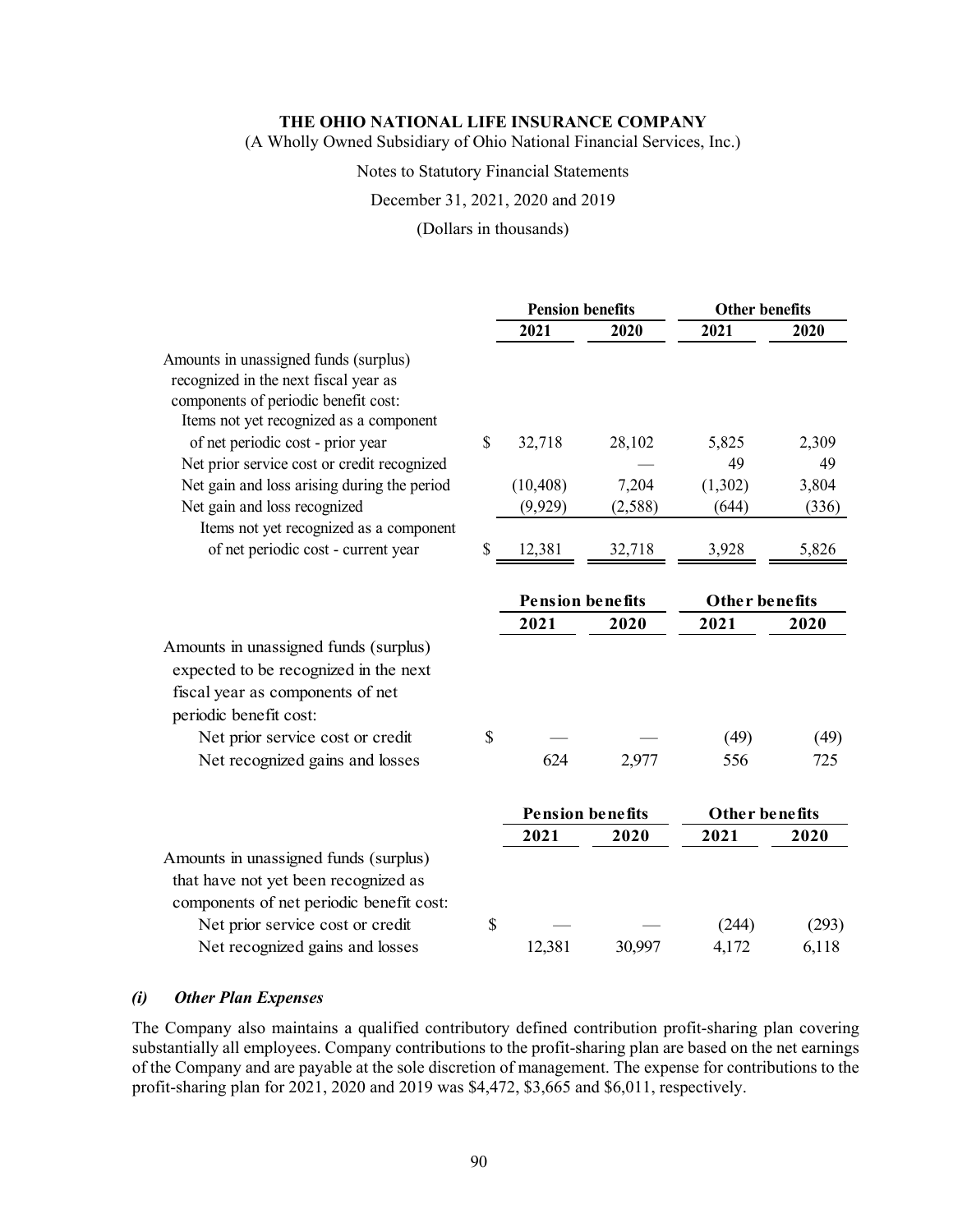(A Wholly Owned Subsidiary of Ohio National Financial Services, Inc.)

Notes to Statutory Financial Statements

December 31, 2021, 2020 and 2019

(Dollars in thousands)

Employees hired on or after January 1, 1998 are covered by a defined contribution pension plan. The expense reported for this plan was \$3,351, \$2,618 and \$2,615 in 2021, 2020 and 2019, respectively.

During 2020 the profit-sharing plan and the defined contribution pension plan were combined and are now being administered by a third party.

### *(j) ONFS Employees*

The Company's qualified pension and post-retirement benefit plans include participants who are employees of ONFS. Participating ONFS employees are vice presidents and other executive officers of ONFS and devote substantially all of their time to service for the Company. Most of ONFS's employees were employees of the Company prior to January 1, 2001 and were participants in the benefit plan at that time.

## **(17) Capital and Surplus, Dividend Restrictions and Regulatory RBC**

#### *Capital and Surplus*

The Company has 10,000,000 shares (\$1 par value) authorized, issued and outstanding of Class A common stock as of December 31, 2021 and 2020. The Company has no preferred stock issued or outstanding.

During 2021, the Company received a capital contribution from its parent, ONFS, of \$182,737. This capital contribution consisted of ONFH and its subsidiaries, effective September 30, 2021. See Note 1 for additional details. This transaction resulted in an increase in surplus of \$139,075, with the difference of \$43,662 representing the non-admitted portion of the contribution. The Company did not receive a capital contribution from its parent, ONFS, during 2020 or 2019.

Surplus notes outstanding are as follows as of December 31:

|                               |   | 2021    | 2020    |
|-------------------------------|---|---------|---------|
| Surplus notes                 |   |         |         |
| $6.875\%$ fixed rate due 2042 | S | 250,000 | 250,000 |
| 5,000% fixed rate due 2031    |   | 4,099   | 4,059   |
| 5.800% fixed rate due 2027    |   | 5,926   | 5,911   |
| 8.500% fixed rate due 2026    |   | 49,903  | 49,881  |
|                               |   |         |         |
| Total                         | S | 309,928 | 309,851 |

In June 2012, ONLIC issued a \$250,000, 6.875% fixed rate surplus note due June 15, 2042. Interest on this surplus note is payable semi-annually on June 15 and December 15. ONLIC may redeem this surplus note at its option. This surplus note is unsecured and subordinated to all present and future indebtedness and policy claims of ONLIC.

In December 2011, ONLIC issued a \$4,500, 5% fixed rate surplus note to Security Mutual Life Insurance Company of New York ("SML"), as payment for the purchase of the additional shares of NSLAC. This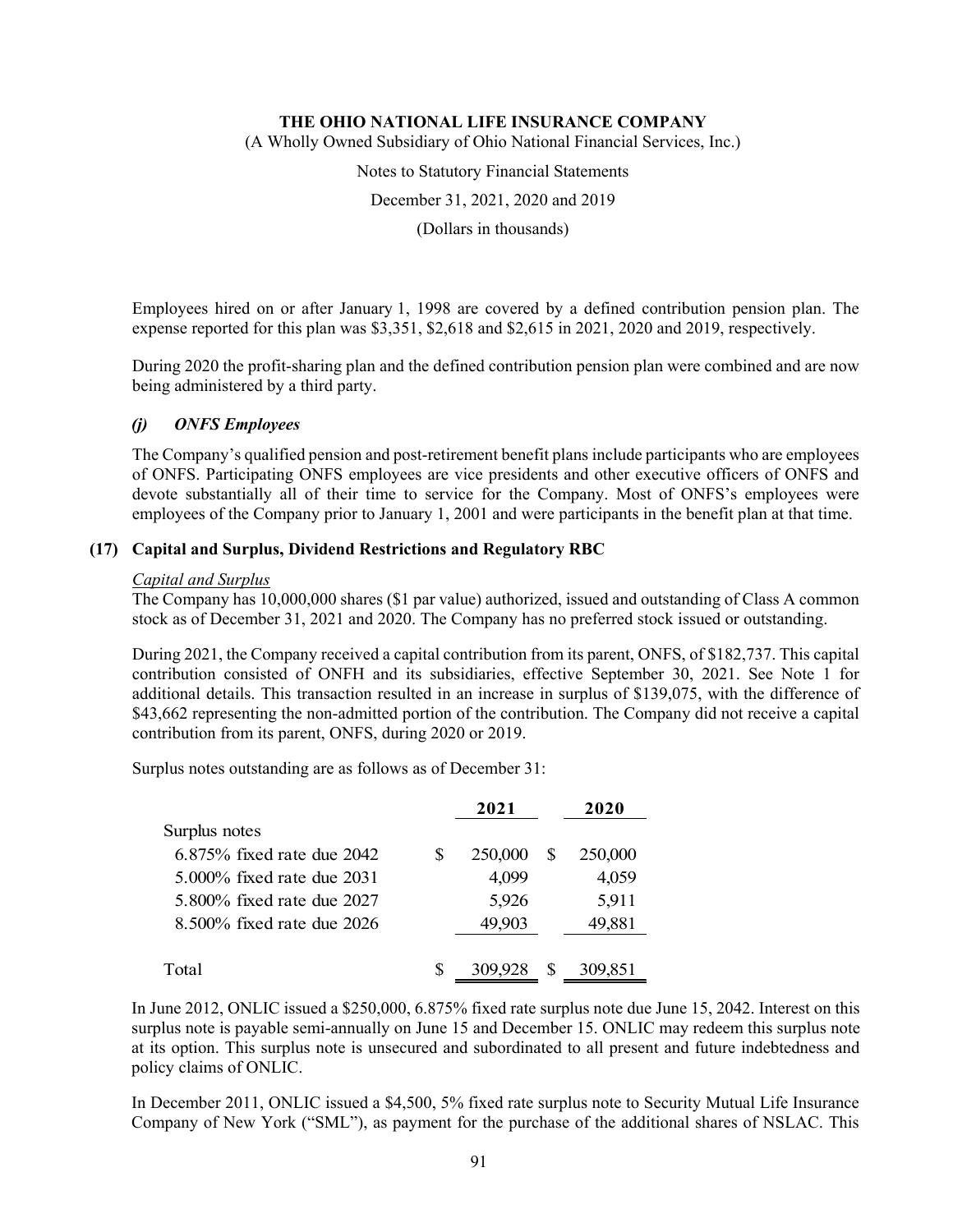(A Wholly Owned Subsidiary of Ohio National Financial Services, Inc.)

Notes to Statutory Financial Statements

December 31, 2021, 2020 and 2019

(Dollars in thousands)

note matures on December 15, 2031. Interest on this surplus note is payable semi-annually on December 15 and June 15. ONLIC may redeem this surplus note at its option. This surplus note is unsecured and subordinated to all present and future indebtedness and policy claims of ONLIC.

In April 2007, ONLIC issued a \$6,000, 5.8% fixed rate surplus note to SML, as payment for the purchase of a portion of the shares of NSLAC. This note matures on April 1, 2027. Interest on this surplus note is payable semi-annually on April 1 and October 1. ONLIC may redeem this surplus note at its option. This surplus note is unsecured and subordinated to all present and future indebtedness and policy claims of ONLIC.

In May 1996, ONLIC issued \$50,000, 8.5% fixed rate surplus notes due May 15, 2026. Interest on this surplus note is payable semi-annually on May 15 and November 15. ONLIC may not redeem this surplus note at its option. This surplus note is unsecured and subordinated to all present and future indebtedness and policy claims of ONLIC.

Except as provided in Section 3901.72 of the Ohio Revised Code, the notes are not part of the legal liabilities of the Company and are not a liability or claim against the Company or any of its assets. Interest payments, scheduled semi-annually, must be approved for payment by the Department. The Company paid \$22,011 in interest related to these notes in 2021, 2020 and 2019. Principal payments must also be approved by the Department. Interest expense for surplus notes is not recognized on the Statutory Statements of Operations until it has been approved by the Department.

#### *Regulatory RBC*

The NAIC has established RBC requirements to assist regulators in monitoring the financial strength and stability of life insurers and provides for an insurance commissioner to intervene if the insurer experiences financial difficulty. The RBC requirements instruct every life insurer to calculate its total adjusted capital and RBC position. The formula includes components for asset risk, liability risk, interest rate exposure, and other factors. Under the NAIC requirements, each insurer must maintain its total adjusted capital and surplus above a calculated minimum threshold or take corrective measures to achieve that threshold. Based upon the December 31, 2021 and 2020 statutory financial statements, the Company exceeded all required RBC levels.

#### *Dividend Restrictions*

The payment of dividends by ONLIC to ONFS is limited by Ohio insurance laws. The maximum dividend that may be paid to ONFS without prior approval of the Director of Insurance is limited to the greater of ONLIC's statutory net income of the preceding calendar year or 10% of statutory surplus as of the preceding December 31. Any dividend that exceeds the earned surplus of the Company, even if it is within the above parameters, would be deemed extraordinary under Ohio law. Therefore, dividends of approximately \$419,000 may be paid by ONLIC to ONFS in 2022 without prior approval. Dividends of \$115,000, \$40,000 and \$55,000 were declared and paid by ONLIC to ONFS in 2021, 2020 and 2019, respectively.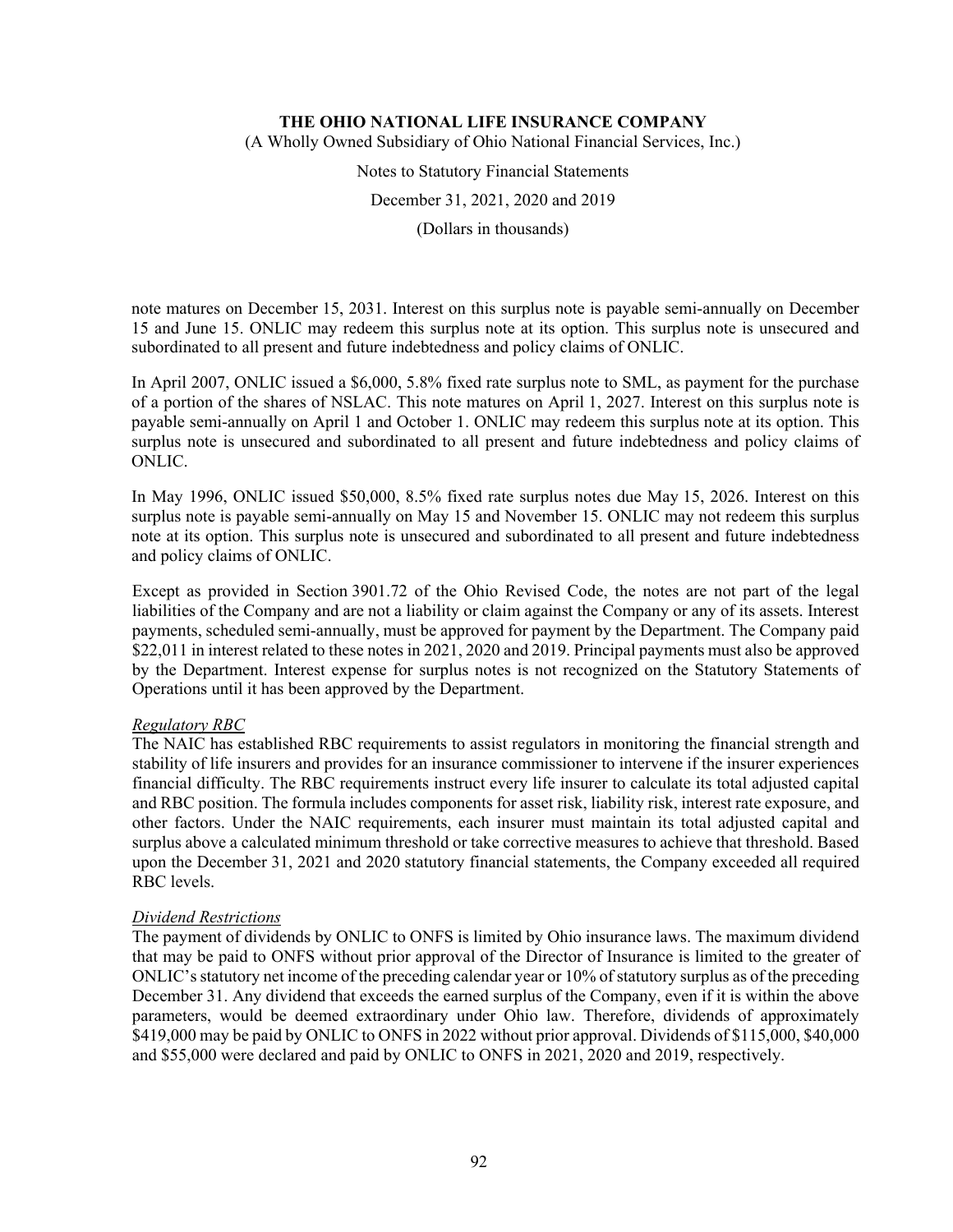(A Wholly Owned Subsidiary of Ohio National Financial Services, Inc.)

Notes to Statutory Financial Statements

December 31, 2021, 2020 and 2019

(Dollars in thousands)

#### *Subsidiary Dividends*

The following table details the dividends received from each of the Company's subsidiaries and included in investment income for the years:

|             |   | 2021    | 2020   | 2019    |
|-------------|---|---------|--------|---------|
| <b>SUNR</b> | S | 253,000 |        |         |
| ONII        |   | 9.400   | 6,950  | 6,750   |
| ONLAC       |   |         | 12,000 | 106,000 |
|             | S | 262,400 | 18,950 | 112,750 |

The payment of dividends by ONLAC to ONLIC is limited by Ohio insurance laws. The maximum dividend that may be paid without prior approval of the Director of Insurance is limited to the greater of ONLAC's statutory net income of the preceding calendar year or 10% of statutory surplus as of the preceding December 31. Any dividend that exceeds the earned surplus of ONLAC, even if it is within the above parameters, would be deemed extraordinary under Ohio law. Therefore, dividends of approximately \$25,000 may be paid by ONLAC to ONLIC in 2022 without prior approval. ONLAC declared and paid ordinary dividends to ONLIC of \$0, \$12,000 and \$30,857 in 2021, 2020 and 2019, respectively. Extraordinary dividends of \$75,143 were paid by ONLAC to ONLIC during 2019. No extraordinary dividends were declared or paid by ONLAC to ONLIC during 2021 or 2020.

The payment of dividends by CMGO to ONLIC is limited by Ohio insurance laws. CMGO may pay to its stockholder, ONLIC, a dividend from unassigned surplus at the end of any calendar quarter in which CMGO's unassigned surplus is equal to the amount required for CMGO to have company action level RBC of 200%, after adjusting its capital level and its RBC level for such dividend. No dividends were declared or paid by CMGO in 2021, 2020 or 2019.

The payment of dividends by SUNR to ONLIC is limited by the SUNR plan of operations, which was approved by the Ohio Department of Insurance. SUNR declared and paid extraordinary dividends to ONLIC of \$253,000 in 2021. SUNR declared an extraordinary dividend of \$200,000 to ONLIC as of December 31, 2021 that was paid in March 2022. Due to dividend limitations, \$30,027 was classified as a dividend with the remaining \$169,973 classified as a return of capital. No ordinary dividends were paid by SUNR to ONLIC during 2021. No dividends were declared or paid during 2020 or 2019.

The payment of dividends by NSLAC to ONLIC is limited by New York insurance laws. The maximum ordinary dividend that may be paid without prior approval of the Superintendent of Financial Services is limited to the lesser of 10% of NSLAC's statutory surplus (defined by New York Insurance Law, Section 4207a as page 3, line 37 of the Annual Statement) as of the immediate preceding calendar year or NSLAC's net gain from operations for the immediately preceding calendar year, not including realized capital gains. Therefore, dividends of approximately \$3,000 may be paid by NSLAC to ONLIC in 2022 without prior approval. No dividends were declared or paid by NSLAC in 2021, 2020 or 2019.

MONT and KENW are subject to limitations, imposed by the State of Vermont, on the payment of dividends to their stockholder, ONLIC. Generally, dividends during any year may not be paid, without prior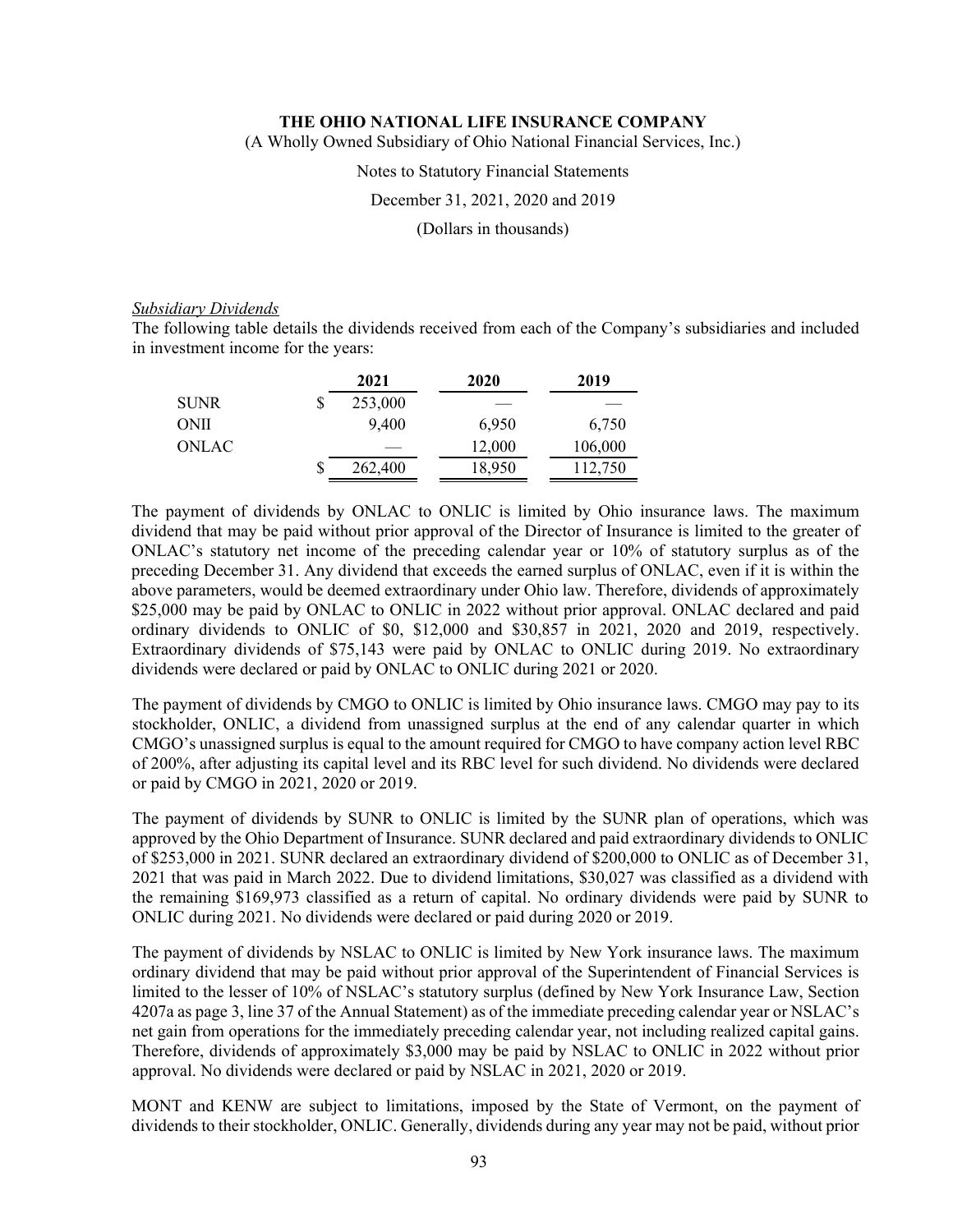(A Wholly Owned Subsidiary of Ohio National Financial Services, Inc.)

Notes to Statutory Financial Statements

December 31, 2021, 2020 and 2019

(Dollars in thousands)

regulatory approval. No dividends were declared or paid by MONT to ONLIC in 2021, 2020 or 2019. No dividends were declared or paid by KENW to ONLIC in 2021, 2020 or 2019.

#### **(18) Additional Financial Instruments Disclosure**

#### *Financial Instruments with Off Balance Sheet Risk*

The Company is a party to financial instruments with off balance sheet risk in the normal course of business through management of its investment portfolio. The Company had outstanding commitments to fund mortgage loans, bonds and limited partnerships of \$91,333 and \$23,327 as of December 31, 2021 and 2020, respectively. These commitments involve, in varying degrees, elements of credit and market risk in excess of amounts recognized in the statutory financial statements. The credit risk of all financial instruments, whether on or off balance sheet, is controlled through credit approvals, limits, and monitoring procedures.

#### **(19) Leases**

The Company leases office equipment under various noncancelable operating lease agreements that expire through December 2025. Rental expense under these leases was \$663, \$675 and \$695 for the years ended December 31, 2021, 2020 and 2019, respectively. The Company also leases its home office from ONFS under a noncancelable lease agreement that expires in September 2031. Rental expense under this lease was \$2,007, \$2,793 and \$2,793 for the years ended December 31, 2021, 2020 and 2019, respectively. The minimum aggregate rental commitments under these leases are as follows:

| 2022       | S  | 3,776  |
|------------|----|--------|
| 2023       |    | 3,669  |
| 2024       |    | 3,091  |
| 2025       |    | 3,004  |
| 2026       |    | 2,916  |
| Thereafter |    | 13,472 |
| Total      | \$ | 29,928 |

#### **(20) Contingencies**

The Company and all other solvent life insurance companies are periodically assessed by certain state guaranty funds to cover losses to policyholders of insolvent or rehabilitated companies. Some of these assessments are partially recoverable through a reduction in future premium taxes in some states. In addition, the Company is subject to legal and regulatory proceedings in the ordinary course of its business. These include proceedings specific to the Company and proceedings generally applicable to business practices in the industry in which the Company operates. The outcomes of these proceedings cannot be predicted due to their complexity, scope and uncertainties. The Company believes, however, that based on currently known information, the ultimate outcome of all pending legal and regulatory proceedings as well as state guaranty fund assessments are not likely to have a material adverse effect on the Company's financial condition or results of operations.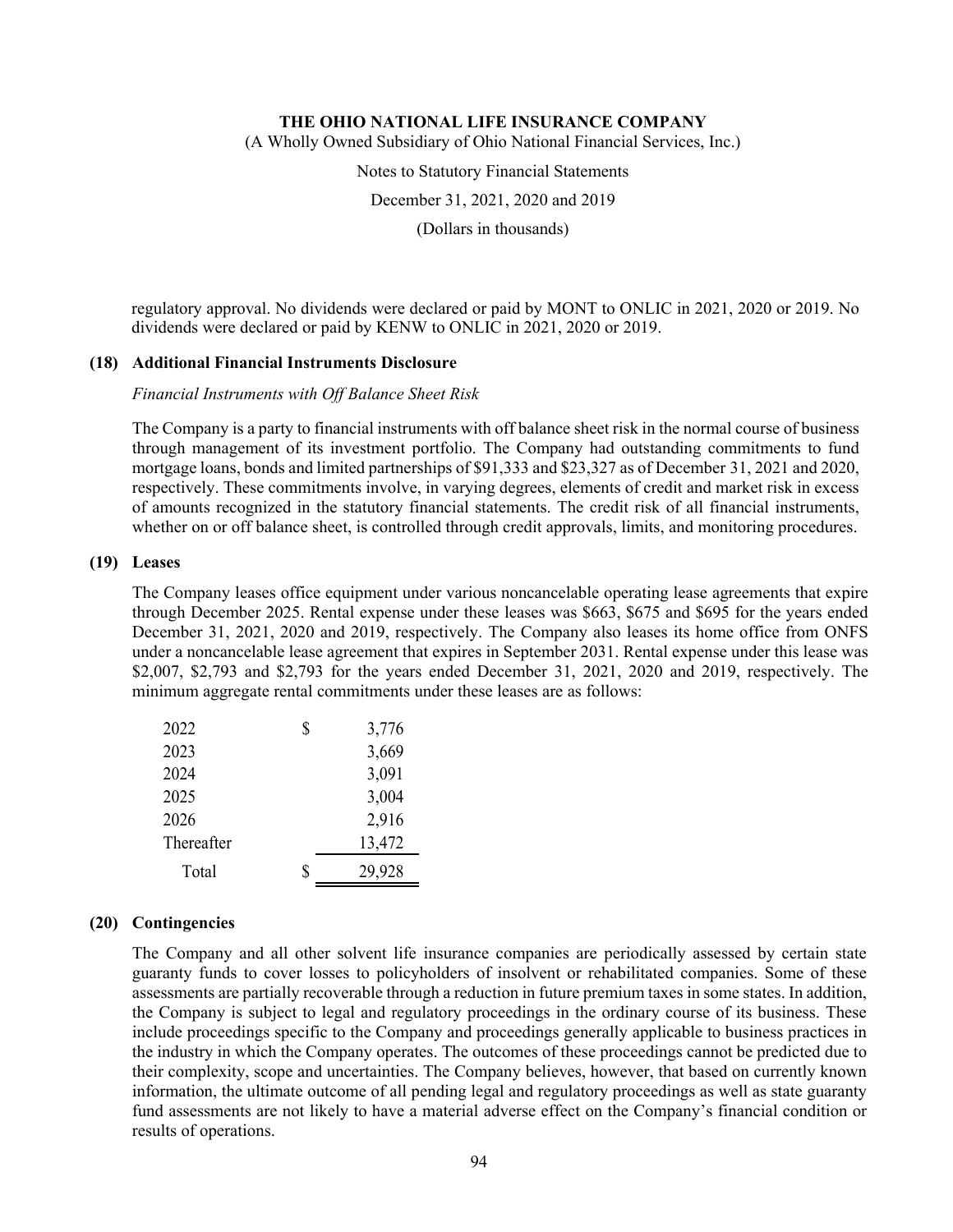(A Wholly Owned Subsidiary of Ohio National Financial Services, Inc.)

Notes to Statutory Financial Statements

December 31, 2021, 2020 and 2019

(Dollars in thousands)

The Company, along with its affiliates, is a party to six court cases and two Financial Industry Regulatory Authority ("FINRA") arbitrations stemming from the strategic changes announced in September 2018, specifically the termination of certain variable annuity selling agreements with broker dealers related to the annuity business. The core issue in all of the cases is a disputed interpretation of certain language in the Company's contracts with the broker dealers who sold the Company's annuities. One case purports to be on behalf of a class, but no motions for class certification have yet been filed, and no class has been certified. Eight previously pending court cases and seven previously pending FINRA arbitrations have been resolved. The next case currently set for trial is in October, 2022. The Company expects to continue to vigorously defend itself against these allegations. However, litigation is inherently uncertain, and the outcome thereof cannot be predicted. Accordingly, it is possible that the ultimate outcome in one or more of the proceedings may be material to the Company's results of operations for a particular period depending upon, among other factors, the size of the loss and the level of the Company's results of operations for the period.

## **(21) Related-Party Transactions**

During the year ended December 31, 2021, SUNR returned capital to the Company of \$169,973 (See Note 17 for additional information). The Company made capital contributions of \$165,000 to SUNR during the year ended December 31, 2020.

The Company has a written agreement to provide services for personnel, data processing and supplies to ONLAC, which either party may terminate upon a thirty-day notice. ONLIC primarily uses multiple bases (head counts, salaries, number of policies, field compensation, time, reserve account balances, transaction counts, etc.) and believes they are reasonable for determining the expense charges. This agreement was approved by the Department. Generally, the apportionment is based upon specifically identifying the expense to the incurring entity. Where this is not feasible, apportionment is based upon pertinent factors and ratios. The terms call for a cash settlement at least quarterly. There is no assurance that these costs would be similar if the Company had to obtain such services on its own. This agreement resulted in services charges totaling \$53,403, \$59,692 and \$38,124 in 2021, 2020 and 2019, respectively. These amounts include pension costs for the personnel furnished to the Company. At December 31, 2021 and 2020, ONLAC owed ONLIC \$5,006 and \$2,078, respectively.

The Company paid \$5,030, \$4,785 and \$4,966 for rent and operating expenses of the home office to ONFS for the years ended December 31, 2021, 2020 and 2019, respectively.

ONFS provides services for executive management and data processing equipment placed in service after December 31, 2000, to ONLIC. For the years ended December 31, 2021, 2020 and 2019, ONLIC recorded expenses of \$20,910, \$20,899 and \$22,003, respectively, for these services.

The Company is a party to an agreement with ONMH and most of its direct and indirect subsidiaries whereby ONLIC maintains a common checking account. It is ONLIC's duty to maintain sufficient funds to meet the reasonable needs of each party on demand. ONLIC must account for the balances of each party daily. Such funds are deemed to be held in escrow by ONLIC for the other parties. Settlement is made daily for each party's needs to or from the common account. It is ONLIC's duty to invest excess funds in an interest-bearing account and/or short-term highly liquid investments. ONLIC will credit interest monthly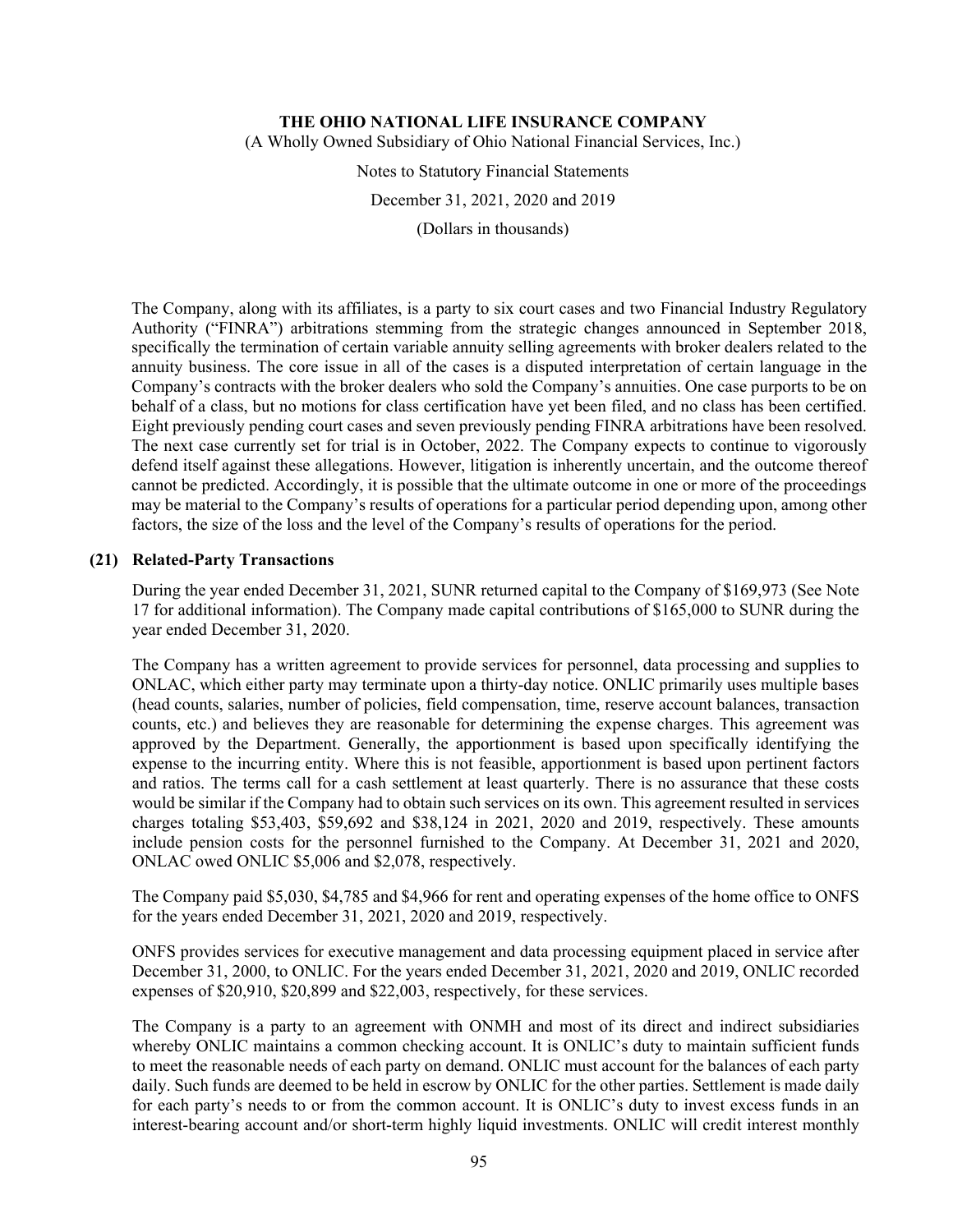(A Wholly Owned Subsidiary of Ohio National Financial Services, Inc.)

Notes to Statutory Financial Statements

December 31, 2021, 2020 and 2019

(Dollars in thousands)

at the average interest earned for positive cash balances during the period or charge interest on any negative balances. Interest credited for the years ended December 31, 2021, 2020 and 2019 was \$0, \$301 and \$770, respectively. The parties agree to indemnify one another for any losses of any nature relating to a party's breach of its duties under the terms of the agreement. The Company held the following balances for the participating entities in payable to parent, subsidiaries and affiliates as of December 31:

|                            | 2021         | 2020     |
|----------------------------|--------------|----------|
| <b>ONMH</b>                | \$<br>(373)  | 97       |
| <b>ONFS</b>                | 26,824       | 15,270   |
| ONLAC                      | 6,903        | 84,680   |
| <b>MONT</b>                | (5,601)      | 4,690    |
| <b>KENW</b>                | (1,000)      | 5,074    |
| <b>CMGO</b>                | 6,008        | 5,902    |
| <b>SYRE</b>                | 14,813       | 257      |
| <b>SUNR</b>                | 28,326       | 22,904   |
| <b>ONII</b>                | 7,714        | 6,129    |
| ON Flight Inc.             | 27           | 83       |
| ONTech, LLC                | (1,855)      | (1,852)  |
| ON Foreign Holdings, LLC   | 1,257        | (11,230) |
| Financial Way Realty, Inc. | 315          | 150      |
| Total                      | \$<br>83,358 | 132,154  |

#### **(22) Accounting Changes and Corrections of Errors**

The Company's December 31, 2021 statutory financial statements reflect a prior period adjustment relating to the recording of current income taxes. The events contributing to the understatement of taxes impact surplus as follows:

| Federal and foreign income taxes incurred (excluding taxes on capital gains) | $\frac{1}{2}$ (4,089) |
|------------------------------------------------------------------------------|-----------------------|
| Decrease in surplus                                                          | $\{(4,089)\}$         |

The Company's December 31, 2021 statutory financial statements reflect a prior period adjustment relating to the recording of disability income benefits. As of December 31, 2020, disability benefits were understated by \$1,984. As a result, surplus was overstated by \$1,567. The events contributing to the adjustment impact surplus as follows:

| Disability benefits and benefits under accident and health contracts         | $\frac{1}{984}$ |
|------------------------------------------------------------------------------|-----------------|
| Federal and foreign income taxes incurred (excluding taxes on capital gains) | 417             |
| Decrease in surplus                                                          | $\{(1,567)\}$   |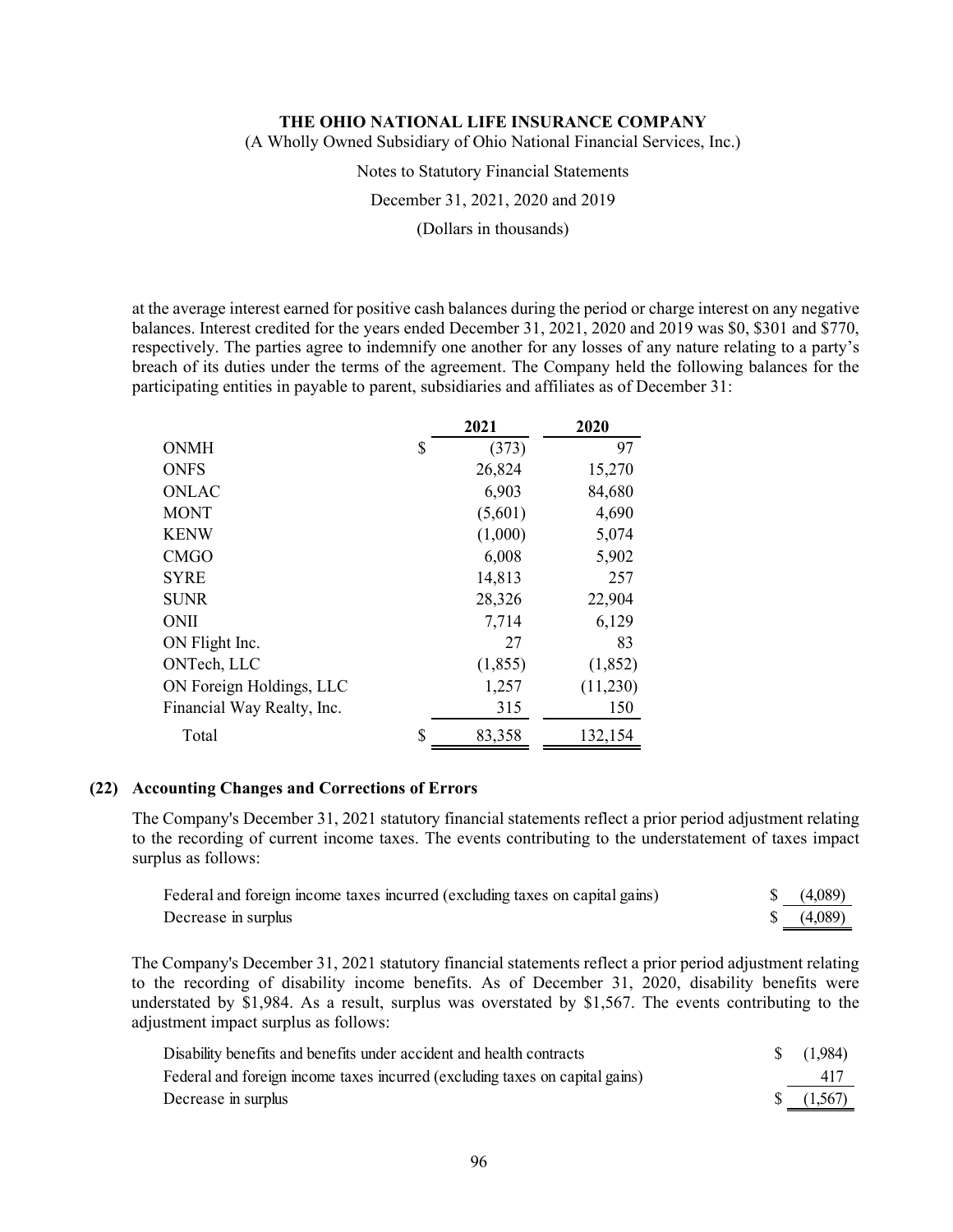(A Wholly Owned Subsidiary of Ohio National Financial Services, Inc.)

Notes to Statutory Financial Statements

December 31, 2021, 2020 and 2019

(Dollars in thousands)

The Company's December 31, 2021 statutory financial statements reflect a prior period adjustment relating to the recording of a previously deferred gain on external reinsurance that should have been recognized in prior years. Surplus as a result of reinsurance as of December 31, 2020 was overstated by \$1,731. The net impact to 2021 surplus was zero. The events contributing to the adjustment impact surplus as follows:

| Decrease in surplus as a result of reinsurance | \$ 1.731 |
|------------------------------------------------|----------|
| Increase in surplus                            | (1,731)  |
|                                                |          |

The Company's December 31, 2020 statutory financial statements reflect a change in valuation basis for annuity reserves and other deposit funds associated with the adoption of VM-21. The change is effective for all policies in force. The impact of the change relating to reserves as of December 31, 2019 and prior was \$63,050 and is reflected as an increase to unassigned surplus and a decrease to reserves for future policy benefits for annuity and other deposit funds.

The Company's December 31, 2020 statutory financial statements reflect a prior period adjustment relating to the recording of income taxes, primarily related to calculation changes in the intercompany tax transfer pricing chargebacks. The events contributing to the understatement of taxes impact surplus as follows:

| Federal and foreign income taxes incurred (excluding taxes on capital gains) | $\frac{1}{2}$ (1,188) |
|------------------------------------------------------------------------------|-----------------------|
| Decrease in surplus                                                          | $\frac{1}{2}$ (1,188) |

The Company's December 31, 2020 statutory financial statements reflect a prior period adjustment relating to the recording and valuation of unrealized gains and losses. As of December 31, 2020, the unrealized gains and losses were overstated by \$993. The events contributing to the adjustment impact surplus as follows:

| Change in net unrealized capital gains | 993  |
|----------------------------------------|------|
| Increase in surplus                    | -993 |

The Company's December 31, 2019 statutory financial statements reflect a prior period adjustment relating to the recording of guaranteed interest contract immediate annuity reserves. As of December 31, 2018, reserves were understated by \$1,831. As a result, surplus was overstated by \$1,446. The events contributing to the adjustment impact surplus as follows:

| Increase in aggregate reserves for life accident and health contracts        | (1,831) |
|------------------------------------------------------------------------------|---------|
| Federal and foreign income taxes incurred (excluding taxes on capital gains) | 385     |
| Decrease in surplus                                                          | (1,446) |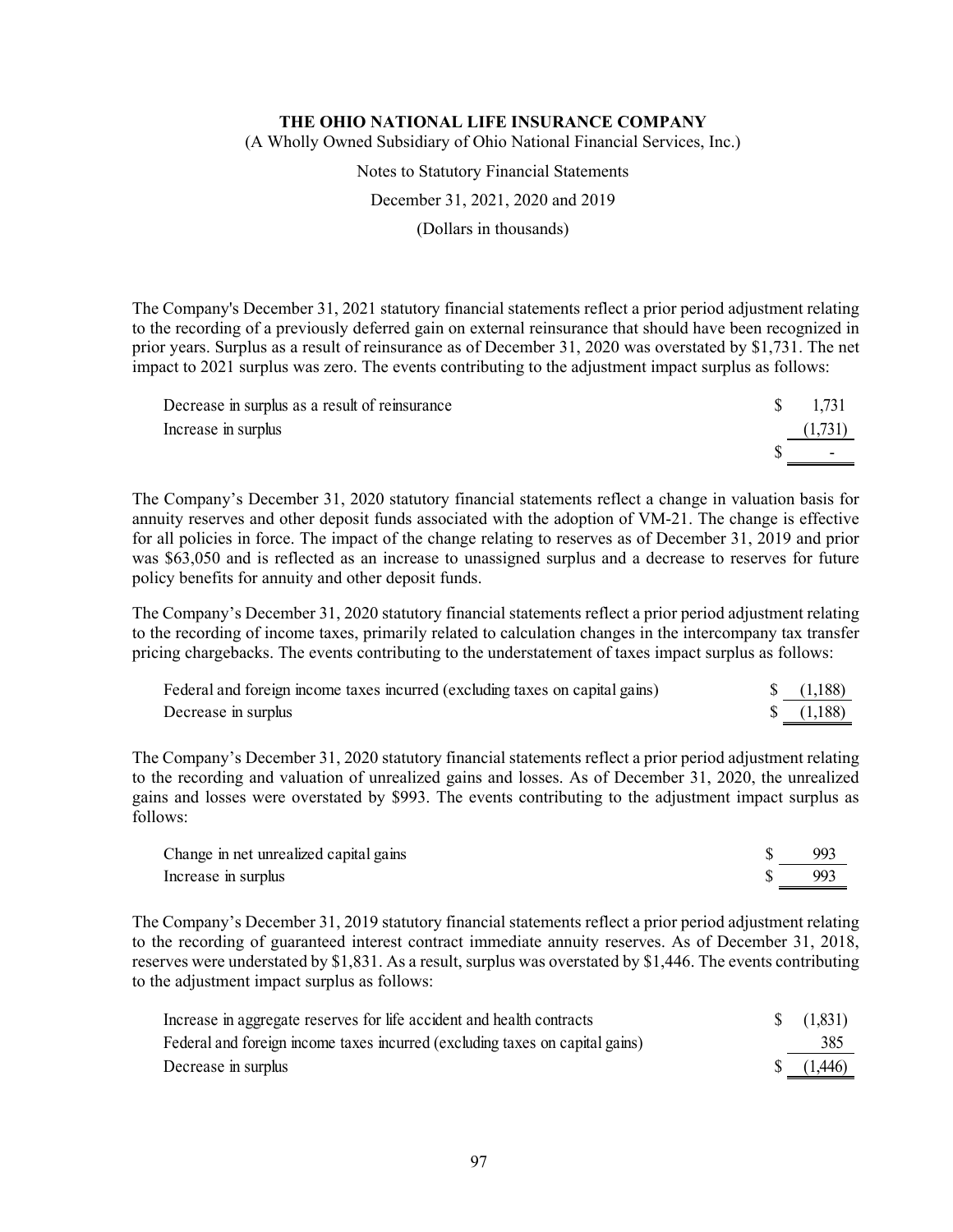(A Wholly Owned Subsidiary of Ohio National Financial Services, Inc.)

Notes to Statutory Financial Statements

December 31, 2021, 2020 and 2019

(Dollars in thousands)

The cumulative prior period surplus impact of these errors is shown as a direct adjustment to surplus within the Statutory Statements of Changes in Capital and Surplus. SSAP No. 3R, *Accounting Changes and Corrections of Errors*, prescribes that if a reporting entity becomes aware of a material accounting error in a previously filed financial statement after it has been submitted to the appropriate regulatory agency, the entity shall file an amended financial statement unless otherwise directed by the domiciliary regulator. Correction of all immaterial accounting errors in previously issued statutory financial statements, for which an amended financial statement was not filed, shall be reported as adjustments to unassigned funds (surplus) in the period an error is detected.

#### **(23) Reconciliation to 2019 Annual Statement**

The Company's net cash provided by operations and net cash used in financing do not agree to the amounts reported in the Company's 2019 Statutory Annual Statement. The audited Statutory Statements of Cash Flows included herein differs from the Annual Statement Cash Flow statement because of a reclassification made with respect to buyout activity related to GMIB riders as discussed in Note 1. There is no difference between the audited statutory financial statements and the Annual Statement filing with respect to cash, cash equivalents and short-term investments at December 31, 2019 as a result of this adjustment.

The following table reconciles net cash from operations and net cash from financing and miscellaneous sources from the Annual Statement to the accompanying audited Statutory Statements of Cash Flows for the year ended December 31, 2019 (using classifications and titles from the audited statement and referencing Annual Statement page and line numbers):

|                                           |   | As filed in<br>Annual<br><b>Statement</b> | <b>Adjustment</b> | As presented in<br>audited<br>statements |
|-------------------------------------------|---|-------------------------------------------|-------------------|------------------------------------------|
| Less:                                     |   |                                           |                   |                                          |
| Death and other benefits (P5, L5)         | S | 3,253,820                                 | 114,930           | 3,368,750                                |
| Net cash provided by operations (P5, L11) |   | 949,222                                   | (114,930)         | 834.292                                  |
| Other, net (P5, L16.6)                    |   | (308,010)                                 | 114,930           | (193,080)                                |
| Net cash used in financing (P5, L17)      |   | (388, 925)                                | 114,930           | (273,995)                                |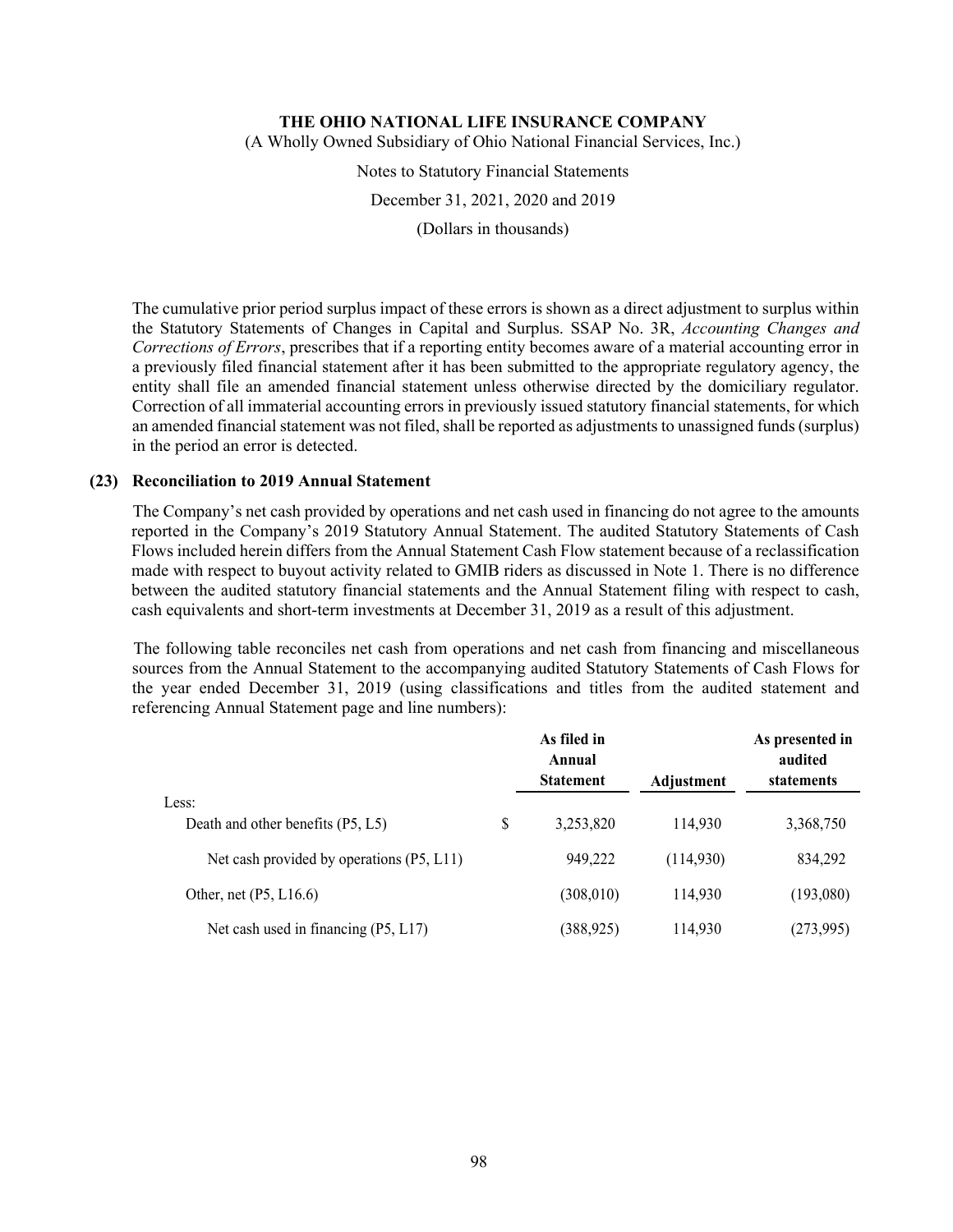#### **Schedule 1**

#### **THE OHIO NATIONAL LIFE INSURANCE COMPANY**

(A Wholly Owned Subsidiary of Ohio National Financial Services, Inc.)

# Supplemental Insurance Information

December 31, 2021

(Dollars in thousands)

The following is a summary of certain financial data.

| Investment income earned:                                                                       |                 |
|-------------------------------------------------------------------------------------------------|-----------------|
| Government bonds                                                                                | \$<br>2,469     |
| Other bonds (unaffiliated)                                                                      | 225,795         |
| Bonds of affiliates                                                                             |                 |
| Preferred stocks (unaffiliated)                                                                 | 408             |
| Preferred stocks of affiliates                                                                  |                 |
| Common stocks (unaffiliated)                                                                    | 1,299           |
| Common stocks of affiliates                                                                     | 9,400           |
| Mortgage loans                                                                                  | 51,549          |
| Real estate                                                                                     | 1,897           |
| Contract loans                                                                                  | 39,717          |
| Cash, cash equivalents and short-term investments                                               | 44              |
| Other invested assets                                                                           | 293,227         |
| Derivative instruments                                                                          | 183             |
| Amortization of interest maintenance reserve                                                    | 8,111           |
| Aggregate write-ins for investment income                                                       | 1,100           |
| Total investment income earned                                                                  | \$<br>635,199   |
| Real estate owned – book value less encumbrances                                                | \$<br>23,780    |
| Mortgage loans - book value:                                                                    |                 |
| Farm mortgages                                                                                  | \$              |
| Residential mortgages                                                                           |                 |
| Commercial mortgages                                                                            | 1,058,963       |
|                                                                                                 |                 |
| Total mortgage loans - book value                                                               | \$<br>1,058,963 |
| Mortgage loans by standing - book value:                                                        |                 |
| Good standing                                                                                   | \$<br>1,058,963 |
| Good standing with restructured terms                                                           |                 |
| Interest overdue more than three months, not in foreclosure                                     |                 |
| Foreclosure in process                                                                          |                 |
| Other long-term assets - statement value                                                        | \$<br>332,527   |
| <b>Contract Loans</b>                                                                           | \$<br>908,562   |
|                                                                                                 |                 |
| Bonds and stocks of parents, subsidiaries, and affiliates - book value:                         |                 |
| <b>Bonds</b>                                                                                    | \$              |
| Preferred stocks                                                                                |                 |
| Common stocks                                                                                   | 443,978         |
| Due within one year or less                                                                     | \$<br>402,895   |
| Over 1 year through 5 years                                                                     | 1,347,360       |
| Over 5 years through 10 years                                                                   | 1,392,830       |
| Over 10 years through 20 years                                                                  | 1,012,612       |
| Over 20 years                                                                                   | 1,797,504       |
| Total bonds, short-term investments, and certain cash equivalents by maturity - statement value | \$<br>5,953,201 |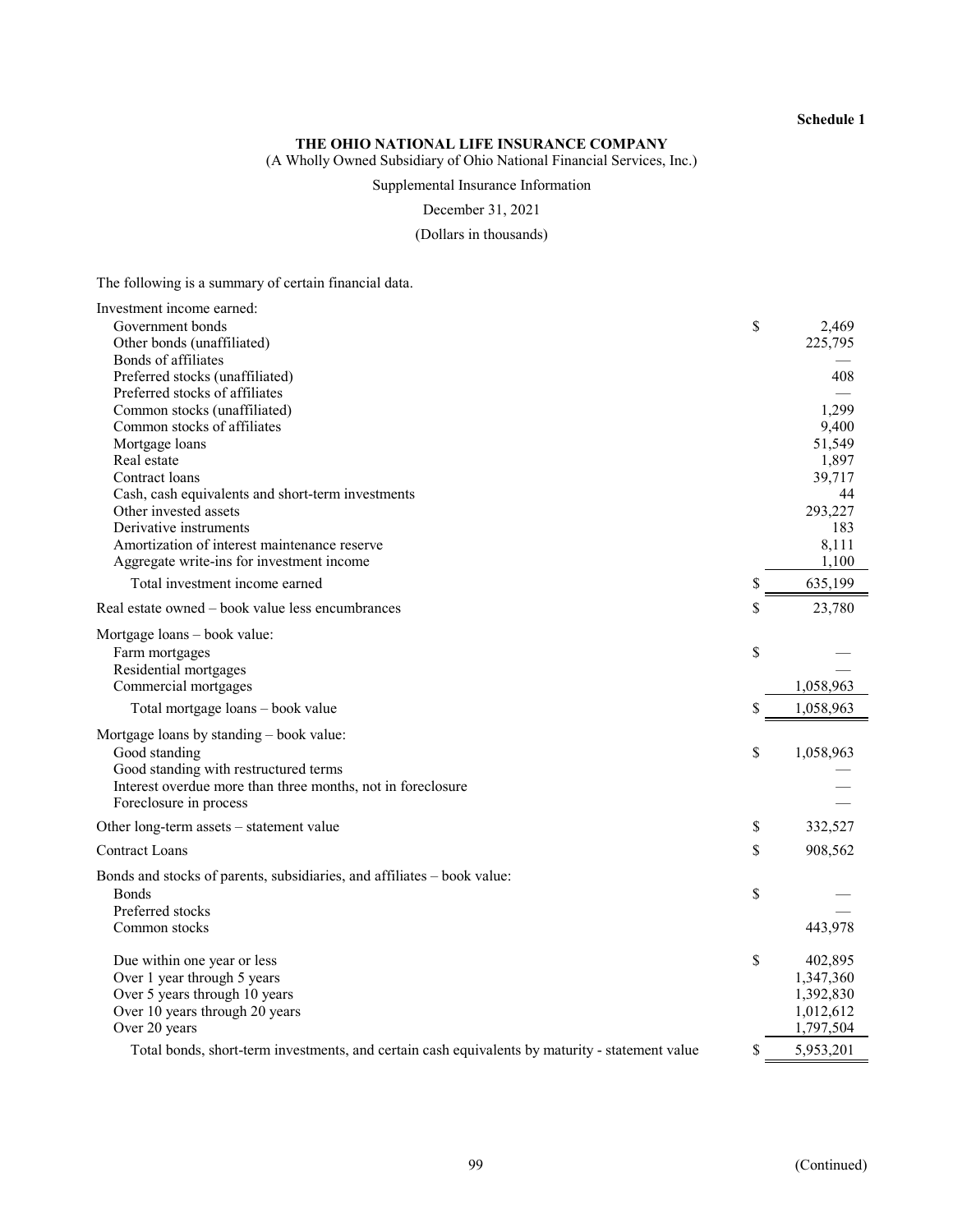#### **Schedule 1**

#### **THE OHIO NATIONAL LIFE INSURANCE COMPANY**

(A Wholly Owned Subsidiary of Ohio National Financial Services, Inc.)

# Supplemental Insurance Information

December 31, 2021

(Dollars in thousands)

| Bonds, short-term investments, and certain cash equivalents by class - statement value:                             |                                                            |
|---------------------------------------------------------------------------------------------------------------------|------------------------------------------------------------|
| Class 1<br>Class 2<br>Class 3<br>Class 4<br>Class 5                                                                 | \$<br>3,256,826<br>2,463,102<br>212,455<br>14,930<br>4,643 |
| Class 6                                                                                                             | 1,245                                                      |
| Total bonds, short-term investments, and certain cash equivalents by class - statement value                        | \$<br>5,953,201                                            |
| Total bonds and short-term investments publicly traded                                                              | \$<br>3,659,207                                            |
| Total bonds and short-term investments privately placed                                                             | \$<br>2,293,994                                            |
| Preferred stocks - statement value                                                                                  | \$<br>7,101                                                |
| Common stocks - market value                                                                                        | \$<br>551,493                                              |
| Short-term investments – book value                                                                                 | \$                                                         |
| Cash equivalents - book value                                                                                       | \$<br>189,165                                              |
| Financial options purchased - statement value                                                                       | \$<br>184,552                                              |
| Financial options written and in force - statement value                                                            | \$<br>(89, 129)                                            |
| Financial Swaps - statement value                                                                                   | \$<br>1,095                                                |
| Financial futures contracts open – current price                                                                    | \$                                                         |
| Cash on deposit                                                                                                     | \$<br>192,969                                              |
| Life insurance in force:<br>Industrial<br>Ordinary<br>Credit life<br>Group life                                     | \$<br>27,207,290<br>3,547                                  |
| Amount of accidental death insurance in force under ordinary policies                                               | \$<br>52,850                                               |
| Life insurance policies with disability provisions in force:<br>Industrial<br>Ordinary<br>Credit life<br>Group life | \$<br>25,570,100<br>3,547                                  |
| Supplementary contracts in force:<br>Ordinary – not involving life contingencies:                                   |                                                            |
| Amount on deposit<br>Income payable<br>Ordinary – involving life contingencies:                                     | \$<br>4.003                                                |
| Income payable<br>Group – not involving life contingencies:                                                         | 556                                                        |
| Amount on deposit<br>Income payable<br>Group - involving life contingencies:                                        |                                                            |
| Income payable                                                                                                      |                                                            |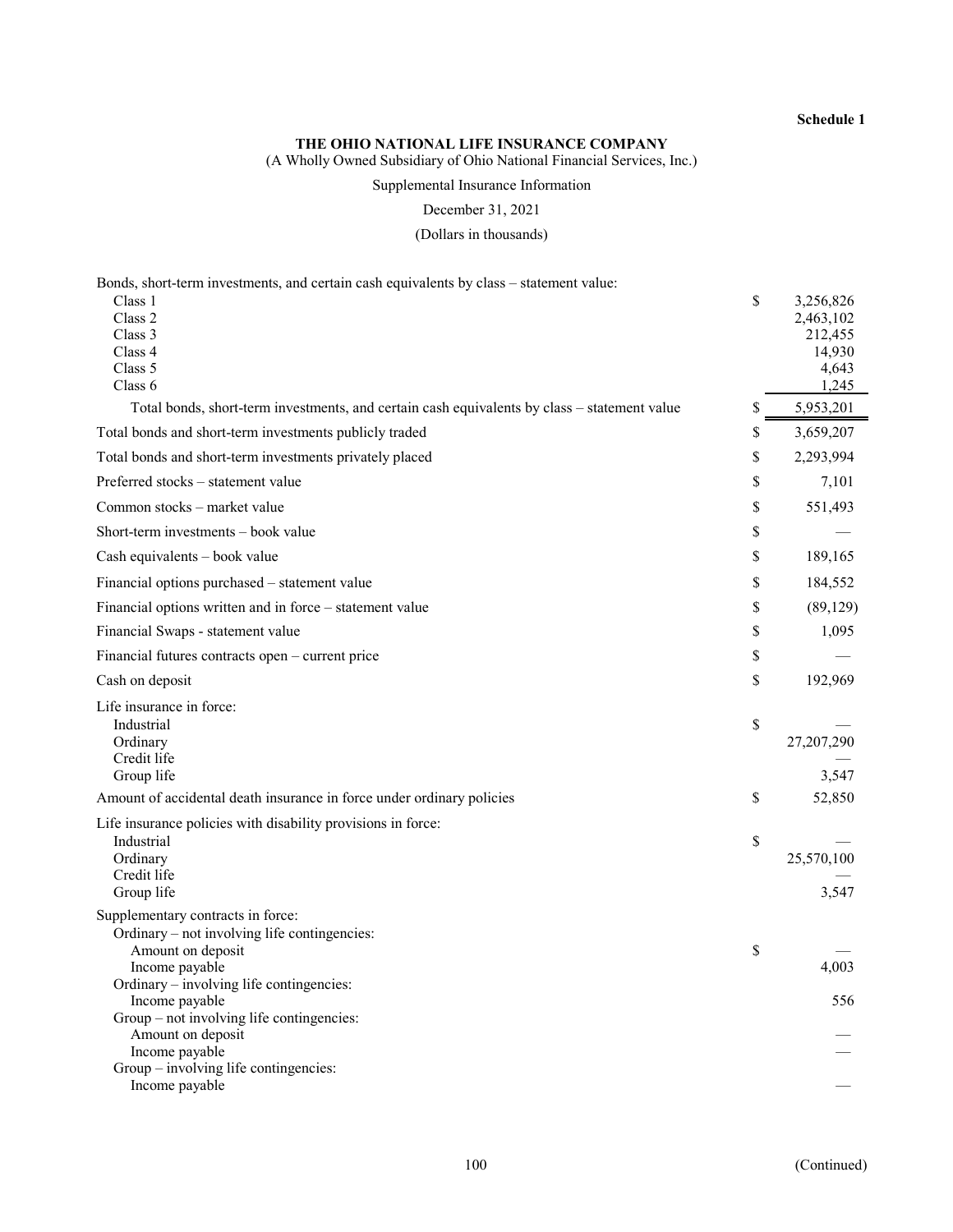#### **Schedule 1**

#### **THE OHIO NATIONAL LIFE INSURANCE COMPANY**

(A Wholly Owned Subsidiary of Ohio National Financial Services, Inc.)

# Supplemental Insurance Information

#### December 31, 2021

## (Dollars in thousands)

| Annuities:                                                                                                                   |               |                     |
|------------------------------------------------------------------------------------------------------------------------------|---------------|---------------------|
| Ordinary:                                                                                                                    |               |                     |
| Immediate – amount of income payable<br>Deferred - fully paid account balance<br>Deferred – not fully paid – account balance | \$            | 96,188<br>2,242,201 |
| Group:                                                                                                                       |               |                     |
| Amount of income payable<br>Fully paid account balance<br>Not fully paid – account balance                                   | \$            | 13,286<br>639,519   |
| Accident and health insurance - premiums in force:                                                                           |               |                     |
| Ordinary<br>Group<br>Credit                                                                                                  | \$            | 10,043              |
| Deposit funds and dividend accumulations:                                                                                    |               |                     |
| Deposit funds - account balance<br>Dividend accumulations - account balance                                                  | \$            | 492,080<br>30,110   |
| Claim payments:                                                                                                              |               |                     |
| Group accident and health:<br>2021 (incurred)                                                                                | \$            |                     |
| 2020 (incurred)                                                                                                              |               |                     |
| 2019 (incurred)                                                                                                              |               |                     |
| 2018 (incurred)                                                                                                              |               |                     |
| 2017 (incurred)<br>Prior (incurred)                                                                                          |               |                     |
| Other accident and health:                                                                                                   |               |                     |
| 2021 (incurred)                                                                                                              | \$            | 45                  |
| 2020 (incurred)                                                                                                              |               | 144                 |
| 2019 (incurred)                                                                                                              |               | 535                 |
| 2018 (incurred)                                                                                                              |               | 47                  |
| 2017 (incurred)<br>Prior (incurred)                                                                                          |               | 90<br>416           |
|                                                                                                                              |               |                     |
| Other coverages that use developmental methods to calculate claims reserves:<br>2021 (incurred)                              | $\mathcal{S}$ |                     |
| 2020 (incurred)                                                                                                              |               |                     |
| 2019 (incurred)                                                                                                              |               |                     |
| 2018 (incurred)                                                                                                              |               |                     |
| 2017 (incurred)                                                                                                              |               |                     |
| Prior (incurred)                                                                                                             |               |                     |

See accompanying independent auditors' report.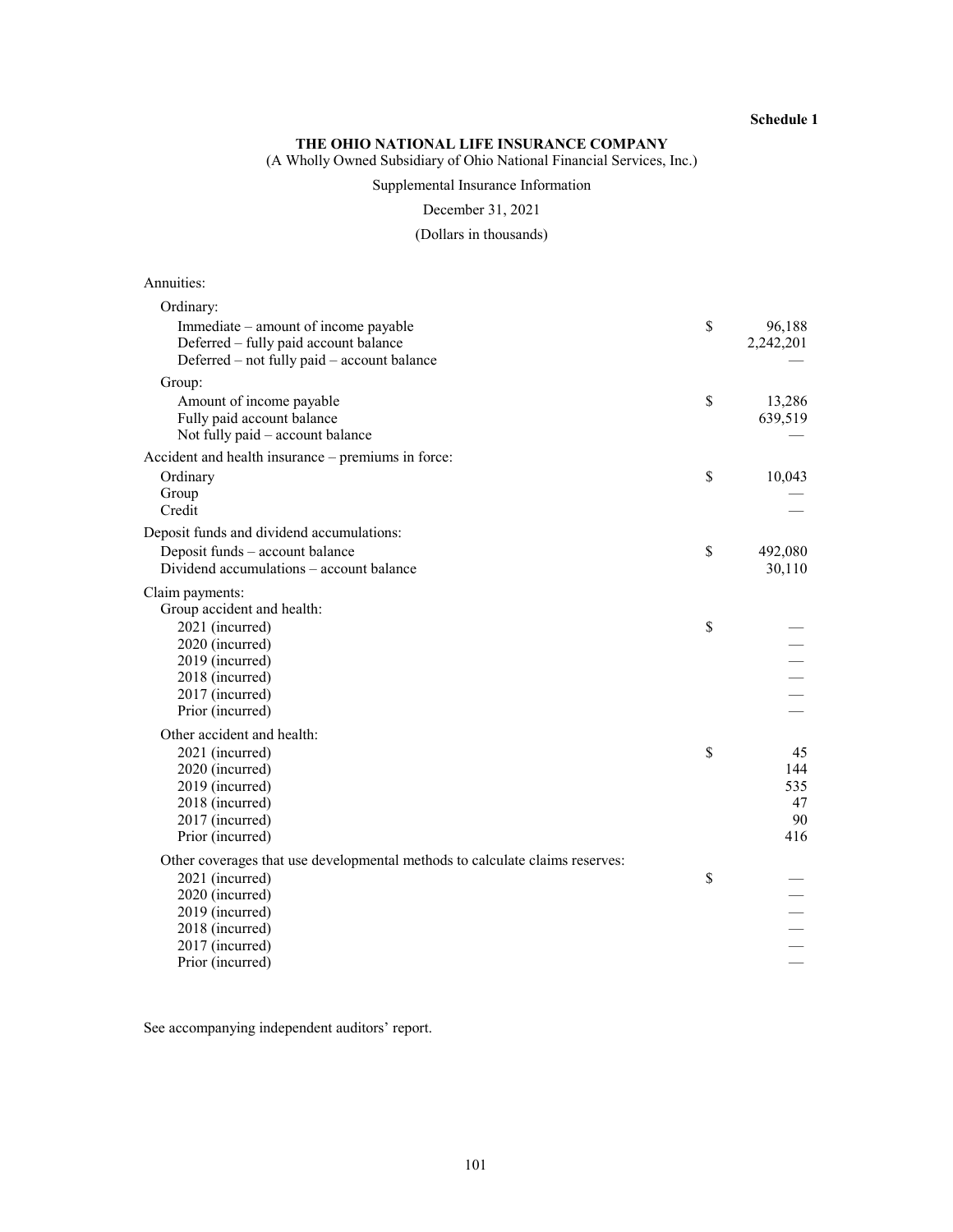(A Wholly Owned Subsidiary of Ohio National Financial Services, Inc.)

Investment Risks Interrogatories

Year ended December 31, 2021

(Dollars in thousands)

Answer the following interrogatories by reporting the applicable U.S. dollar amounts and percentages of the reporting entity's total admitted assets held in that category of investments.

- 1. Reporting entity's total admitted assets excluding separate accounts as reported on page two of the Annual Statement: \$10,220,159.
- 2. Ten largest exposures to a single issuer/borrower/investment.

|      | <b>Issuer</b>                       | <b>Description</b><br>of exposure | Amount  | Percentage<br>of total<br>admitted<br>assets |
|------|-------------------------------------|-----------------------------------|---------|----------------------------------------------|
| 2.01 | <b>OHIO NATIONAL LIFE ASSURANCE</b> | <b>EQUITY</b><br>\$               | 246,812 | 2.415%                                       |
| 2.02 | ON FOREIGN HOLDINGS LLC             | LLC                               | 154,038 | 1.507                                        |
| 2.03 | SUNRISE CAPTIVE RE, LLC             | LLC.                              | 135,932 | 1.330                                        |
| 2.04 | MONTGOMERY RE SURPLUS NOTE          | <b>SURPLUS NOTE</b>               | 75,000  | 0.734                                        |
| 2.05 | NATIONAL SECURITY LIFE & ANNUITY CO | <b>EQUITY</b>                     | 50,589  | 0.495                                        |
| 2.06 | FEDERAL HOME LOAN BANK - CINTI      | <b>EQUITY</b>                     | 43,252  | 0.423                                        |
| 2.07 | PEPSICO INC                         | <b>BOND</b>                       | 30,218  | 0.296                                        |
| 2.08 | COCA-COLA BOTTLING UNITED INC       | <b>BOND</b>                       | 27,268  | 0.267                                        |
| 2.09 | NORFOLK SOUTHERN CORP               | <b>BOND</b>                       | 26,081  | 0.255                                        |
| 2.10 | AMAZON.COM INC                      | <b>BOND</b>                       | 25,721  | 0.252                                        |

3. Amounts and percentages of the reporting entity's total admitted assets held in bonds and preferred stocks by NAIC rating.

|      | <b>Bonds</b> |  |           | <b>Preferred stock</b> |          |   |       |       |
|------|--------------|--|-----------|------------------------|----------|---|-------|-------|
| 3.01 | NAIC-1       |  | 3,256,826 | 31.867%                | $P/RP-1$ | S |       | $-$ % |
| 3.02 | NAIC-2       |  | 2,393,106 | 23.416                 | $P/RP-2$ |   | 7.101 | 0.069 |
| 3.03 | NAIC-3       |  | 212,455   | 2.079                  | $P/RP-3$ |   |       |       |
| 3.04 | NAIC-4       |  | 14,930    | 0.146                  | $P/RP-4$ |   |       |       |
| 3.05 | NAIC-5       |  | 4,643     | 0.045                  | $P/RP-5$ |   |       |       |
| 3.06 | NAIC-6       |  | 1,245     | 0.012                  | $P/RP-6$ |   |       |       |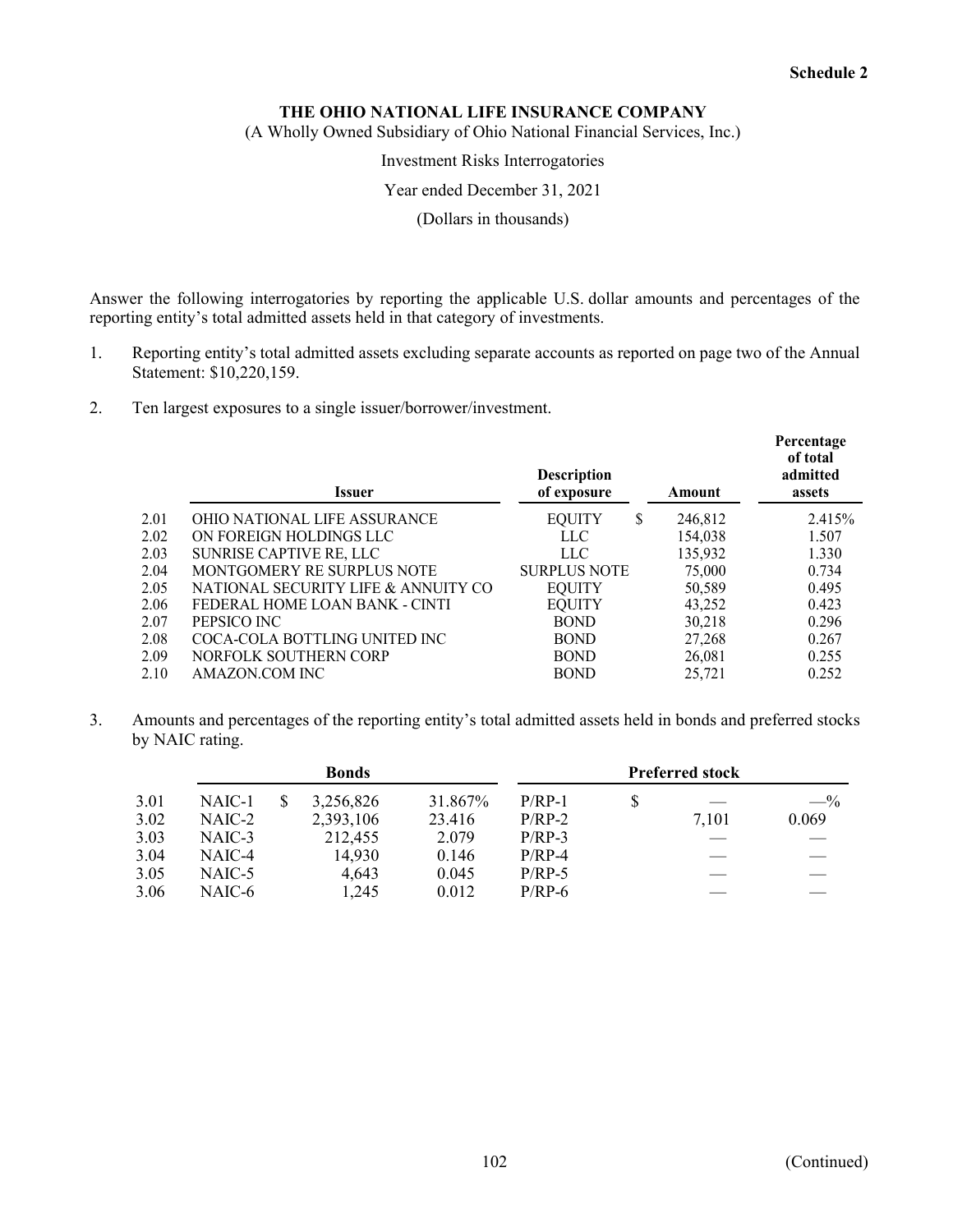(A Wholly Owned Subsidiary of Ohio National Financial Services, Inc.)

Investment Risks Interrogatories

Year ended December 31, 2021

(Dollars in thousands)

4. Assets held in foreign investments:

4.01 Are assets held in foreign investments less than 2.5% of the reporting entity's total admitted assets?

 $Yes [ ] No [ X ]$ 

| 4.02<br>4.03<br>4.04 | Total admitted assets held in foreign investments<br>Foreign-currency-denominated investments<br>Insurance liabilities denominated in that same | 743,344<br>7.944 | 7.273%<br>0.078 |
|----------------------|-------------------------------------------------------------------------------------------------------------------------------------------------|------------------|-----------------|
|                      | foreign currency                                                                                                                                |                  |                 |

If response to 4.01 above is yes, responses are not required for interrogatories 5 – 10.

5. Aggregate foreign investment exposure categorized by NAIC sovereign rating:

| 5.01 | Countries rated $NAIC - 1$          | 692.369 | 6.775% |
|------|-------------------------------------|---------|--------|
| 5.02 | Countries rated $NAIC - 2$          | 43,250  | 0.423  |
| 5.03 | Countries rated NAIC $-$ 3 or below | 7.724   | 0.076  |

6. Largest foreign investment exposures by country, categorized by NAIC sovereign rating:

|      | Countries rated NAIC $-1$ :          |   |         |        |
|------|--------------------------------------|---|---------|--------|
| 6.01 | Country 1: CAYMAN ISLANDS            | S | 149,251 | 1.460% |
| 6.02 | Country 2: AUSTRALIA                 |   | 144,273 | 1.412  |
|      | Countries rated $NAIC - 2$ :         |   |         |        |
| 6.03 | Country 1: MEXICO                    |   | 43,250  | 0.423  |
| 6.04 | Country 2: $N/A$                     |   |         |        |
|      | Countries rated $NAIC - 3$ or below: |   |         |        |
| 6.05 | Country 1: BAHAMAS                   |   | 5,250   | 0.051  |
| 6.06 | Country 2: BRAZIL                    |   | 2.474   | 0.024  |
|      |                                      |   |         |        |
|      |                                      |   |         |        |

7. Aggregate unhedged foreign currency exposure:

|  | —`<br>′ U |
|--|-----------|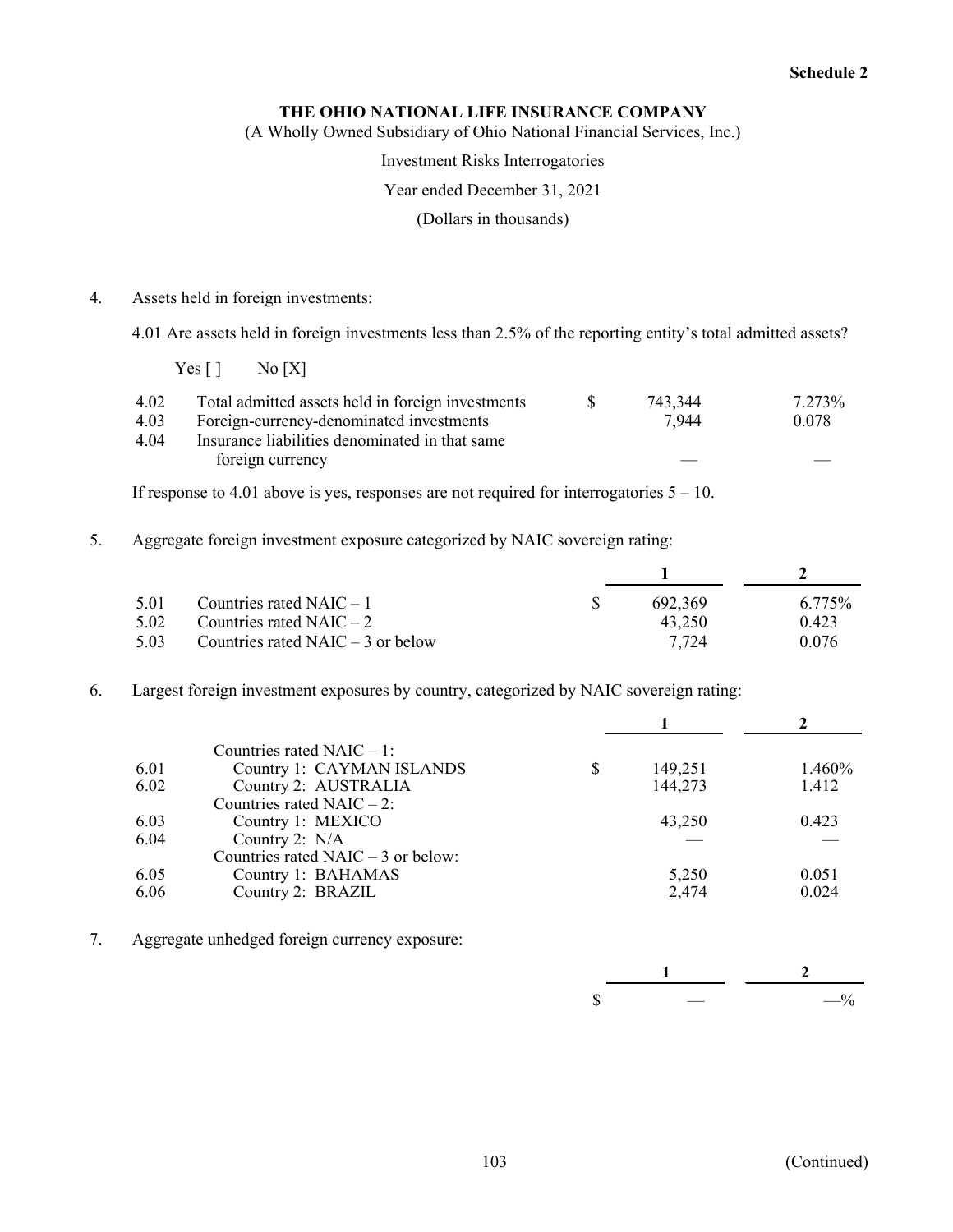(A Wholly Owned Subsidiary of Ohio National Financial Services, Inc.)

Investment Risks Interrogatories

Year ended December 31, 2021

(Dollars in thousands)

8. Aggregate unhedged foreign currency exposure categorized by NAIC sovereign rating:

| 8.01 Countries rated NAIC $-1$           |  | $-$ % |
|------------------------------------------|--|-------|
| 8.02 Countries rated NAIC $-2$           |  |       |
| 8.03 Countries rated NAIC $-$ 3 or below |  |       |

9. Largest unhedged foreign currency exposures by country, categorized by NAIC sovereign rating:

|      | Countries rated NAIC $-1$ :         |    |       |
|------|-------------------------------------|----|-------|
| 9.01 | Country:                            | \$ | $-$ % |
| 9.02 | Country:                            |    |       |
|      | Countries rated $NAIC - 2$ :        |    |       |
| 9.03 | Country:                            |    |       |
| 9.04 | Country:                            |    |       |
|      | Countries rated NAIC $-3$ or below: |    |       |
| 9.05 | Country:                            |    |       |
| 9.06 | Country:                            |    |       |
|      |                                     |    |       |

10. Ten largest non-sovereign (i.e. non-governmental) foreign issues:

|       | Issuer                         | <b>NAIC</b> rating |   |        |        |
|-------|--------------------------------|--------------------|---|--------|--------|
| 10.01 | CSLB HOLDINGS INC              |                    | S | 16,944 | 0.166% |
| 10.02 | AXA                            |                    |   | 16,193 | 0.158  |
| 10.03 | STANDARD CHARTERED BANK        |                    |   | 15,290 | 0.150  |
| 10.04 | DIONYSUS AVIATION DESACT CO    |                    |   | 15,000 | 0.147  |
| 10.05 | BROOKFIELD INFRASTRUCTURE PART |                    |   | 14,500 | 0.142  |
| 10.06 | <b>BABSON CLO LTD</b>          |                    |   | 14,000 | 0.137  |
| 10.07 | HOFER FINANCIAL SERVICES GmbH  |                    |   | 14,000 | 0.137  |
| 10.08 | SHELL INTERNATIONAL FINANCE    |                    |   | 13,527 | 0.132  |
| 10.09 | KIMBERLY-CLARK DE MEXICO       |                    |   | 13,102 | 0.128  |
| 10.10 | CODELCO INC                    |                    |   | 12,033 | 0.118  |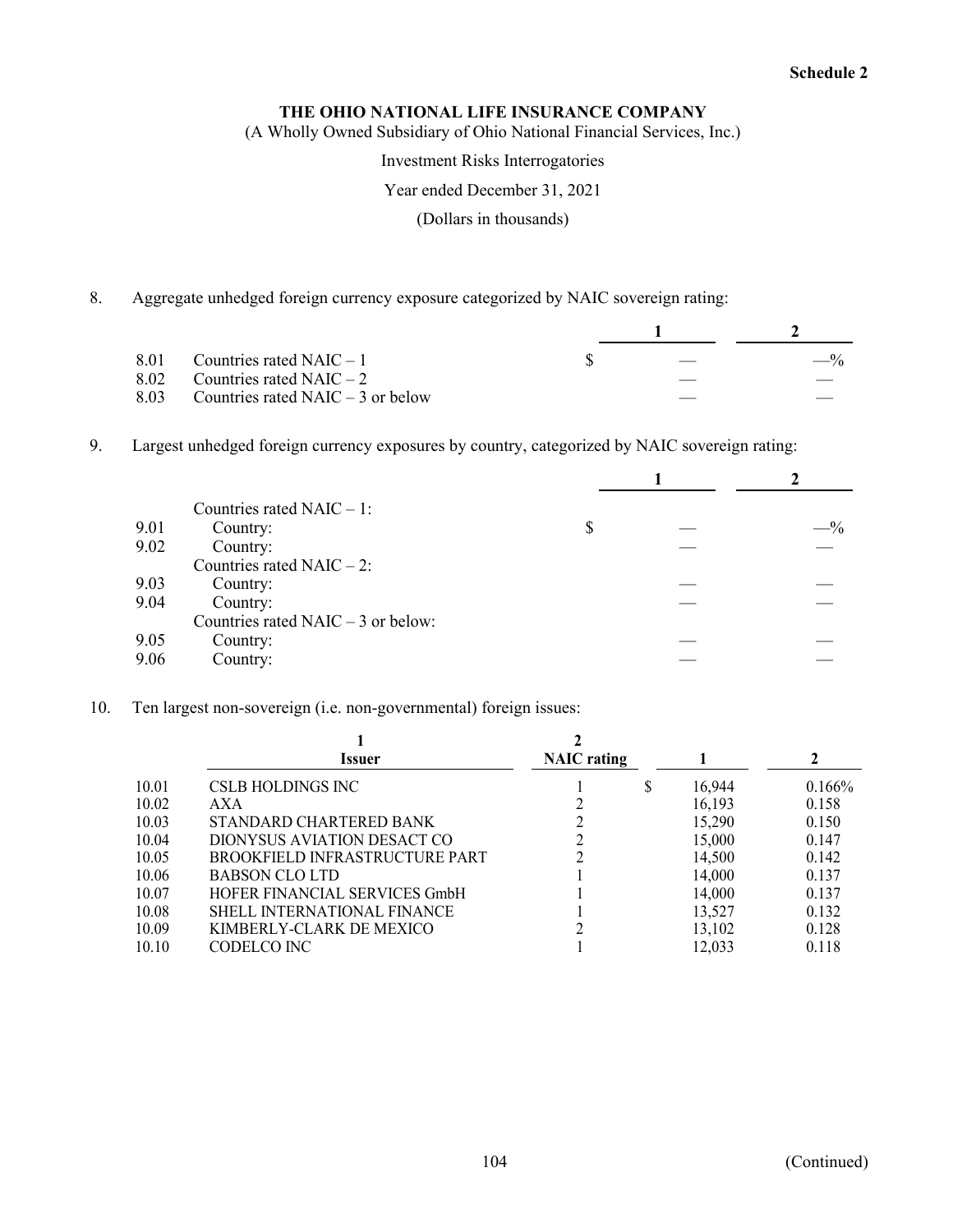(A Wholly Owned Subsidiary of Ohio National Financial Services, Inc.)

Investment Risks Interrogatories

Year ended December 31, 2021

(Dollars in thousands)

11. Amounts and percentages of the reporting entity's total admitted assets held in Canadian investments and unhedged Canadian currency exposure:

11.01 Are assets held in Canadian investments less than 2.5% of the reporting entity's total admitted assets?

 $Yes [X]$  No [ ]

If response to 11.01 above is yes, detail is not required for remainder of Interrogatory 11.

- 12. Report aggregate amounts and percentages of the reporting entity's total admitted assets held in investments with contractual sales restrictions.
	- 12.01 Are assets held in investments with contractual sales restrictions less than 2.5% of the reporting entity's total admitted assets?

 $Yes [X]$  No []

If response to 12.01 above is yes, responses are not required for the remainder of Interrogatory 12.

13. Amounts and percentages of admitted assets held in the ten largest equity interests:

13.01 Are assets held in equity interest less than 2.5% of the reporting entity's total admitted assets?

 $Yes [ ] No [ X ]$ 

If response to 13.01 above is yes, responses are not required for the remainder of Interrogatory 13.

|       | 1                                   | 2       | 3     |
|-------|-------------------------------------|---------|-------|
|       | <b>Issuer</b>                       |         |       |
| 13.02 | <b>OHIO NATIONAL LIFE ASSURANCE</b> | 232,746 | 2.277 |
| 13.03 | ON FOREIGN HOLDINGS LLC             | 154,038 | 1.507 |
| 13.04 | NATIONAL SECURITY LIFE & ANNUITY CO | 44,367  | 0.434 |
| 13.05 | FEDERAL HOME LOAN BANK - CINTI      | 43,252  | 0.423 |
| 13.06 | CAMARGO RE INC                      | 25,250  | 0.247 |
| 13.07 | THE O.N. EQUITY SALES CO            | 10,100  | 0.099 |
| 13.08 | MORGAN STANLEY SERIES I PFD         | 5,000   | 0.049 |
| 13.09 | OHIO NATIONAL INVESTMENTS INC       | 3,242   | 0.032 |
| 13.10 | PUBLIC STORAGE PREFERRED PFIZER     | 2,000   | 0.020 |
| 13.11 | <b>PFIZER</b>                       | 992     | 0.010 |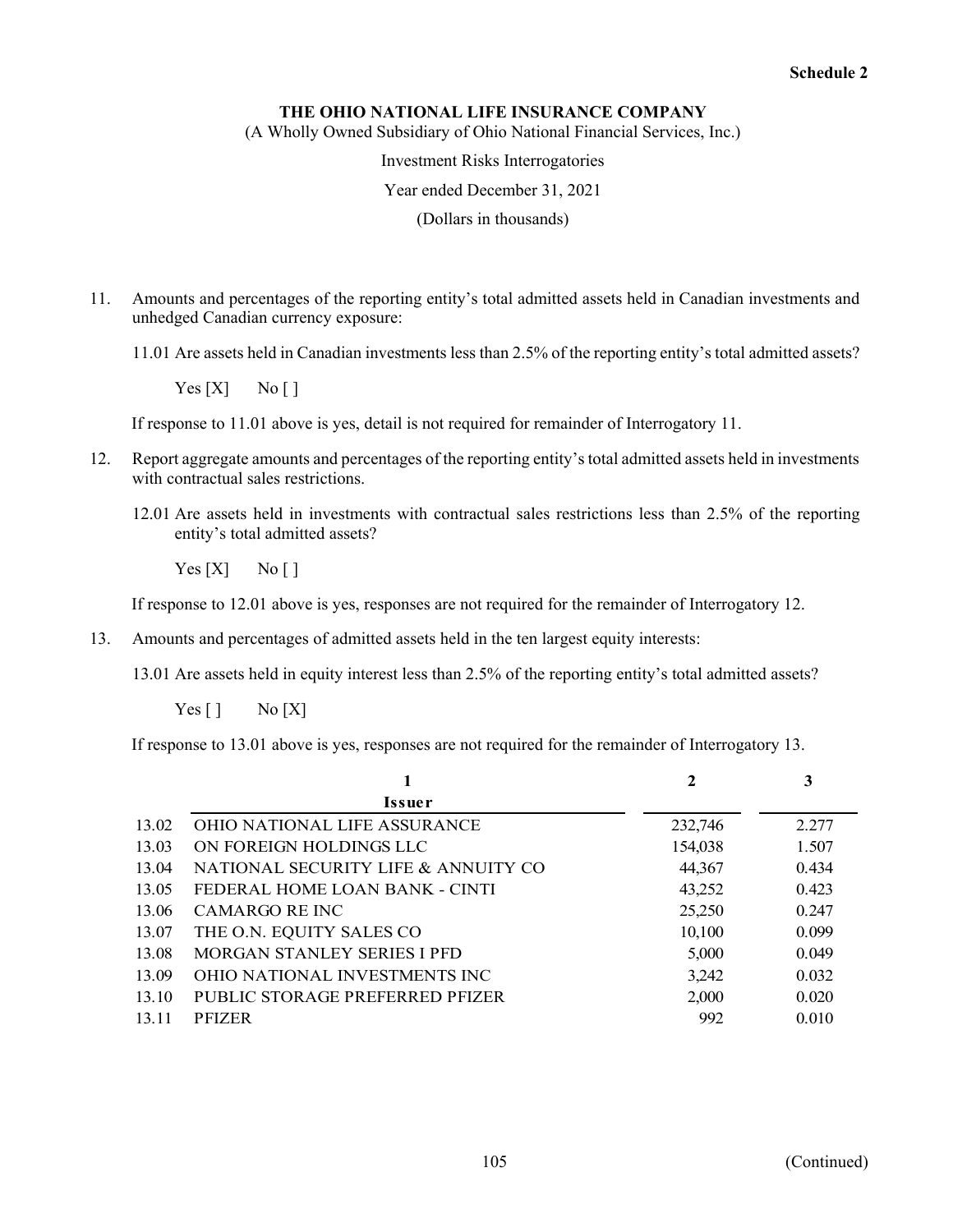(A Wholly Owned Subsidiary of Ohio National Financial Services, Inc.)

Investment Risks Interrogatories

Year ended December 31, 2021

(Dollars in thousands)

- 14. Amounts and percentages of the reporting entity's total admitted assets held in nonaffiliated privately placed equities:
	- 14.01 Are assets held in nonaffiliated, privately placed equities less than 2.5% of the reporting entity's total admitted assets?

 $Yes [X]$  No []

If response to 14.01 above is yes, responses are not required for the remainder of Interrogatory 14.

- 15. Amounts and percentages of the reporting entity's total admitted assets held in general partnership interests:
	- 15.01 Are assets held in general partnership interests less than 2.5% of the reporting entity's total admitted assets?

 $Yes [X]$  No []

If response to 15.01 above is yes, responses are not required for the remainder of Interrogatory 15.

- 16. Amounts and percentages of the reporting entity's total admitted assets held in mortgage loans:
	- 16.01 Are mortgage loans reported in Schedule B less than 2.5% of the reporting entity's total admitted assets?
		- $Yes [ ]$  No  $[X]$

If response to 16.01 above is yes, responses are not required for the remainder of Interrogatory 16 and Interrogatory 17.

|       | Type (residential, commercial, agricultural) |              |        |
|-------|----------------------------------------------|--------------|--------|
| 16.02 | <b>COMMERCIAL</b>                            | \$<br>23,827 | 0.233% |
| 16.03 | <b>COMMERCIAL</b>                            | 20,836       | 0.204  |
| 16.04 | <b>COMMERCIAL</b>                            | 19,665       | 0.192  |
| 16.05 | <b>COMMERCIAL</b>                            | 16,785       | 0.164  |
| 16.06 | <b>COMMERCIAL</b>                            | 16,000       | 0.157  |
| 16.07 | <b>COMMERCIAL</b>                            | 15,877       | 0.155  |
| 16.08 | <b>COMMERCIAL</b>                            | 15,021       | 0.147  |
| 16.09 | <b>COMMERCIAL</b>                            | 13,890       | 0.136  |
| 16.10 | <b>COMMERCIAL</b>                            | 10,049       | 0.098  |
| 16.11 | <b>COMMERCIAL</b>                            | 9,930        | 0.097  |
|       |                                              |              |        |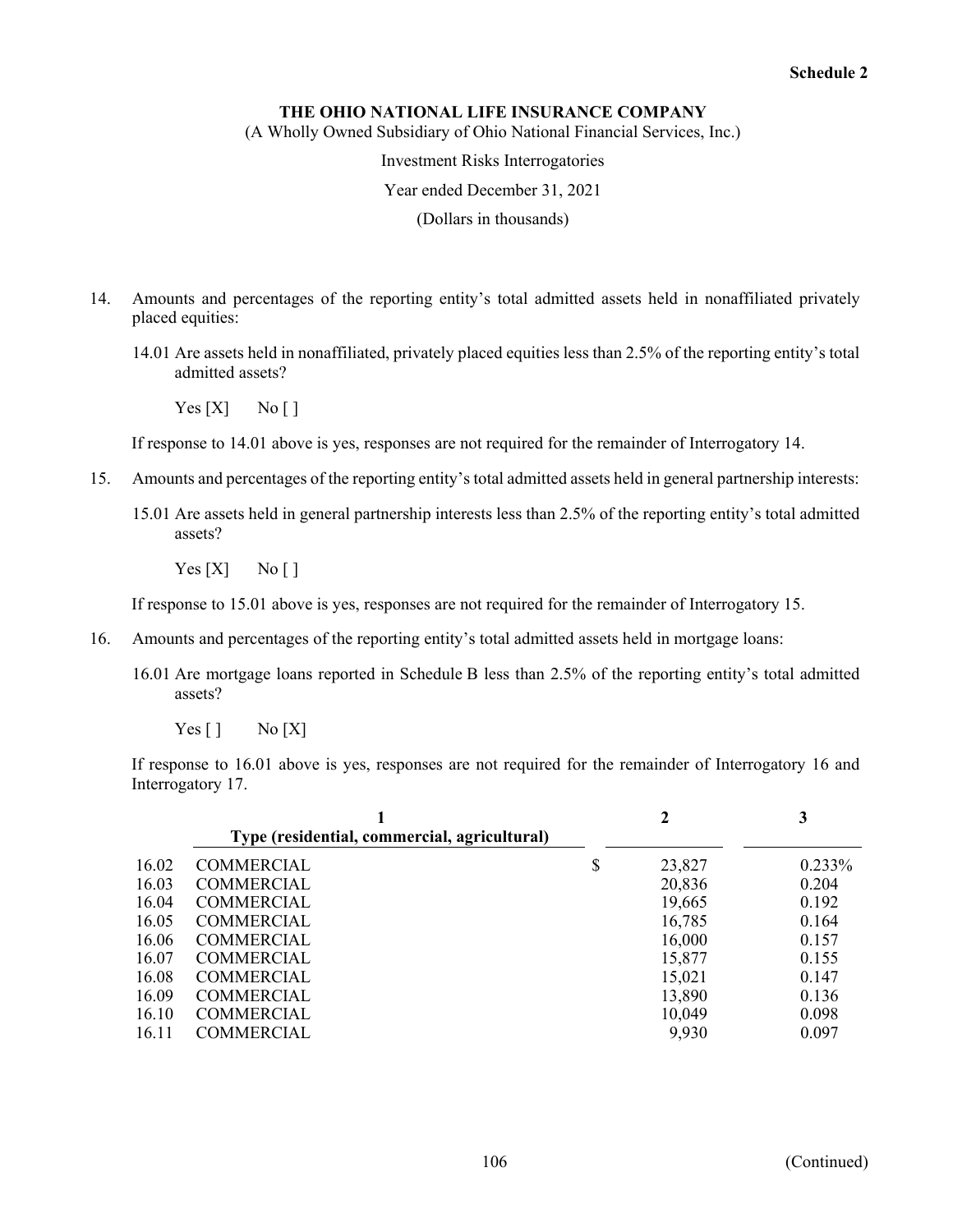(A Wholly Owned Subsidiary of Ohio National Financial Services, Inc.)

Investment Risks Interrogatories

Year ended December 31, 2021

(Dollars in thousands)

Amount and percentage of the reporting entity's total admitted assets held in the following categories of mortgage loans:

|       |                                                    |  | Loans |
|-------|----------------------------------------------------|--|-------|
|       | 16.12 Construction loans                           |  | $-$ % |
| 16.13 | Mortgage loans over 90 days past due               |  |       |
|       | 16.14 Mortgage loans in the process of foreclosure |  |       |
| 16.15 | Mortgage loans foreclosed                          |  |       |
|       | 16.16 Restructured mortgage loans                  |  |       |

17. Aggregate mortgage loans having the following loan-to-value ratios as determined from the most current appraisal as of the annual statement date:

|       | Loan-to-value      | <b>Residential</b> |  |          |         | Commercial   | <b>Agricultural</b> |       |
|-------|--------------------|--------------------|--|----------|---------|--------------|---------------------|-------|
| 17.01 | Above $95%$        |                    |  | $-$ % \$ | 21,940  | $0.215\%$ \$ |                     | $-$ % |
|       | 17.02 91\% to 95\% |                    |  |          | 15,877  | 0.155        |                     |       |
| 17.03 | 81\% to 90\%       |                    |  |          | 11,394  | 0.111        |                     |       |
| 17.04 | 71\% to 80\%       |                    |  |          | 69,758  | 0.683        |                     |       |
| 17.05 | Below $70\%$       |                    |  |          | 939.994 | 9.197        |                     |       |

18. Amounts and percentages of the reporting entity's total admitted assets held in each of the five largest investments in real estate:

18.01 Are assets held in real estate reported less than 2.5% of the reporting entity's total admitted assets?

 $Yes [X]$  No []

If response to 18.01 above is yes, responses are not required for the remainder of Interrogatory 18.

- 19. Report aggregate amounts and percentages of the reporting entity's total admitted assets held in investments held in mezzanine real estate loans:
	- 19.01 Are assets held in investments held in mezzanine real estate loans less than 2.5% of the reporting entity's total admitted assets?

 $Yes [X]$  No []

If response to 19.01 above is yes, responses are not required for the remainder of Interrogatory 19.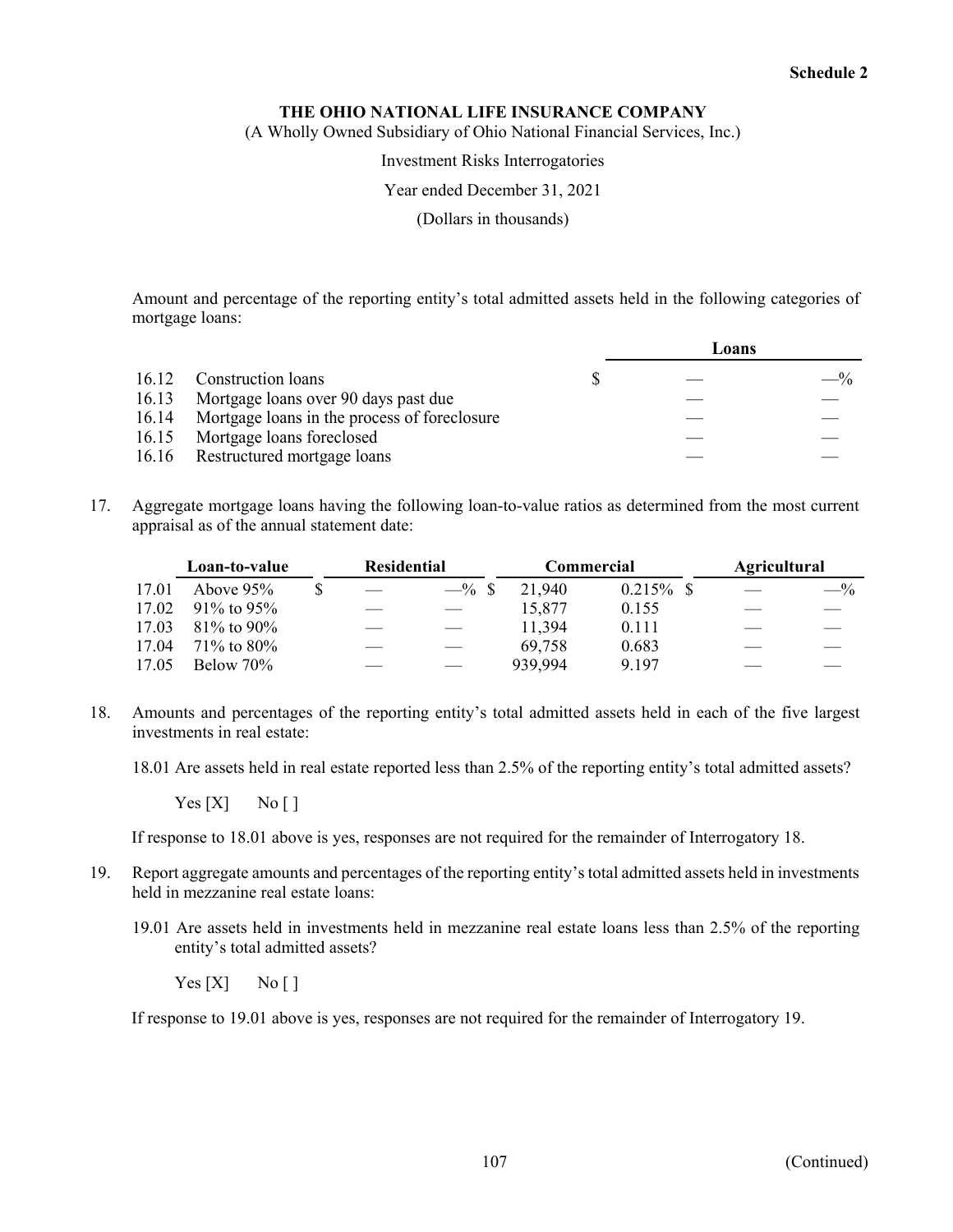(A Wholly Owned Subsidiary of Ohio National Financial Services, Inc.)

Investment Risks Interrogatories

Year ended December 31, 2021

(Dollars in thousands)

20. Amounts and percentages of the reporting entity's total admitted assets subject to the following types of agreements:

|       |                                                                                                         |             |        | At end of each quarter |          |          |
|-------|---------------------------------------------------------------------------------------------------------|-------------|--------|------------------------|----------|----------|
|       |                                                                                                         | At year-end |        | 1st Qtr.               | 2nd Otr. | 3rd Qtr. |
|       |                                                                                                         |             |        | 3                      |          | 5        |
| 20.01 | Securities lending agreements<br>(do not include assets held<br>as collateral for such<br>transactions) | 280,453     | 2.744% | 255,514                | 270,546  | 286,198  |
| 20.02 | Repurchase agreements                                                                                   |             |        |                        |          |          |
| 20.03 | Reverse repurchase agreements                                                                           |             |        |                        |          |          |
| 20.04 | Dollar repurchase agreements                                                                            |             |        |                        |          |          |
| 20.05 | Dollar reverse repurchase<br>agreements                                                                 |             |        |                        |          |          |

21. Amounts and percentages of the reporting entity's total admitted assets for warrants not attached to other financial instruments, options, caps, and floors:

|       |                         | Owned |          | Written |       |  |  |
|-------|-------------------------|-------|----------|---------|-------|--|--|
|       |                         |       |          |         |       |  |  |
|       | 21.01 Hedging           |       | $-$ % \$ |         | $-$ % |  |  |
|       | 21.02 Income generation |       |          |         |       |  |  |
| 21.03 | Other                   |       |          |         |       |  |  |

22. Amounts and percentages of the reporting entity's total admitted assets of potential exposure for collars, swaps, and forwards:

|                         |        |             | At end of each quarter |          |          |
|-------------------------|--------|-------------|------------------------|----------|----------|
|                         |        | At year-end | 1st Qtr.               | 2nd Qtr. | 3rd Qtr. |
|                         |        |             |                        |          |          |
| 22.01 Hedging           | 76,516 | 0.749%      | 85,944                 | 82,920   | 79,782   |
| 22.02 Income generation |        |             |                        |          |          |
| 22.03 Replications      |        |             |                        |          |          |
| 22.04 Other             |        |             |                        |          |          |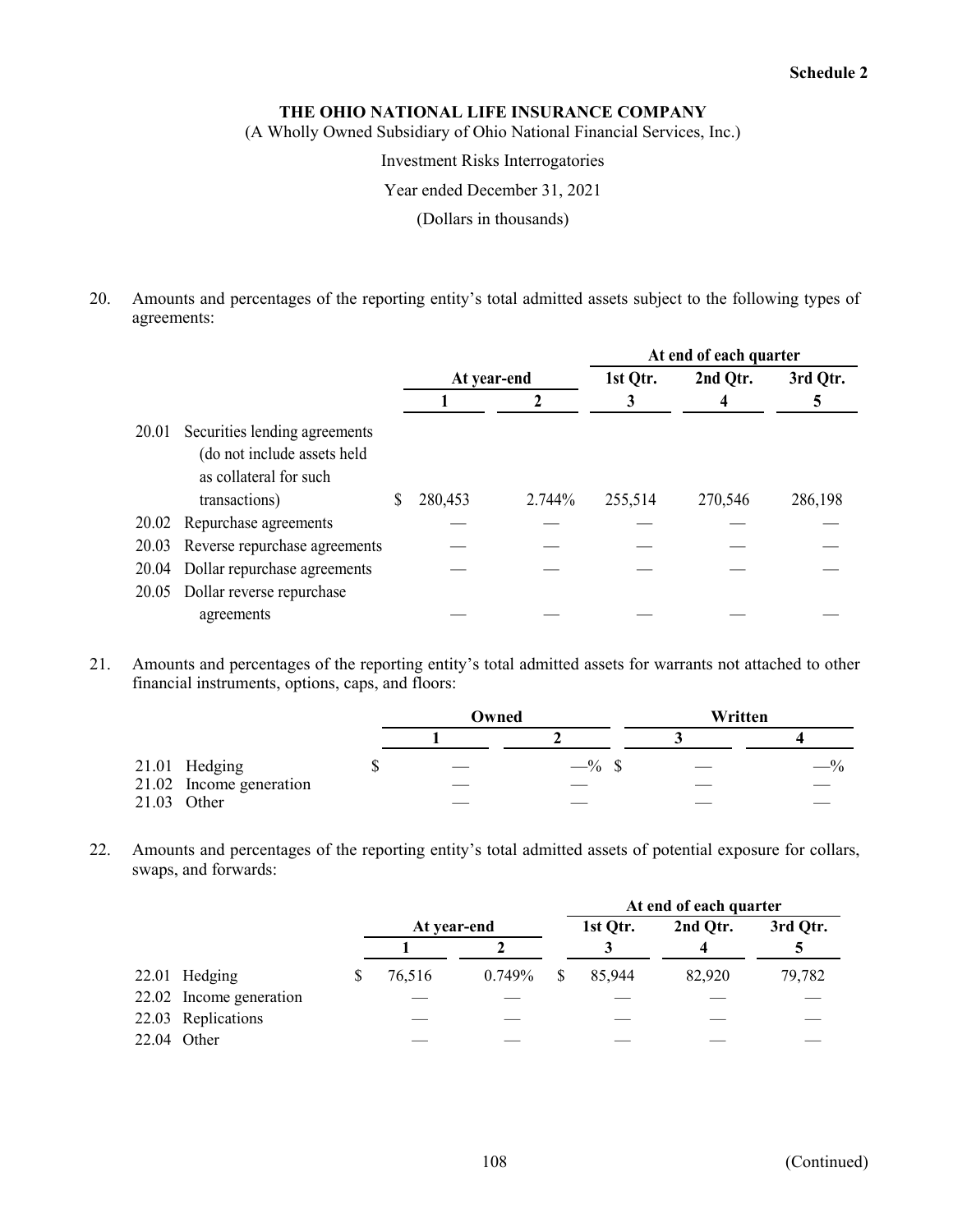(A Wholly Owned Subsidiary of Ohio National Financial Services, Inc.)

Investment Risks Interrogatories

Year ended December 31, 2021

(Dollars in thousands)

23. Amounts and percentages of the reporting entity's total admitted assets of potential exposure for future contracts:

|                         |             |           |           | At end of each quarter |          |  |  |
|-------------------------|-------------|-----------|-----------|------------------------|----------|--|--|
|                         | At year-end |           | 1st Qtr.  | 2nd Qtr.               | 3rd Qtr. |  |  |
|                         |             |           |           |                        |          |  |  |
| 23.01 Hedging           |             |           |           |                        |          |  |  |
| 23.02 Income generation |             |           |           |                        |          |  |  |
| 23.03 Replications      |             |           |           |                        |          |  |  |
| 23.04 Other             |             | $0.000\%$ | 6,104,900 | 7,920,000              |          |  |  |

See accompanying independent auditors' report.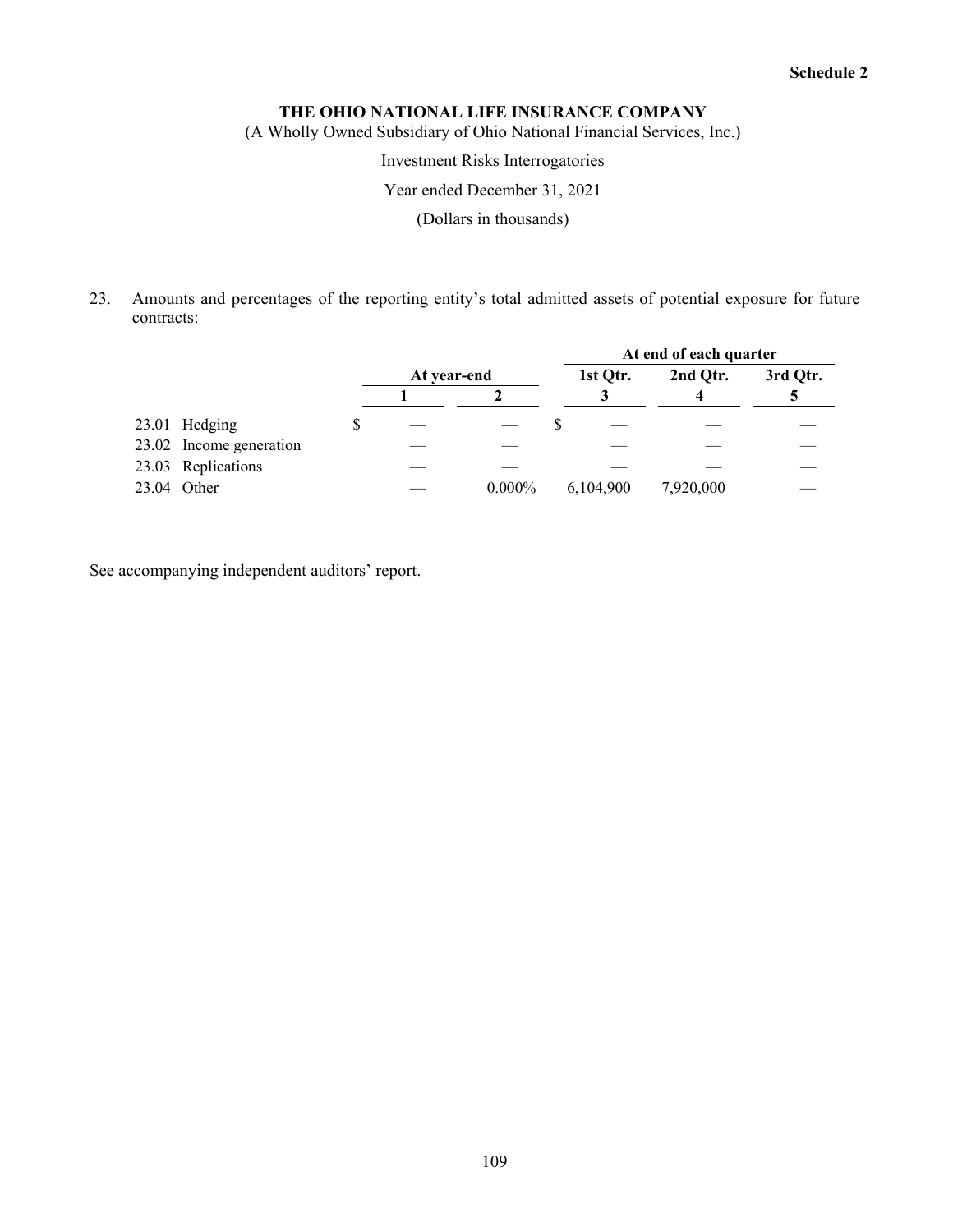**Schedule 3**

# **THE OHIO NATIONAL LIFE INSURANCE COMPANY** (A Wholly Owned Subsidiary of Ohio National Financial Services, Inc.)

### Summary of Investments December 31, 2021

#### (Dollars in thousands)

|                                                             |    | holdings*                | <b>Gross investment</b>  |               |   |           | <b>Admitted assets as reported</b><br>in Annual Statement |      |
|-------------------------------------------------------------|----|--------------------------|--------------------------|---------------|---|-----------|-----------------------------------------------------------|------|
| <b>Investment categories</b>                                |    | Amount                   | Percentage               |               |   | Amount    | Percentage                                                |      |
| <b>Bonds</b>                                                |    |                          |                          |               |   |           |                                                           |      |
| U.S. Governments                                            | \$ | 48.037                   | 0.50                     | $\frac{0}{0}$ | S | 48.037    | 0.51                                                      | $\%$ |
| All Other Governments                                       |    | 6,999                    | 0.07                     |               |   | 6,999     | 0.07                                                      |      |
| U.S. States, Territories, and Possessions, etc., Guaranteed |    | 958,268                  | 10.06                    |               |   | 958,268   | 10.10                                                     |      |
| U.S. Political Subdivisions of States, Territories and      |    |                          |                          |               |   |           |                                                           |      |
| Possessions, Guaranteed                                     |    | 7.043                    | 0.07                     |               |   | 7.043     | 0.07                                                      |      |
| U.S. Special Revenue and Special Assessment Obligations,    |    |                          |                          |               |   |           |                                                           |      |
| etc., Non-Guaranteed                                        |    | 121,912                  | 1.28                     |               |   | 121,912   | 1.29                                                      |      |
| Industrial and Miscellaneous                                |    | 4,737,946                | 49.72                    |               |   | 4,737,946 | 49.97                                                     |      |
| <b>Hybrid Securities</b>                                    |    | 3,000                    | 0.03                     |               |   | 3,000     | 0.03                                                      |      |
| Parent, Subsidiaries and Affiliates                         |    |                          |                          |               |   |           |                                                           |      |
| SVO Identified Funds                                        |    |                          |                          |               |   |           |                                                           |      |
| Unaffiliated Bank Loans                                     |    |                          |                          |               |   |           | $\overline{\phantom{0}}$                                  |      |
| <b>Preferred Stocks</b>                                     |    |                          |                          |               |   |           |                                                           |      |
| Industrial and Misc. (Unaffiliated)                         |    | 7,101                    | 0.07                     |               |   | 7,101     | 0.07                                                      |      |
| Parent, Subsidiaries and Affiliates                         |    |                          |                          |               |   |           |                                                           |      |
| <b>Common Stocks</b>                                        |    |                          |                          |               |   |           |                                                           |      |
| Industrial and Miscellaneous Publicly Traded (Unaffiliated) |    | 17,151                   | 0.18                     |               |   | 17,151    | 0.18                                                      |      |
|                                                             |    |                          | 0.45                     |               |   | 43,252    | 0.46                                                      |      |
| Industrial and Miscellaneous Other (Unaffiliated)           |    | 43,252                   |                          |               |   |           |                                                           |      |
| Parent, Subsidiaries and Affiliates Publicly Traded         |    | $\overline{\phantom{0}}$ | $\equiv$                 |               |   |           | $\equiv$                                                  |      |
| Parent, Subsidiaries and Affiliates Other                   |    | 491,090                  | 5.15                     |               |   | 443,978   | 4.68                                                      |      |
| Mutual Funds                                                |    |                          |                          |               |   |           |                                                           |      |
| Unit Investment Trusts                                      |    |                          |                          |               |   |           |                                                           |      |
| Closed-End Funds                                            |    |                          |                          |               |   |           |                                                           |      |
| Mortgage loans:                                             |    |                          |                          |               |   |           |                                                           |      |
| Farm Mortgages                                              |    |                          |                          |               |   |           |                                                           |      |
| <b>Residential Mortgages</b>                                |    |                          |                          |               |   |           |                                                           |      |
| Commercial Mortgages                                        |    | 1,058,963                | 11.11                    |               |   | 1,058,963 | 11.16                                                     |      |
| Mezzanine Real Estate Loans                                 |    |                          |                          |               |   |           |                                                           |      |
| Real Estate                                                 |    |                          |                          |               |   |           |                                                           |      |
| Properties Occupied by Company                              |    |                          |                          |               |   |           |                                                           |      |
| Properties Held for Production of Income                    |    | 23,780                   | 0.25                     |               |   | 23,780    | 0.25                                                      |      |
| Properties Held for Sale                                    |    |                          |                          |               |   |           |                                                           |      |
| Cash, Cash Equivalents, and Short-Term Investments          |    |                          |                          |               |   |           |                                                           |      |
| Cash                                                        |    | 192,969                  | 2.02                     |               |   | 192,969   | 2.03                                                      |      |
| Cash Equivalents                                            |    | 189,165                  | 1.99                     |               |   | 189,165   | 1.99                                                      |      |
| Short-Term Investments                                      |    |                          | $\overline{\phantom{0}}$ |               |   |           | $\overline{\phantom{m}}$                                  |      |
| Contract loans                                              |    | 908.611                  | 9.53                     |               |   | 908,562   | 9.58                                                      |      |
| Derivatives                                                 |    | 96,518                   | 1.01                     |               |   | 96,518    | 1.02                                                      |      |
| Other Invested Assets                                       |    | 332,527                  | 3.49                     |               |   | 332,527   | 3.51                                                      |      |
| Receivables for Securities                                  |    | 461                      | $\overline{\phantom{0}}$ |               |   | 461       | $\overline{\phantom{0}}$                                  |      |
| Securities Lending                                          |    | 287,838                  | 3.02                     |               |   | 287,838   | 3.03                                                      |      |
| Other Invested Assets                                       |    |                          |                          |               |   |           |                                                           |      |
| Total invested assets                                       | S  | 9.532.631                | 100.00 %                 |               | S | 9,485,470 | 100.00 %                                                  |      |

\* Gross investment holdings as valued in compliance with NAIC accounting practices and procedures.

See accompanying independent auditors' report.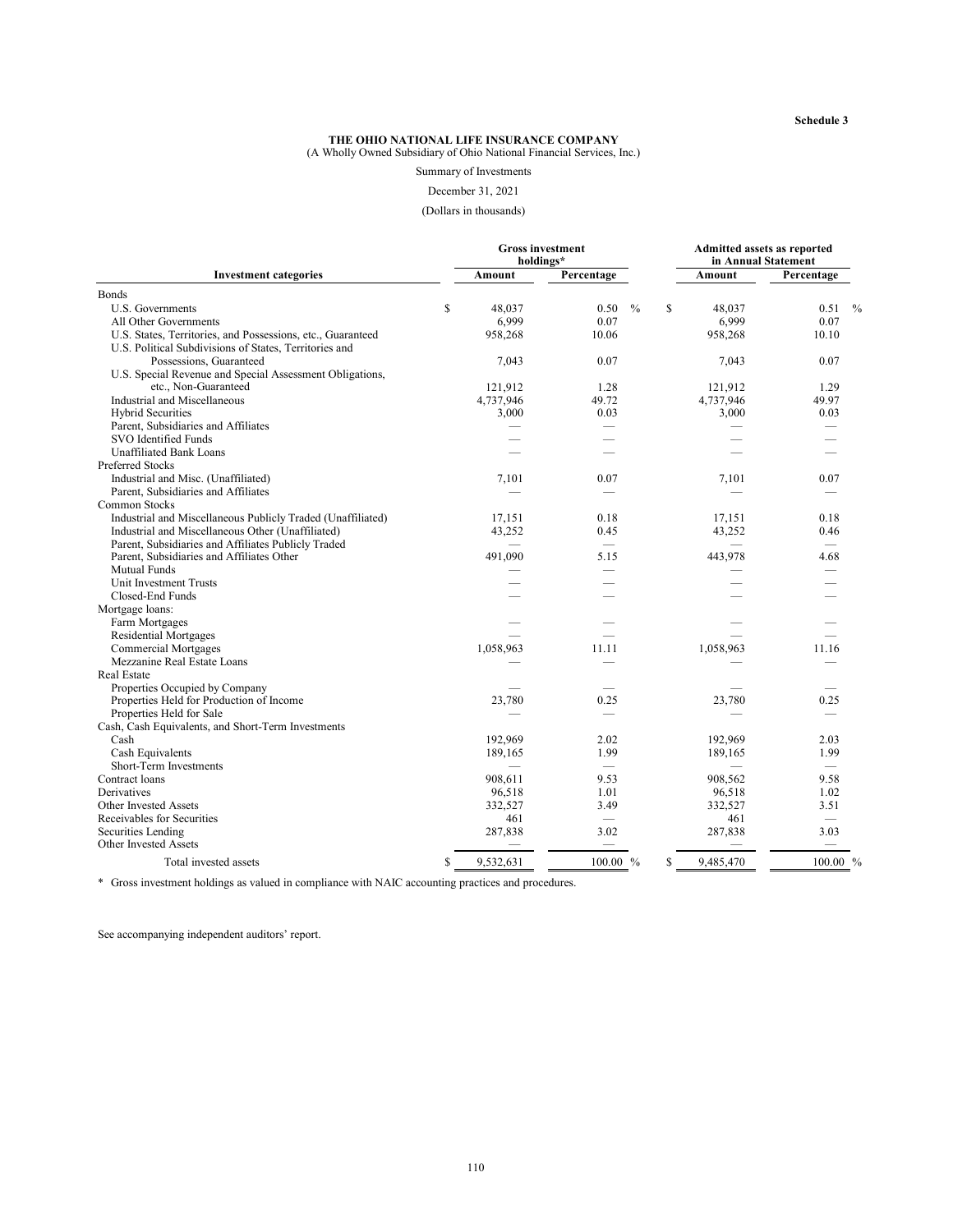(A Wholly Owned Subsidiary of Ohio National Financial Services, Inc.)

Reinsurance Risk Interrogatories

Year ended December 31, 2021

(Dollars in thousands)

The following information regarding reinsurance agreements is presented to satisfy the disclose requirements in SSAP No. 61R, *Life, Deposit-Type and Accident and Health Reinsurance*, which apply to reinsurance agreements entered into, renewed or amended on or after January 1, 1996.

1. Has ONLIC ceded any reinsurance contracts (or multiple contracts with the same reinsurer or its affiliates) that is subject to Appendix A-791, Life and Health Reinsurance Agreements, and includes a provision that limits the reinsurer's assumption of significant risks identified in Appendix A-791?

Examples of risk-limiting features include provisions such as a deductible, a loss ratio corridor, a loss cap, an aggregate limit or other provisions that result in similar effects?

Yes [X] No [ ]

If yes, indicate the number of reinsurance agreements to which such provisions apply: 2

If yes, indicate if deposit accounting was applied for all contracts subject to Appendix A-791 that limit significant risks.

Yes [ ] No [X] N/A [ ]

2. Has ONLIC ceded any risk with any other entity under a reinsurance contract (or multiple contracts with the same reinsurer or its affiliates) that is not subject to Appendix A-791, for which reinsurance accounting was applied and includes a provision that limits the reinsurer's assumption of risk?

Examples of risk-limiting features include provisions such as a deductible, a loss ratio corridor, a loss cap, an aggregate limit or other provisions that result in similar effects. Note that stop loss or excess loss reinsurance agreement with deductibles or loss caps which apply to the entire contract and are not adjustable based on other features, do not require disclosure under this paragraph.

 $Yes [ ] No [ X ]$ 

If yes, indicate the number of reinsurance agreements to which such provisions apply:

If yes, indicate whether the reinsurance credit was reduced for the risk-limiting features.

Yes [ ] No [ ] N/A [ ]

- 3. Does ONLIC have any ceded reinsurance contracts (other than reinsurance agreements with a federal or state facility) that contain one or more of the following features which may result in delays in payment in form or in fact:
	- (a) Provisions that permit the reporting of losses to be made less frequently than quarterly;
	- (b) Provisions that permit settlements to be made less frequently than quarterly;
	- (c) Provisions that permit payments due from the reinsurer to not be made in cash within ninety (90) days of the settlement date (unless there is no activity during the period); or
	- (d) The existence of payment schedules, accumulating retentions from multiple years, or any features inherently designed to delay timing of the reimbursement to the ceding entity.

 $Yes [ ] No [ X ]$